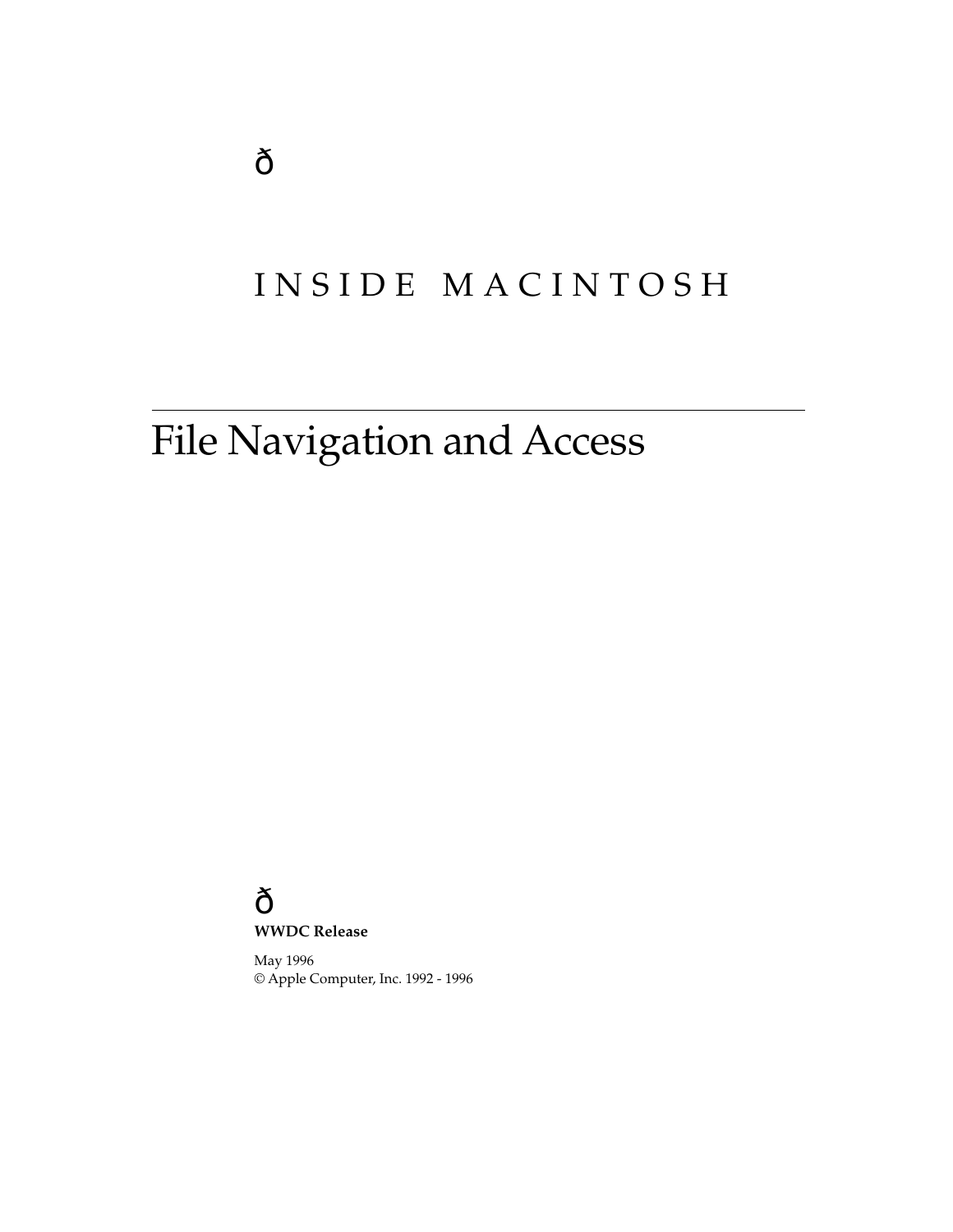Apple Computer, Inc.

© 1992–1996 Apple Computer, Inc. All rights reserved.

No part of this publication may be reproduced, stored in a retrieval system, or transmitted, in any form or by any means, mechanical, electronic, photocopying, recording, or otherwise, without prior written permission of Apple Computer, Inc., except to make a backup copy of any documentation provided on CD-ROM.

The Apple logo is a trademark of Apple Computer, Inc. Use of the "keyboard" Apple logo (Option-Shift-K) for commercial purposes without the prior written consent of Apple may constitute trademark infringement and unfair competition in violation of federal and state laws.

No licenses, express or implied, are granted with respect to any of the technology described in this book. Apple retains all intellectual property rights associated with the technology described in this book. This book is intended to assist application developers to develop applications only for Apple-labeled or Apple-licensed computers.

Every effort has been made to ensure that the information in this manual is accurate. Apple is not responsible for typographical errors. Apple Computer, Inc.

1 Infinite Loop Cupertino, CA 95014 408-996-1010

Apple, the Apple logo, and Macintosh are trademarks of Apple Computer, Inc., registered in the United States and other countries. UNIX is a trademark of UNIX System Laboratories, Inc.

Simultaneously published in the United States and Canada.

**Even though Apple has reviewed this manual, APPLE MAKES NO** 

**WARRANTY OR REPRESENTATION, EITHER EXPRESS OR IMPLIED, WITH RESPECT TO THIS MANUAL, ITS QUALITY, ACCURACY, MERCHANTABILITY, OR FITNESS FOR A PARTICULAR PURPOSE. AS A RESULT, THIS MANUAL IS SOLD "AS IS," AND YOU, THE PURCHASER, ARE ASSUMING THE ENTIRE RISK AS TO ITS QUALITY AND ACCURACY.**

**IN NO EVENT WILL APPLE BE LIABLE FOR DIRECT, INDIRECT, SPECIAL, INCIDENTAL, OR CONSEQUENTIAL DAMAGES RESULTING FROM ANY DEFECT OR INACCURACY IN THIS MANUAL, even if advised of the possibility of such damages.**

**THE WARRANTY AND REMEDIES SET FORTH ABOVE ARE EXCLUSIVE AND IN LIEU OF ALL OTHERS, ORAL OR WRITTEN, EXPRESS OR IMPLIED. No Apple dealer, agent, or employee is authorized to make any modification, extension, or addition to this warranty.**

**Some states do not allow the exclusion or limitation of implied warranties or liability for incidental or consequential damages, so the above limitation or exclusion may not apply to you. This warranty gives you specific legal rights, and you may also have other rights which vary from state to state.**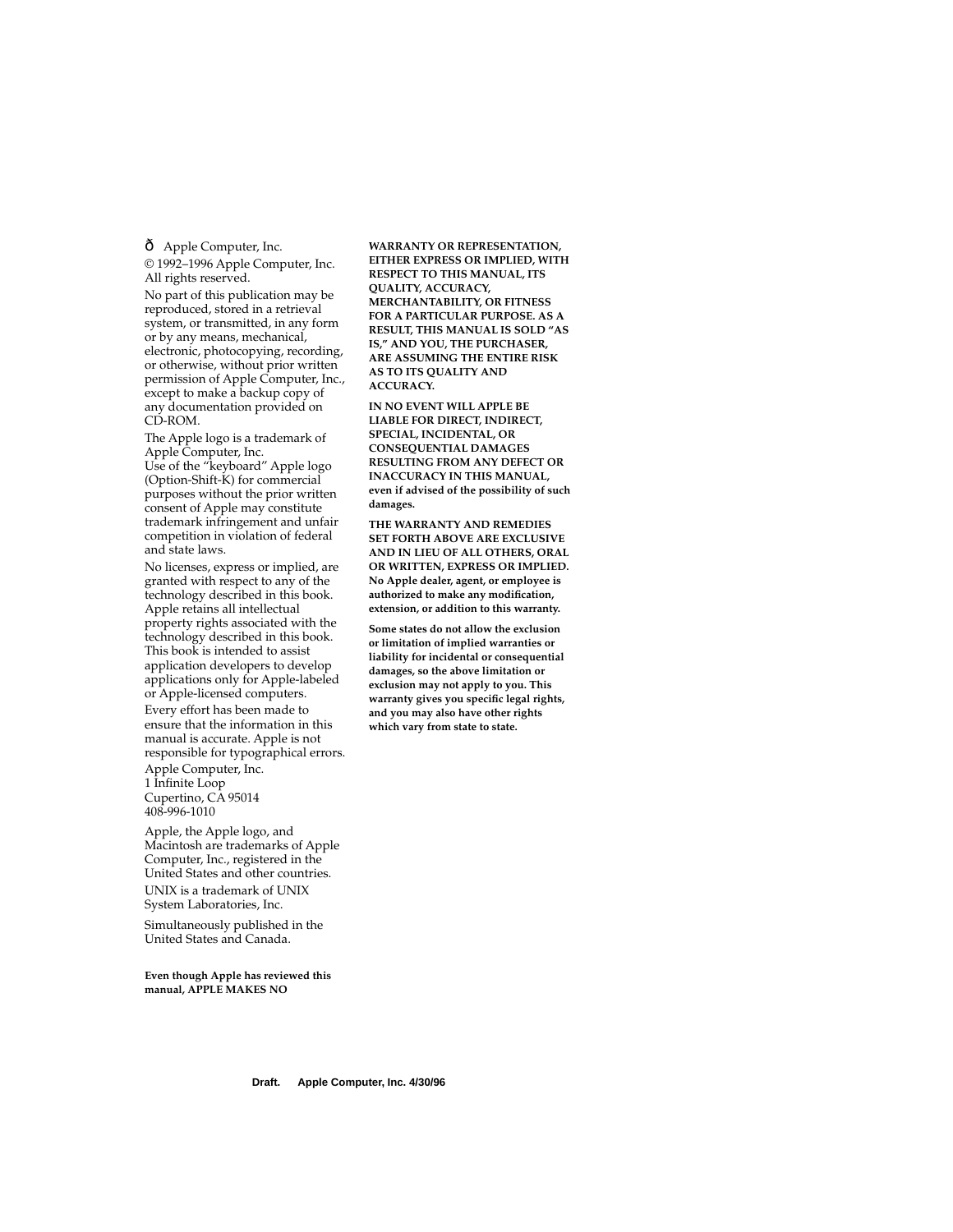# **Contents**

[Figures vii](#page-6-0)

### [Chapter 1](#page-8-0) File Navigation and Access Overview 1-1

[The Mac OS 8 Files Environment 1-3](#page-10-0) [The Mac OS 8 File Manager 1-3](#page-10-0) [Speed 1-4](#page-11-0) [Reentrancy 1-4](#page-11-0) [Support for Volume-Format Plug-ins 1-4](#page-11-0) [Use of Notification Services 1-5](#page-12-0) [International String Support 1-5](#page-12-0) [Virtual Memory and Microkernel Integration 1-6](#page-13-0) [File Manager Tasks 1-6](#page-13-0) [Navigation Services 1-6](#page-13-0) [The Translation Manager 1-8](#page-15-0) [The Folder Manager 1-9](#page-16-0) [The Alias Manager 1-9](#page-16-0) [Standard C Library File I/O 1-10](#page-17-0) [File System Objects Architecture 1-10](#page-17-0) [Data Organization 1-10](#page-17-0) [Properties 1-12](#page-19-0) [Object Iteration 1-14](#page-21-0) [System 7 File Manager Compatibility 1-15](#page-22-0) [Preparing Your Product for the Mac OS 8 File Manager 1-16](#page-23-0)

### [Chapter 2](#page-28-0) File Manager Reference 2-1

[About the File Manager 2-7](#page-34-0) [Using File System Object References 2-7](#page-34-0) [Using the Property Structure and its Constants 2-8](#page-35-0) [Getting and Setting Simple Properties 2-9](#page-36-0) [Getting and Setting Fork Properties 2-9](#page-36-0)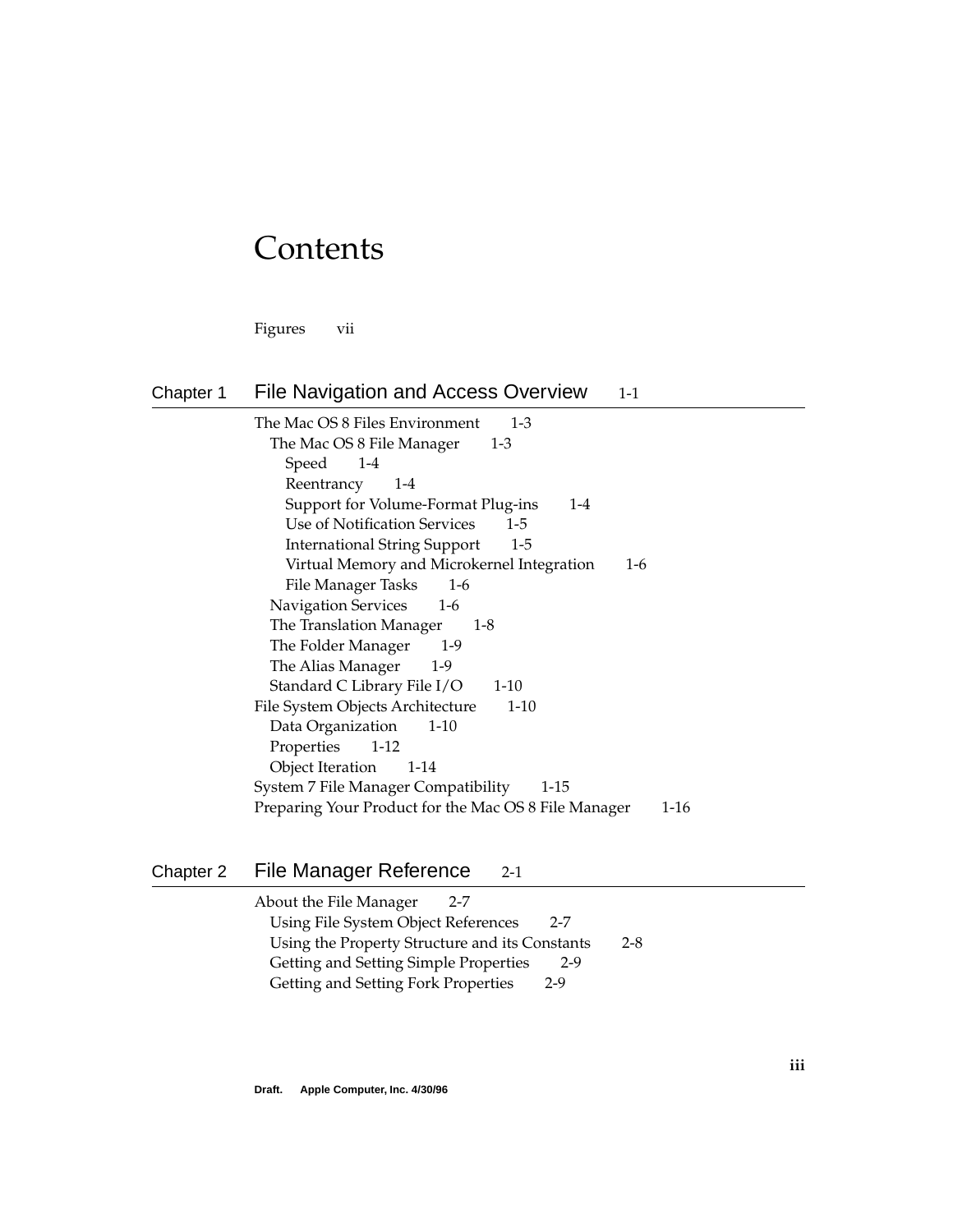[Iterating Through Objects 2-10](#page-37-0) [File Manager Data Types and Constants 2-11](#page-38-0) [Basic Data Types 2-12](#page-39-0) [File System Object Information Structures 2-18](#page-45-0) [File System Object Data Types 2-22](#page-49-0) [Volume Set and Volume Types 2-24](#page-51-0) [Property Structure 2-29](#page-56-0) [Property Creators 2-30](#page-57-0) [Property Selectors 2-31](#page-58-0) [Property Attributes 2-40](#page-67-0) [Property Tag Data Types and Macros 2-42](#page-69-0) [Date and Text Formats 2-48](#page-75-0) [Property Value Constants 2-51](#page-78-0) [Universe Property Constants 2-53](#page-80-0) [Boot Volume Set Property Constants 2-53](#page-80-0) [File Manager Property Constants 2-54](#page-81-0) [User Experience Property Constants 2-56](#page-83-0) [Fork-Related Data Types 2-57](#page-84-0) [Object Privileges 2-61](#page-88-0) [Mapped-File and Stream-Related Data Types 2-62](#page-89-0) [Object Iterator Data Types 2-63](#page-90-0) [File Manager Functions 2-66](#page-93-0) [Using File System Object References 2-66](#page-93-0) [Using File System Objects 2-75](#page-102-0) [Creating Files and Folders 2-81](#page-108-0) [Getting and Setting Properties 2-83](#page-110-0) [Getting File System Object Information 2-86](#page-113-0) [Using Stream Access Methods 2-89](#page-116-0) [Using Memory-Mapped File Access Methods 2-99](#page-126-0) [Iterating Over File System Objects 2-104](#page-131-0) [Cross Referencing Object References and FSSpec File Specifications 2-111](#page-138-0) [Resolving Pathnames 2-114](#page-141-0) [File Manager Result Codes 2-115](#page-142-0) [Basic Error Types 2-115](#page-142-0) [Error Mask Types 2-116](#page-143-0) [Mac OS-Aliased Exceptions 2-116](#page-143-0) [General Exceptions - Sharable by Different Modules 2-118](#page-145-0) [FSAgent Interface Exceptions 2-119](#page-146-0)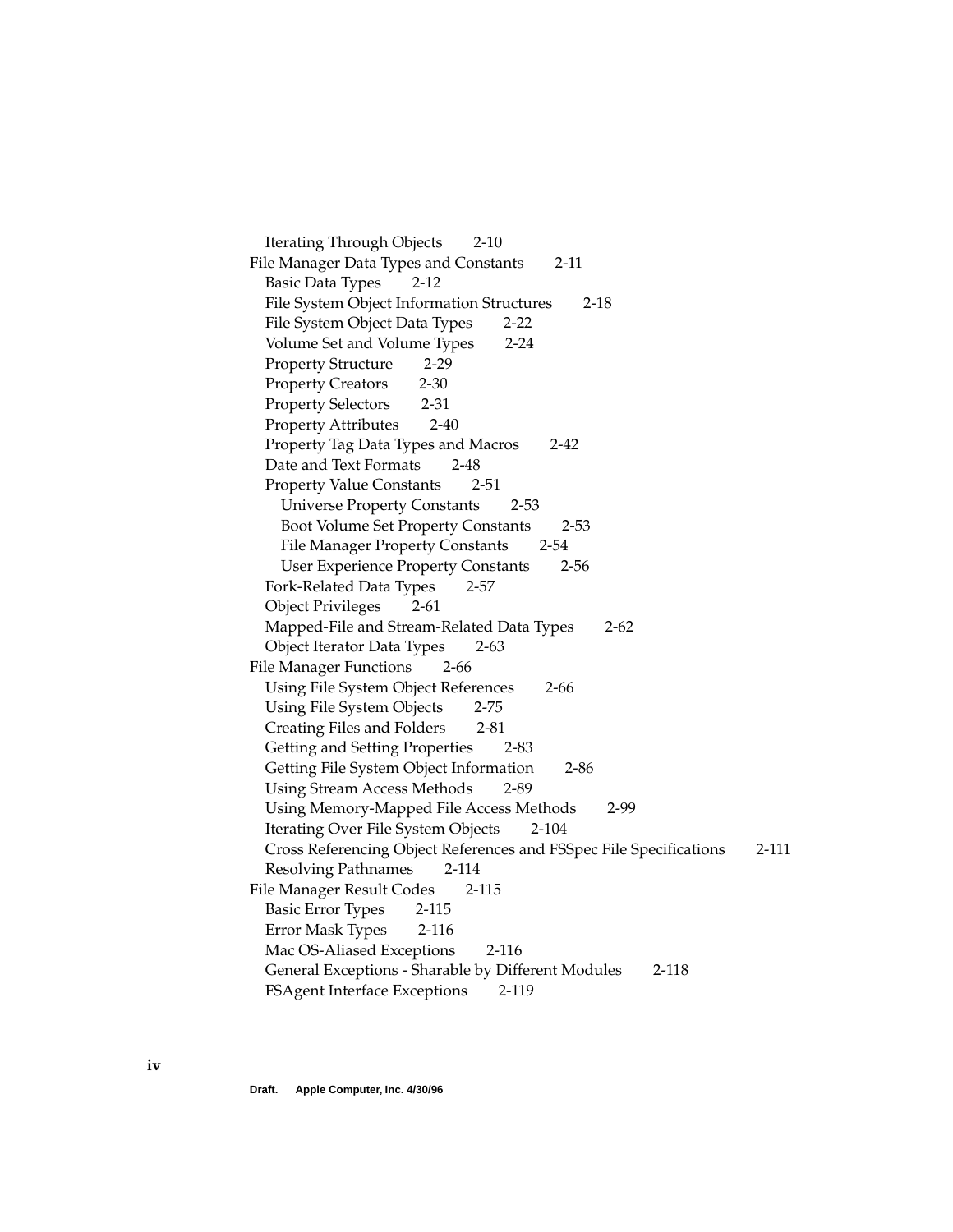[BTree Module Exceptions 2-119](#page-146-0) [Cache Module Exceptions 2-121](#page-148-0) [Control Blocks Module Exceptions 2-121](#page-148-0) [Object Reference Exceptions 2-122](#page-149-0) [Range Lock Module Exceptions 2-122](#page-149-0) [Utilities Module Exceptions 2-123](#page-150-0) [Volume Exceptions 2-123](#page-150-0) [FSIterator Exceptions 2-123](#page-150-0) [FSProperty Exceptions 2-123](#page-150-0) [FSDispatch Errors 2-124](#page-151-0) [General File Manager Errors 2-126](#page-153-0)

[Glossary](#page-154-0) GL-1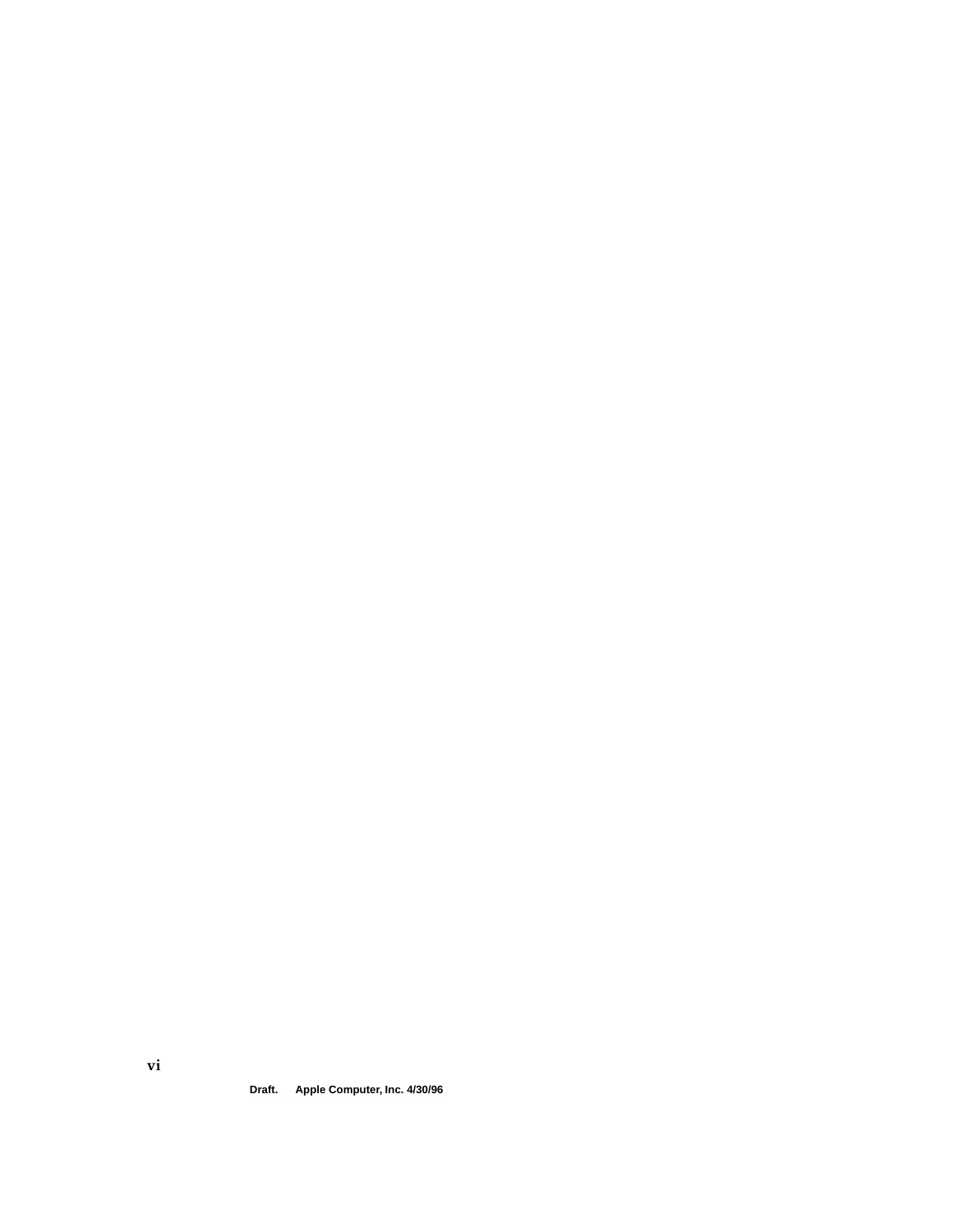# Figures

## <span id="page-6-0"></span>[Chapter 1](#page-8-0) File Navigation and Access Overview 1-1

| Figure 1-1 | Standard Navigation Services Save dialog box |          | 1-8 |
|------------|----------------------------------------------|----------|-----|
| Figure 1-2 | Every file system object is a container      | $1 - 11$ |     |
| Figure 1-3 | Iterating through file system objects        | $1 - 15$ |     |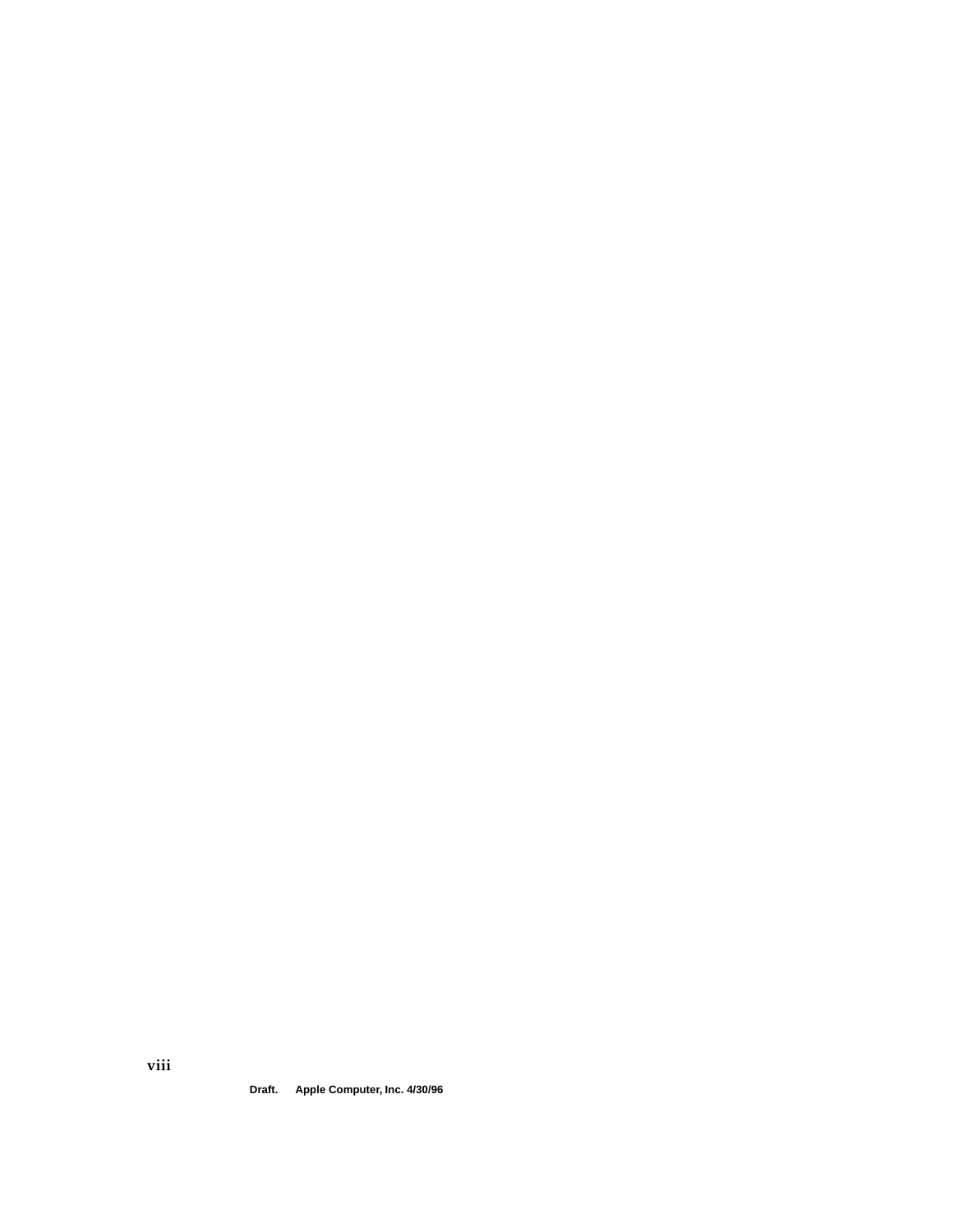# <span id="page-8-0"></span>File Navigation and Access **Overview**

### Contents

[The Mac OS 8 Files Environment 1-3](#page-10-0) [The Mac OS 8 File Manager 1-3](#page-10-0) [Speed 1-4](#page-11-0) [Reentrancy 1-4](#page-11-0) [Support for Volume-Format Plug-ins 1-4](#page-11-0) [Use of Notification Services 1-5](#page-12-0) [International String Support 1-5](#page-12-0) [Virtual Memory and Microkernel Integration 1-6](#page-13-0) [File Manager Tasks 1-6](#page-13-0) [Navigation Services 1-6](#page-13-0) [The Translation Manager 1-8](#page-15-0) [The Folder Manager 1-9](#page-16-0) [The Alias Manager 1-9](#page-16-0) [Standard C Library File I/O 1-10](#page-17-0) [File System Objects Architecture 1-10](#page-17-0) [Data Organization 1-10](#page-17-0) [Properties 1-12](#page-19-0) [Object Iteration 1-14](#page-21-0) [System 7 File Manager Compatibility 1-15](#page-22-0) [Preparing Your Product for the Mac OS 8 File Manager 1-16](#page-23-0)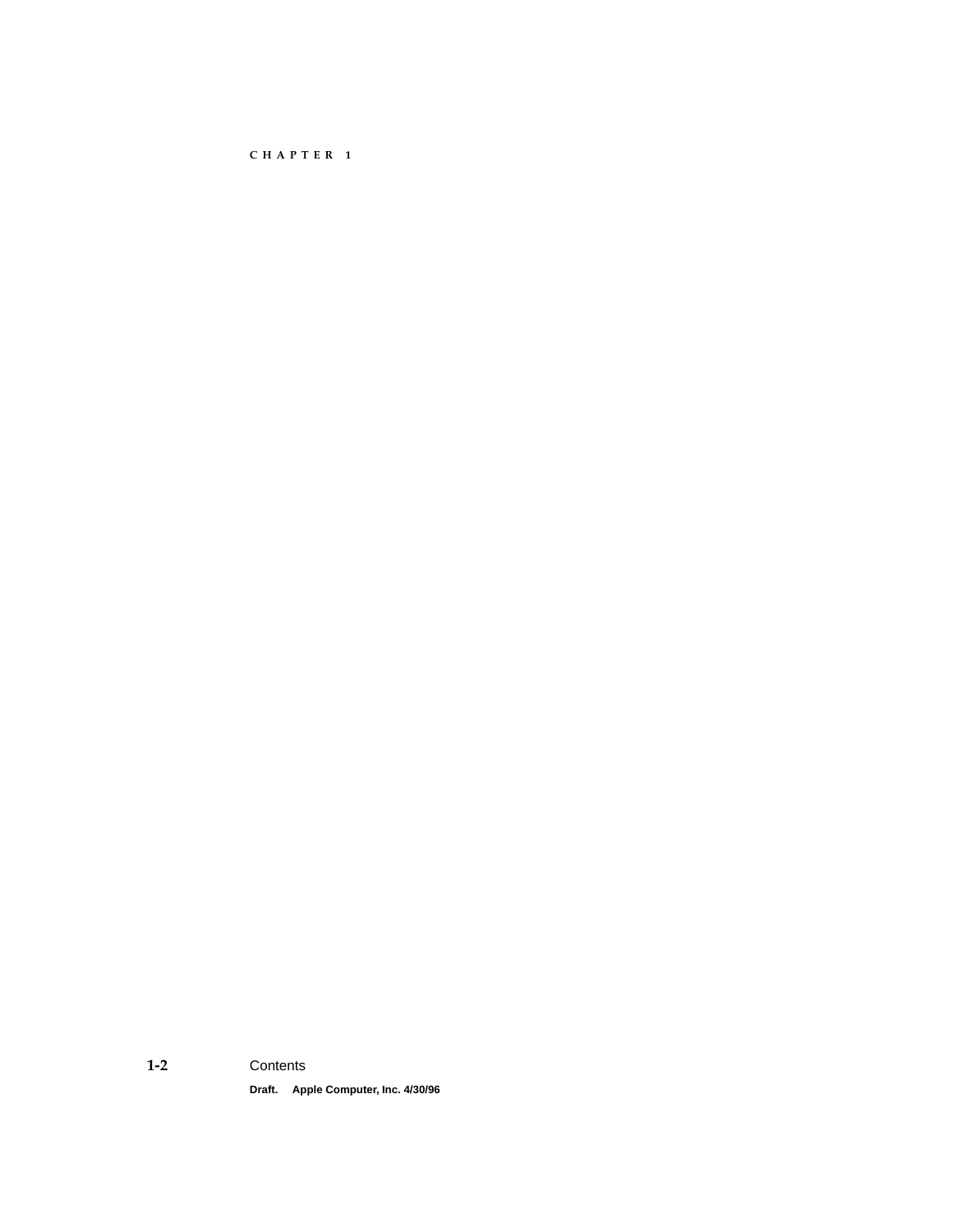#### <span id="page-10-0"></span>File Navigation and Access Overview 1

This chapter introduces the file navigation and access components of the new files environment available with Mac OS 8. These components support the improved user interface available with Mac OS 8 and provide many new capabilities. The components include

- Mac OS 8 File Manager
- Navigation Services
- Folder Manager
- Alias Manager
- Standard C I/O
- Translation Manager

You should read this chapter if your product manages or manipulates files. If your software product creates, opens, closes, saves, or renames files, it can take advantage of the Mac OS 8 File Manager features for improved performance. If your product provides access to volume formats other than HFS (for example, a standard format such as DOS FAT or a custom format optimized for your customers' particular needs), the Mac OS 8 volume-format plug-ins simplify your product development.

This chapter briefly describes the features of the files environment components and introduces aspects of the Mac OS 8 files architecture.

## The Mac OS 8 Files Environment

This section describes the features of the Mac OS 8 application programming interfaces to the File Manager and the benefits of the new functions in other Mac OS 8 files environment components to users and developers.

### The Mac OS 8 File Manager 1

The Mac OS 8 File Manager application programming interface contains about half as many functions as the System 7 File Manager, yet it provides a more powerful interface. The Mac OS 8 File Manager is designed to

■ run fast and efficiently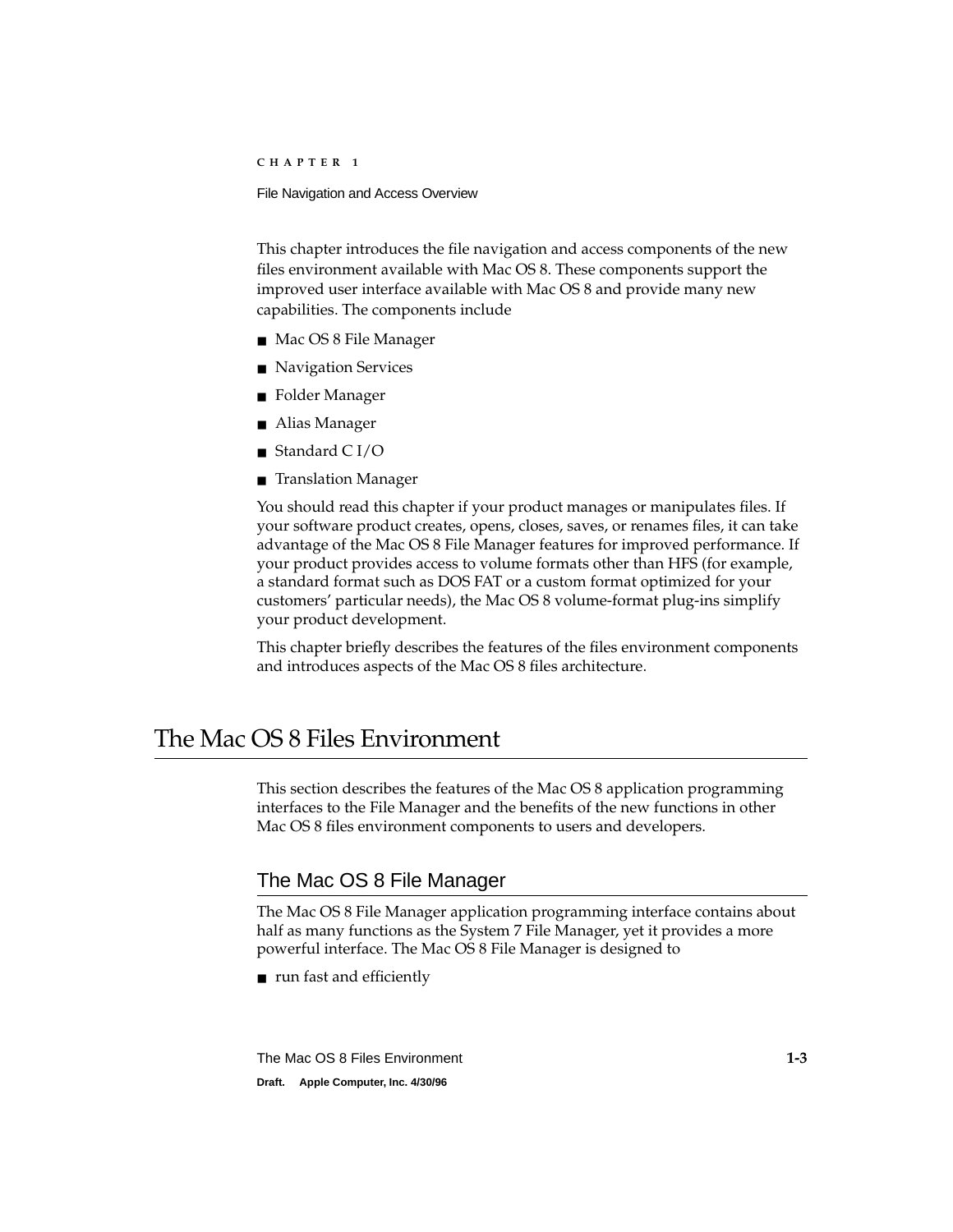<span id="page-11-0"></span>File Navigation and Access Overview

- be fully reentrant
- be concurrent; that is, be able to run multiple requests simultaneously
- support a variety of volume formats
- make extensive use of the Mac OS 8 event notification system
- support international filenames by using text objects as well as text strings
- work closely with the virtual memory system and microkernel

#### Speed and the state of the state of the state of the state of the state of the state of the state of the state of the state of the state of the state of the state of the state of the state of the state of the state of the

The Mac OS 8 File Manager provides significant performance improvements over previous versions of the File Manager.

- **Increased efficiency.** Better algorithms improve the performance of the Mac OS 8 File Manager. For example, the Mac OS 8 File Manager can perform several operations concurrently, and it dispatches and schedules many threads of execution to complete its work as quickly as possible.
- **High-performance paging and memory cache.** The Mac OS 8 File Manager is integrated with the Mac OS 8 virtual memory system to provide highperformance paging and a new cache architecture, both of which take advantage of the I/O subsystem in Mac OS 8. This integration results in dramatic improvements in memory use.
- **Multitasking.** By taking advantage of the Mac OS 8 multitasking capabilities, your application can create secondary tasks to efficiently perform file I/O processing in the background.

#### Reentrancy

The Mac OS 8 files environment is fully reentrant. You can call the File Manager from any task; you are not restricted to calling it from main tasks of cooperative programs.

### Support for Volume-Format Plug-ins 1

The Mac OS 8 File Manager does not include code that is specific to a particular volume format. Instead, it dispatches messages to plug-ins that handle the I/O for a specific volume format. To facilitate support for different volume types,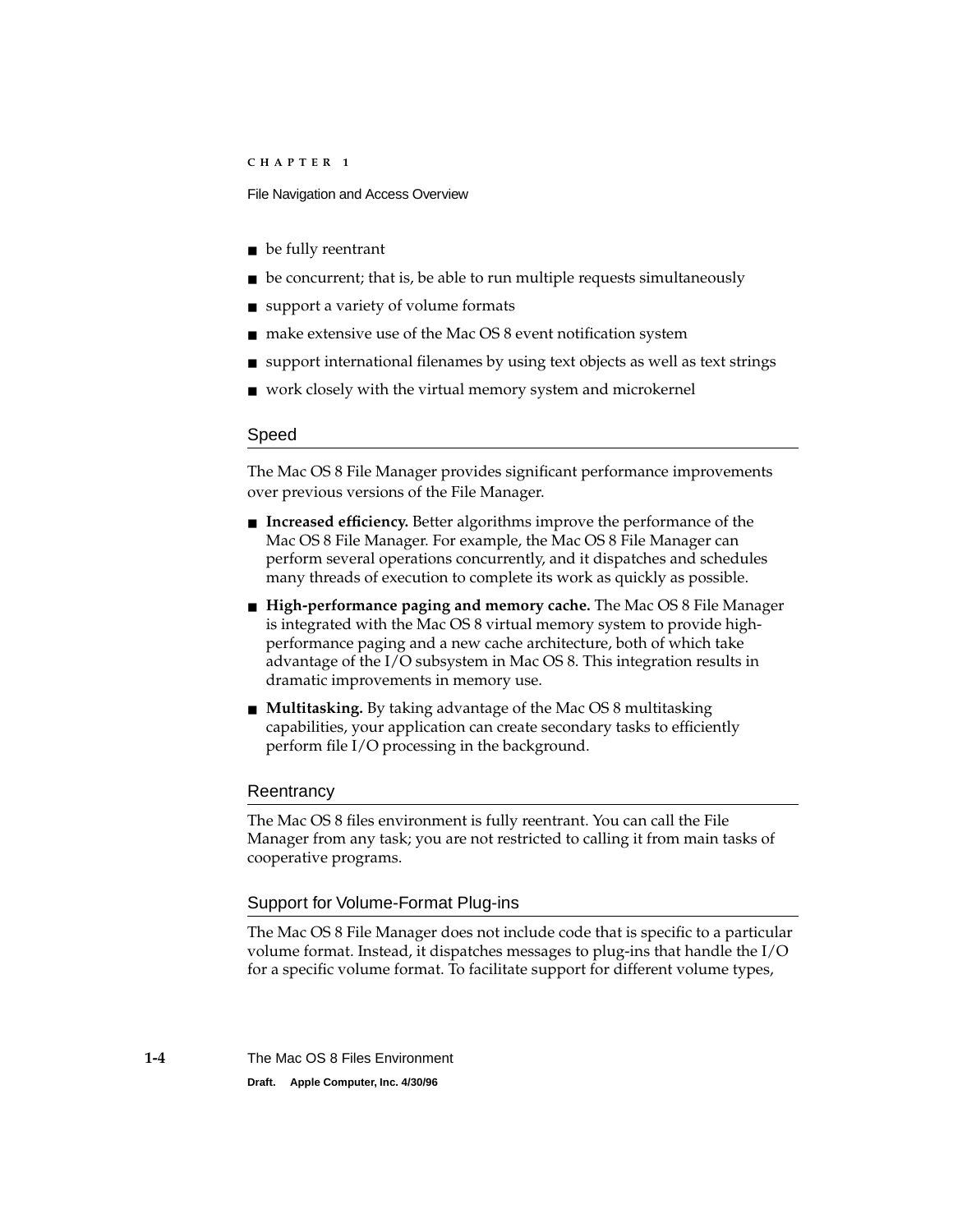<span id="page-12-0"></span>File Navigation and Access Overview

Apple Computer provides several plug-ins for volume formats. The Mac OS 8 File Manager supports

- HFS
- AppleTalk Filing Protocol (AFP), which allows access to AppleShare and Personal FileShare volumes
- DOS FAT
- These common CD-ROM formats:
	- <sup>n</sup> High Sierra
	- $\Box$  ISO 9960
	- <sup>n</sup> Photo CD
	- □ Audio CD
- Other third-party formats, such as Novell's NetWare

### Use of Notification Services

Mac OS 8 provides an event notification system that allows code modules to publish the occurrence of particular events. Other code modules can subscribe to be notified when specific events occur. Notification of events may be exchanged among the following files-related code modules:

- File Manager
- volume-format plug-ins
- clients of the File Manager (applications, servers, and so forth)
- the block storage, SCSI, and other I/O families

### International String Support

The Mac OS 8 File Manager uses text objects in addition to Pascal and C text strings to handle volume, folder, and file names and comments. Text objects include information about the language system, the text encoding system used, and the character codes used to represent text. Text objects can use any system of character codes, including Unicode. The use of text objects allows the File Manager to properly interpret file, folder, and volume names in any 1-byte or 2-byte language.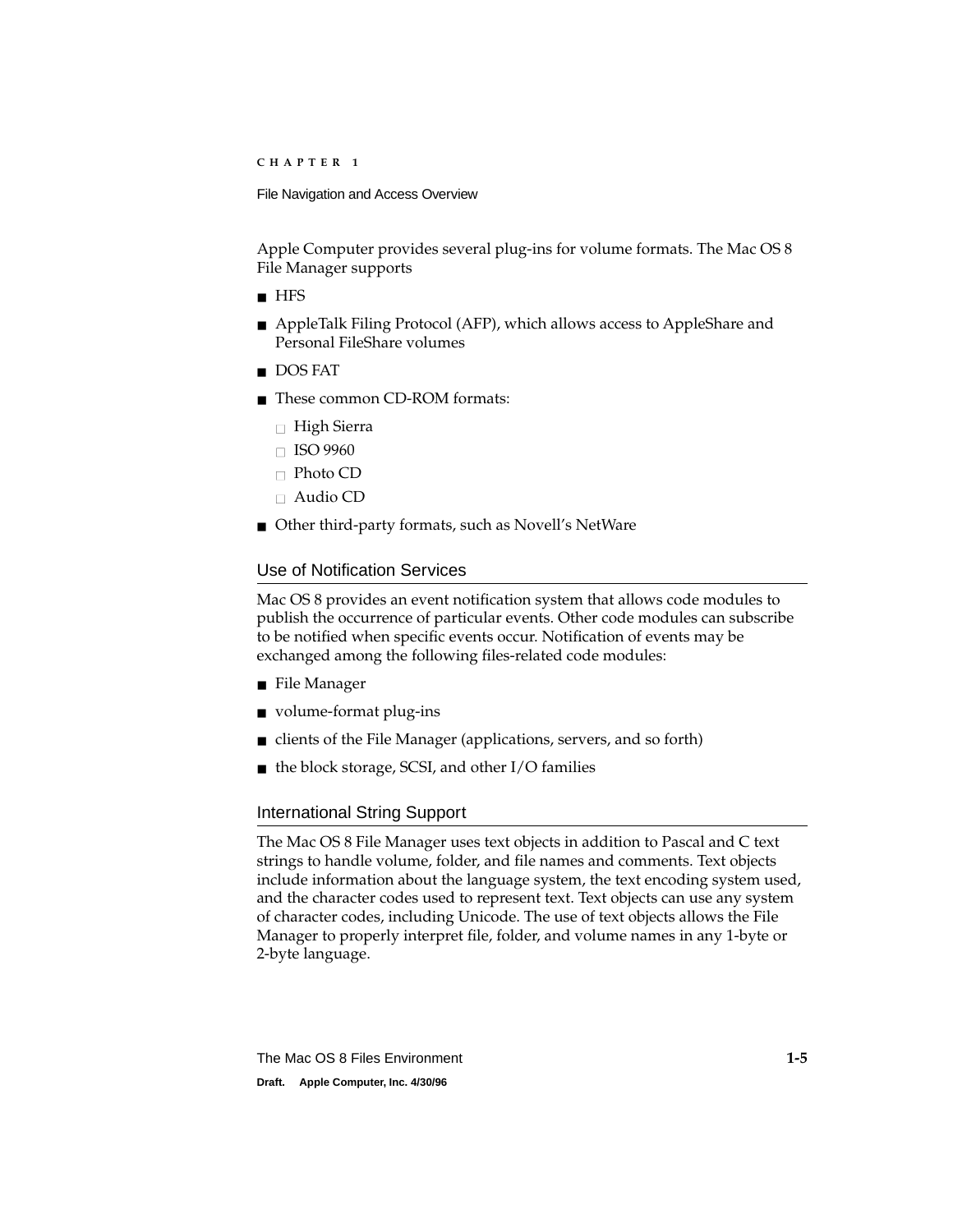<span id="page-13-0"></span>File Navigation and Access Overview

### Virtual Memory and Microkernel Integration 1

The File Manager and virtual memory system in Mac OS 8 are closely integrated to provide highly efficient virtual memory paging.

Similarly, the microkernel works directly with the File Manager to clean up after the unexpected termination of a process or other exceptional condition.

### File Manager Tasks 1

The Mac OS 8 File Manager manages the organization, reading, and writing of data located on persistent media. To do so, the File Manager can perform tasks such as those listed here:

- creating, moving, and renaming file and folder objects
- opening and closing files
- getting and setting simple properties
- using stream or memory-mapped file access methods to get and set fork properties
- copying files and directories
- establishing a position in an opened file
- allocating and deallocating storage
- obtaining information about specific file, folder, or volume objects
- iterating over file system objects such as files and folders to get information about them or to perform operations on them
- changing the scope of an iteration and directing the iteration's movement through the objects in folders or volumes
- manipulating memory-mapped files
- resolving pathnames and resolving object references for a given volume

### Navigation Services 1

The Mac OS 8 Navigation Services provides an improved user experience that is consistent with other features of the Mac OS 8 human interface. Although calls to the Standard File Package continue to work in Mac OS 8, Navigation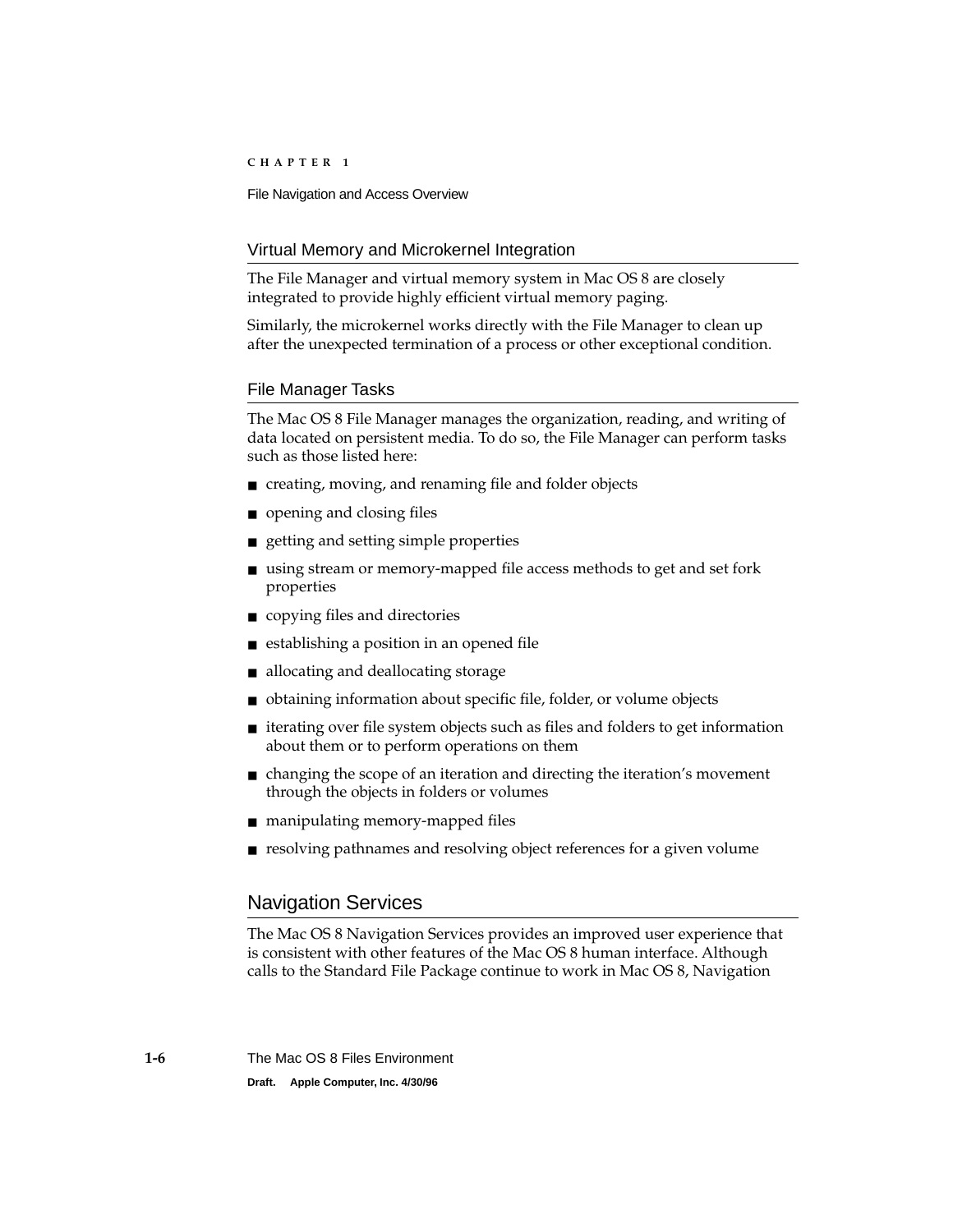File Navigation and Access Overview

Services provides a better and more easily customizable browsing interface and better access to document-specific information from within an application.

Here are some of the improvements in the Mac OS 8 human interface that make document management easier for the user:

- In Mac OS 8, when a user chooses the New command from the File menu, the new document is saved to disk when it is first created. Users can set a default location for new documents using the Default Location control panel. The first time they choose the Save command for a new untitled document, users are given an opportunity to change its name and location.
- In Mac OS 8, the Save As command in the File menu becomes the Save A Copy command. The behavior of the Save A Copy command is more readily understood by users.
- The Find Document command gives users access to the Mac OS 8 Finder's improved Find facility from within an application.
- The Open, Save, and Save A Copy commands use an intuitive navigation browser that you can customize for your application. The Navigation Browser makes it easy for users to access favorite items quickly, create new folders, and perform other common tasks that are not supported by the Standard File Package.
- The Document Info command in the Edit menu invokes a document information panel, similar to the current Get Info window in the Finder, that allows the user to manipulate document-specific information without switching contexts. The same document information panel also appears in the Open and Save dialog boxes. These panels also support Open Doc parts, providing a special set of Open Doc–specific subpanels.
- Users can define their "favorite items" list, which provides a visual menu of choices. These items can include servers, folders, applications, and files. There is also improved rebounding to allow users to access the last folder used and other recently selected items.
- There are alternative Save dialog boxes. There is a simple dialog box that saves a document by using default location settings or by allowing a user to select a favorite item as a location. The customized expanded Save dialog box allows users much greater flexibility and provides a degree of progressive disclosure as the user begins to make choices.

[Figure 1-1](#page-15-0) shows the Navigation Browser and one of several document information panels as they appear in the Save dialog box. You can easily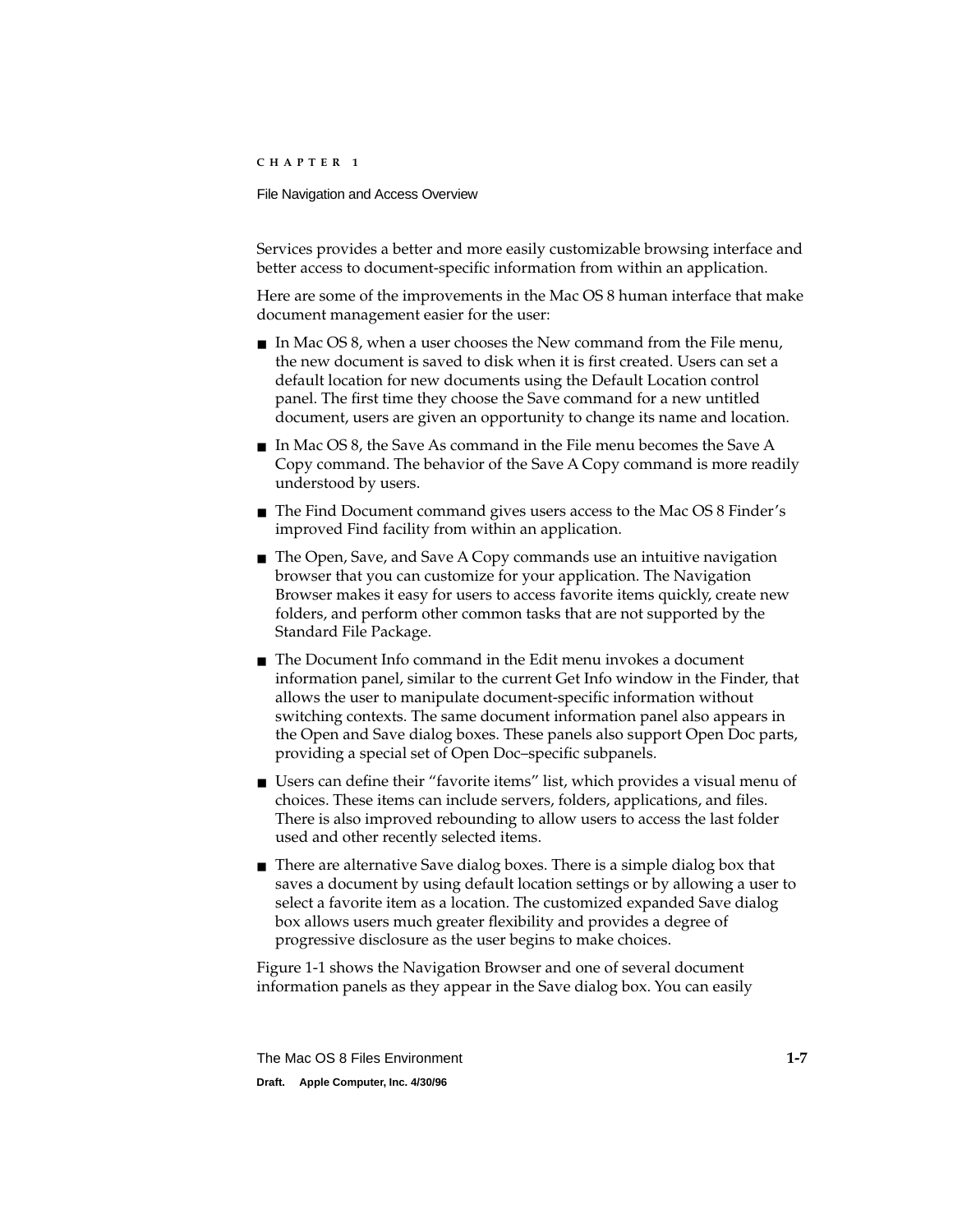#### <span id="page-15-0"></span>File Navigation and Access Overview

specify filters for the files displayed and let the user choose among available filters with a pop-up menu at the bottom of the Navigation Browser. You can also add specialized document information panels for your application's documents that permit editing and display of document information such as file type, author, keywords, colors, and dimensions.

#### **Figure 1-1** Standard Navigation Services Save dialog box



Navigation Services also makes it much easier for applications to display an Open or Save dialog box with just one call, specifying options by using parameters rather than separate calls.

### The Translation Manager 1

The Translation Manager's services allow your application to open documents created by other applications (possibly running on other operating systems)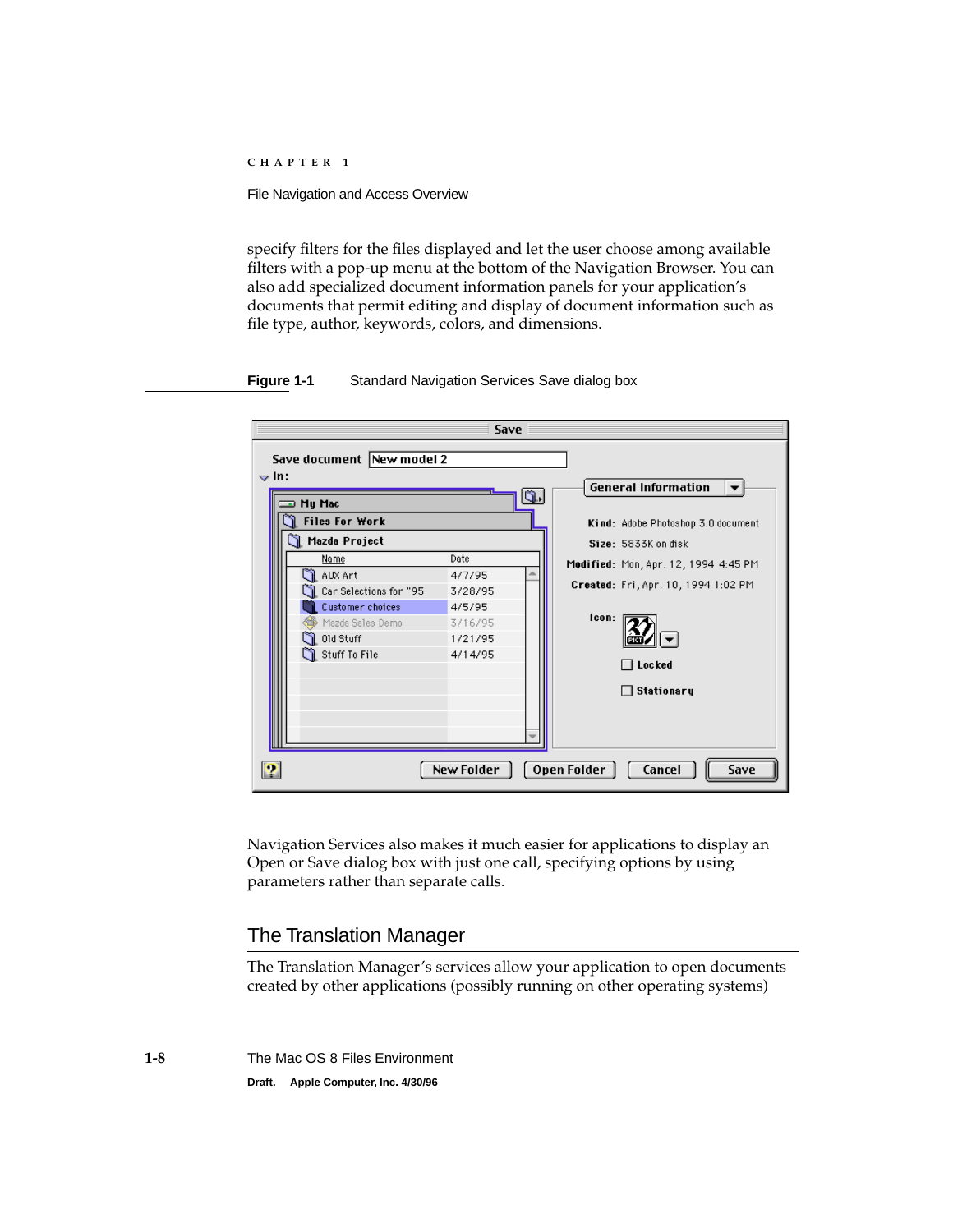<span id="page-16-0"></span>File Navigation and Access Overview

and to import data from other applications with better fidelity than previously possible. For example, the Translation Manager provides

- automatic translation of a document opened from the Finder if the application that created it is not available
- automatic translation of documents opened by applications that use Navigation Services
- batch desktop translation of documents
- automatic translation of data in editions or data pasted from the Clipboard
- background translations, with a mechanism for displaying the progress of the translation to the user

There are also translation extensions that can translate documents (data in files) and scraps (data in memory) in certain situations. These extensions are dynamically loadable code modules with a specific interface for describing their translation capabilities, identifying documents, and performing document, scrap and text object stream translations.

### The Folder Manager 1

The Folder Manager is an extensible mechanism for defining the location of special folders known to the system, such as the Extensions and the Control Panels folders. The Folder Manager allows system software and third-party software to specify routing rules to be followed by the Finder and other clients. Such a rule would specify, for example, that whenever an extension is dragged to the System Folder, it is to be placed in the Extensions Folder.

### The Alias Manager 1

The Alias Manager establishes and resolves data structures that describe file system objects such as files, folders (or directories), and volumes. Users can use the Alias Manager to create one of these data structures, called *alias records,* to identify a file system object that they might need to locate again. The Alias Manager has algorithms for using aliases to find files that have been moved, renamed, copied, or restored from backup.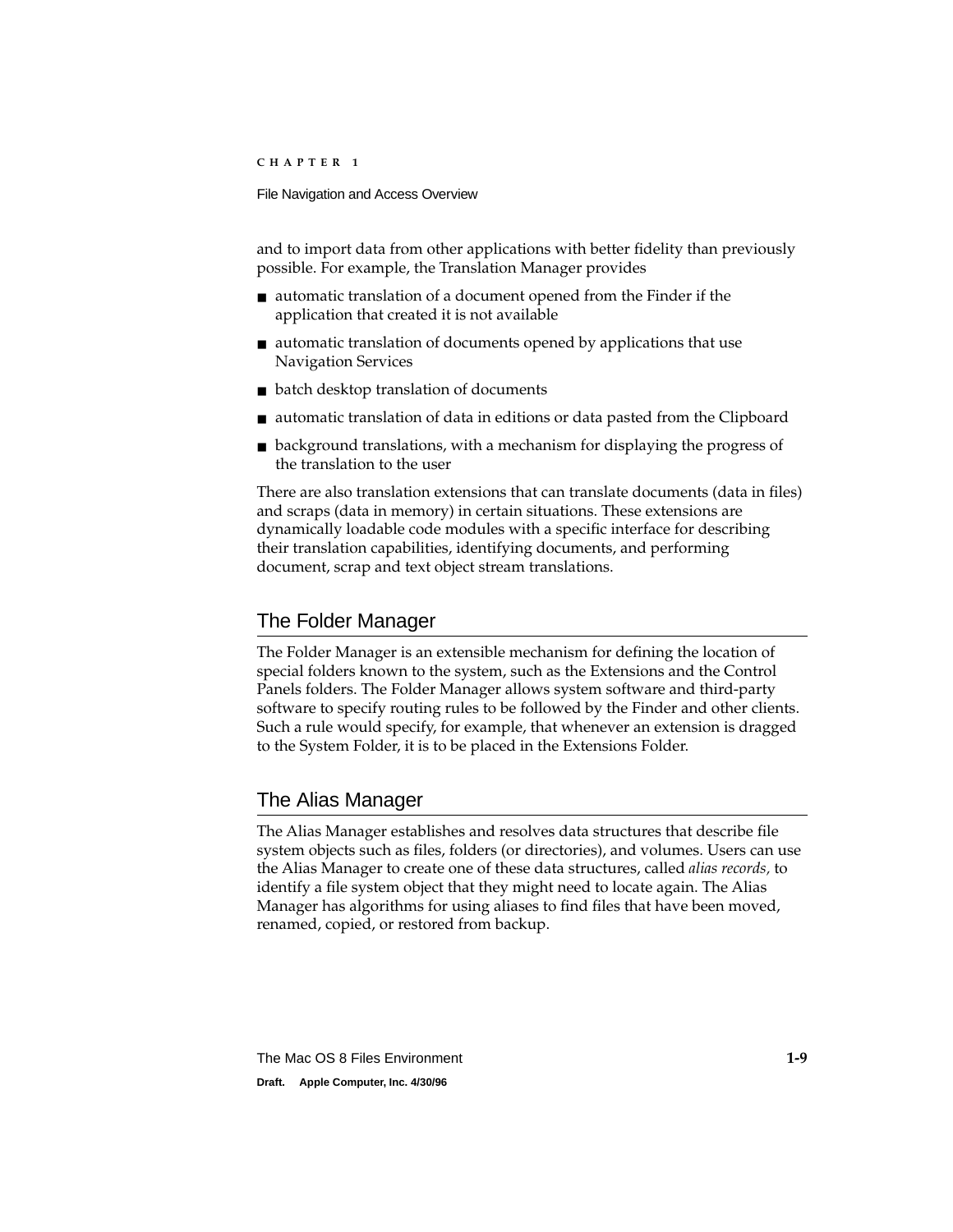<span id="page-17-0"></span>File Navigation and Access Overview

### Standard C Library File I/O

The file system in Mac OS 8 provides a dynamically linked library that includes all the standard C library file I/O functions, optimized to use the Mac OS 8 File Manager.

## File System Objects Architecture 1

This section discusses how the File Manager organizes information into containers, how you can access different types of information, and how you can iterate through the objects in a given container.

### Data Organization

A file system must store persistent information in a manner that is efficient to access, where information includes everything from a user's data to the code modules of the File Manager itself. To do this, the File Manager in Mac OS 8 uses a hierarchical model for information storage in which every **file system object** is a container for information. [Figure 1-2](#page-18-0) shows how data is organized in this model.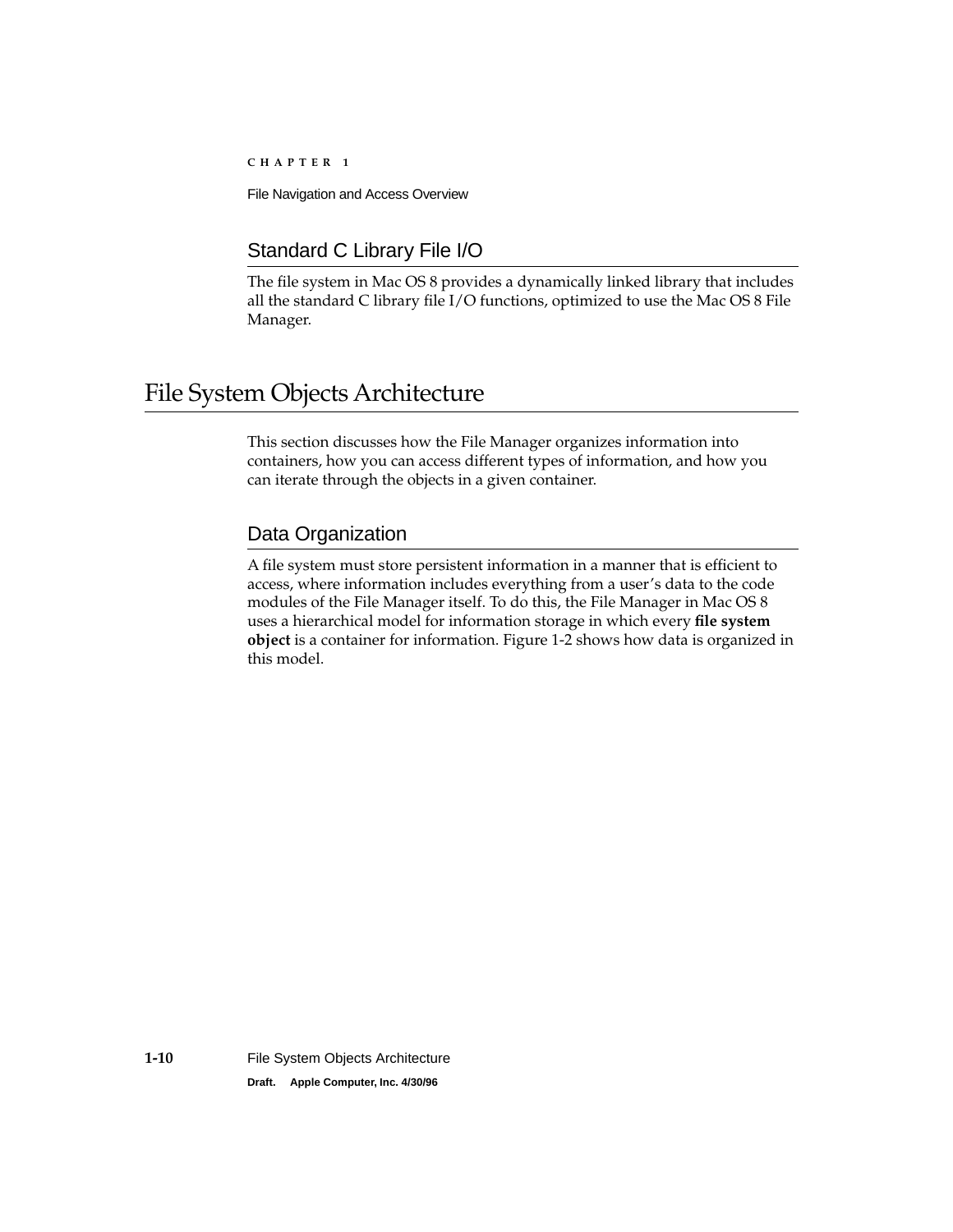File Navigation and Access Overview



#### **Figure 1-2** Every file system object is a container

<span id="page-18-0"></span>

The basic principles are as follows:

- Everything in the model is a container. For example, a folder can contain files and other folders; a volume can contain folders and files; and files can contain properties.
- All data is stored as properties of an object.
- Files, folders, and volumes are objects, containing properties and other objects.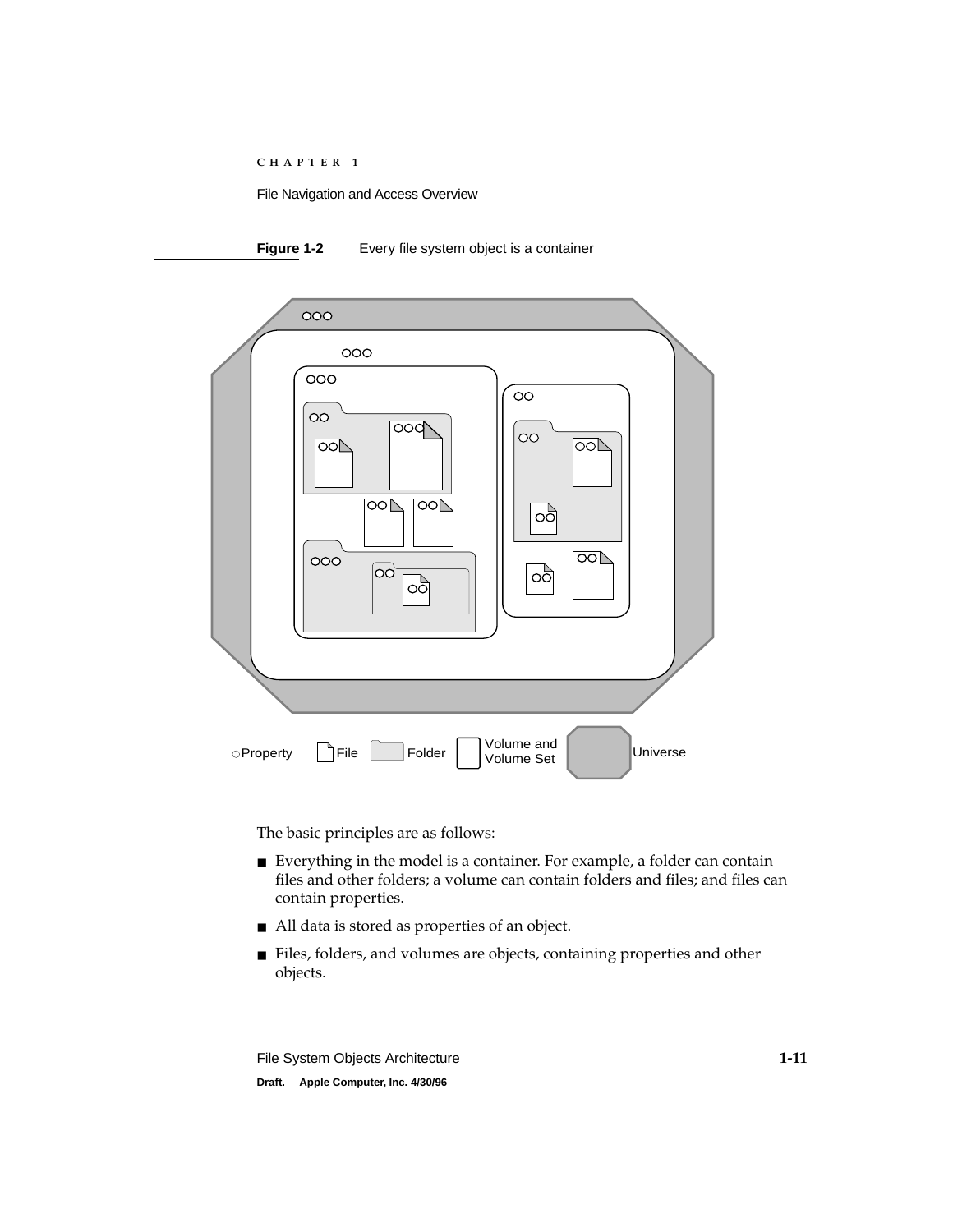#### <span id="page-19-0"></span>File Navigation and Access Overview

■ The broadest, outermost container is a universe. There is only one universe.

The **universe** represents the user's computer system and includes all mounted volumes. Because the universe is transient, existing only while the system is running and changing every time the user mounts or unmounts a volume or reconfigures the system in some other way, the properties contained in the universe are transient and are created by the File Manager each time the computer starts up.

### Properties

In the past, file systems—such as the Macintosh HFS—have defined a specific set of properties that are associated with each file. In HFS, for example, a call to the PBGetCatInfo function returns a predetermined set of parameters that describe a file. The File Manager in Mac OS 8, on the other hand, defines a **file** simply as a collection of data items of any size or content. It is up to each specific file system to determine the meaning and content of each data item. This more generalized definition of a file allows the File Manager to support such diverse file systems as HFS,  $UNIX^{\otimes}$ , and DOS FAT.

As you can see in [Figure 1-2,](#page-18-0) every type of file system object in the Mac OS 8 file system environment contains one or more properties. A **property** is a data item or a set of data that is stored by the file system. Properties can be simple data items, such as dates, file types, and icon definitions; or they can be expandable sets of data, such as the data fork and resource fork of a file. Each property has a value, and the value of the property has an actual size and a certain amount of allocated space. A property cannot exist by itself; it must be contained in a file system object. The properties contained by an object define the object and make it identifiable to the File Manager.

Typically, a file system object has several properties, and there are predefined structures and constants to simplify the getting and setting of properties. For example, in the predefined set of object properties assigned to the file information structure (FSFileInformation) for use by the FSObjectGetInformation function, a file object has these properties:

- a set of flags
- Finder information
- extended Finder information
- creation date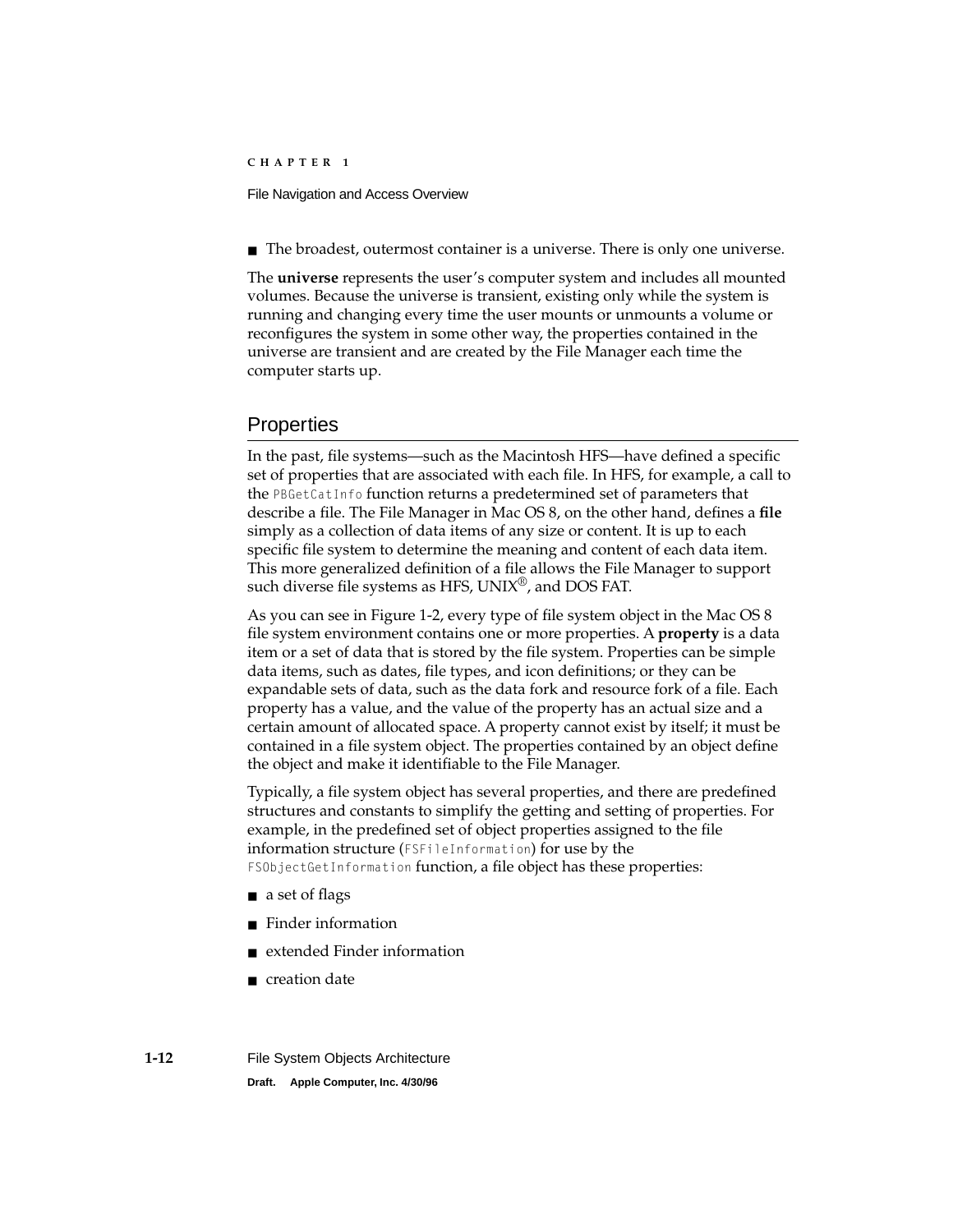File Navigation and Access Overview

- modification date
- data fork size
- resource fork size

Each of these properties, as defined by a property structure (defined by the FSProperty data type), has a set of attributes. Currently seven attributes have been defined, and the three most commonly used are

- value attribute
- size attribute
- type attribute

What this means is that each property has at least three property structures that describe it. Each of these objects has the same creator and selector, but different attributes. So, for example, a file's creation date has at least three properties, each with a different attribute: one giving its value, one with its size, and a third identifying its type. All three have the same File Manager creator and the creation date selector . To describe all of the attributes and properties of a file can take as many as 49 distinct property structures.

There are two kinds of attributes: **simple attributes** and the **fork attribute**. All attributes except the fork property's value attribute are simple attributes. The value attribute of a fork property is the *only* fork attribute; all other attributes of a fork property, such as the fork property's size and type are considered simple attributes.

#### **Note**

For ease of terminology, properties with simple attributes are referred to as **simple properties.** The distinction between attributes and properties is further blurred by functions such as FSObjectGetOneProperty that actually gets one attribute of one property. Often what is referred to as a *property* is actually the *value attribute* of the property. ◆

The salient difference between simple and fork attributes is that you can get and set simple attributes directly. There are several File Manager functions that allow you to get or set a single or a predefined set of attributes. When you use these functions, you get the entire attribute at once. For example, you get the entire creation date (actually the value attribute of the creation date property) at once; you can't get just the month or the year.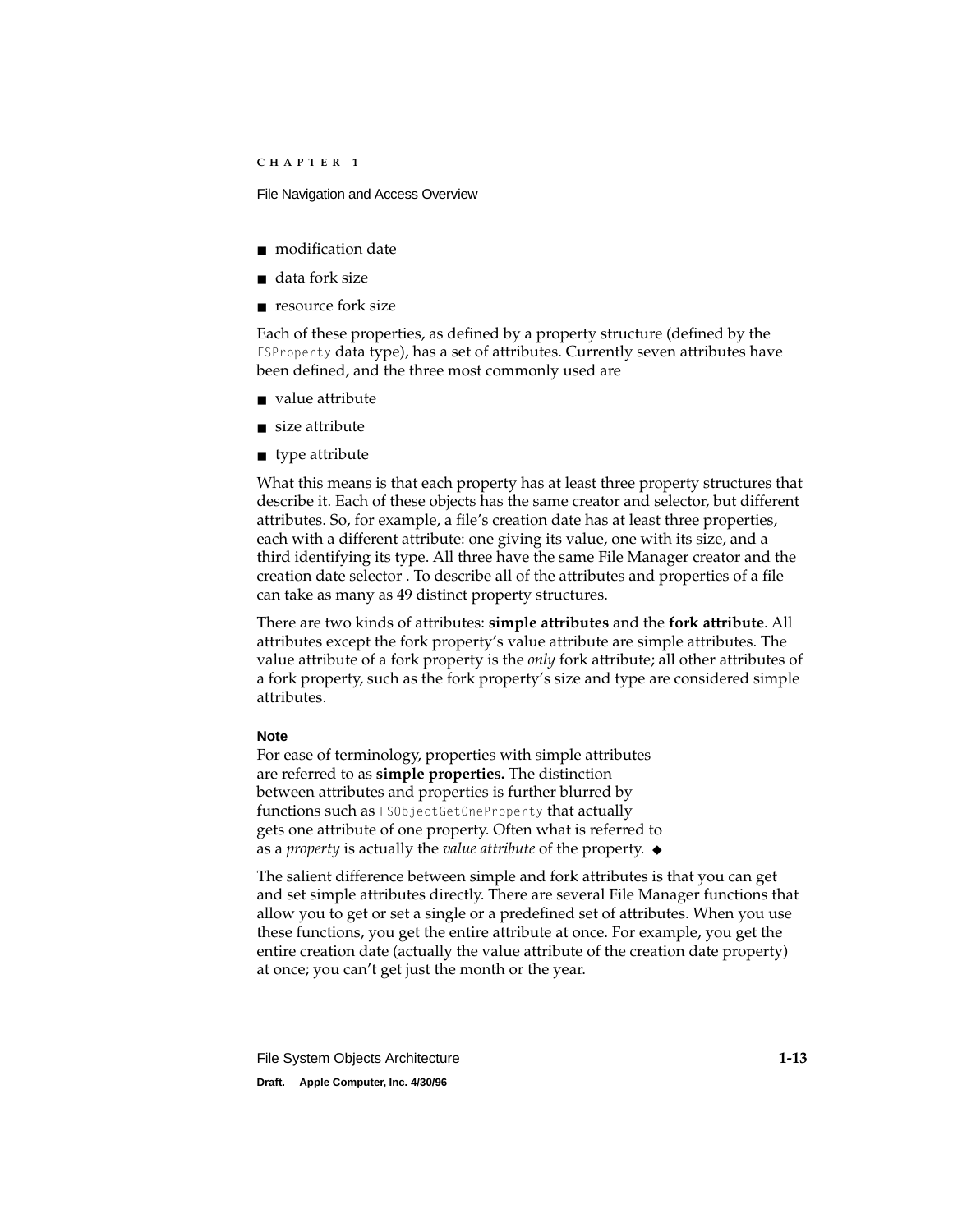<span id="page-21-0"></span>File Navigation and Access Overview

You can, however, get or set specific portions of fork data, but you must use specific stream or memory-mapped file access methods to do so.

### Object Iteration

The Mac OS 8 File Manager provides the ability to obtain information about one or more file system objects by accessing all available objects that match criteria that you can set. For example, you can direct the File Manager to return only the files or only the folders that match your criteria, or you can have all of both types of objects returned. You can also direct the File Manager to go inside any embedded containers to obtain any matching objects. This ability to access a series of file system objects methodically according to certain criteria is called **object iteration.**

Object iteration allows you to access one object at a time or to perform the same operation on all of the objects in one container. The latter case, known as *bulk iteration*, can significantly reduce network traffic when you want to iterate over objects on a volume mounted over a network. The concept of the universe makes it possible to iterate across volumes with a single function call.

[Figure 1-3](#page-22-0) shows some of the ways you can expand or limit the scope of an iteration.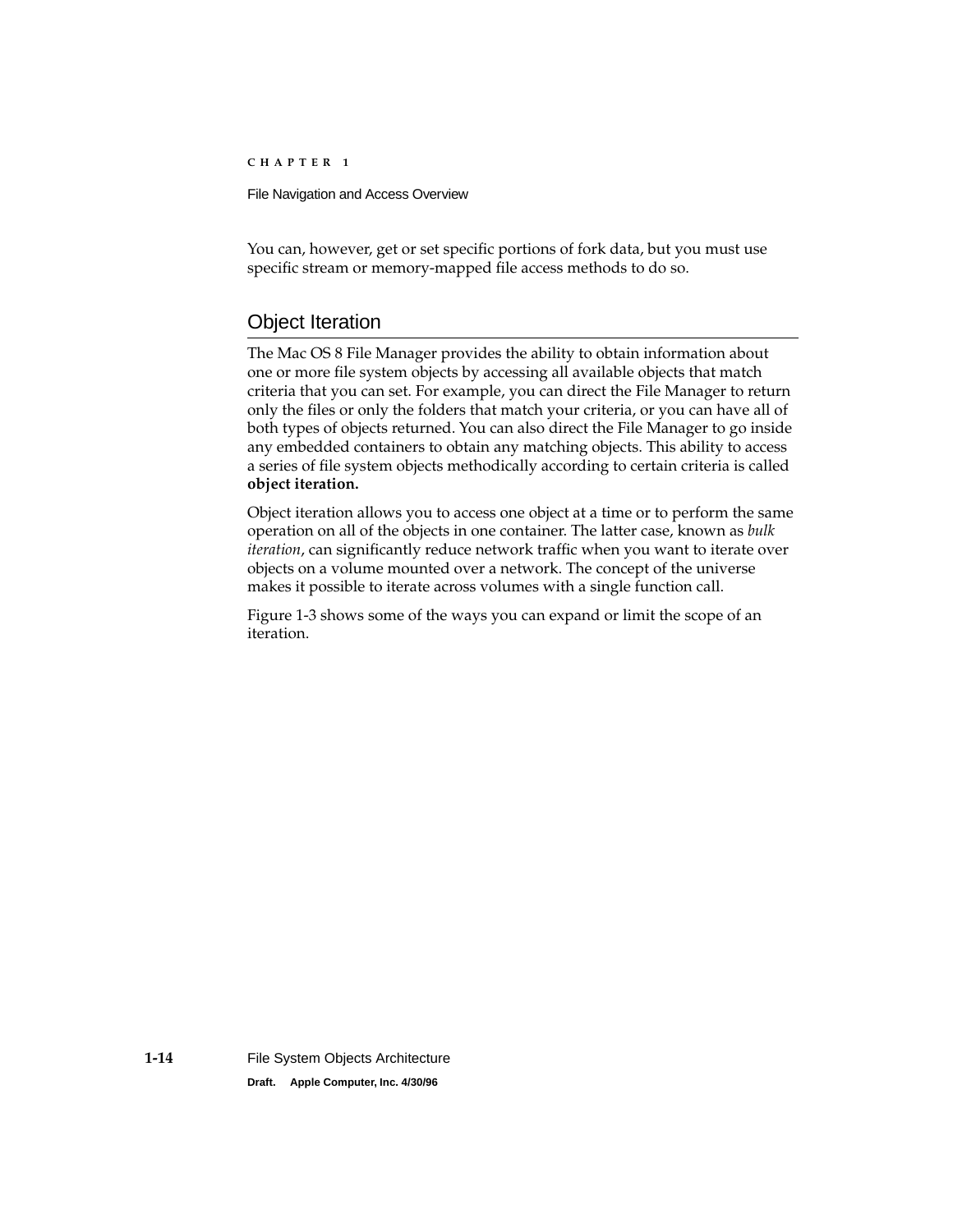File Navigation and Access Overview

**Figure 1-3** Iterating through file system objects

<span id="page-22-0"></span>



Traverse containers, include files  $=6$  hits



Include files  $=$  2 hits

Traverse containers, include files and folders  $= 9$  hits

# System 7 File Manager Compatibility 1

The File Manager in Mac OS 8 provides complete support for almost all of the System 7 File Manager functions used strictly in the manner documented in *Inside Macintosh: Files*. (The AddDrive and GetDrvQHdr procedures are not supported.) In this way, the Mac OS 8 File Manager provides backward compatibility with existing software, but since the new Mac OS 8 File Manager is easier to use and executes faster than the System 7 File Manager functions, you should not use the System 7 File Manager for any new development.

If your application uses System 7 File Manager functions (except for AddDrive and GetDrvQHdr) and their associated data structures to manage files and volumes and does not directly manipulate the data structures or low-memory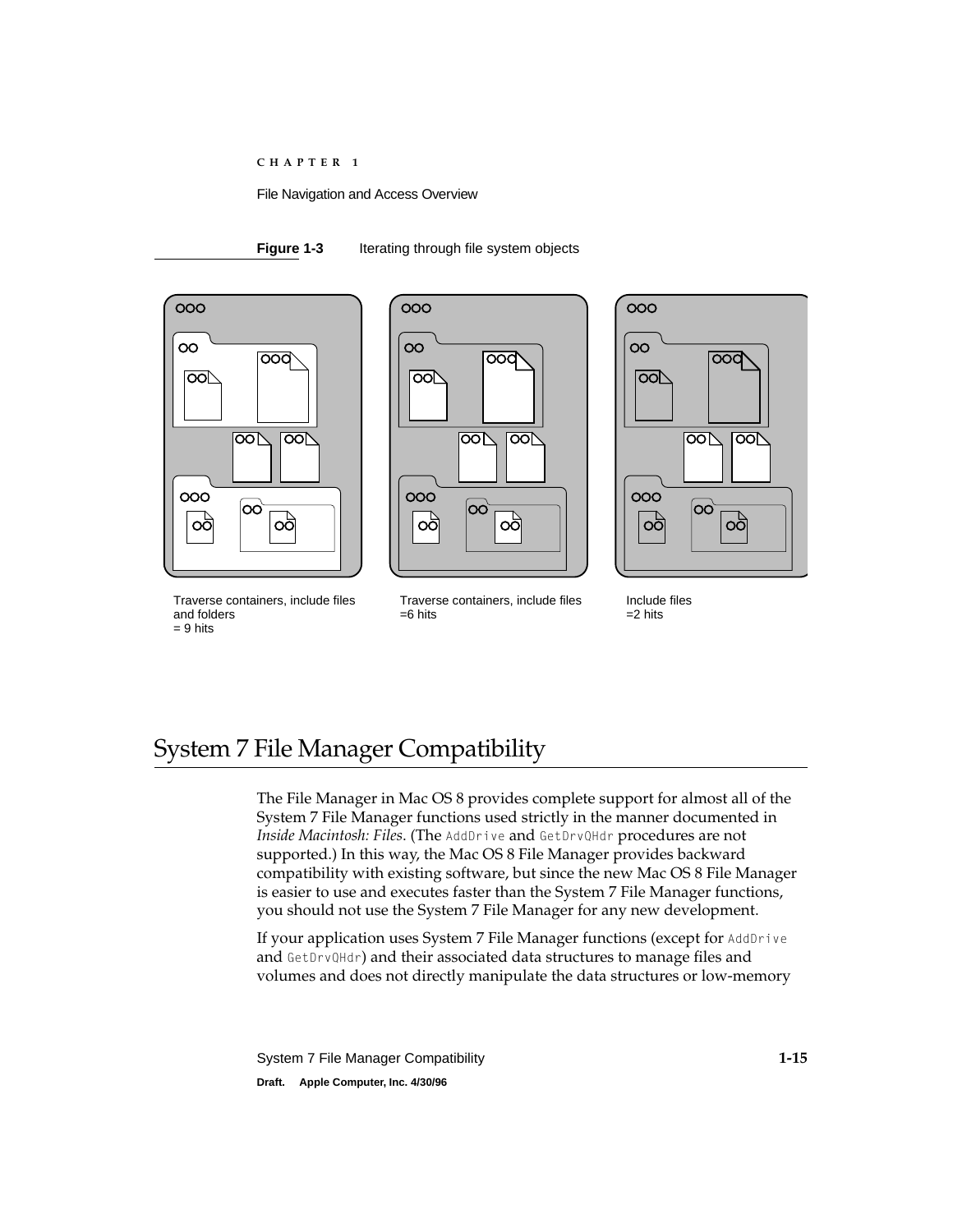#### <span id="page-23-0"></span>File Navigation and Access Overview

global variables used by the System 7 File Manager, it is compatible with the Mac OS 8 File Manager. (Specific instances of when your application might not be compatible with the Mac OS 8 File Manager—as well as specific recommendations about what you can do now to prepare your application to support the Mac OS 8 File Manager—are described in the next section.)

In Mac OS 8, the File Manager is implemented as dynamically linked libraries (DLLs) so that only the code you actually use is loaded into memory. Whereas the System 7 Files library consists of a fairly large block of code that translates the System 7 File Manager calls into messages understood by the Mac OS 8 File Manager, the new File Manager functions map much more directly into File Manager messages and require much less code in memory. The new functions are also simpler, easier to use, and more powerful than those in the System 7 File Manager.

Note also that Navigation Services replaces the System 7 Standard File Package, and whereas applications using the old Standard File Package will continue to work under Mac OS 8, they will look dated and will not offer the full Mac OS 8 user experience.

So that Apple Computer can respond more quickly and easily to your future needs, it has designed flexibility and extensibility into the Mac OS 8 File Manager. The Mac OS 8 File Manager will continue to be supported in future releases of system software, but Apple Computer is not committed to supporting System 7 file-related functions past Mac OS 8.

Note also that Navigation Services replaces the System 7 Standard File Package, and whereas applications using the old Standard File Package will continue to work under Mac OS 8, they will look dated and will not offer the full Mac OS 8 user experience.

### Preparing Your Product for the Mac OS 8 File Manager 1

The following recommendations are offered to assist you in preparing your software product now to take advantage of the File Manager in Mac OS 8.

- Make your application native for  $PowerPC^{TM}$ -based computers.
- Don't assume 31-character filenames. Many volume formats have shorter or longer names.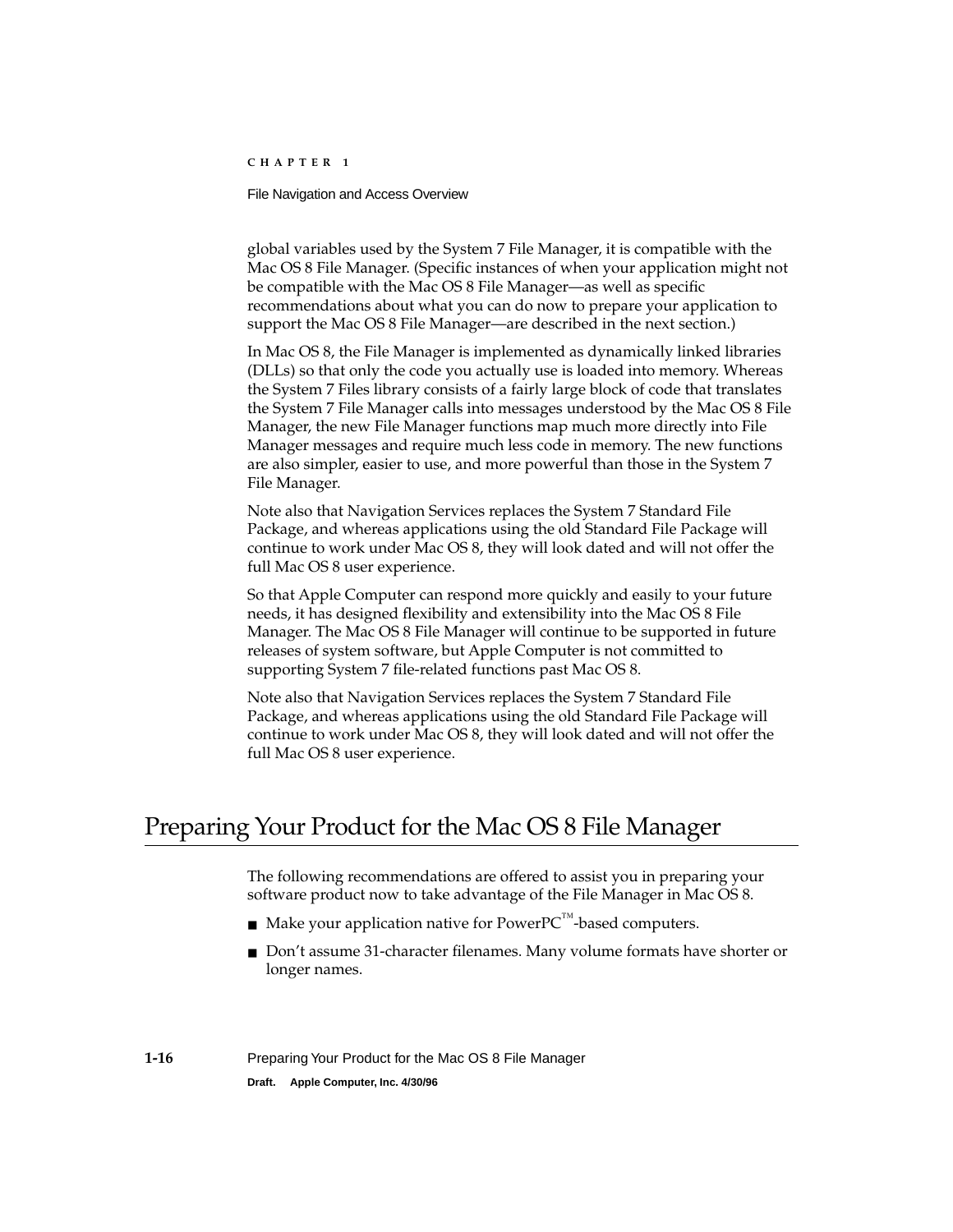File Navigation and Access Overview

- Depending on the amount of memory you have and the speed of the device you are using, consider reading and writing file data in multiples of 16 KB. You have less overhead if you read an entire file into a buffer with one call instead of using multiple calls.
- Isolate data storage methods.
- Keep reads and writes block aligned.
- Set the following when compiling your code:

```
OLDROUTINENAME=0
OLDROUTINELOCATION=0
```
- Preallocate forks before writing file data.
- Use 64-bit math for operations on all file system size data.
- Use the FSSpec structure to specify files and directories because use of partial pathnames is limited on the File Manager in Mac OS 8.
- Use the noCacheBit flag in the ioPosMode field of the parameter block. Don't cause other blocks of the cache to be flushed out to make room for data if you're not going to reread it.
- Isolate information calls. That is, write your own functions to get the data you need. For example, put wrappers around calls to PBGetCatInfo to define the information you require (for example, to get a file's type or creator).
- Do not pass ioRefNum values between processes or your results will be unpredictable.
- Do not "walk" low memory structures. The Mac OS 8 file system is more dynamic than the System 7 file system, and changes to the state of the file system may occur asynchronously with respect to System 7 applications. Other than the VCB list, no global data is available through legacy low memory variables and data structures.
- Do not make any assumptions about the state of the Mac OS 8 file system or about the state of other processes based on inferences from the System 7 File Manager or low memory variables and data structures.

To improve I/O performance, the Mac OS 8 File Manager provides concurrent processing of file processing requests. This has two important implications that you must consider when preparing your software product for Mac OS 8.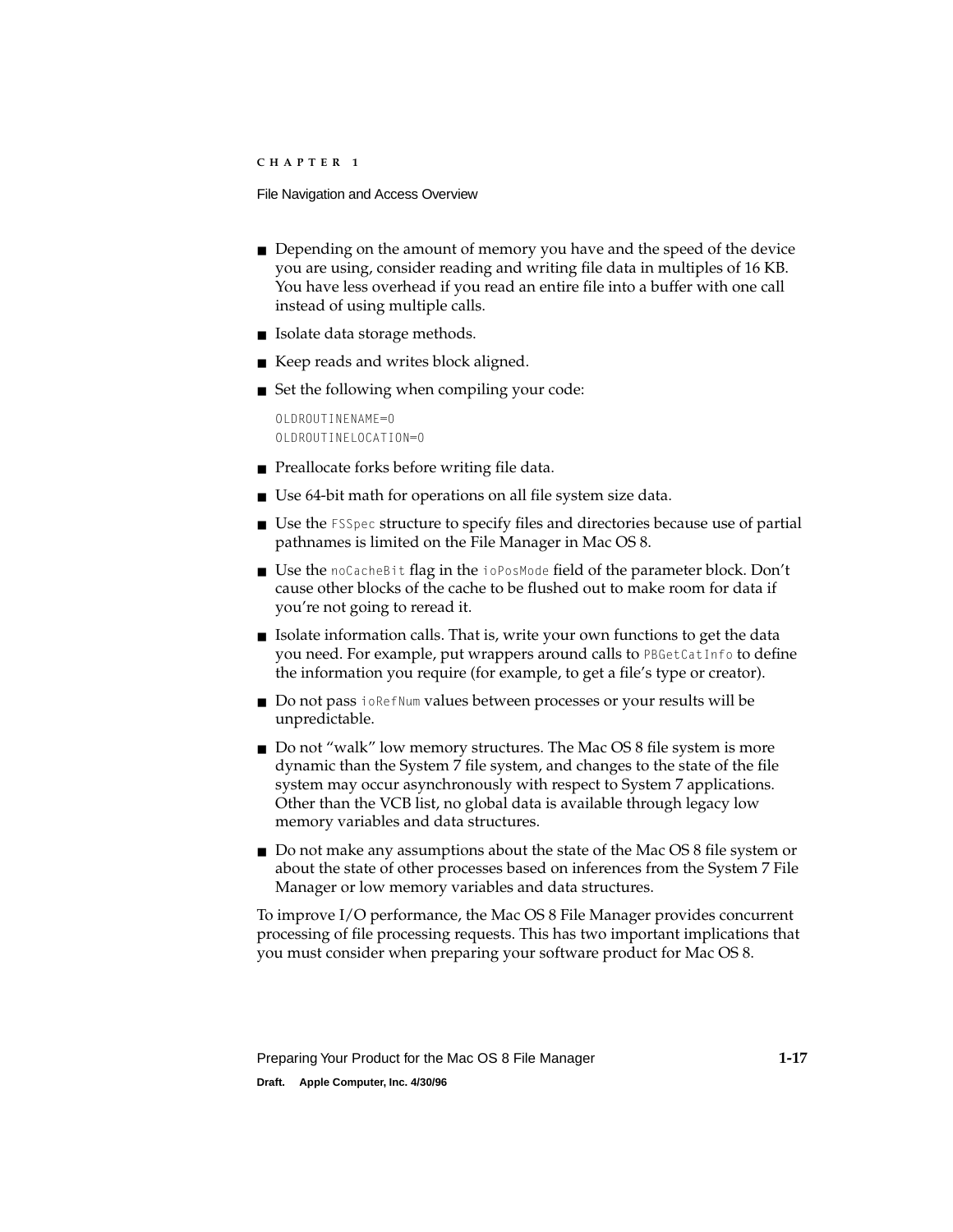File Navigation and Access Overview

- Your software cannot read or write any data after passing it to the File Manager because your application cannot depend on the state of that data.
- If your code extends the File Manager, it must also be reentrant and able to handle concurrent requests.

As mentioned at the beginning of this chapter, your application will be compatible with the File Manager if it uses System 7 File Manager functions (except for AddDrive and GetDrvQHdr) and their associated data structures to manage files and volumes, and if it does not directly manipulate the data structures or low-memory global variables the File Manager uses in System 7. Even if you do not take advantage of the new Mac OS 8 File Manager functions, you should make sure that your System 7 application runs on Mac OS 8. You will most likely have compatibility problems with the File Manager in Mac OS 8 if your System 7 software product does any of the following:

- creates or modifies data stored in file control blocks (FCBs) or modifies the file control block list
- relies on fields in an FCB other than fcbFlNum, fcbCrPs, fcbVPtr, fcbFType, fcbDirID, and fcbCName
- creates or modifies data stored in volume control blocks (VCBs) or modifies the volume control block queue
- relies on fields in a VCB other than vcbFlags, vcbSigWord, vcbCrDate, vcbLsMod, vcbAtrb, vcbNmFls, vcbNmAlBlks, vcbAlBlkSiz, vcbFreeBks, vcbVN, vcbDrvNum, vcbDRefNum, vcbFSID, vcbVRefNum, vcbVolBkUp, vcbFilCnt, vcbDirCnt, and vcbFndrInfo
- relies on the vcbDrvNum and vcbDRefNum VCB fields for anything other than to indicate whether a volume is mounted or unmounted and online or offline
- relies on or modifies any low-memory global variables maintained by the System 7 File Manager, such as FSQHdr, FSBusy, FSQueueHook, ExtFSHook, ToExtFS, CkdDB, CurDB, NxtDB, FSCallAsync, MaxDB, FlushOnly, RegRsrc, FLckUnlck, FrcSync, NewMount, NoEject, DrMstrBlk, HFSStkTop, RgSvArea, HFSVars, HFSStkPtr, XRgSvArea1, HFSFlags, CacheFlag, SysCRefCnt, XRgSvArea2, SysBMCPtr, SysVolCPtr, SysCtlCPtr, XRgSvArea3, PMSPPtr, HFSTagData, XRgSvArea5, HFSDSErr, CacheVars, HFSVarEnd, CacheCom, XRgSvArea6, HFSDefaults, FmtDefaults, ErCode, Params, FSTemp8, FSTemp4, FSIOErr, and FSVarsPtr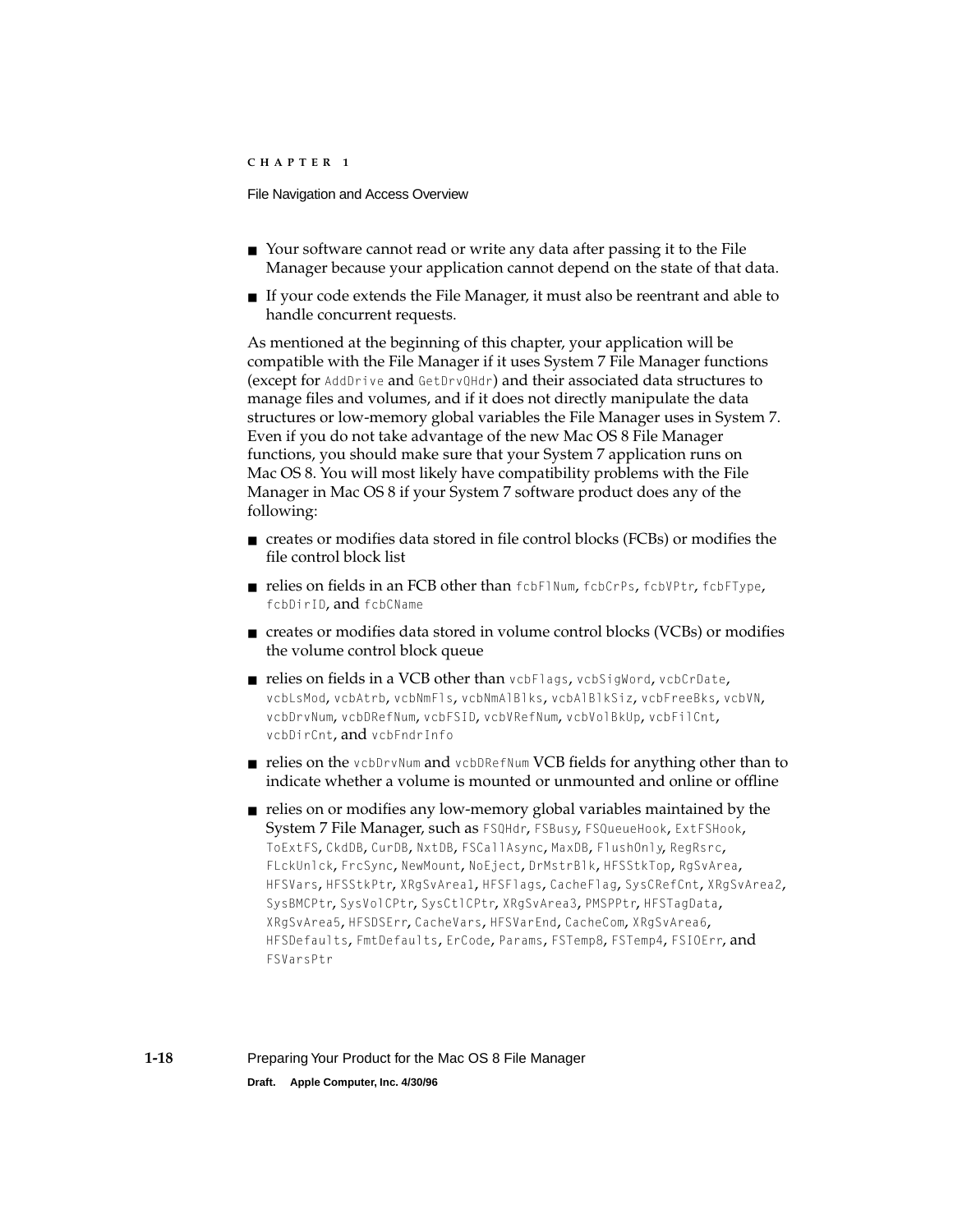#### File Navigation and Access Overview

■ relies on data returned by the PBGetFCBInfo function other than that returned in the FCBPBRec fields ioNamePtr, ioVRefNum, ioRefNum, ioFCBFlNm, ioFCBFlags, ioFCBEOF, ioFCBPLen, ioFCBCrPs, ioFCBVRefNum, and ioFCBParID

The File Manager in Mac OS 8 provides only limited support for the System 7 patching mechanism. To give your application greater control over the functions that it absolutely needs to modify, Mac OS 8 provides new mechanisms for patching.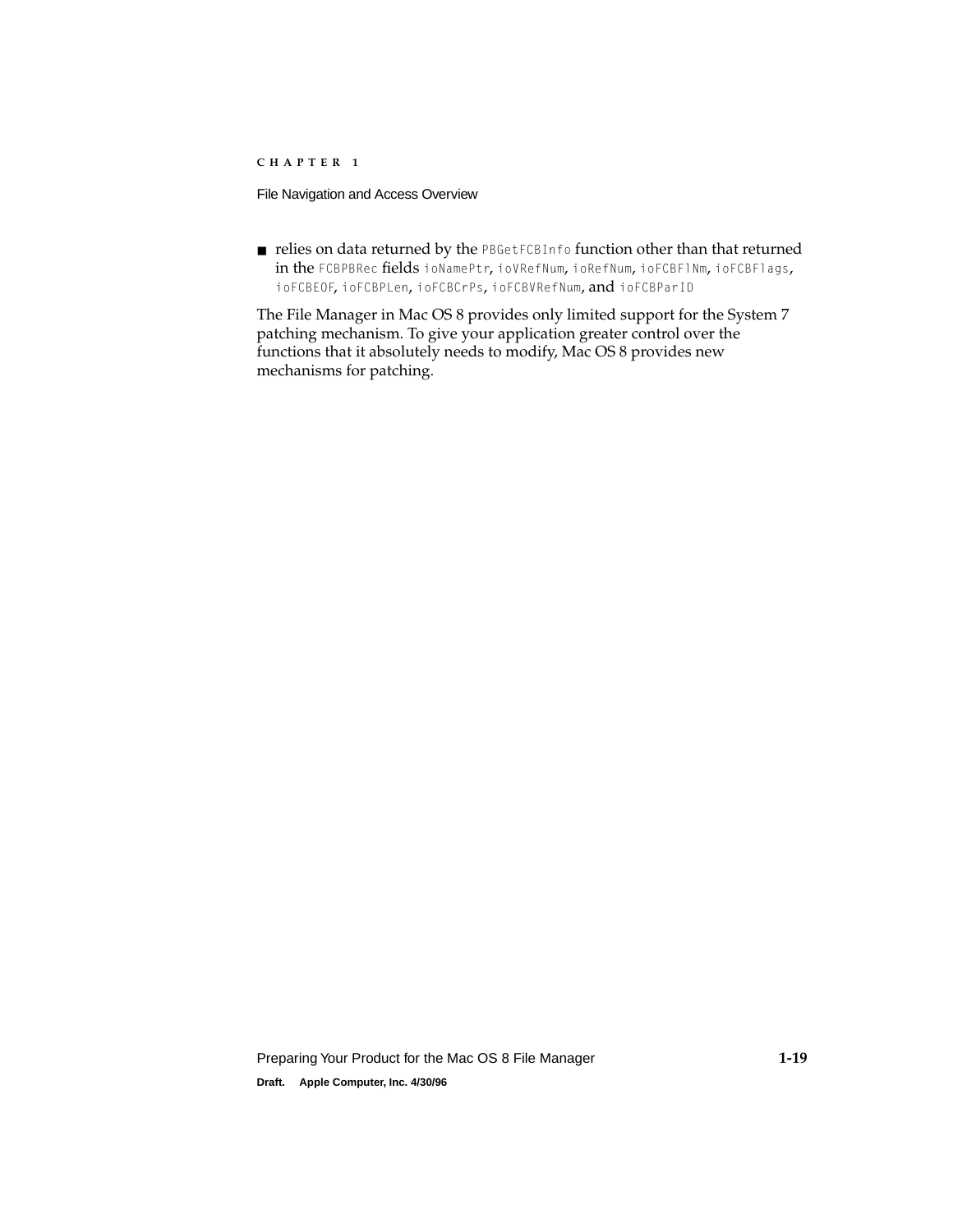File Navigation and Access Overview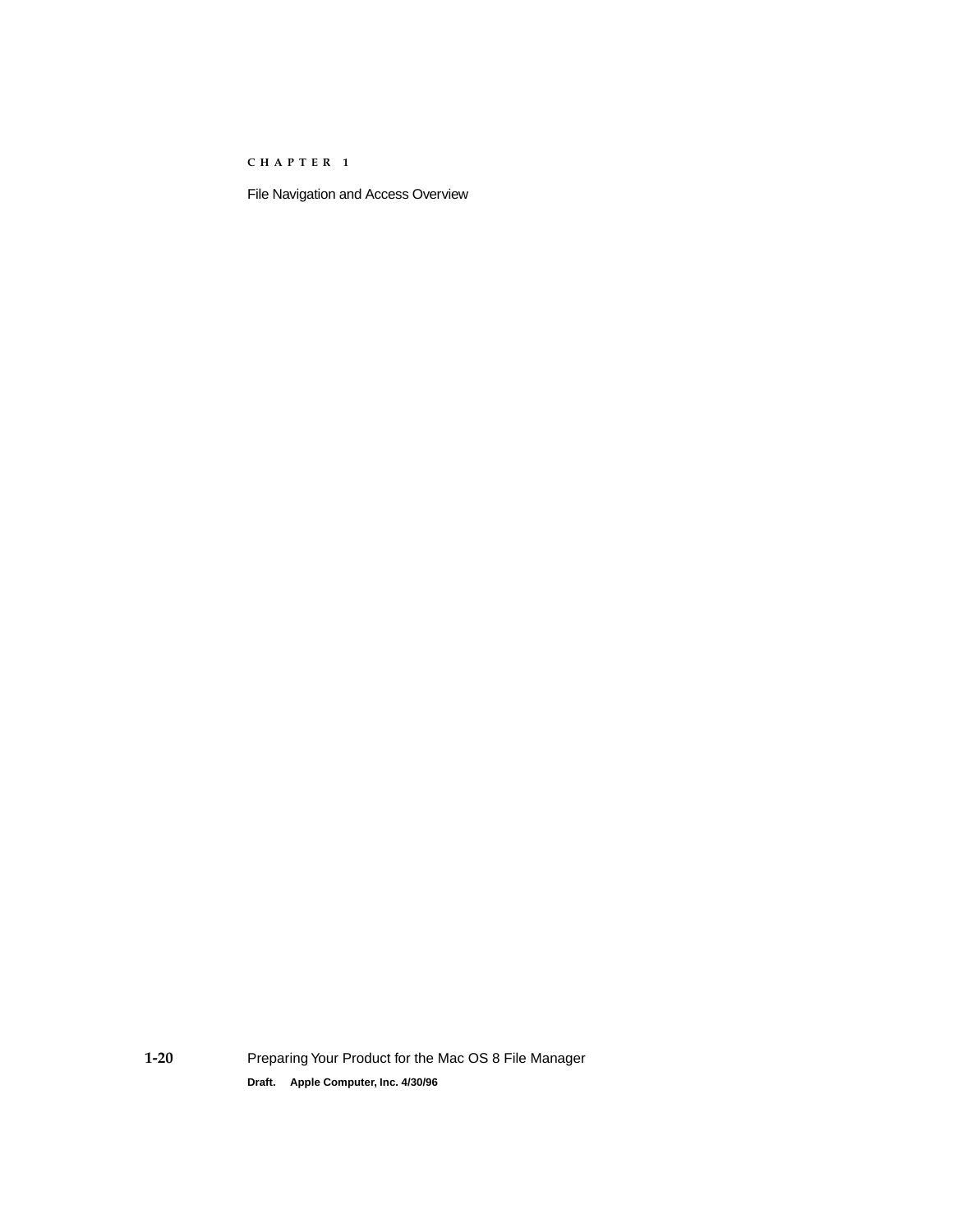# <span id="page-28-0"></span>[File Manager Reference](#page-34-0)

### Contents

[About the File Manager 2-7](#page-34-0) [Using File System Object References 2-7](#page-34-0) [Using the Property Structure and its Constants 2-8](#page-35-0) [Getting and Setting Simple Properties 2-9](#page-36-0) [Getting and Setting Fork Properties 2-9](#page-36-0) [Iterating Through Objects 2-10](#page-37-0) [File Manager Data Types and Constants 2-11](#page-38-0) [Basic Data Types 2-12](#page-39-0) [FSOffset](#page-39-0) 2-12 [FSSize](#page-39-0) 2-12 [FSDate](#page-39-0) 2-12 [FSName](#page-40-0) 2-13 [ConstFSName](#page-40-0) 2-13 [FSFileSystemKind](#page-40-0) 2-13 [FSBlockCount](#page-41-0) 2-14 [FSBlockNum](#page-41-0) 2-14 [FSCount](#page-41-0) 2-14 [FSAgentObjID](#page-41-0) 2-14 [FSAccessIdentity](#page-42-0) 2-15 [FSInfoVersion](#page-42-0) 2-15 [FSPathnameType](#page-43-0) 2-16 [FSFileFlags](#page-43-0) 2-16 [FSFolderFlags](#page-44-0) 2-17 [FSVolumeFlags](#page-44-0) 2-17 [File System Object Information Structures 2-18](#page-45-0) [FSObjectInformation](#page-46-0) 2-19 [FSFileInformation](#page-46-0) 2-19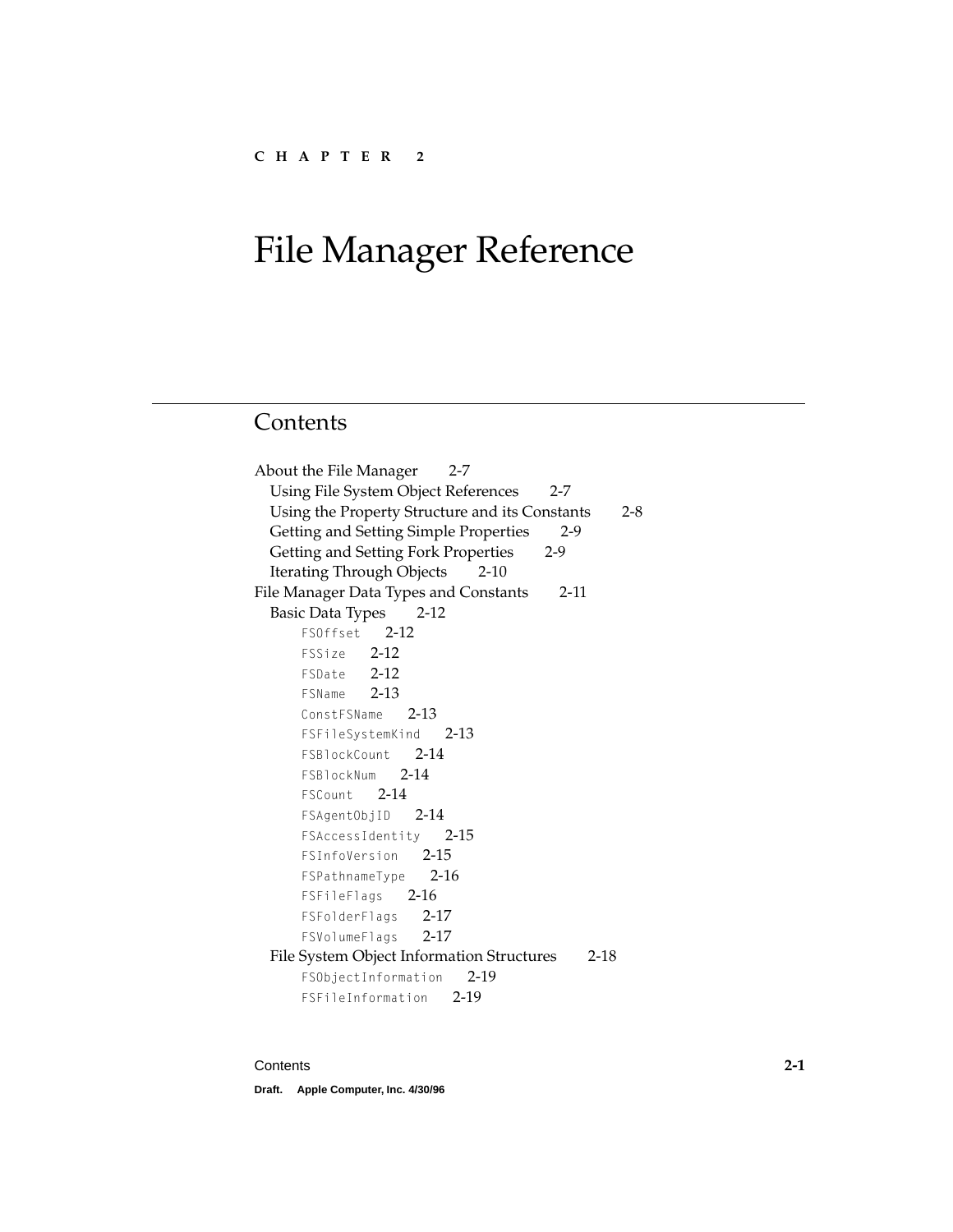[FSFolderInformation](#page-47-0) 2-20 [FSVolumeInformation](#page-48-0) 2-21 [File System Object Data Types 2-22](#page-49-0) [FSObjectRef](#page-50-0) 2-23 [FSUserExperienceApplicationInfo](#page-50-0) 2-23 [FSObjectType](#page-50-0) 2-23 [Volume Set and Volume Types 2-24](#page-51-0) [FSVolumeFormat](#page-51-0) 2-24 [FSVolumeObjID](#page-52-0) 2-25 [FSVolumeSetObjID](#page-52-0) 2-25 [FSVolumeCapabilities](#page-53-0) 2-26 [FSMountAccessConstraints](#page-55-0) 2-28 [Property Structure 2-29](#page-56-0) [FSProperty](#page-56-0) 2-29 [Property Creators 2-30](#page-57-0) [FSPropertyCreator](#page-57-0) 2-30 [FSPropertyDistinguishedCreators](#page-57-0) 2-30 [Property Selectors 2-31](#page-58-0) [FSPropertySelector](#page-58-0) 2-31 [FSForkPropertyDistinguishedSelector](#page-59-0) 2-32 [FSVolumeSetDistinguishedSelector](#page-59-0) 2-32 [FSUniverseDistinguishedSelectors](#page-59-0) 2-32 [FSFileManagerDistinguishedSelectors](#page-60-0) 2-33 [FSUserExperienceDistinguishedSelectors](#page-65-0) 2-38 [Property Attributes 2-40](#page-67-0) [FSPropertyAttribute](#page-67-0) 2-40 [FSPropertyDistinguishedAttributes](#page-67-0) 2-40 [Property Tag Data Types and Macros 2-42](#page-69-0) [FSPropertyTag](#page-69-0) 2-42 [FSForkPropertyTag](#page-70-0) 2-43 [FSFileManagerSimplePropertyTag](#page-70-0) 2-43 [FSFileManagerPropertyInstances](#page-71-0) 2-44 [FSFileManagerPropertyTagVersion](#page-71-0) 2-44 [FSObjectDatePropertyTag](#page-72-0) 2-45 [FSObjectNamePropertyTag](#page-73-0) 2-46 [FSIconPropertyTag](#page-73-0) 2-46 [FSApplicationInfoPropertyTag](#page-74-0) 2-47 [FSObjectCommentPropertyTag](#page-74-0) 2-47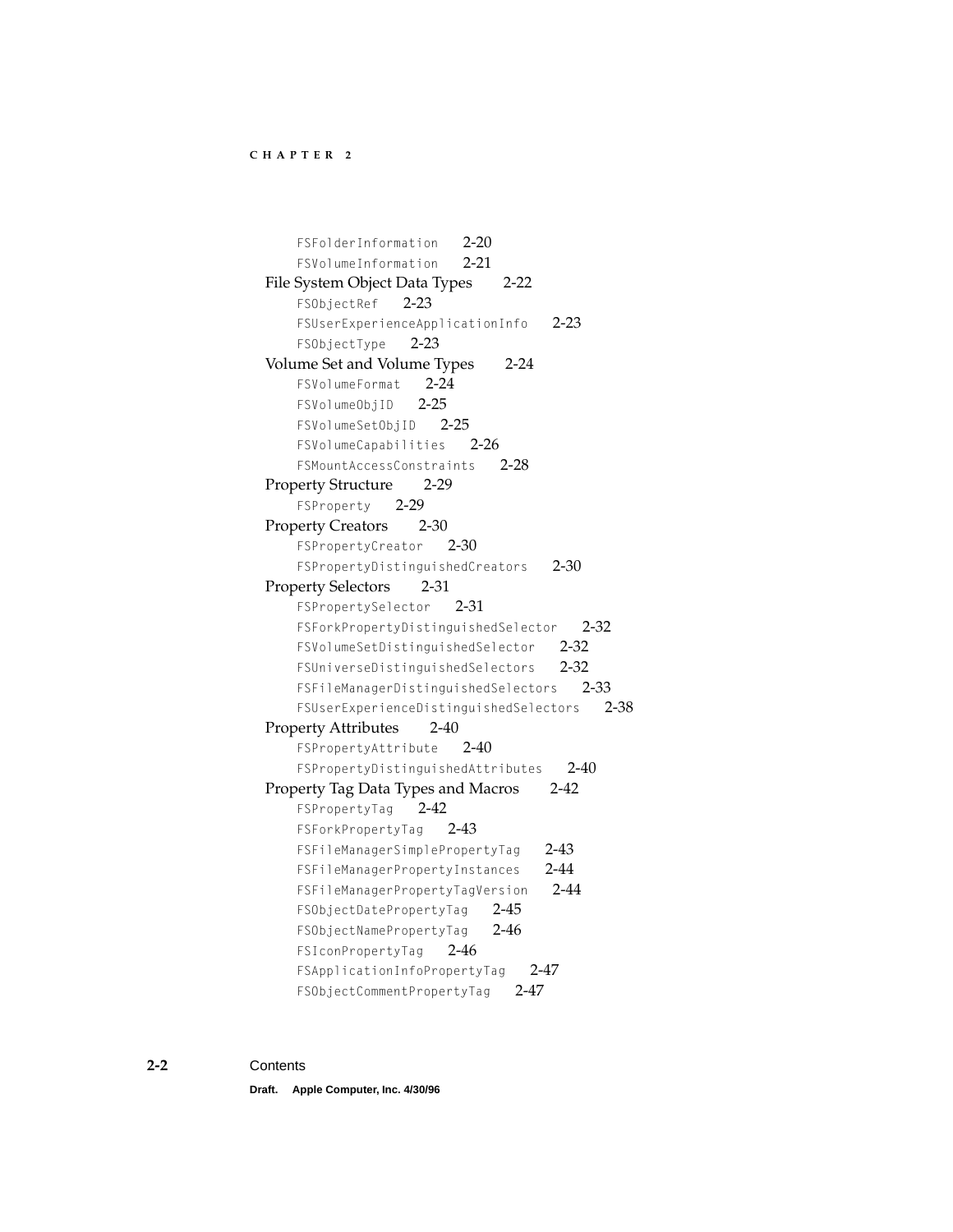[M\\_AssignStructToFileManagerSimplePropertyTag](#page-75-0) 2-48 [M\\_AssignStructToFileManagerForkPropertyTag](#page-75-0) 2-48 [Date and Text Formats 2-48](#page-75-0) [FSObjectDateType](#page-76-0) 2-49 [FSObjectNameType](#page-77-0) 2-50 [FSObjectCommentType](#page-78-0) 2-51 [Property Value Constants 2-51](#page-78-0) [FSSimplePropertyValueType](#page-78-0) 2-51 [Universe Property Constants 2-53](#page-80-0) [Boot Volume Set Property Constants 2-53](#page-80-0) [File Manager Property Constants 2-54](#page-81-0) [User Experience Property Constants 2-56](#page-83-0) [Fork-Related Data Types 2-57](#page-84-0) [FSForkType](#page-85-0) 2-58 [FSForkPositionDescriptor](#page-85-0) 2-58 [FSForkPosition](#page-86-0) 2-59 [FSForkAccessConstraints](#page-87-0) 2-60 [Object Privileges 2-61](#page-88-0) [FSObjectPrivileges](#page-88-0) 2-61 [FSObjectPrivilegesDenied](#page-89-0) 2-62 [Mapped-File and Stream-Related Data Types 2-62](#page-89-0) [FSStreamSetMarkOptions](#page-90-0) 2-63 [Object Iterator Data Types 2-63](#page-90-0) [FSObjectIteratorCreationOptions](#page-90-0) 2-63 [FSObjectIteratorMovement](#page-92-0) 2-65 [File Manager Functions 2-66](#page-93-0) [Using File System Object References 2-66](#page-93-0) [FSObjectCreateRef](#page-93-0) 2-66 [FSObjectGetContainerRef](#page-95-0) 2-68 [FSObjectRefClone](#page-96-0) 2-69 [FSObjectRefRegister](#page-97-0) 2-70 [FSVolumeGetInformation](#page-99-0) 2-72 [FSVolumeSetGetInformation](#page-100-0) 2-73 [FSObjectRefDispose](#page-101-0) 2-74 [Using File System Objects 2-75](#page-102-0) [FSObjectRename](#page-102-0) 2-75 [FSObjectMoveRename](#page-103-0) 2-76 [FSObjectExchange](#page-105-0) 2-78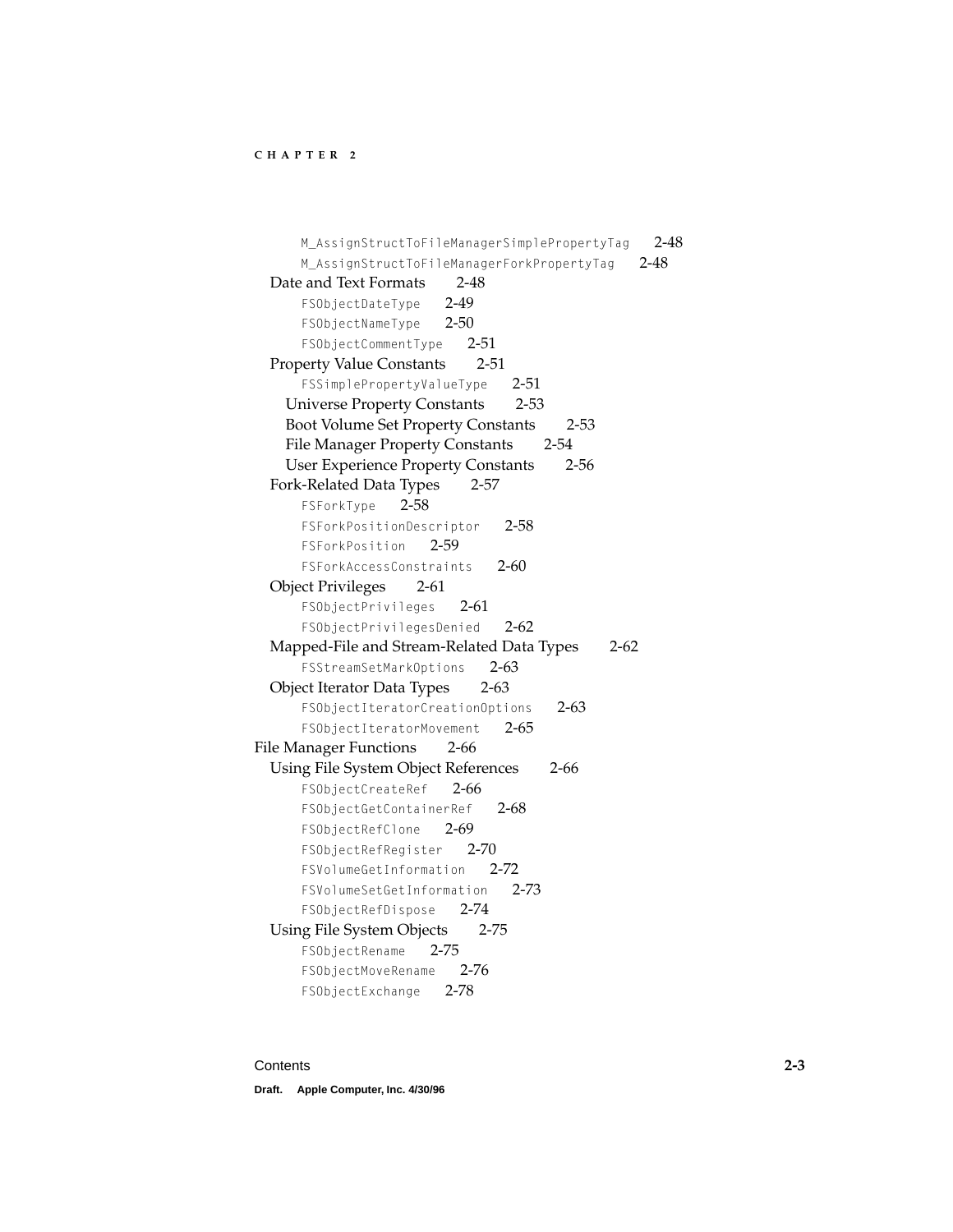[FSObjectFlush](#page-106-0) 2-79 [FSObjectDelete](#page-107-0) 2-80 [Creating Files and Folders 2-81](#page-108-0) [FSFileCreate](#page-108-0) 2-81 [FSFolderCreate](#page-109-0) 2-82 [Getting and Setting Properties 2-83](#page-110-0) [FSObjectGetOneProperty](#page-110-0) 2-83 [FSObjectSetOneProperty](#page-112-0) 2-85 [Getting File System Object Information 2-86](#page-113-0) [FSObjectGetInformation](#page-113-0) 2-86 [FSObjectGetVolumeInformation](#page-114-0) 2-87 [Using Stream Access Methods 2-89](#page-116-0) [FSStreamOpen](#page-116-0) 2-89 [FSStreamClose](#page-117-0) 2-90 [FSStreamFlush](#page-118-0) 2-91 [FSStreamGetAbsoluteEOF](#page-119-0) 2-92 [FSStreamSetAbsoluteEOF](#page-120-0) 2-93 [FSStreamGetMark](#page-121-0) 2-94 [FSStreamSetMark](#page-122-0) 2-95 [FSStreamSimpleRead](#page-124-0) 2-97 [FSStreamSimpleWrite](#page-125-0) 2-98 [Using Memory-Mapped File Access Methods 2-99](#page-126-0) [FSMappedFileOpen](#page-126-0) 2-99 [FSMappedFileClose](#page-128-0) 2-101 [FSMappedFileGetAbsoluteEOF](#page-129-0) 2-102 [FSMappedFileSetAbsoluteEOF](#page-130-0) 2-103 [Iterating Over File System Objects 2-104](#page-131-0) [FSObjectIteratorCreate](#page-131-0) 2-104 [FSObjectIterateOnce](#page-132-0) 2-105 [FSObjectIteratorChangeCurrentScope](#page-134-0) 2-107 [FSObjectIteratorRestart](#page-136-0) 2-109 [FSObjectIteratorDispose](#page-137-0) 2-110 [Cross Referencing Object References and FSSpec File Specifications 2-111](#page-138-0) [FSObjectRefGetFSSpec](#page-138-0) 2-111 [FSSpecGetFSObjectRef](#page-139-0) 2-112 [Resolving Pathnames 2-114](#page-141-0) [FSPathnameResolve](#page-141-0) 2-114 [File Manager Result Codes 2-115](#page-142-0)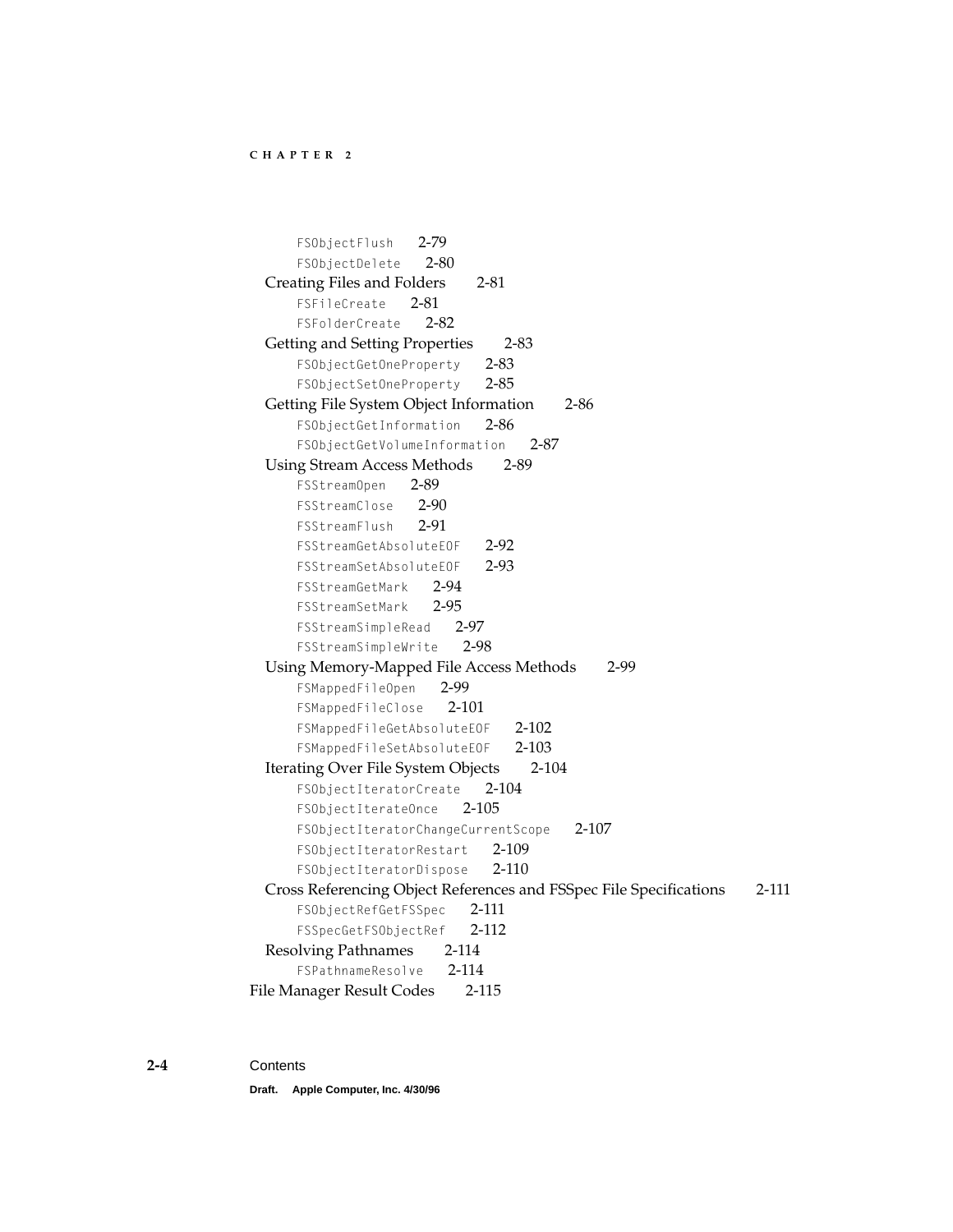[Basic Error Types 2-115](#page-142-0) [Error Mask Types 2-116](#page-143-0) [Mac OS-Aliased Exceptions 2-116](#page-143-0) [General Exceptions - Sharable by Different Modules 2-118](#page-145-0) [FSAgent Interface Exceptions 2-119](#page-146-0) [BTree Module Exceptions 2-119](#page-146-0) [Cache Module Exceptions 2-121](#page-148-0) [Control Blocks Module Exceptions 2-121](#page-148-0) [Object Reference Exceptions 2-122](#page-149-0) [Range Lock Module Exceptions 2-122](#page-149-0) [Utilities Module Exceptions 2-123](#page-150-0) [Volume Exceptions 2-123](#page-150-0) [FSIterator Exceptions 2-123](#page-150-0) [FSProperty Exceptions 2-123](#page-150-0) [FSDispatch Errors 2-124](#page-151-0) [General File Manager Errors 2-126](#page-153-0)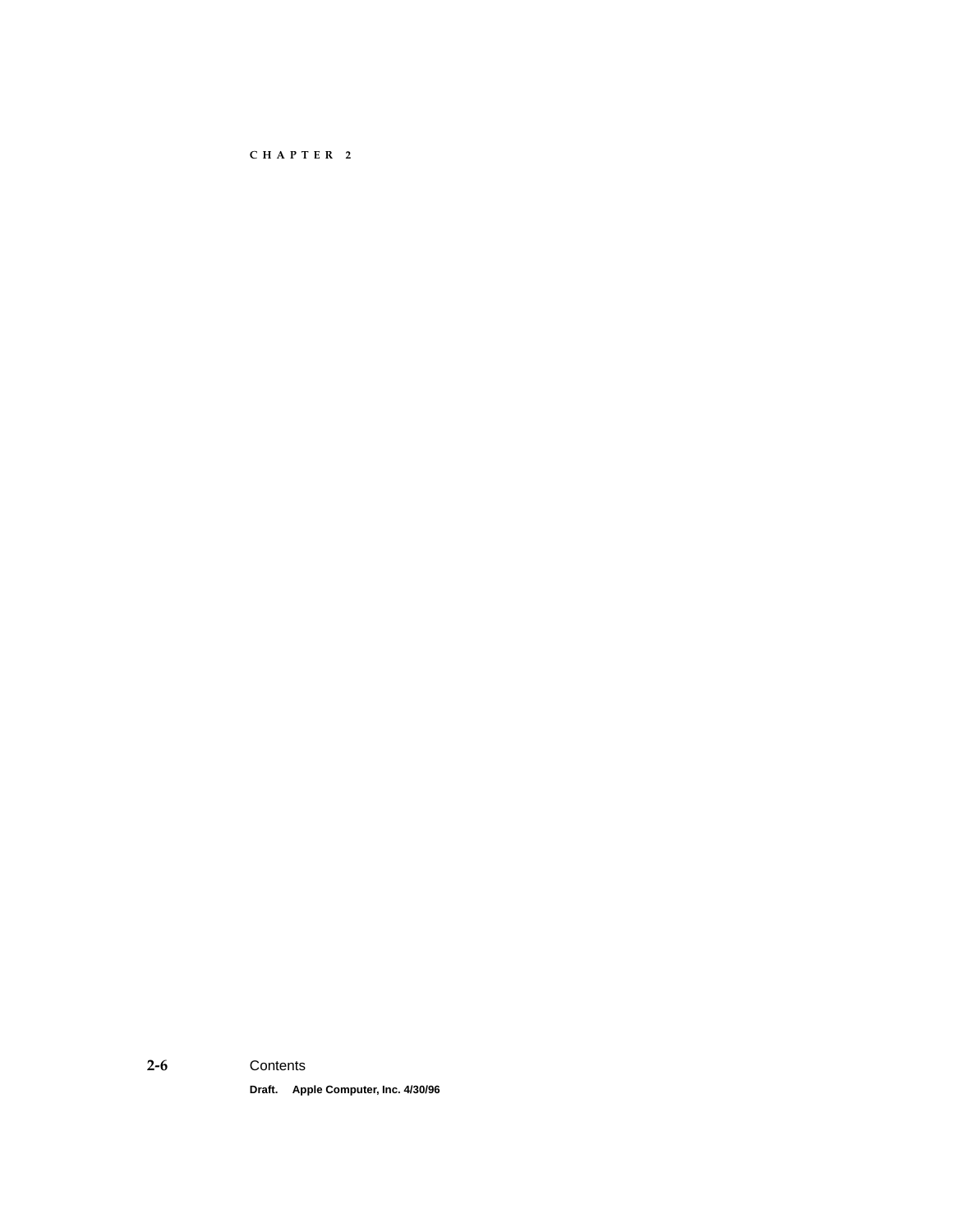#### <span id="page-34-0"></span>File Manager Reference

This chapter briefly describes the basic Mac OS 8 File Manager concepts and provides a reference for its data types, constants, and functions.

The Mac OS 8 File Manager manages the organization, reading, and writing of data located on persistent media. You should read this chapter if your product manages or manipulates files, folders, volumes, or other file system objects.

## About the File Manager 2

To clarify how these types and functions interrelate, this section discusses some conceptual areas:

- using file system object references
- using the property structure and its constants
- getting and setting simple properties
- getting and setting fork properties
- iterating through file system objects

### Using File System Object References 2

**File system object references** are dynamically assigned opaque identifiers that are used by almost every function that refers to an object. They are allocated and disposed of on a per-process basis. When you use a File Manager function that returns a file system object reference, the reference is automatically allocated for your process. This is true even when the object reference is returned as a property of an object (as well as an explicit output parameter of type FSObjectRef).

Many functions have the sole purpose of returning file system object references when they complete: FSObjectCreateRef, FSObjectGetContainerRef, FSObjectRefClone, FSObjectRefRegister, FSVolumeGetInformation, and FSVolumeSetGetInformation. Several others return object references as a by-product: such as FSFileCreate, FSFolderCreate, and FSObjectIterateOnce. And, finally, functions that get property information return object references when you ask for the properties indicated by such constants as kFSFileManagerObjectRefPropertyValue and kFSFileManagerObjectContainerObjectRefPropertyValue.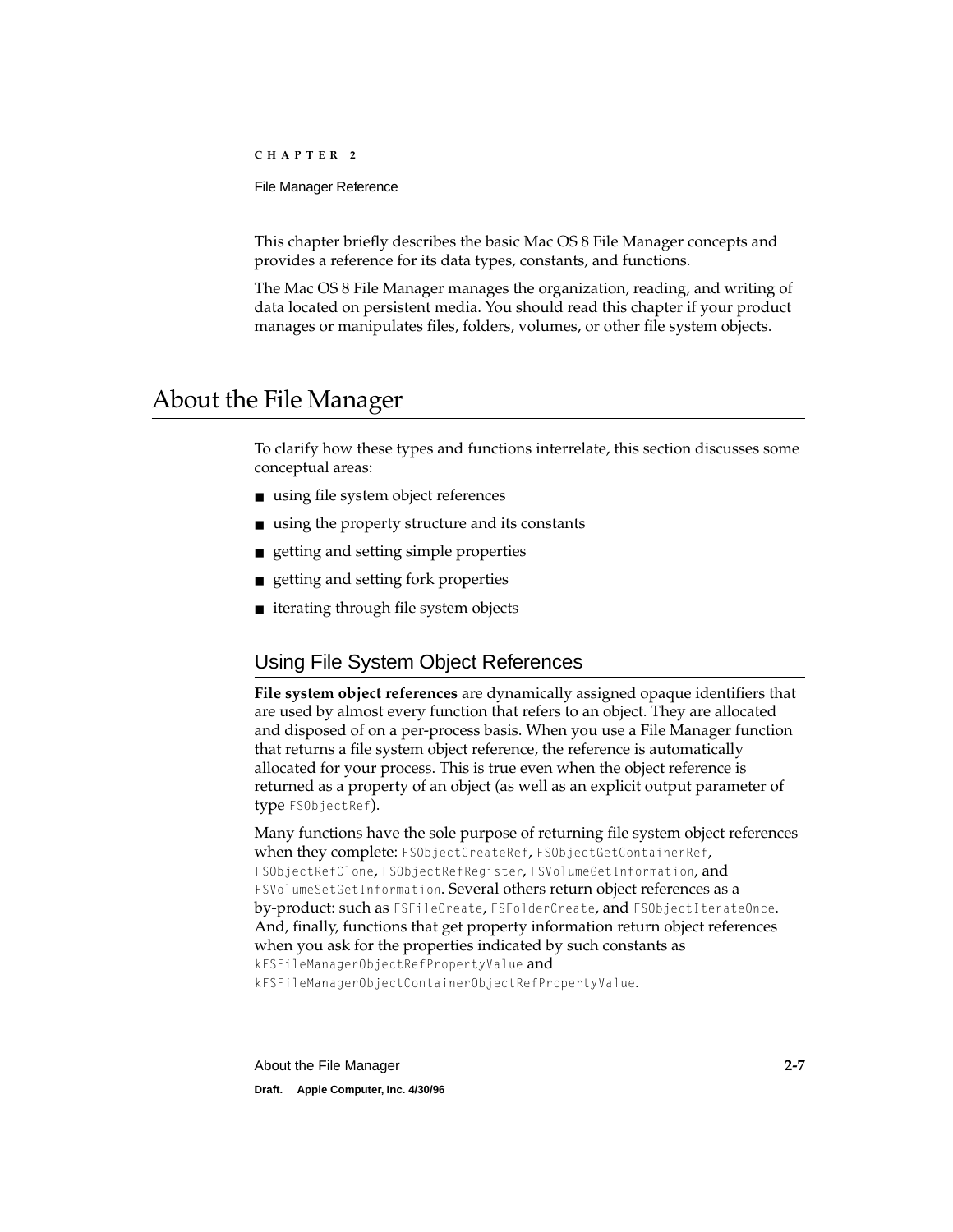#### <span id="page-35-0"></span>File Manager Reference

No matter how the file system object reference is returned to you, you are responsible for disposing of it, with the FSObjectRefDispose function [\(page 2-74\)](#page-101-0). Allocated object references consume memory and other resources inside the File Manager. You should dispose of them when you no longer need to identify the object. When a process terminates, all of its object references are disposed.

Note that, since file system object references are dynamically assigned, each time you try to use an object, you may get a different object reference because the previous object reference has been disposed of and a new object reference has been allocated for that object. You are guaranteed, however, that as long as anyone is still using a particular file system object, every client wanting to use the object gets the same object reference.

### Using the Property Structure and its Constants 2

The File Manager provides a structure that describes an object's properties, the **property structure** (*FSProperty*). For each property, this structure identifies its creator, selector, attribute, and tag. For example, for File Manager properties, the creator is always set to the kFSFileManagerCreator constant; the selector indicates which property it is, such as the kFSObjectLock constant for the object lock property; the attribute indicates what part of the property you are interested in, such as the property's value (the kFSValueAttribute constant); and the tag gives additional information such as the property's version and number of instances. You can get a simple property's attribute with the FSObjectGetOneProperty function.

To simplify getting and setting most commonly used properties, there are many constants that contain already filled-out FSProperty structures. These are listed in the section ["File Manager Property Constants" beginning on](#page-81-0)  [page 2-54.](#page-81-0) There are two categories: **value constants** and **template constants**. The value constants provide a complete property structure that you can use to get or set the value attribute of a simple property. The template constants are more generalized property structures that you can use to get or set any attribute of any property except the value attribute of a fork property. To use a template constant, you must copy it to a variable and then set the attribute field.

There is also another structure, the **object information structure**, that provides the most commonly used aggregate sets of file, folder, and volume properties (the FSFileInformation, FSFolderInformation, and FSVolumeInformation structures, respectively). You can get this information all at once, with the FSObjectGetInformation and FSObjectGetVolumeInformation functions. You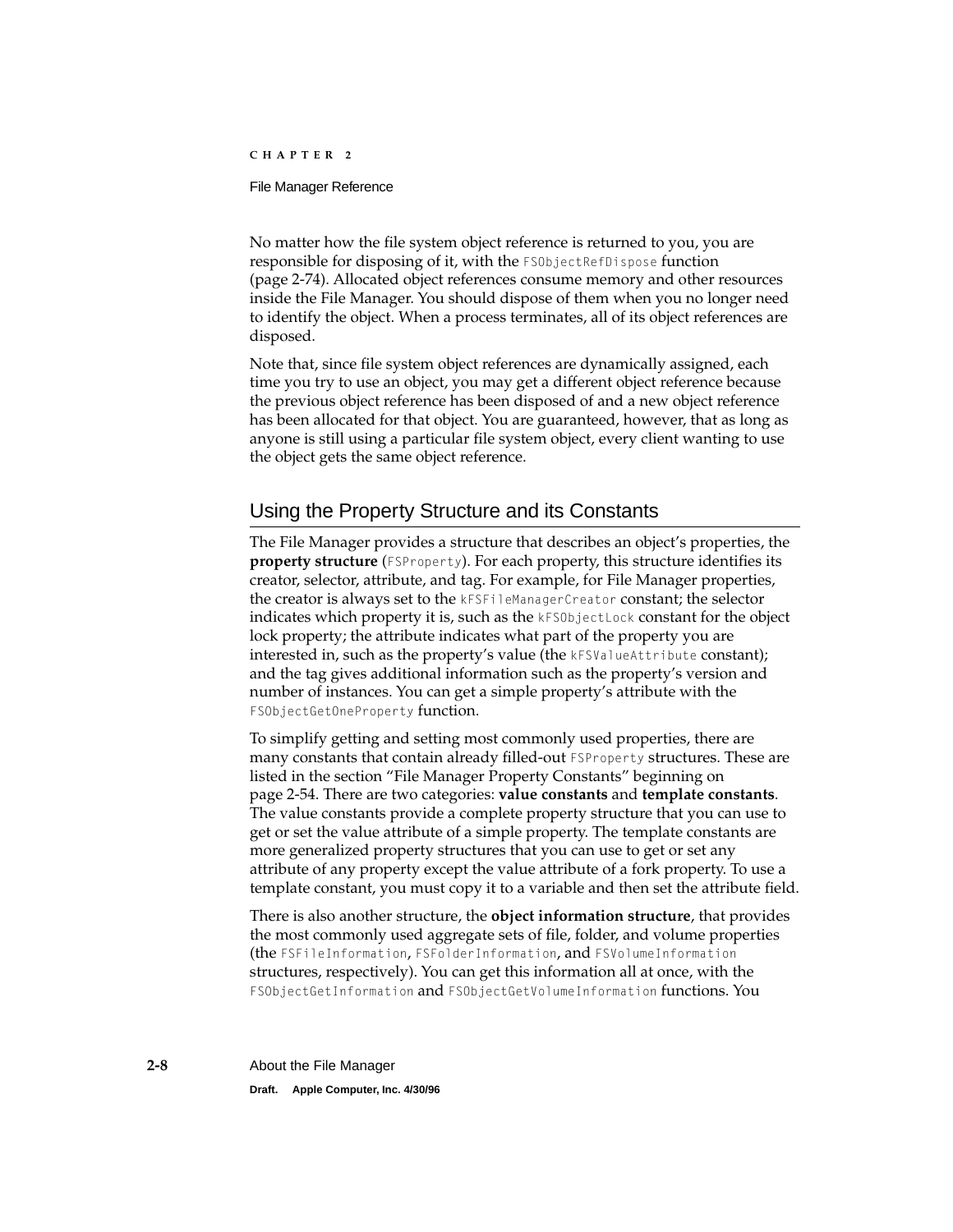cannot set an object information structure as a whole, you can only set individual properties, one at a time, with the FSObjectSetOneProperty function.

# Getting and Setting Simple Properties 2

If you want to get and set simple properties, it's relatively easy. For example, if you want to find out if a file is locked, you can use the FSObjectGetInformation function [\(page 2-86\)](#page-113-0) to obtain the file information structure. You can check its flags field to see if the bit has been set to kFSFileIsLocked. Alternatively, you can use the kFSFileManagerObjectLockPropertyValue constant with the FSObjectGetOneProperty function [\(page 2-83\).](#page-110-0) The constant identifies the value attribute of the object's lock property, which is a Boolean value indicating whether or not the file is locked.

If want to lock an unlocked file, use the kFSFileManager0bjectLockPropertValue constant with the FSObjectSetOneProperty function[\(page 2-85\)](#page-112-0). The function takes the FSProperty structure indicated by the value constant as input along with a pointer to the new value of the attribute, which you have set to the value of true. This changes the file's lock property to the new Boolean value, thereby locking the file.

# Getting and Setting Fork Properties 2

To get or set a fork property's value attribute, you must use a stream or memory-mapped access function. Which you choose depends on how you code your application. You use streams and read and write according to offsets within the stream or you can use memory-mapped files, where the entire contents of the fork appear to be in your memory all available at once.

One advantage with streams is that you can use range locks to control access among multiple clients. You can have several applications reading and writing to a file at the same time. You can adjust the stream's mark to read through the stream sequentially or to move through it in multiples of a unit, as when you are working through a stream that has a set of structures and you want to begin each read with the start of a new structure.

If you chose to use a stream access method, you'd typically follow these steps to get and set a fork's value property:

- 1. Use FSStreamOpen to open a stream (actually to open an access path).
- 2. Use FSStreamSimpleRead to read the data, given a start point and a length.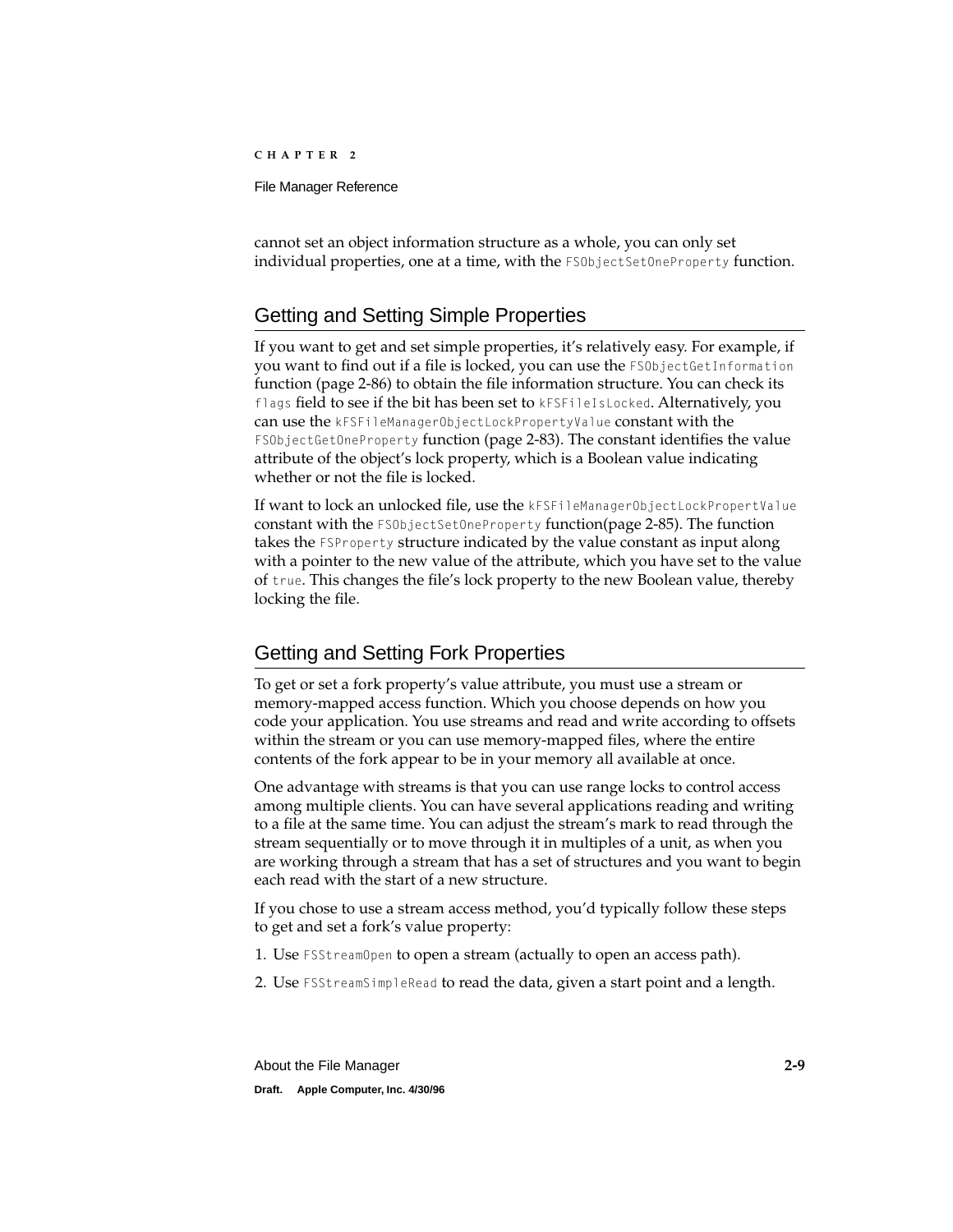- 3. Use my own application-defined functions to revise the data in the stream.
- 4. Use FSStreamSimpleWrite to write out the stream, given a range of bytes.
- 5. Use FSStreamClose to close the stream.

With memory-mapped files, you can't control how much is read or written at any one time, that's up to the virtual memory subsystem. But you can can read and write data just as if the entire file were already in memory somewhere. Writing to a memory-mapped file is as simple as setting some bytes in memory where your file was mapped, thereby changing the contents of your file.

If you chose to use a mapped-file access method, you'd typically follow these steps to get and set a fork's value property:

- 1. Use FSMappedFileOpen to open a fork for memory mapped access.
- 2. Use FSMappedFileGetAbsoluteEOF to find out what data is valid and should be read.
- 3. Use the CreateArea kernel function to allocate memory for the file.
- 4. Use my own application-defined functions to revise the data in the file.
- 5. Use FSMappedFileSetAbsoluteEOF to identify the data that should be written out.
- 6. Use FSMappedFileClose to write out data and to close the access path.

# Iterating Through Objects 2

Object iteration is a complex and interesting facet of file system object management. You start by creating an **object iterator**. You use iterators to obtain information about one or more file system objects by accessing all available objects that match certain criteria that you set. For example, you can adjust the iterator's movement to go into any embedded containers, and you can make an iterator return files or folders or both types of objects.

Typically you would set one or more options when you create an iterator. You might want to find all the files or all the folders and files. You can also set the iterator to traverse any container it finds inside the object that is your outermost scope, entering and exiting embedded containers as necessary. Beware that if you set kFST raverse Embedded Containers option, there is no guarantee for the order in which the iterated-over objects are returned: You might get a folder and then an object contained in another folder.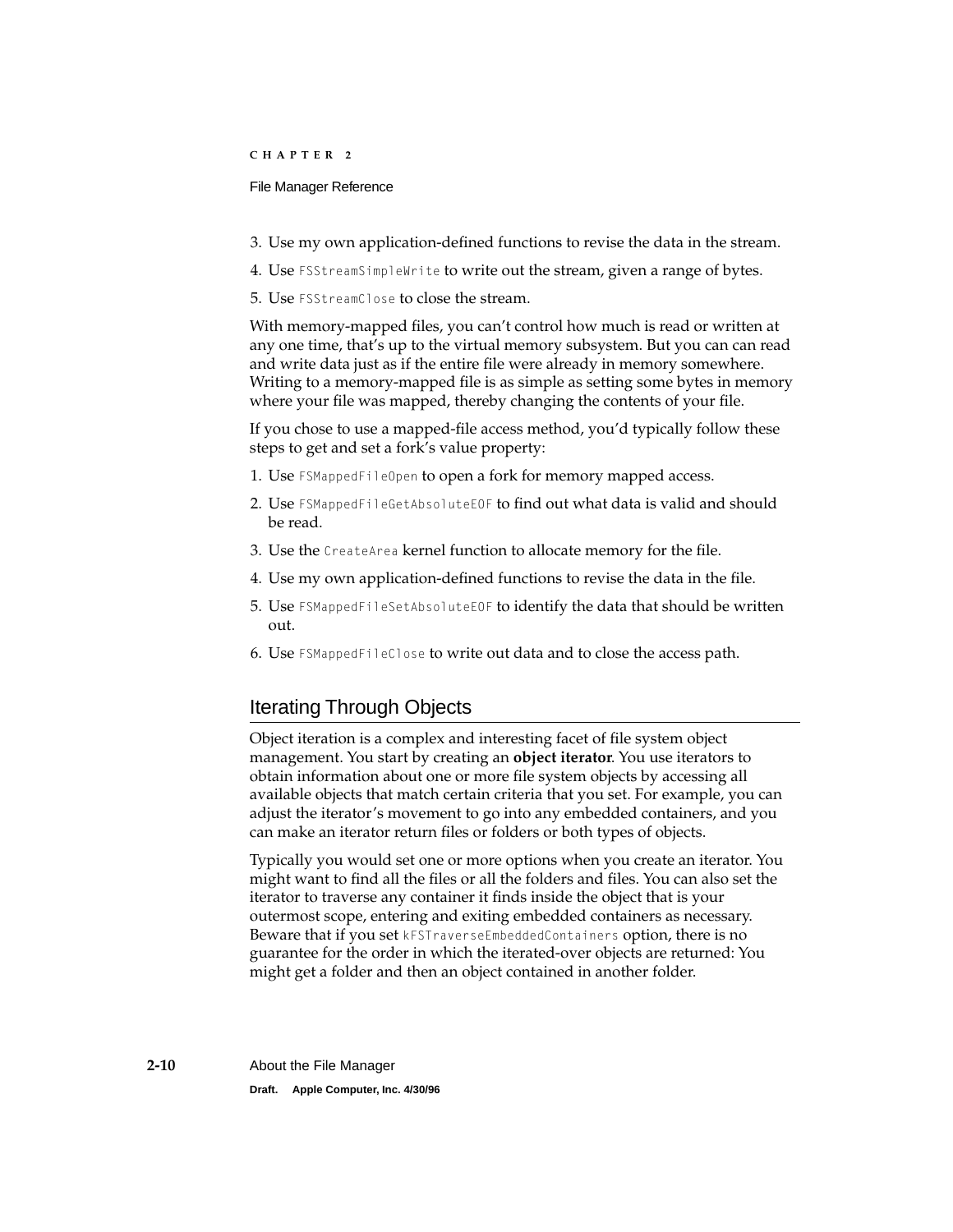Once you have an iterator, you can use the  $FSDbjectIterateOnce function to$ find an object. It returns the first object it comes across that fits the criteria set up in the iterator.

You can also choose to manually enter and exit containers, instead of using the traverse option to make it happen automatically. To do this, you use the FSObjectIteratorChangeCurrentScope function.

Here's a sample scenario:

- 1. Create an iterator without the traverse option, but with the include files option. (The iterator is inside the current scope, but not on any particular object)
- 2. Perform an iteration. (The iterator has just returned a file system object reference, and is positioned on it.)
- 3. Check the object's type, and if it is a volume or folder, change the current scope by using the kFSObjectEnter constant with the FSObjectIteratorChangeCurrentScope function.
- 4. Perform another iteration. (The iterator goes inside the folder or volume and returns a file system object reference. It is now positioned on it.)
- 5. You continue to iterate until you get the E\_EndOfIteration result code.
- 6. At this point, you can choose to exit the container by changing the current scope of the iterator again, this time by using the kFSObjectExit constant with the FSObjectIteratorChangeCurrentScope function..
- 7. Having done that, your current scope is again the container you chose to enter at Step 3. The next iteration takes you to another object at the same level as that container.

Note that object iterators return file system object references that you are responsible for disposing of, in addition, you need to dispose of the iterator when you are finished with using it.

# File Manager Data Types and Constants 2

This section describes the data types and constants in the File Manager application programming interface header file (FileManager.h) and the data types and constants in the FileManagerTypes.h header file that are used by these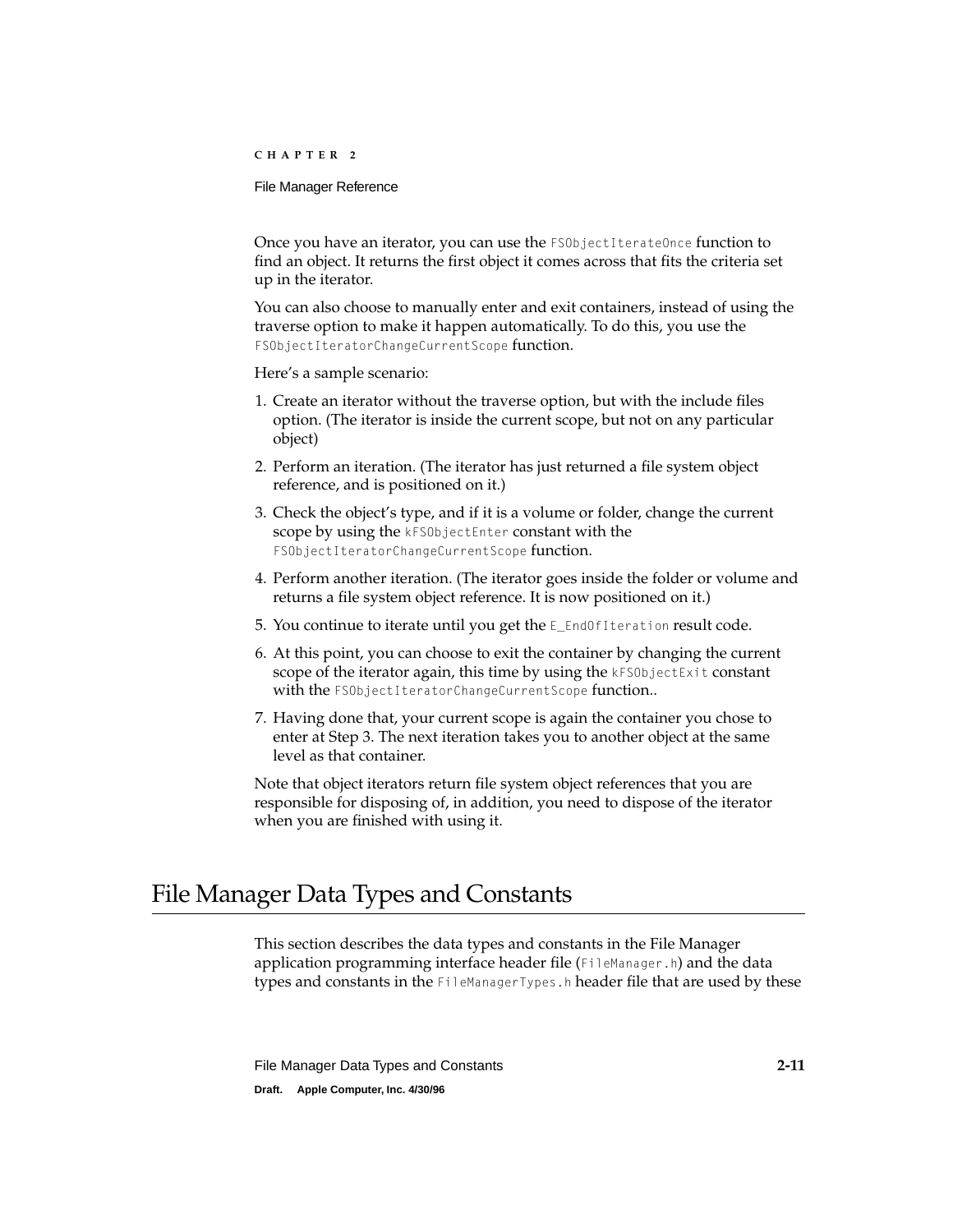#### File Manager Reference

functions. The remaining data types and constants in the types header file are used only by the functions in the File Manager SPI header file (FileManagerSPI.h) and will be described in a later document.

# Basic Data Types

There are several data types that describe the basic File Manager data elements.

## **FSOffset 2**

The FSOffset type is a signed 64-bit integer that describes an offset into a property or the difference between two positions. It is signed because it is a relative value (such as a negative offset from EOF).

typedef SInt64 FSOffset;

### **FSSize 2**

The FSSize type indicates the size of a property (or part of a property). Because it is a signed 64-bit value, the maximum size of a property is restricted to 2^63 bytes. It's a signed value to facilitate working in tandem with offset positions within a property (especially useful when accessing a stream). Property offset positions are specified by the FSOffset type, which is also a signed 64-bit value.

```
typedef SInt64 FSSize;
```
### **FSDate 2**

The FSDate type is the standard type used to represent a date or time value, such as the modification and creation date properties of an object. You can use these date objects as you would any normal TimeObject type object; all the same formats are applicable.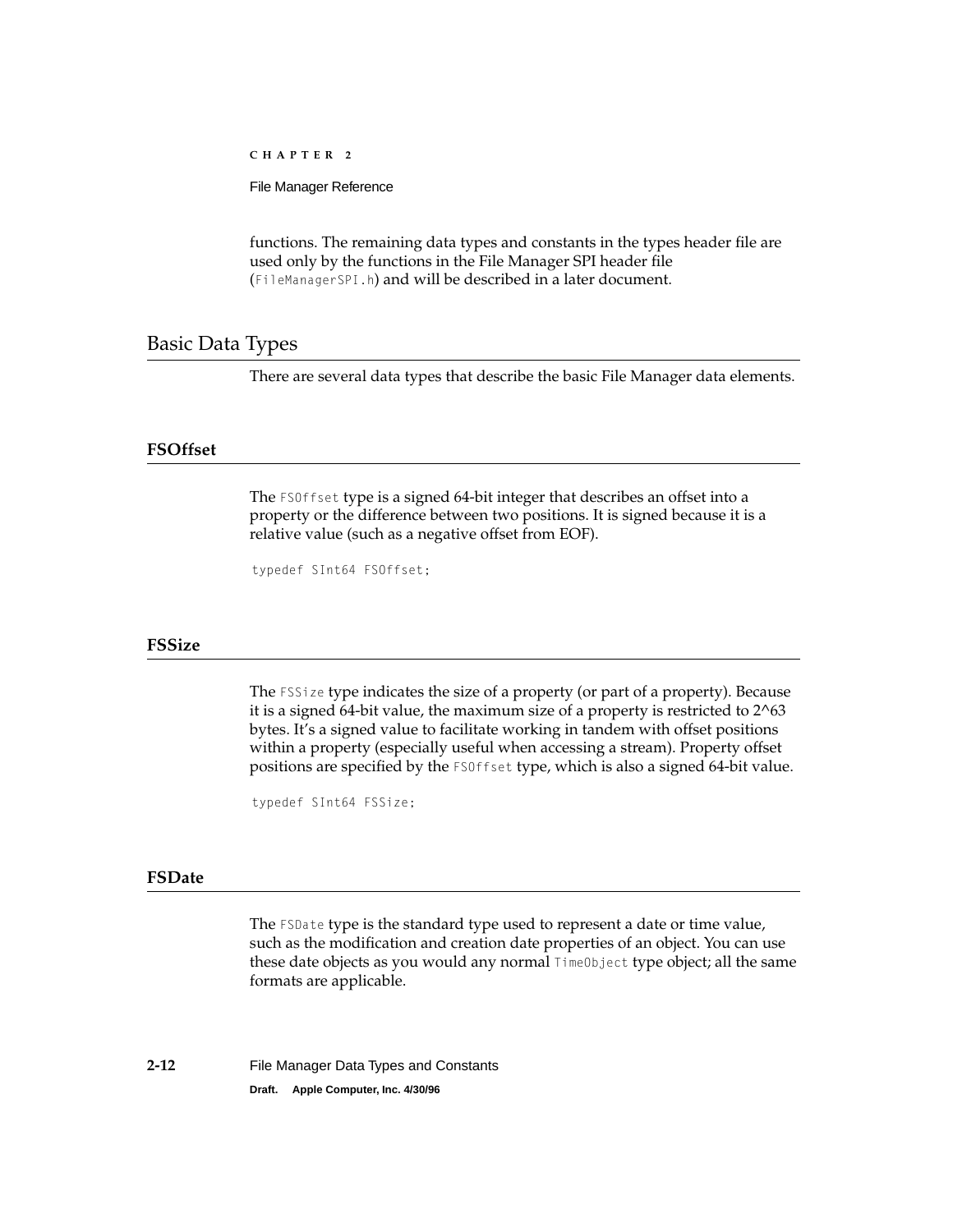#### File Manager Reference

typedef TimeObject FSDate;

# **FSName 2**

The FSName type is the standard type used for the name property of an object**.**  Only persistent text objects are supported; that is, ephemeral text objects are not supported.

```
typedef TextObject FSName;
```
# **ConstFSName 2**

The ConstFSName type is an FSName name that will not be changed by a called routine. Used in function declarations only. As with FSName type objects, only persistent text objects are supported.

typedef ConstTextObject ConstFSName;

## **FSFileSystemKind 2**

The FSFileSystemKind type is the file system identifier that indicates which kind of file system is servicing the volume. These identifiers correspond to the ioVFSID values in the System 7 File Manager application programming interface. For compatibility with existing ioVFSID identifiers, Apple reserves values with all lower case letters and those whose first two bytes are nil.

```
typedef OSType FSFileSystemKind;
```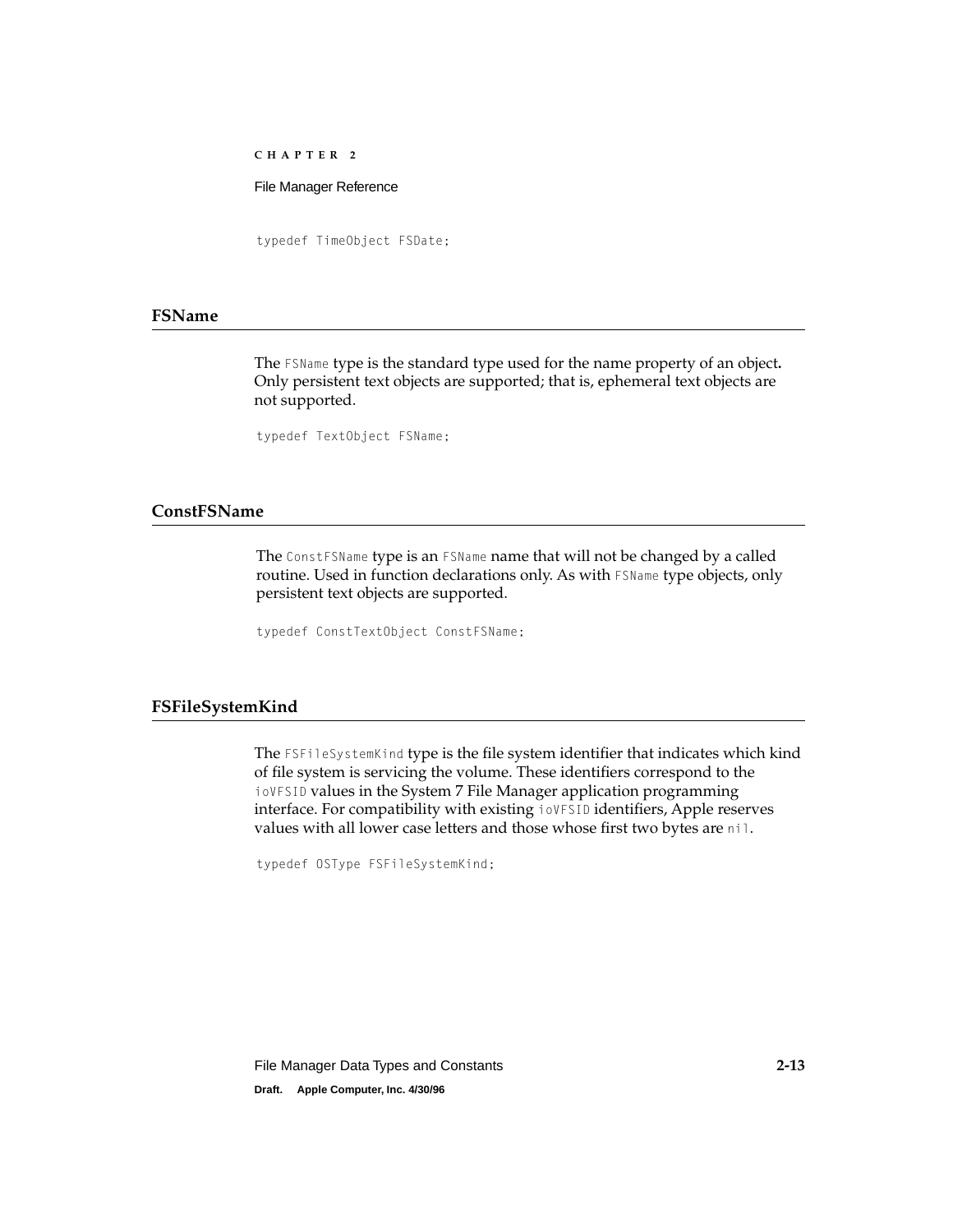File Manager Reference

# **FSBlockCount 2**

The FSBlockCount type indicates a number of blocks, such as total blocks or free blocks on a volume.

typedef SInt64 FSBlockCount;

# **FSBlockNum 2**

The FSBlockNum type is a number specifying a fork block or a volume block.

typedef SInt64 FSBlockNum;

### **FSCount 2**

The FSCount type is used for representing a count of items.

typedef UInt32 FSCount;

### **FSAgentObjID 2**

The FSAgentObjID type indicates a specific registered FS agent, that is, a volume-format plug-in. This value is not persistent across rebooting the machine or re-registering the given agent. It is in fact an object ID to which requests for the given agent should be sent. This type is used internally by the File Manager.

typedef ObjectID FSAgentObjID;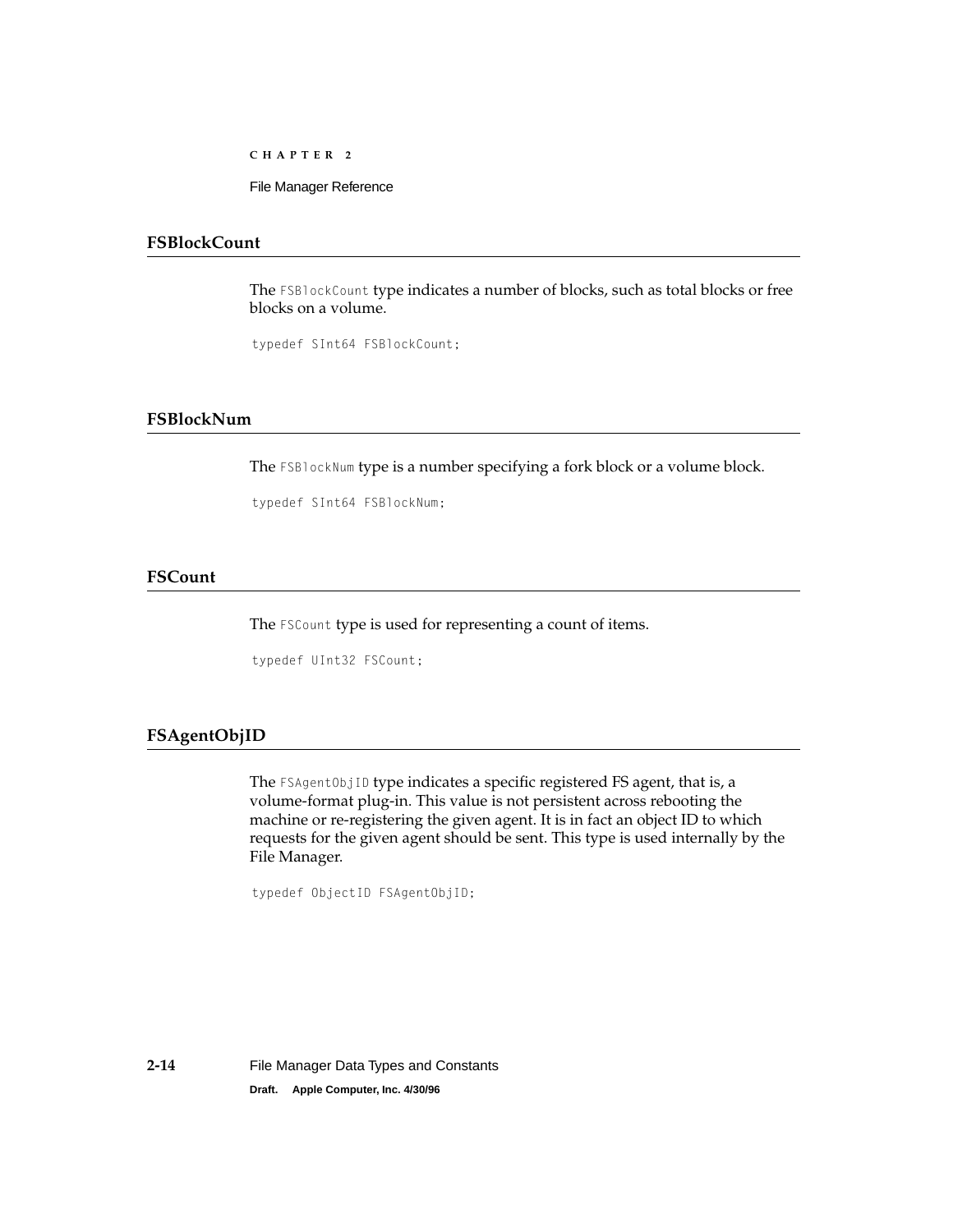# **FSAccessIdentity 2**

The FSAccessIdentity type indicates the persistent identity of a specific user or of a defined group of users.

typedef UInt32 FSAccessIdentity;

# **FSInfoVersion 2**

This enumeration indicates the version of the structure to use. Normally, this is set to kFSInfoCurrentReleasedVersion.

```
typedef UInt32 FSInfoVersion;
```

```
enum {
  kFSInfolnvalidVersion = 0.kFSInf0D10Version = 1.kFSInfoD11Version = 2.kFSInfoCurrentReleasedVersion = kFSInfoD11Version
};
```
### **Enumerator descriptions**

| kFSInfoInvalidVersion         |                                                                 |
|-------------------------------|-----------------------------------------------------------------|
|                               | An invalid version of the structure.                            |
|                               | kFSInfoD10Version An earlier internal version of the structure. |
|                               | kFSInfoD11Version An earlier internal version of the structure. |
| kFSInfoCurrentReleasedVersion |                                                                 |
|                               | The current version of the structure. This value is likely to   |
|                               | change over time.                                               |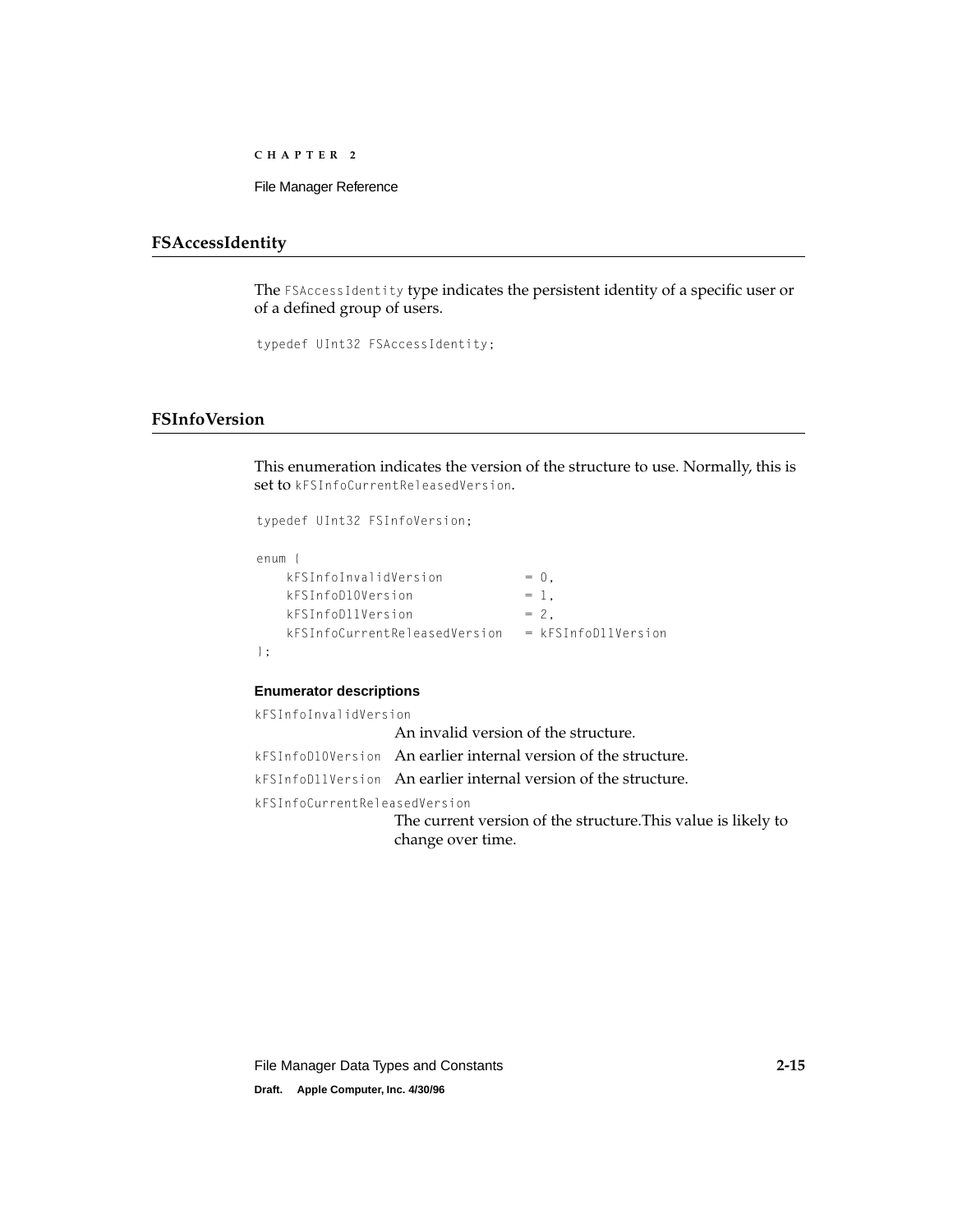## **FSPathnameType 2**

This enumeration indicates the type of pathname being used, which allows the FSPathnameResolve function to correctly interpret the delimiters used in an object's pathname.

```
typedef UInt32 FSPathnameType;
enum {
   kFSHFSPath = 1,
   kFSUnixPath = 2,
   kFSDOSPath = 3
```

```
};
```
### **Enumerator descriptions**

| <b>kFSHFSPath</b> | The file system object uses an HFS-style pathname syntax,<br>so the various pathname elements are delimited by colons<br>(:).                                                                      |
|-------------------|----------------------------------------------------------------------------------------------------------------------------------------------------------------------------------------------------|
| kFSUnixPath       | The file system object uses a UNIX-style pathname syntax,<br>so the pathname elements are delimited by slashes (/).                                                                                |
| kFSDOSPath        | The file system object uses a DOS-style pathname syntax,<br>so the pathname elements are delimited by backward<br>slashes ( $\setminus$ ). Drive specifiers, such as C: or D:, are not<br>allowed. |

## **FSFileFlags 2**

You can lock a file by using the FSSetOneProperty function [\(page 2-85\)](#page-112-0) and passing this value for its propertyData\_i parameter. You can examine whether a file has been locked by using the FSObjectGetInformation function [\(page 2-86\)](#page-113-0)  and checking the flags field in the FSFileInformation structure [\(page 2-19\)](#page-46-0) or by using the FSGetOneProperty function [\(page 2-83\)](#page-110-0) and checking the value of the file's object lock property.

typedef OptionBits FSFileFlags;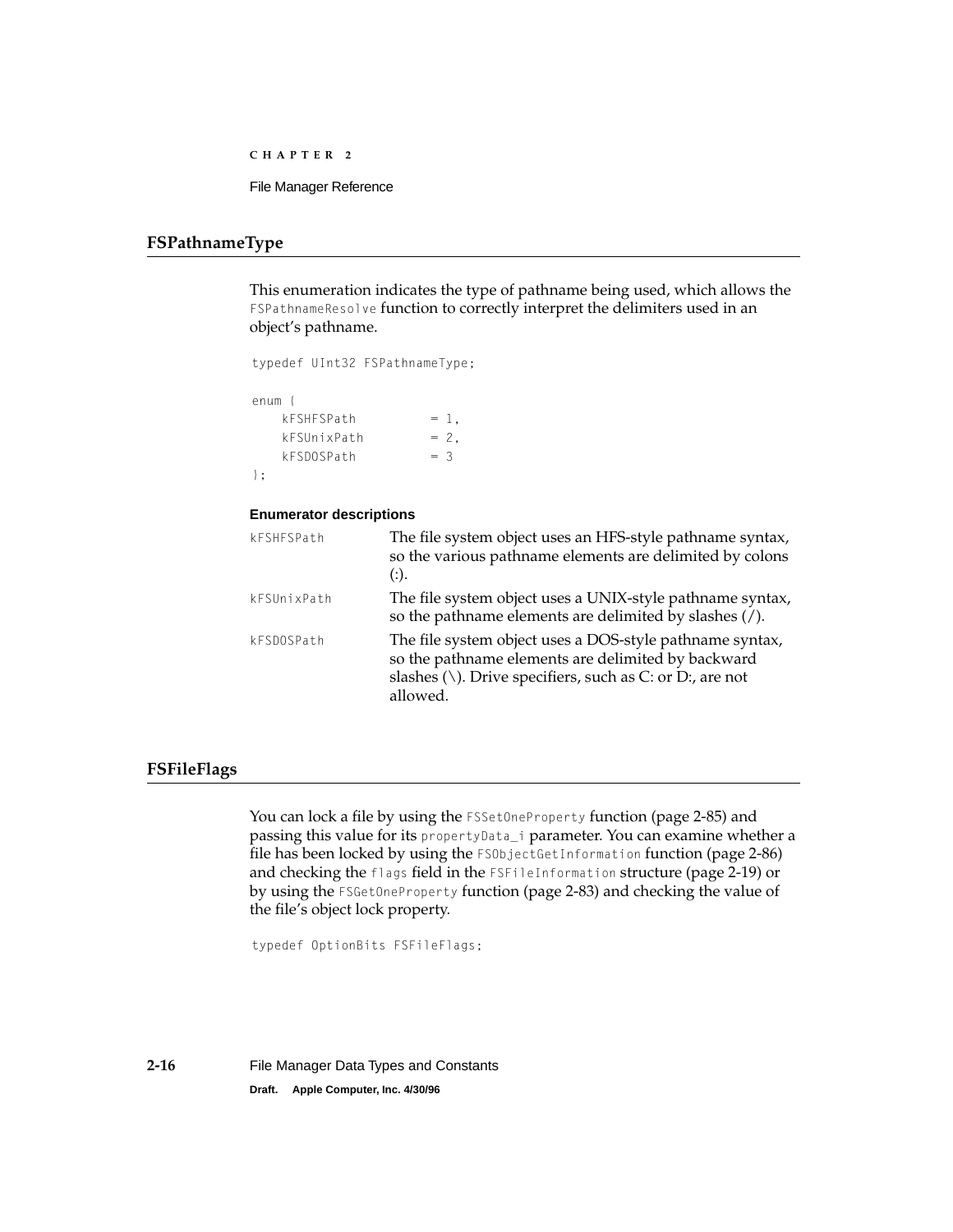#### File Manager Reference

```
enum {
  kFSFilelslocked = 0x00000001};
```
### **Enumerator descriptions**

kFSFileIsLocked The file is locked.

## **FSFolderFlags 2**

You can lock a folder by using the **FSSetOneProperty** function [\(page 2-85\)](#page-112-0) and passing this value for its propertyData\_i parameter. You can examine whether a folder has been locked by using the FSObjectGetInformation function [\(page 2-86\)](#page-113-0) and checking the flags field in the FSFolderInformation structure [\(page 2-19\)](#page-46-0) or by using the FSGetOneProperty function [\(page 2-83\)](#page-110-0) and checking the value of the folder's object lock property.

```
typedef OptionBits FSFolderFlags;
enum {
   kFSFolderIsLocked = 0x00000001
};
```
#### **Enumerator descriptions**

kFSFolderIsLocked The folder is locked.

## **FSVolumeFlags 2**

There are several options you can set for a volume, such as locking it and defining it as ejectable.

You can set them with the FSSetOneProperty functio[n\(page 2-85\)](#page-112-0) and passing these option bits for its propertyData\_i parameter. You can examine the option bits by using the FSObjectGetVolumeInformation function [\(page 2-87\)](#page-114-0) and checking the flags field in the FSVolumeInformation structure [\(page 2-21\)](#page-48-0) or by using the FSGetOneProperty function [\(page 2-83\)](#page-110-0) and checking the value of the volume's volume lock property.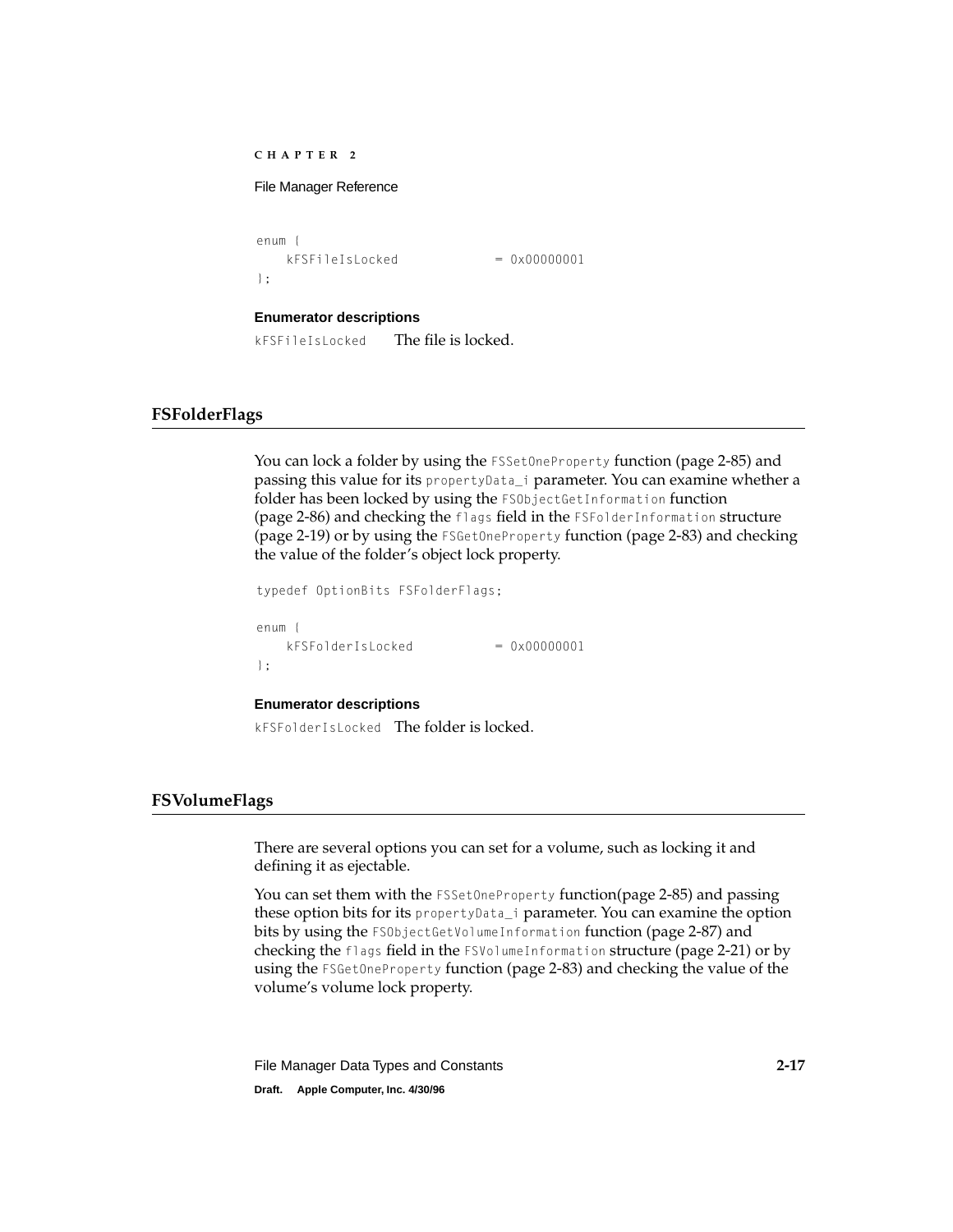```
CHAPTER 2
```
typedef OptionBits FSVolumeFlags; enum { kFSVolumeIsLockedInHardware = 0x00000001, kFSVolumeIsLockedInSoftware = 0x00000002, kFSVolumeIsLockedMask = kFSVolumeIsLockedInHardware | kFSVolumeIsLockedInSoftware,  $kFSVolumeIsEjectable$  = 0x00000004,  $kFSV$ olumeIsOffline  $= 0 \times 00000008$ .  $kFSV$ olumeIsRemote = 0x00000010 };

### **Enumerator descriptions**

kFSVolumeIsLockedInHardware

The volume is locked in hardware.

kFSVolumeIsLockedInSoftware

The volume is locked in software.

kFSVolumeIsLockedMask

The volume is locked either in hardware or in software. Use this flag when you want to know if a volume is locked but you don't care how it is locked.

kFSVolumeIsEjectable

The volume can be ejected.

kFSVolumeIsOffline The volume is offline.

kFSVolumeIsRemote The volume is not directly supported, such as a remote network volume.

# File System Object Information Structures

For your convenience, there are several predefined aggregate sets of those properties most frequently used by files, folders, and volumes. The information structures for such objects allow developers to obtain several properties at once.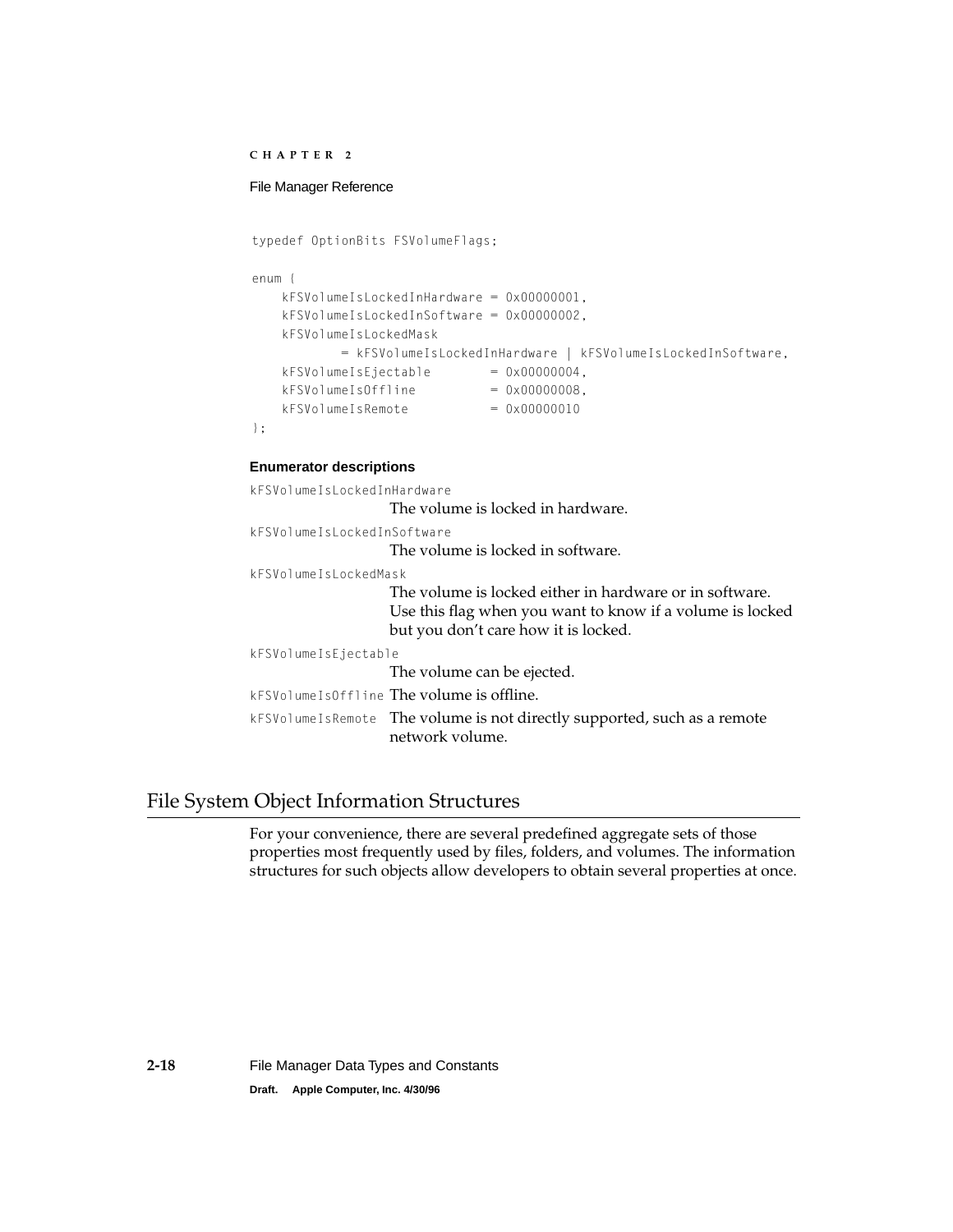# <span id="page-46-0"></span>**FSObjectInformation 2**

You can use the object information structure to identify the object in question and to indicate which specific information structure to use: FSFileInformation, FSFolderInformation, or FSVolumeInformation.

To obtain this information structure, use the FSObjectGetInformation function [\(page 2-86\)](#page-113-0), the FSObjectGetVolumeInformation function [\(page 2-87\),](#page-114-0) or the FSObjectIterateOnce function [\(page 2-105\).](#page-132-0) To set individual properties, use the FSSetOneProperty function [\(page 2-85\)](#page-112-0).

The object information structure is defined by the FSObjectInformation data type.

```
struct FSObjectInformation {
   FSObjectType objectType;
   union {
      FSFileInformation fileInfo;
      FSFolderInformation folderInfo;
      FSVolumeInformation volumeInfo;
   } info;
};
typedef FSObjectInformation *FSObjectInformationPtr;
```
### **Field descriptions**

| objectType | The type of object about which information is being asked<br>or provided. |
|------------|---------------------------------------------------------------------------|
| fileInfo   | A file information structure.                                             |
| folderInfo | A folder information structure.                                           |
| volumeInfo | A volume information structure.                                           |
| info       | A union identifying which information structure to use.                   |
|            |                                                                           |

# **FSFileInformation 2**

The file information structure provides a set of properties describing a file. To obtain this information structure, use the FSObjectGetInformation function [\(page 2-86\)](#page-113-0). To set individual properties, use the FSSetOneProperty function [\(page 2-85\)](#page-112-0).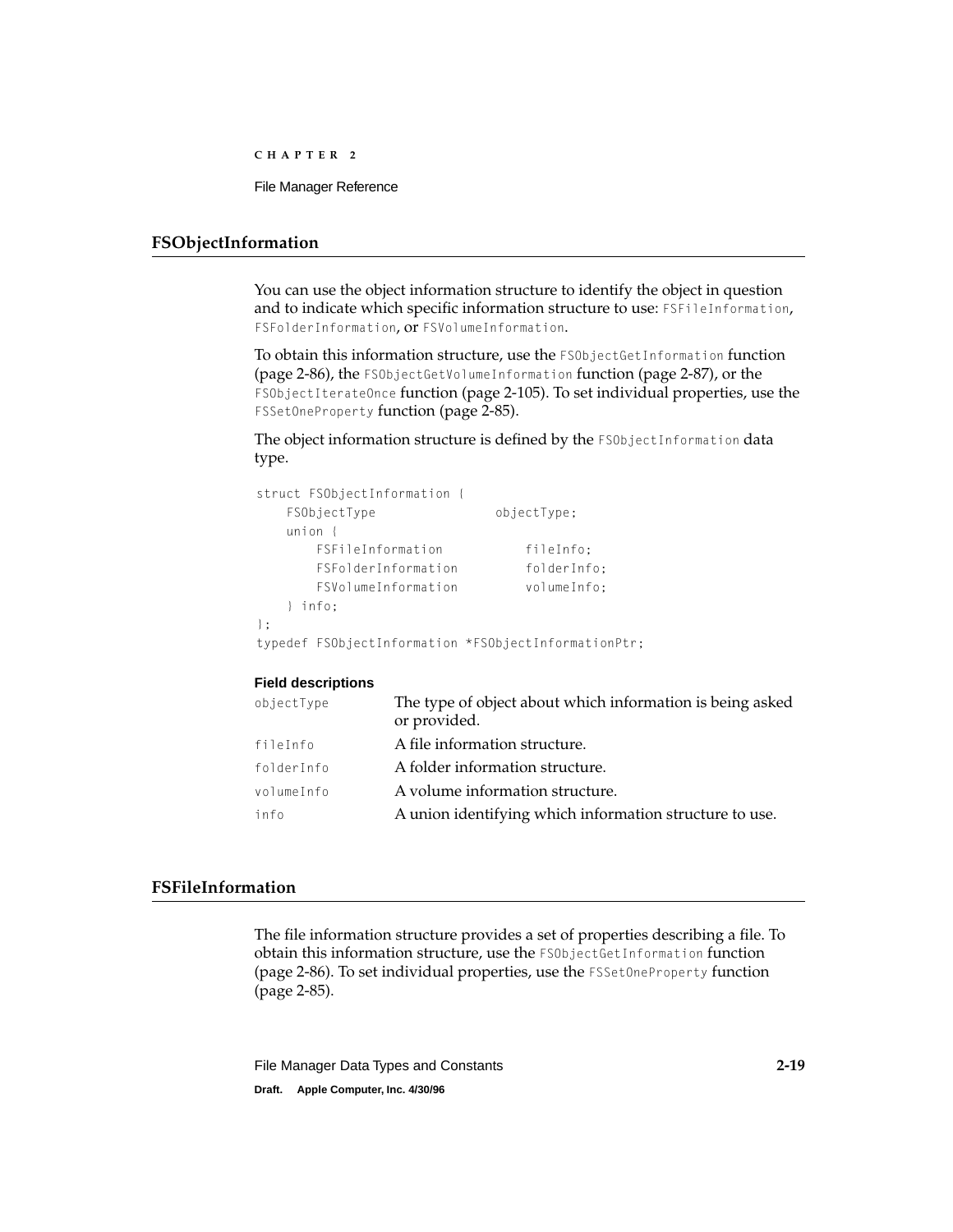#### File Manager Reference

The file information structure is defined by the FSFileInformation data type.

```
struct FSFileInformation {
   FSFileFlags flags;
   FInfo finderInfo;
   FXInfo extendedFinderInfo;
   FSDate creationDate;
   FSDate modificationDate;
   FSSize dataForkSize;
   FSSize resourceForkSize;
};
typedef FSFileInformation *FSFileInformationPtr;
```
#### **Field descriptions**

| flags            | A flag describing the file. The only permitted value is<br>kFSFileIsLocked.       |
|------------------|-----------------------------------------------------------------------------------|
| finderInfo       | File information used by the Finder.                                              |
|                  | extendedFinderInfo Additional file information used by the Finder.                |
| creationDate     | The date and time when the file was created, specified as a<br>time object.       |
| modificationDate | The date and time when the file was last modified,<br>specified as a time object. |
| dataForkSize     | The size of the data fork (that is, the data fork's logical<br>EOF).              |
| resourceForkSize | The size of the resource fork (that is, the resource fork's<br>logical EOF).      |

# **FSFolderInformation 2**

The folder information structure provides a set of properties describing a folder. To obtain this information structure, use the FSObjectGetInformation function [\(page 2-86\).](#page-113-0) To set individual properties, use the FSSetOneProperty function [\(page 2-85\).](#page-112-0)

The folder information structure is defined by the FSFolderInformation data type.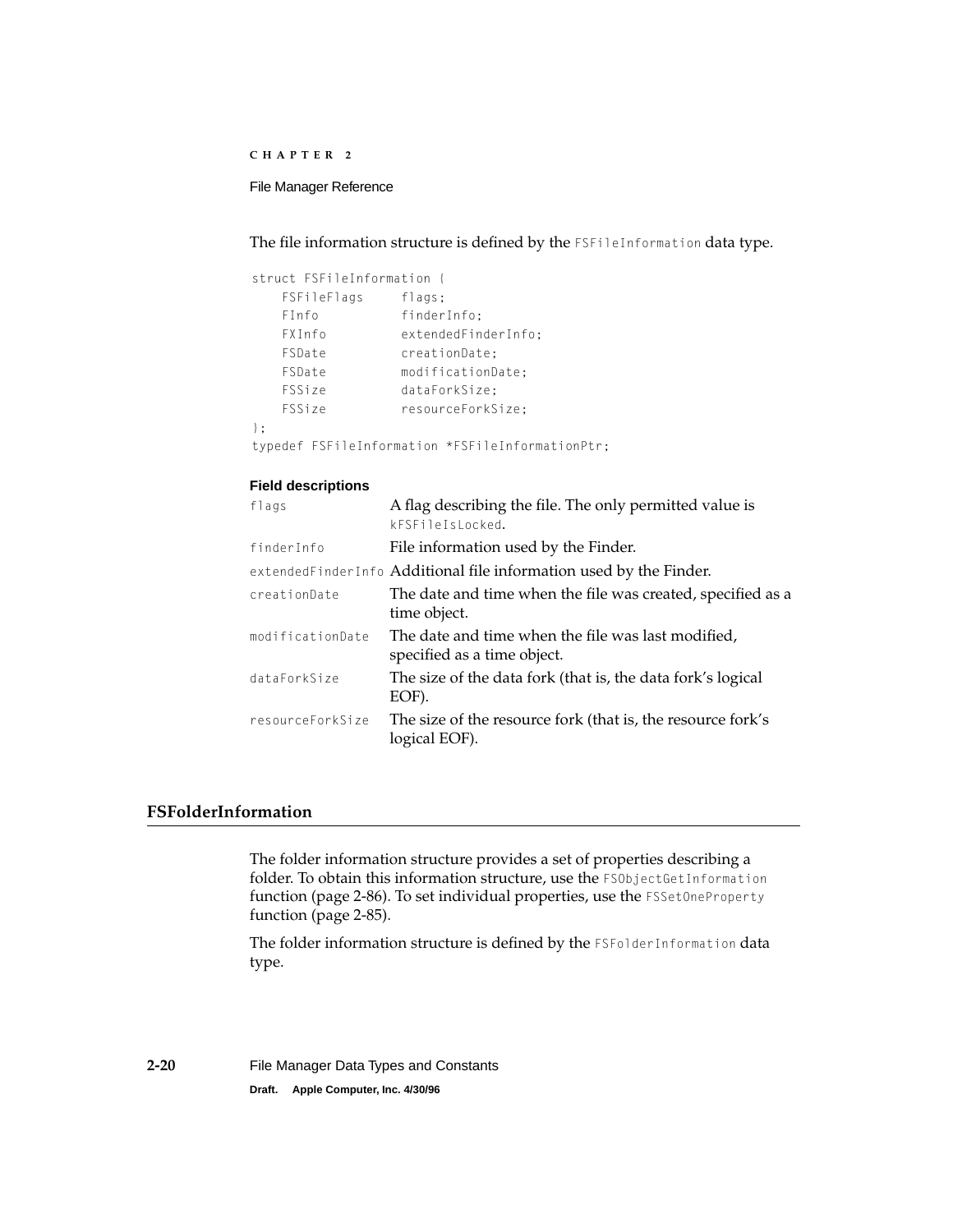#### <span id="page-48-0"></span>File Manager Reference

| struct FSFolderInformation { |                                                                                     |
|------------------------------|-------------------------------------------------------------------------------------|
| FSFolderFlags                | flags;                                                                              |
| DInfo                        | finderInfo;                                                                         |
| DXInfo                       | extendedFinderInfo;                                                                 |
| FSDate                       | creationDate:                                                                       |
| FSDate                       | modificationDate;                                                                   |
| $\}$ ;                       |                                                                                     |
|                              | typedef FSFolderInformation *FSFolderInformationPtr;                                |
| <b>Field descriptions</b>    |                                                                                     |
| flags                        | A flag describing the folder. The only permitted value is<br>kFSFolderIsLocked.     |
| finderInfo                   | Directory information used by the Finder.                                           |
|                              | extendedFinderInfo Additional directory information used by the Finder.             |
| creationDate                 | The date and time when the folder was created, specified<br>as a time object.       |
| modificationDate             | The date and time when the folder was last modified,<br>specified as a time object. |

# **FSVolumeInformation 2**

The volume information structure provides a set of properties describing a volume. To obtain this information structure, use the FSObjectGetVolumeInformation function [\(page 2-87\).](#page-114-0) To set individual properties, use the FSSetOneProperty function [\(page 2-85\)](#page-112-0).

The volume information structure is defined by the FSVolumeInformation data type.

| struct FSVolumeInformation { |              |
|------------------------------|--------------|
| FSFolderInformation          | folderInfo:  |
| FSVolumeFlags                | flags:       |
| <b>FSSize</b>                | totalBytes:  |
| FSSize                       | freeBytes:   |
| FSMountAccessConstraints     | constraints: |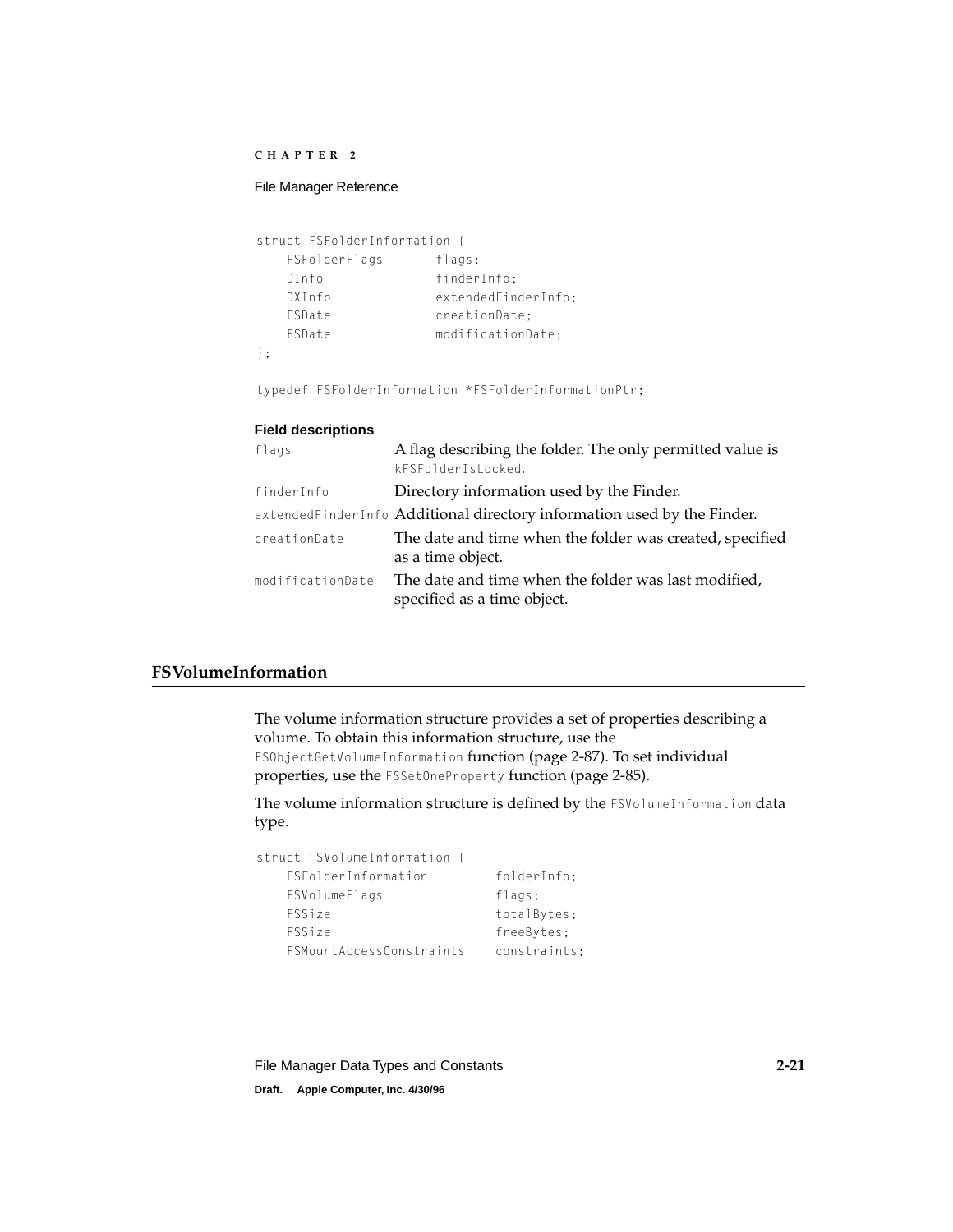```
FSVolumeCapabilities capabilities;
};
```

```
typedef FSVolumeInformation *FSVolumeInformationPtr;
```
### **Field descriptions**

| folderInfo   | General information about the volume, providing Finder<br>information, creation date, and modification date.                                                                                                                                                                                                                                                                                                                                                                                                                    |
|--------------|---------------------------------------------------------------------------------------------------------------------------------------------------------------------------------------------------------------------------------------------------------------------------------------------------------------------------------------------------------------------------------------------------------------------------------------------------------------------------------------------------------------------------------|
| flags        | A series of flags indicating whether the volume is locked in<br>hardware or software, whether it is ejectable, and whether<br>it is offline or remote.                                                                                                                                                                                                                                                                                                                                                                          |
| totalBytes   | The size (in bytes) of the entire volume.                                                                                                                                                                                                                                                                                                                                                                                                                                                                                       |
| freeBytes    | The amount of free space (in bytes) in the volume.                                                                                                                                                                                                                                                                                                                                                                                                                                                                              |
| constraints  | The constraints imposed on operations for the volume.<br>This identifies which operations are permitted and which<br>are not for various types of tasks and processes. These<br>constraints are defined in the FSMountAccessConstraints<br>structure (page 2-28).                                                                                                                                                                                                                                                               |
| capabilities | The capabilities of the volume. These indicate whether the<br>volume supports notification, AFP or ACL permissions,<br>range locking, user properties, short names, booting, and<br>object copying or moving. These also define other<br>capabilities such as the level of compliance with the<br>System 7 File Manager application programming interface<br>and whether the volume is ejected when unmounted. See<br>the FSVolumeCapabilities enumeration for more<br>information about the possible capabilities (page 2-26). |

# File System Object Data Types 2

The file system object is the central type of object in the File Manager programming interface. This section describes how it is defined and which types of objects are permitted.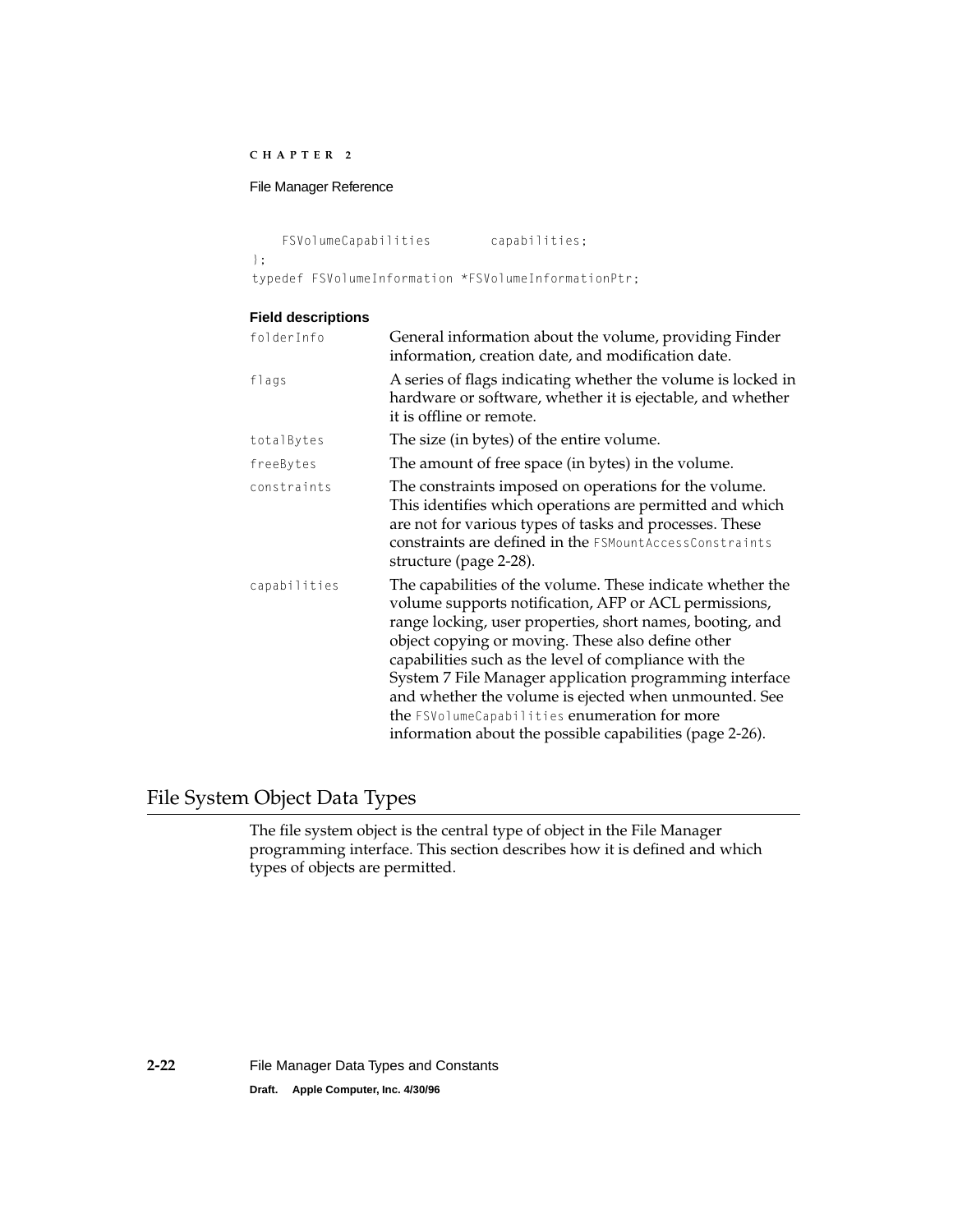File Manager Reference

## **FSObjectRef 2**

The FSObjectRef structure provides a runtime identifier for an object controlled by the File Manager.

```
typedef struct OpaqueFSObjectRef* FSObjectRef;
```
A typical use of the kFSTheNullObjectRef constant is when you have a variable of type FSObjectRef that you aren't ready to use yet. You can initialize it to kFStheNullObjectRef and if you inadvertently forget to initialize it later to a valid value before you try to use it, you'll get an error. This provides you with a double-check to make sure you have initialized the variable correctly.

extern const FSObjectRef kFStheNullObjectRef;

## **FSUserExperienceApplicationInfo 2**

The FSUserExperienceApplicationInfo type and its accompanying pointer type indicate the application object that the Finder should use to launch files with the same document type and creator pair that are in a property's tag.

```
typedef FSObjectRef FSUserExperienceApplicationInfo;
typedef FSUserExperienceApplicationInfo
                            *FSUserExperienceApplicationInfoPtr;
```
# **FSObjectType 2**

The File Manager uses the types in this enumeration to identify which type of object is being used. All objects must be one of these types.

The FSObjectInformation structure [\(page 2-19\)](#page-46-0) uses these types in its objectType field.

```
typedef OptionBits FSObjectType;
```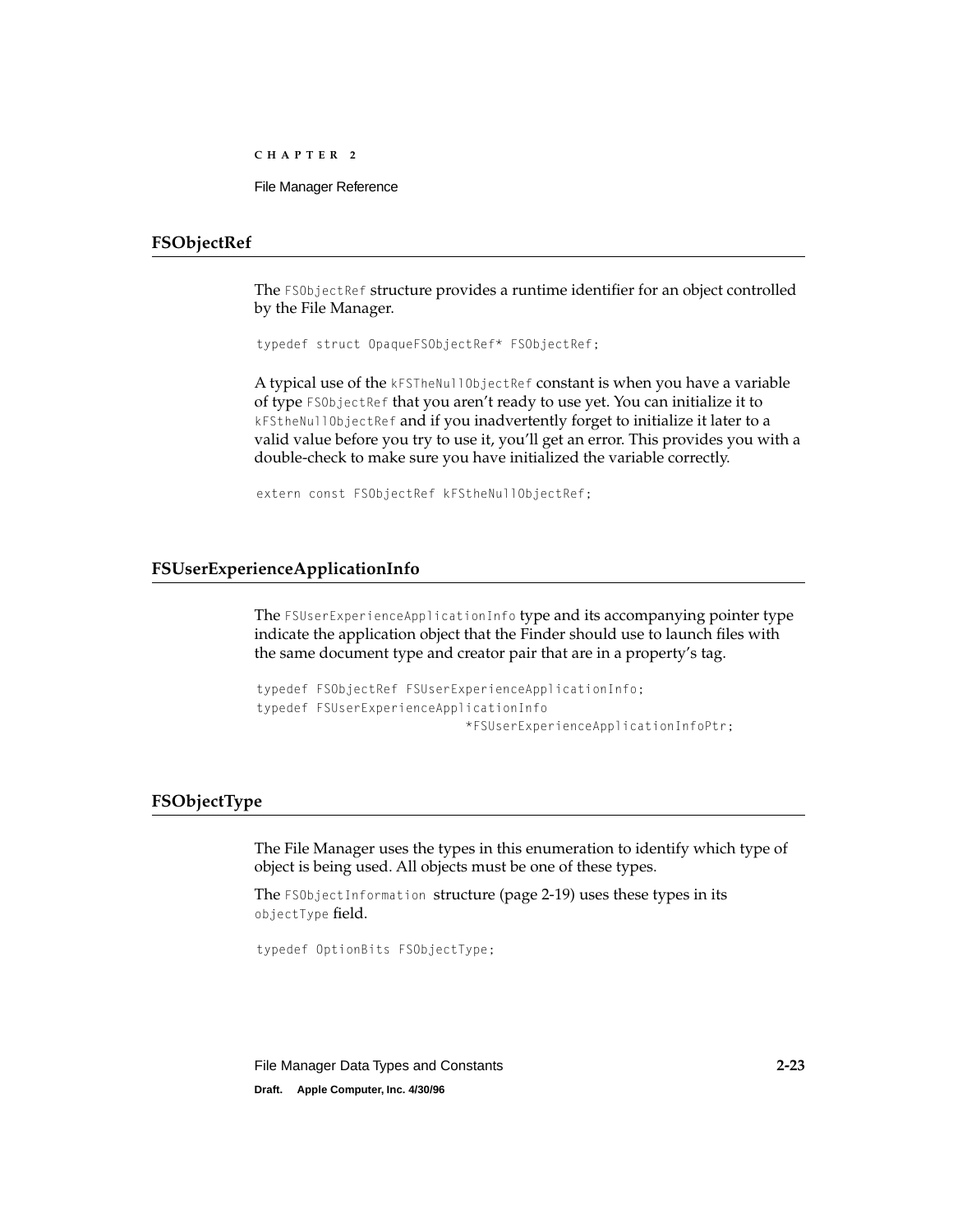#### File Manager Reference

| enum                 |                         |
|----------------------|-------------------------|
| kFSInvalidObjectType | $= 0 \times 00000000$ . |
| kFStheUniverse       | $= 0 \times 00000001$ . |
| kFStheBootVolumeSet  | $= 0 \times 00000002$ . |
| kFSVolume            | $= 0 \times 00000004$ . |
| kFSFolder            | $= 0 \times 00000008.$  |
| kFSFile              | $= 0 \times 00000010$ . |
|                      |                         |

### **Enumerator descriptions**

| kFSInvalidObjectType |                                                                                                                                       |  |
|----------------------|---------------------------------------------------------------------------------------------------------------------------------------|--|
|                      | The object type is not valid.                                                                                                         |  |
| kFStheUniverse       | The object is the universe.                                                                                                           |  |
| kFStheBootVolumeSet  |                                                                                                                                       |  |
|                      | The object is the boot volume set. Currently there is only<br>one volume set, which includes all volumes available to<br>your system. |  |
| kFSVolume            | The object is a volume.                                                                                                               |  |
| kFSFolder            | The object is a folder.                                                                                                               |  |
| kFSFile              | The object is a file.                                                                                                                 |  |

# Volume Set and Volume Types 2

The File Manager uses volumes and volume sets. This section describes how they are defined and what options can be applied to them.

# **FSVolumeFormat 2**

A volume can be in various formats, such as HFS, UNIX, and DOS. This type is used to indicate a volume's format and is a read-only field. You can get this property with the FSGetOneProperty function [\(page 2-83\).](#page-110-0)

typedef OSType FSVolumeFormat;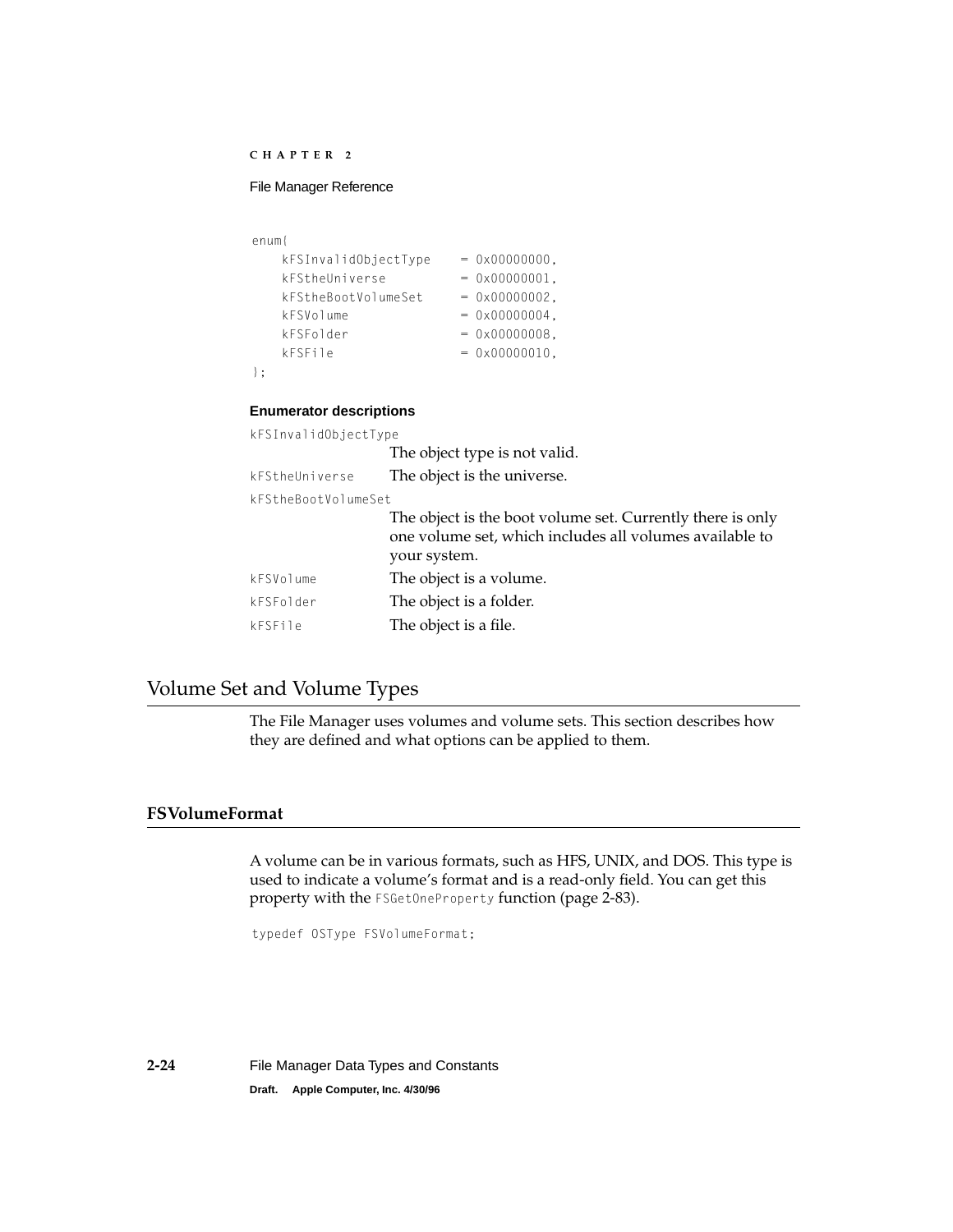# **FSVolumeObjID 2**

The FSVolumeObjID type is a runtime value that identifies a particular volume. It can be used from any process and passed between processes. It becomes invalid when the volume is unmounted. For most File Manager operations, you can use the FSVolumeGetInformation function [\(page 2-72\)](#page-99-0) to obtain an object reference for the volume.

```
typedef ObjectID FSVolumeObjID;
```
The boot volume is the volume from which the system is booted.

extern const FSVolumeObjID kFStheBootVolumeObject;

# **FSVolumeSetObjID 2**

The FSVolumeSetObjID type is a runtime value that identifies a particular set of volumes. It can be used from any process and passed between processes. It becomes invalid when the volume set is deleted.

Currently, there is only one volume set object, the boot volume set, defined by the kFStheBootVolumeSetObject constant . This corresponds to the set of volumes you would see on the Finder's desktop. In the future, there may be additional volume sets.

For most File Manager operations, you can use the FSVolumeSetGetInformation function [\(page 2-73\)](#page-100-0) to obtain an object reference for the volume set.

```
typedef ObjectID FSVolumeSetObjID;
```
Currently, the File Manager supports only one volume set, the boot volume set, which is the set of volumes you have mounted when you boot up. Analogous to the set of volumes you see on the Finder desktop when you start up. The boot volume set varies over time as you mount and unmount volumes.

extern const FSVolumeSetObjID kFStheBootVolumeSetObject;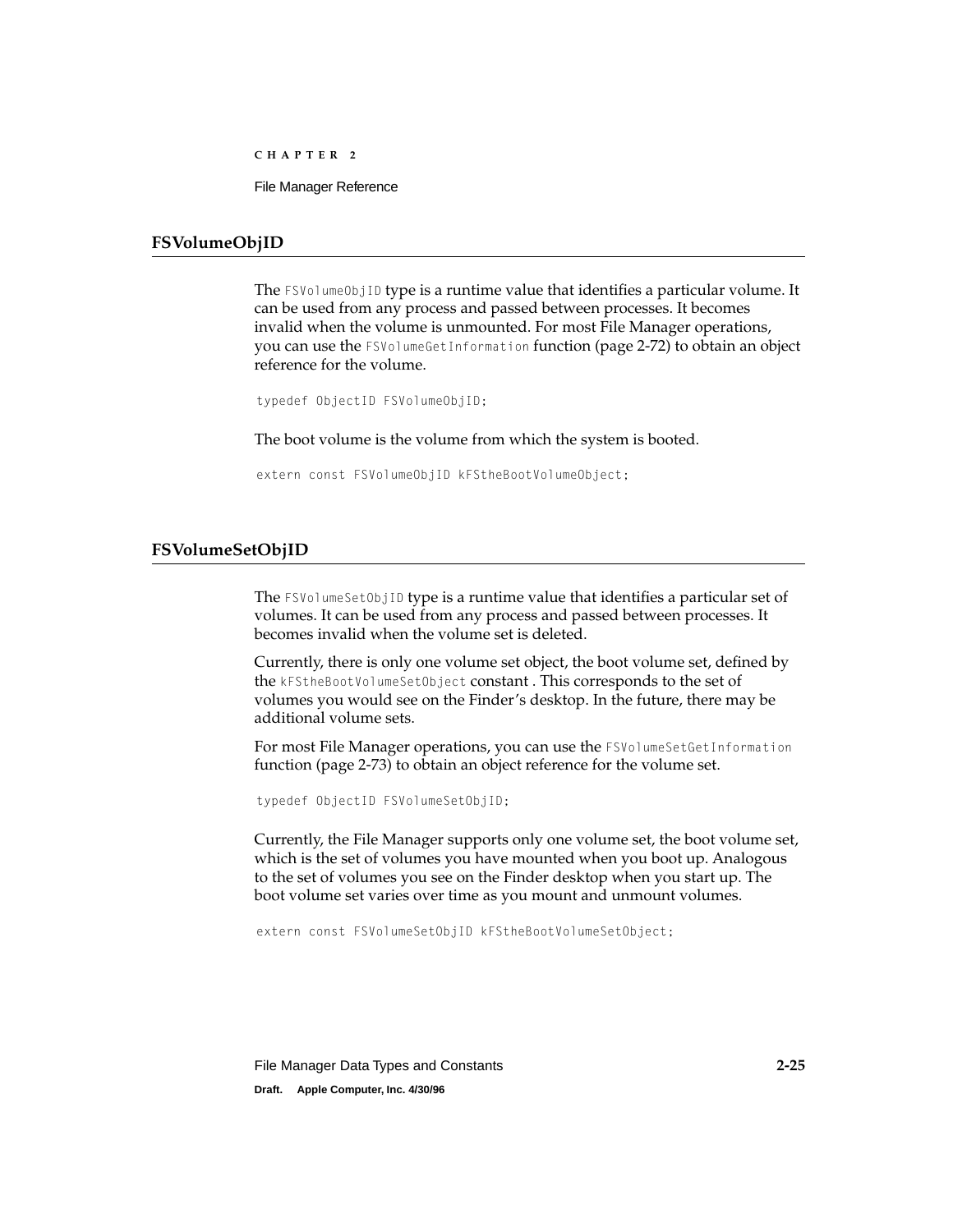### <span id="page-53-0"></span>**FSVolumeCapabilities 2**

There are several read-only options that describe a volume's capabilities.

You can examine the option bits by using the FSObjectGetVolumeInformation function [\(page 2-87\)](#page-114-0) and checking the capabilities field in the FSVolumeInformation structure [\(page 2-21\)](#page-48-0) or by using the FSGetOneProperty function [\(page 2-83\)](#page-110-0) and checking the value of the volume's volume capability property.

typedef OptionBits FSVolumeCapabilities;

#### enum{

};

| kFSUnspecifiedVolumeCapabilities | $= 0 \times 00000000$ . |
|----------------------------------|-------------------------|
| kFSSupportsNotification          | $= 0 \times 00000001.$  |
| kFSSupportsAFPPermissions        | $= 0 \times 00000002$ . |
| kFSSupportsACLPermissions        | $= 0 \times 00000004$ . |
| kFSSupportsLogicalToPhysical     | $= 0 \times 00000008.$  |
| kFSSupportsRangeLocking          | $= 0 \times 00000010$ . |
| kFSFilesAPILooselyCompliant      | $= 0 \times 00000020$ . |
| kFSFilesAPIStrictlyCompliant     | $= 0 \times 00000040.$  |
| kFSSupportsUserProperties        | $= 0 \times 00000080.$  |
| kFSSupportsShortNames            | $= 0 \times 00000100.$  |
| kFSSupportsFSObjectMove          | $= 0 \times 00000200$ . |
| kFSSupportsFSObjectCopy          | $= 0 \times 00000400.$  |
| kFSSupportsAccessDeny            | $= 0 \times 00000800.$  |
| kFSSupportsBooting               | $= 0 \times 00001000.$  |
| kFSSupportsSystem                | $= 0 \times 00002000.$  |
| kFSSupportsDesktop               | $= 0 \times 00004000.$  |
| kFSIsEjectable                   | $= 0 \times 00008000.$  |
|                                  |                         |

#### **Enumerator descriptions**

kFSUnspecifiedVolumeCapabilities

The volume's capabilities do not need to be specified for the task at hand, such as mounting the volume.

kFSSupportsNotification

The volume supports notification.

kFSSupportsAFPPermissions

The volume supports AFP permissions.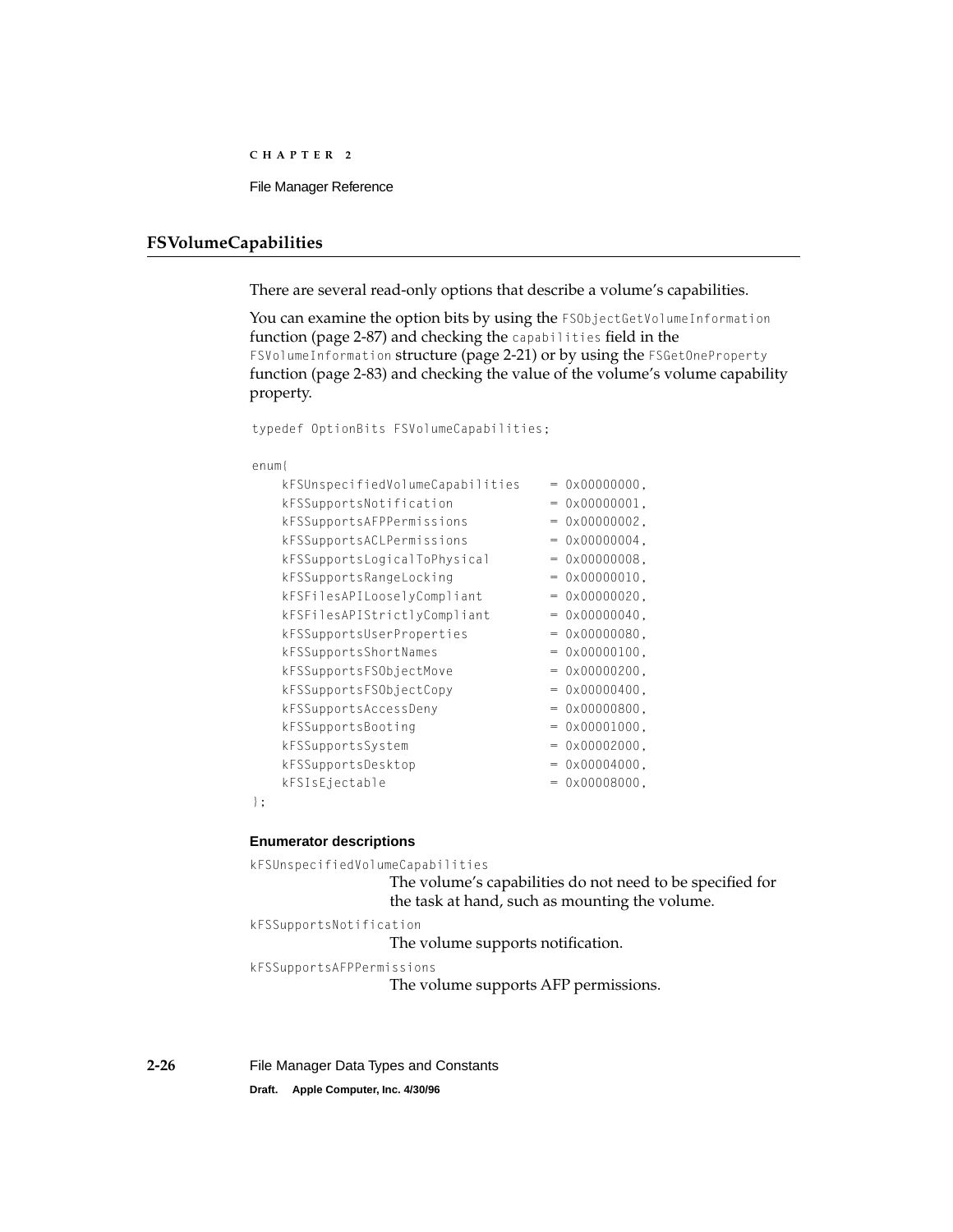#### File Manager Reference

kFSSupportsACLPermissions The volume supports Access Control Lists permissions. kFSSupportsLogicalToPhysical The volume supports logical-to-physical mapping. kFSSupportsRangeLocking The volume supports range locking. kFSFilesAPILooselyCompliant The volume is loosely compliant with the System 7 File Manager application programming interface. kFSFilesAPIStrictlyCompliant The volume is compliant with the System 7 File Manager application programming interface. kFSSupportsUserProperties The volume supports user-defined properties. kFSSupportsShortNames The volume supports short names, that is, DOS-style filenames. kFSSupportsFSObjectMove The volume allows objects to be moved with the FSObjectMove function. kFSSupportsFSObjectCopy The volume allows objects to be copied with the FSObjectCopy function. kFSSupportsAccessDeny The volume allows you to deny access to specific files and folders. kFSSupportsBooting You can boot from this volume. kFSSupportsSystem This volume can be the System Folder. kFSSupportsDesktop This volume supports Desktop Manager functions and properties. kFSIsEjectable The volume will be ejected when unmounted.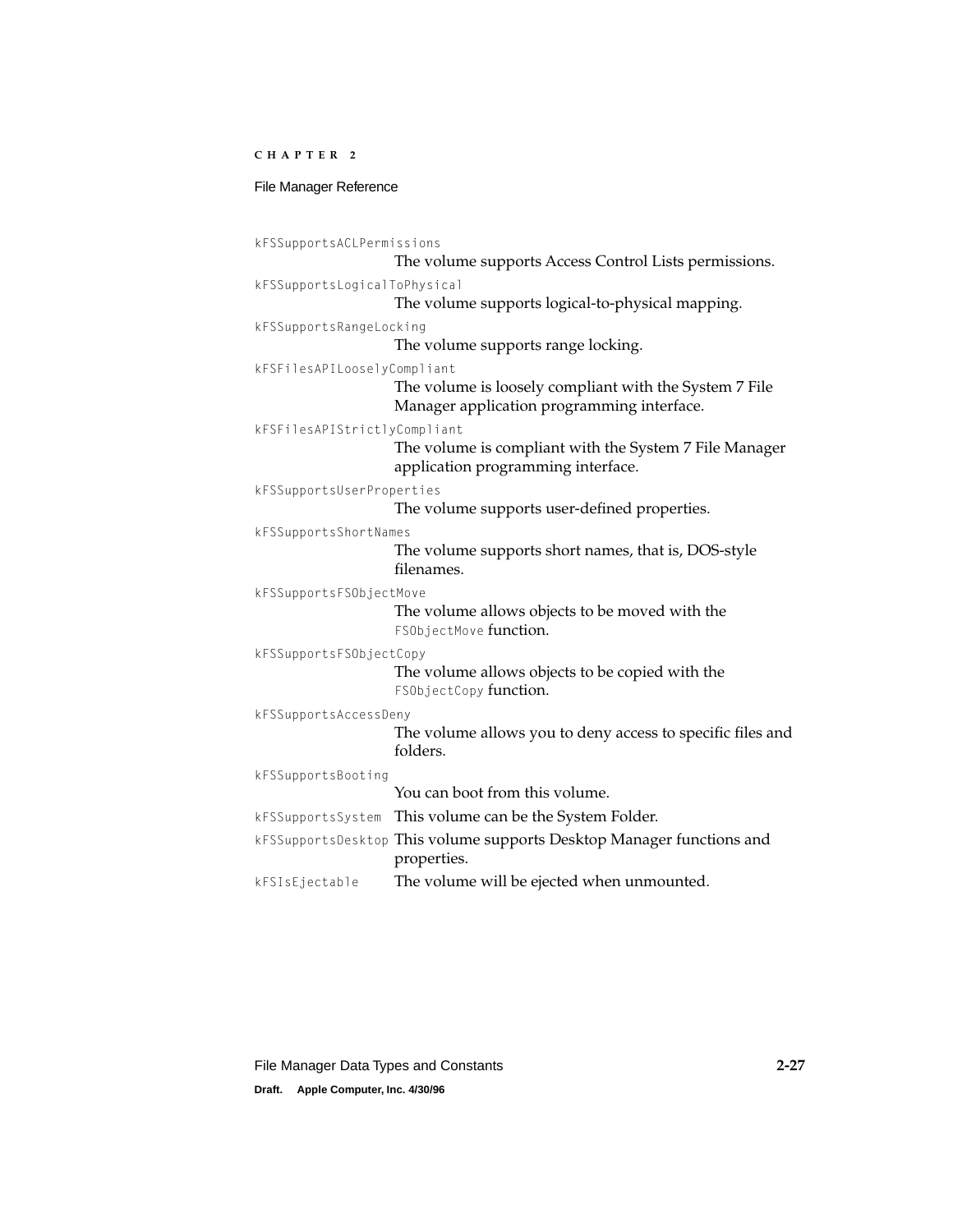## <span id="page-55-0"></span>**FSMountAccessConstraints 2**

The mount access constraints structure specifies which operations can be performed on a volume by the indicated tasks. These constraints are given when the volume is mounted. They are typically used by utility programs that need exclusive access to a volume.

There are several options, defined by the FSObjectPrivileges [\(page 2-61\)](#page-88-0) and FSObjectPrivilegesDenied [\(page 2-62\)](#page-89-0) flags, that you can set to identify the operations allowed or denied by this structure, although they are more commonly used with the fork access constraints structure [\(page 2-60\)](#page-87-0).

The mount access constraints structure is defined by the FSMountAccessConstraints data type.

```
struct FSMountAccessConstraints{
   FSObjectPrivileges allowThisTask;
   FSObjectPrivilegesDenied denyThisKernelProcess;
   FSObjectPrivilegesDenied denyOtherKernelProcesses;
};
typedef FSMountAccessConstraints *FSMountAccessConstraintsPtr;
```
### **Field descriptions**

| allowThisTask | The operations are allowed on the volume for the task that |
|---------------|------------------------------------------------------------|
|               | mounted the volume.                                        |

denyThisKernelProcess

The operations are forbidden on the volume for any other task in the same process as the task that actually mounted the volume. The mount-access task itself is not denied these operations.

denyOtherKernelProcesses

The operations are forbidden on the volume for all processes other than the one that mounted the volume.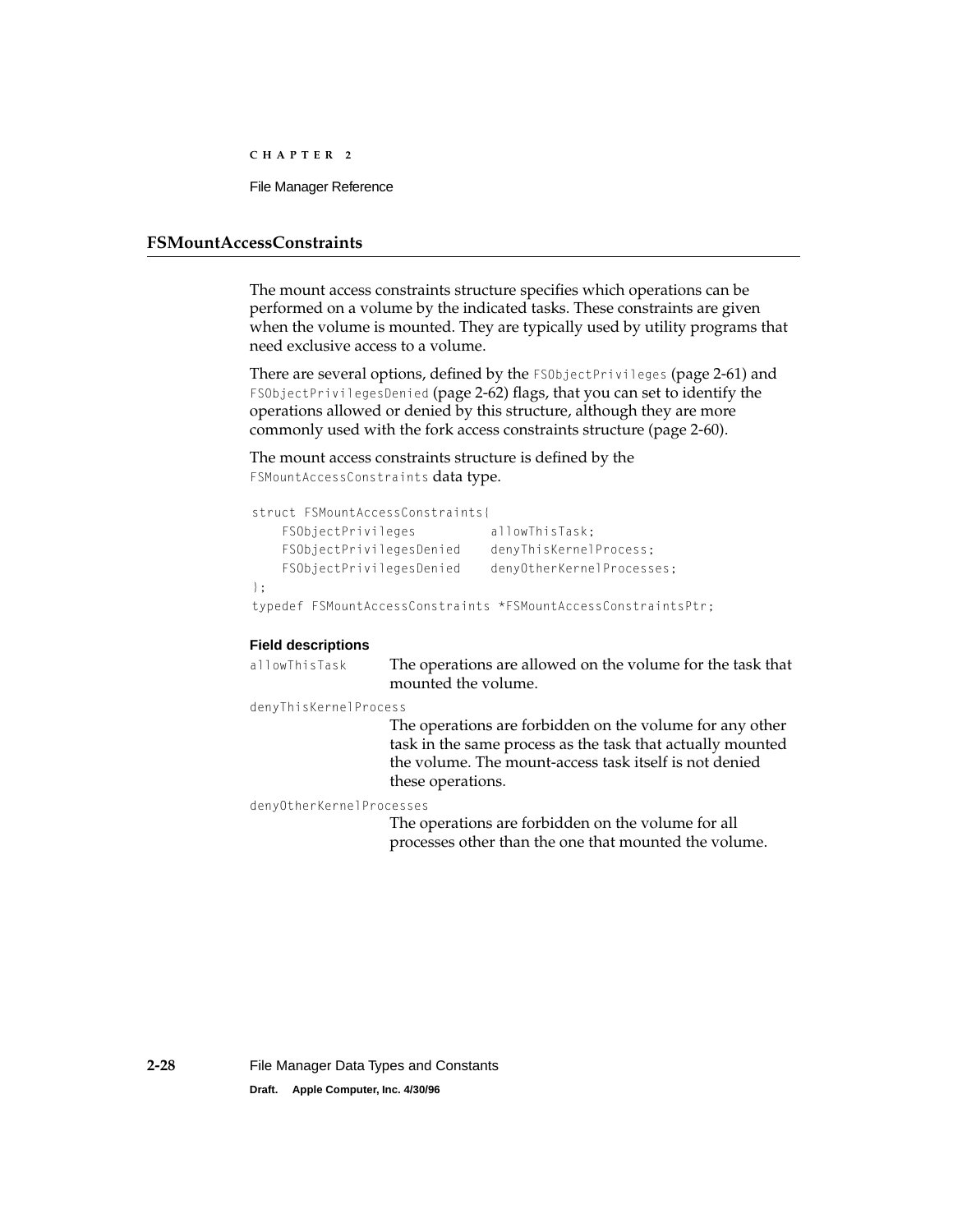# Property Structure

# **FSProperty 2**

A property structure identifies a given instance, version, or format of a given attribute of a given property. Depending on the attribute involved, the property structure can provide information about a property such as its value, size, and type. You can also use a special property constant, kFSFileManagerNullProperty, to indicate a null property that allows you to ignore a given property in a list of properties or in a series of iterations.

The property structure is defined by the FSProperty data type.

```
struct FSProperty{
   FSPropertyCreator creator;
   FSPropertySelector selector;
   FSPropertyAttribute attribute;
   FSPropertyTag tag;
};
```
typedef FSProperty \*FSPropertyPtr;

### **Field descriptions**

| creator   | The property's creator type. Currently there are only four<br>commonly used creators, defined by the<br>FSPropertyDistinguishedCreators enumeration (page 2-30).                                                                                                                    |
|-----------|-------------------------------------------------------------------------------------------------------------------------------------------------------------------------------------------------------------------------------------------------------------------------------------|
| selector  | The property's selector type. There are many selector<br>types, defined by the several selector enumerations.                                                                                                                                                                       |
| attribute | The property's attribute in which you are interested. There<br>are seven attributes currently, as defined by the<br>FSPropertyDistinguishedAttributes enumeration<br>(page 2-40).                                                                                                   |
| tag       | An 8-byte field holding the property's tag data. The tag's<br>format (that is, which data type is used) depends on the<br>property's creator and selector. For most simple File<br>Manager properties, this contains a<br>FSFileManagerSimplePropertyTag structure (page 2-43). For |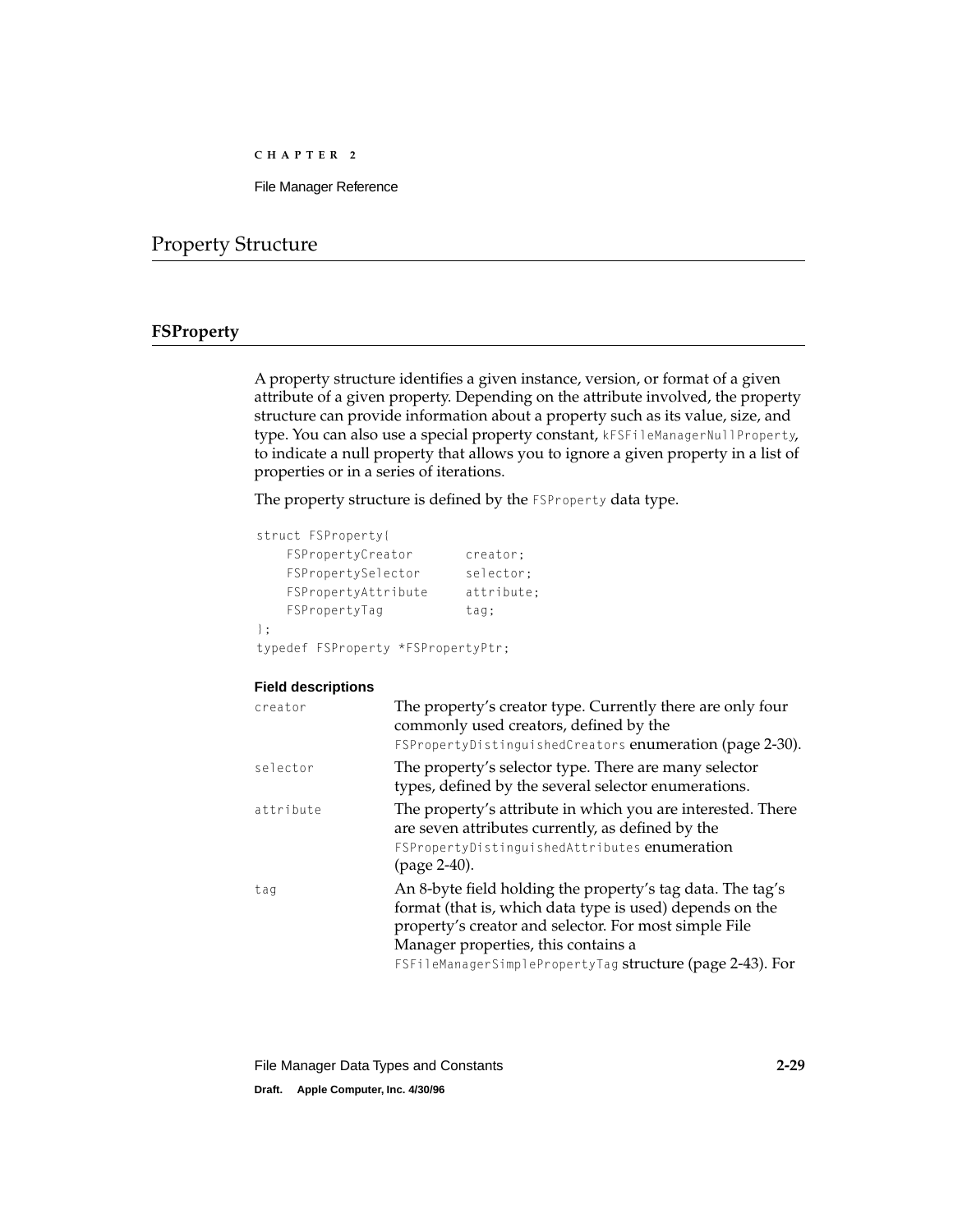most fork property tags, this contains a FSForkPropertyTag structure [\(page 2-43\).](#page-70-0)

Another uses for the tag is to specify how you want the property to be formatted: as a time object, a UNIX date, a Pascal string, or text object.

# <span id="page-57-0"></span>Property Creators

Each file system object property has a creator. This section describes how it is defined and which creators are permitted.

## **FSPropertyCreator 2**

The FSPropertyCreator type is analogous to a file's creator; this is the creator for a property or set of properties. You can also think of the creator as identifying a class of properties. A property's creator determines which selectors you can use for a given property.

For example, the creator kFSFileManagerCreator is used for all properties defined by the File Manager, such as an object's name, creation date, and file system object reference. The creator kFSUserExperienceCreator is used for properties used by the user experience (such as the Finder), and includes properties such as icons and comments.

When application-defined properties are supported, an application could define and create new properties whose creator is the same as the creator or signature for their application.

```
typedef OSType FSPropertyCreator;
```
## **FSPropertyDistinguishedCreators 2**

These are the File Manager creators used in properties.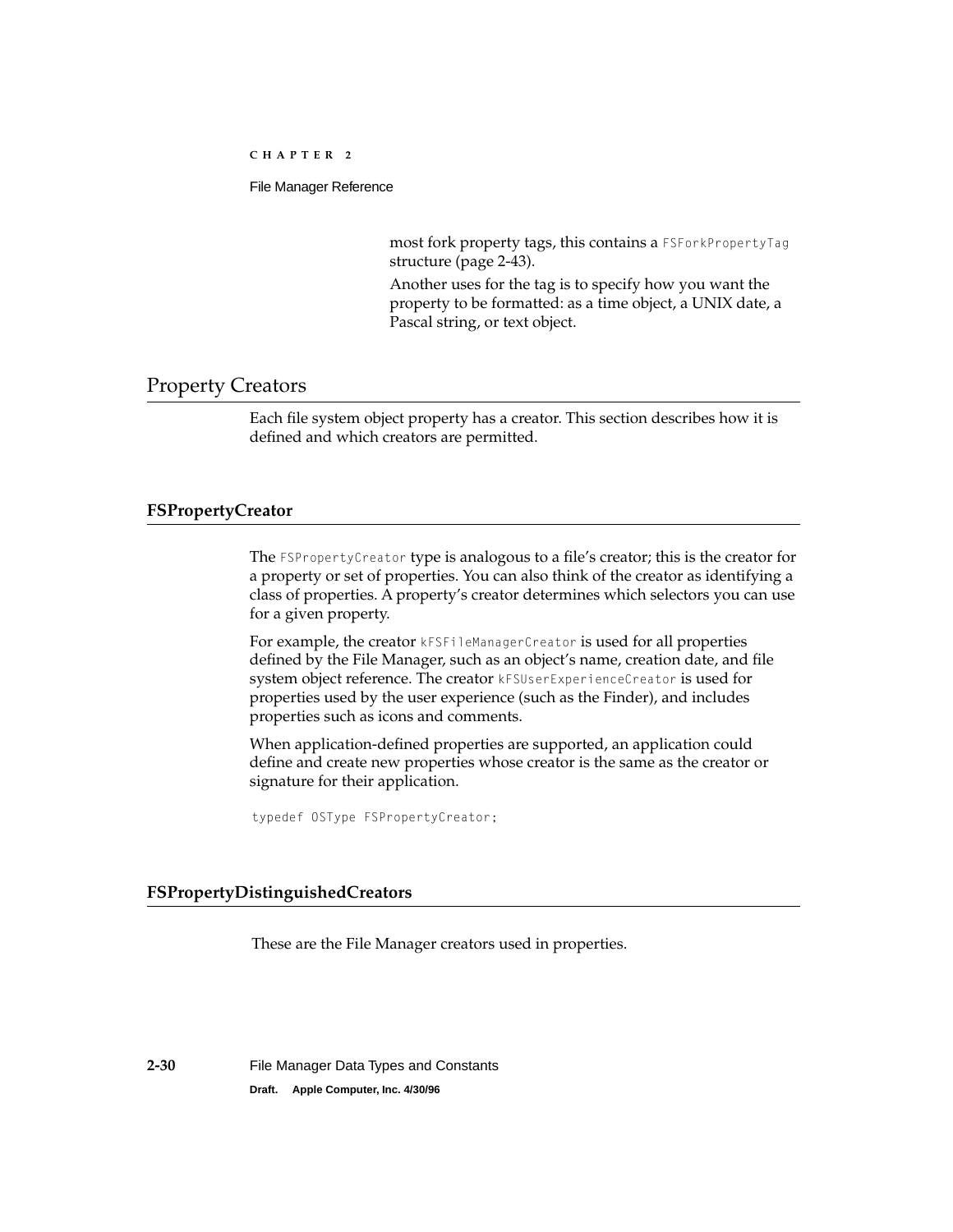```
CHAPTER 2
```

```
enum FSPropertyDistinguishedCreators{
   kFSFileManagerCreator = 'fmgr',
   kFSUniverseCreator = 'fmun',
   kFSBookVolumeSetCreateor = 'fmbv'.kFSUserExperienceCreator = 'uexp',
};
```
### **Enumerator descriptions**

```
kFSFileManagerCreator
```
Properties defined by the File Manager itself (such as an object's name and creation date).

kFSUniverseCreator

Properties unique to the Universe object that would not be applicable to other objects.

```
kFSBootVolumeSetCreator
```
Properties unique to the boot volume set that would not be applicable to other objects.

```
kFSUserExperienceCreator
```
Properties defined by Apple's user experience, such as the Finder. These include such properties as an object's icon or comment.

# Property Selectors 2

Each file system object property has a selector. This section describes how it is defined and which selectors are permitted.

# **FSPropertySelector 2**

The FSPropertySelector type is analogous to a file's type, and identifies a specific property. The set of allowable selectors and their meanings are defined based on the property's creator.

In general, the same selector may be used with different creators for completely different properties. There is, however, one selector that is reserved regardless of creator: kFSForkPropertySelector [\(page 2-32\)](#page-59-0).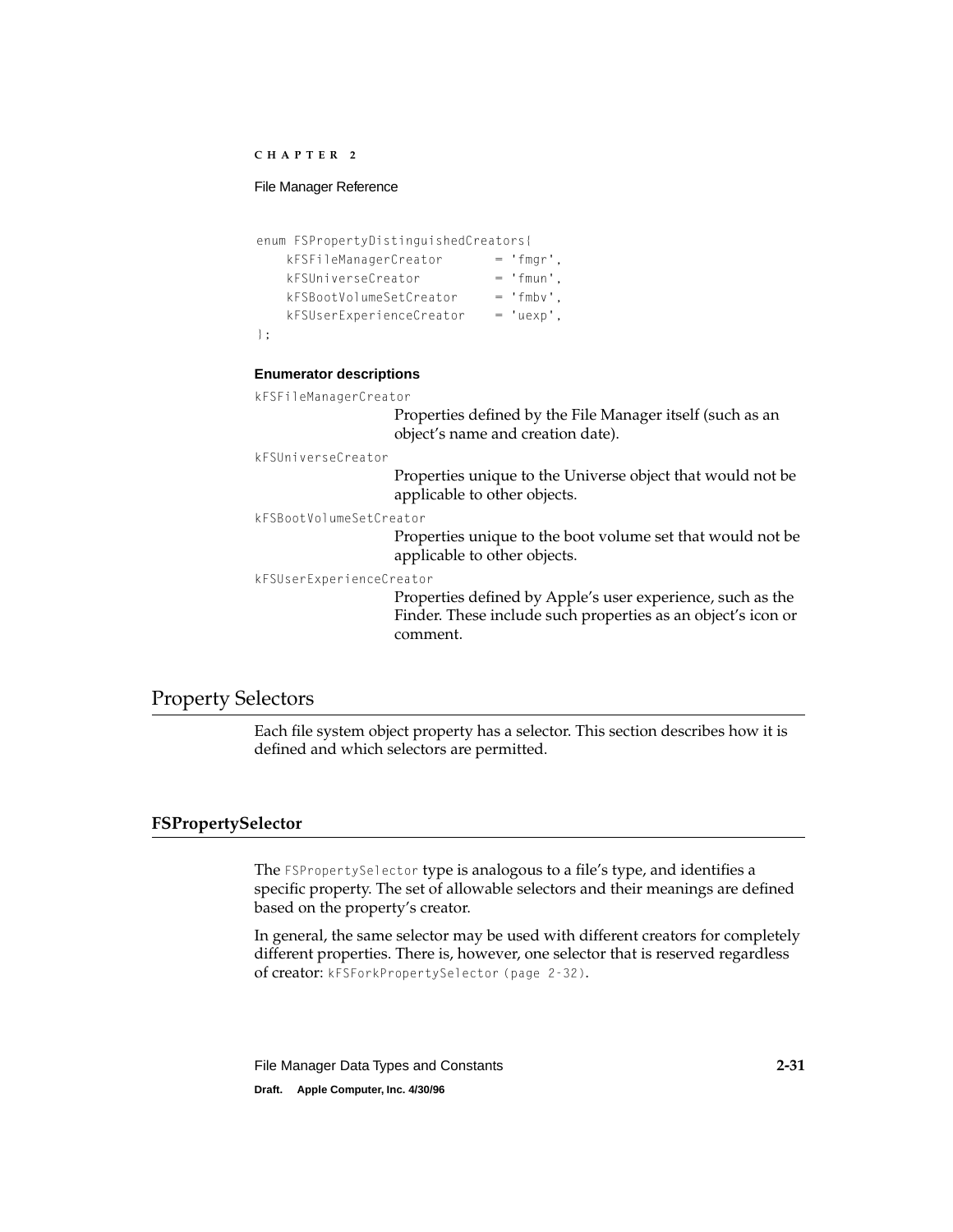<span id="page-59-0"></span>File Manager Reference

typedef OSType FSPropertySelector;

## **FSForkPropertyDistinguishedSelector 2**

The fork property selector is reserved across all creators. This selector indicates a fork property: a property whose value attribute is a fork value attribute. You can only access this value as a stream or as a memory-mapped file.

```
enum FSForkPropertyDistinguishedSelector{
   kFSForkPropertySelector = 'fork',
};
```
# **FSVolumeSetDistinguishedSelector 2**

The volume set selector identifies a volume set.

```
enum FSVolumeSetDistinguishedSelector{
    kFSVolumeSet
= 'v]m#'.
};
```
## **FSUniverseDistinguishedSelectors 2**

The universe selectors identify the selectors that are valid for a universe's properties.

```
enum FSUniverseDistinguishedSelectors {
   kFSCreatorList = 'crt#',kFSVolumeSetList = 'vls#',kFSBookVolume = 'btv]',
   kFSInstrumentationVolume = 'inv''.};
```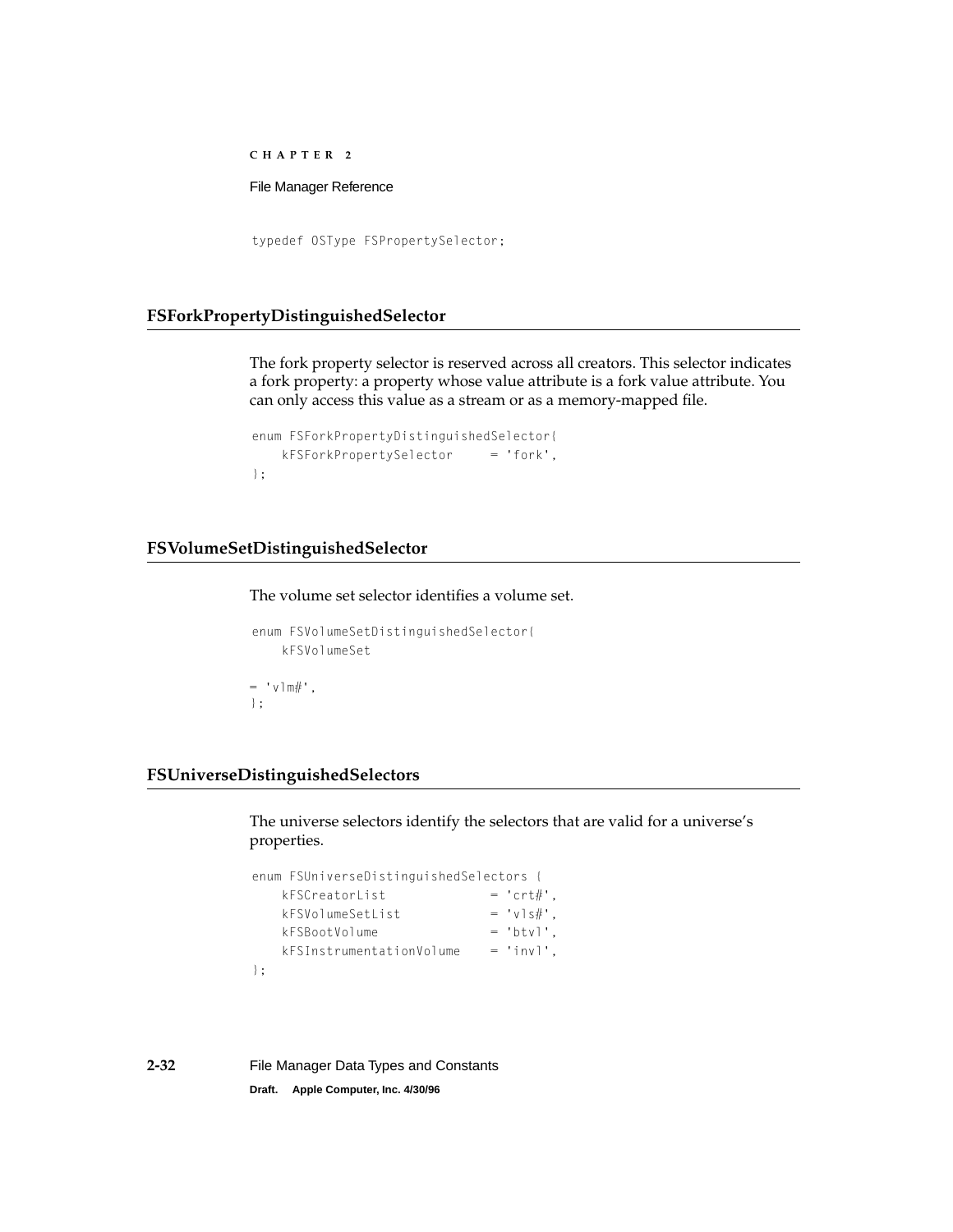#### File Manager Reference

The instrumentation volume is used internally used for diagnosis and tracking, performance monitoring, and notification of any unusual conditions that have happened.

## **FSFileManagerDistinguishedSelectors 2**

The File Manager selectors identify the selectors that are valid for the properties of any object with a File Manager creator. This is, in effect, the list of all possible File Manager properties.

### **Note**

Some of these selectors point to properties that include an object reference. These object references must be disposed of when you are done with them. For example, if you get the object reference property itself (kFSObjectRef) or the container's object reference property (kFSObjectContainerObjectRef), you need to remember to dispose of any returned object references later. ◆

enum FSFileManagerDistinguishedSelectors {

| kFSNullPropertySelector               | $= 'null',$    |
|---------------------------------------|----------------|
| kFSForkProperty                       | $= 'fork'.$    |
| kFSForkPropertyList                   | $=$ 'frk#'.    |
| kFSSimplePropertyList                 | $=$ 'smp#',    |
| kFSPropertyList                       | $=$ 'fsp#',    |
| kFSPropertyDescriptorList             | $= 'pdr#'.$    |
| kFSObjectContainerObjectRef           | $= 'ocor'.$    |
| kFSObjectContainerObjectType          | $= 'ocot'.$    |
| kFSObjectContainerPersistentReference | $= 'o \ncpr',$ |
| kFSObjectRef                          | $= '$ oref'.   |
| kFSObjectPersistentReference          | $= 'pref',$    |
| kFSObjectType                         | $= 'otyp',$    |
| kFSObjectName                         | $= 'onam'.$    |
| kFSObjectCreationDate                 | $= 'cat'.$     |
| kFSObjectModificationDate             | $= 'mdat'.$    |
| kFSObjectBackupDate                   | $= 'bdat'.$    |
| kFSObjectAccessDate                   | $= 'adat',$    |
| kFSObjectLock                         | $= '$ olck',   |
| kFSObjectCumulativeModificationDate   | $= 'cmdt',$    |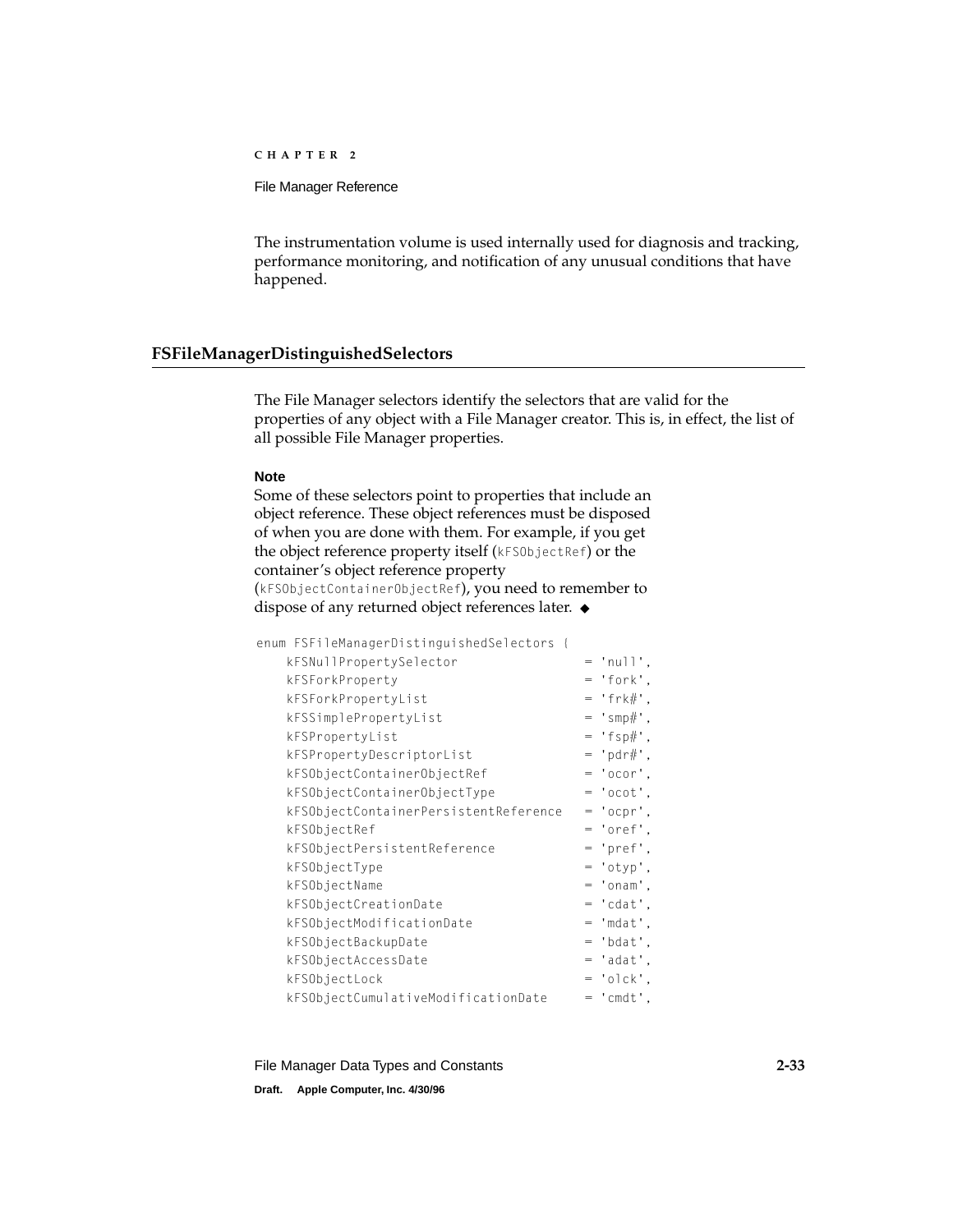| kFSObjectCumulativeBackupDate | $= 'cbdt'.$     |
|-------------------------------|-----------------|
| kFSObjectCumulativeAccessDate | $= 'cadt'.$     |
| kFSVolumeCreationDate         | $= 'vcdt'.$     |
| kFSVolumeModificationDate     | $=$ ' $v$ mdt'. |
| kFSVolumeBackupDate           | $= 'vbdt'.$     |
| kFSVolumeFileCount            | $= 'vflc'.$     |
| kFSVolumeFolderCount          | $= 'vfdc'.$     |
| kFSVolumeObjectCount          | $= 'vobc'.$     |
| kFSVolumeFormat               | $= 'v$ fmt'.    |
| kFSVolumeCapability           | $= 'vcap',$     |
| kFSVolumeBlockCount           | $= 'vbct',$     |
| kFSVolumeBlockFreeCount       | $= 'vbf'$ .     |
| kFSVolumeBlockSize            | $= 'vbsz'.$     |
| kFSVolumeFreeSize             | $= 'vbfs'.$     |
| kFSVolumeIOQuanta             | $= 'vbiq',$     |
| kFSVolumeLock                 | $= 'v$ ]ck $'.$ |
| kFSFileCount                  | $=$ 'filc',     |
| kFSFolderCount                | $= 'f$ dc'.     |
| kFSObjectCount                | $= 'objc',$     |
| kFSStartupFolderObjectRef     | $=$ 'strt'.     |
|                               |                 |

};

#### **Enumerator descriptions**

kFSNullPropertySelector

Selects the null property. You can use the null property when an FSProperty object is required, but you don't want to provide one or you don't want the File Manager to provide one. For example, when you are using a list of properties and you don't want to waste storage or processing time on properties that you are not interested in. Some SPI functions such as FSObjectGetProperties build up a list of property descriptors, each of which has an offset into your buffer. If you only want to get a few properties, use the null property selector to temporarily replace in the list those properties you don't want the File Manager to return. Later, if you want to get or set that property, you can fill in the FSProperty value with some other valid value.

Likewise, the null property allows you to set only a few properties in a list, while protecting others from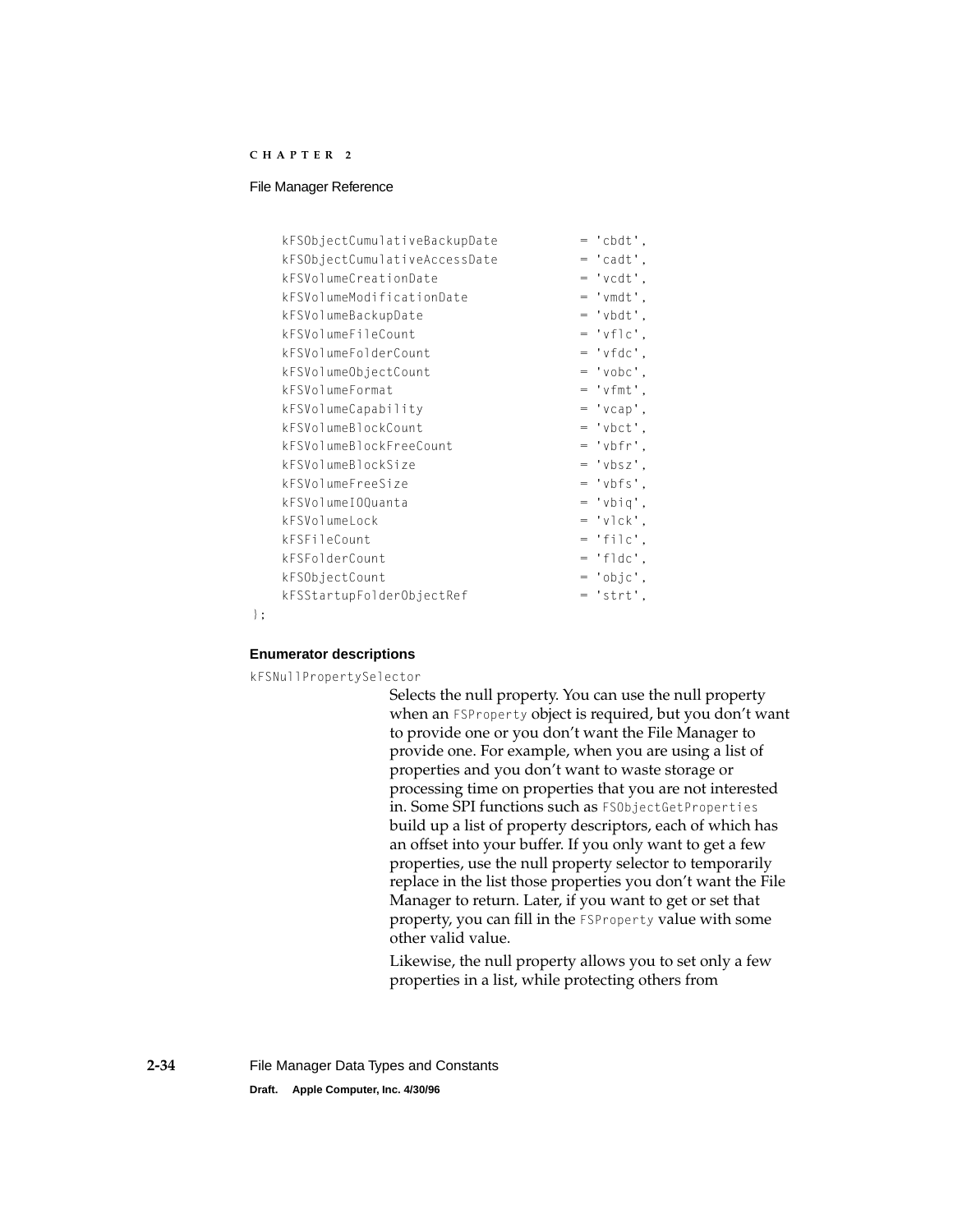|                              | inadvertently being set. When the FileManager encounters<br>a null property, it skips over it to the next property with a<br>valid value, leaving the skipped property untouched.                                                                                                                                                       |  |
|------------------------------|-----------------------------------------------------------------------------------------------------------------------------------------------------------------------------------------------------------------------------------------------------------------------------------------------------------------------------------------|--|
|                              | This is especially useful for developers writing general<br>purpose routines. You can create a large all-inclusive list<br>for anything anyone might possibly want, and then<br>replace one or more properties with the null property to<br>restrict the get or set functions to those properties you<br>actually want at a given time. |  |
| kFSForkProperty              | Selects the fork property. You must use the fork type<br>structure (page 2-58) to indicate which type of fork you are<br>interested in.                                                                                                                                                                                                 |  |
| kFSForkPropertyList          |                                                                                                                                                                                                                                                                                                                                         |  |
|                              | Selects a list of fork properties. This array of FSProperty<br>items has an entry for each of the object's fork properties.                                                                                                                                                                                                             |  |
| kFSSimplePropertyList        |                                                                                                                                                                                                                                                                                                                                         |  |
|                              | Selects a list of simple properties. This array of FSProperty<br>items has an entry for each of the object's simple<br>properties.                                                                                                                                                                                                      |  |
| kFSPropertyList              | Selects a list of fork and simple properties. This array of<br>FSProperty items has an entry for all of the object's<br>properties, both fork and simple.                                                                                                                                                                               |  |
| kFSPropertyDescriptorList    |                                                                                                                                                                                                                                                                                                                                         |  |
|                              | Selects a list of property descriptors. This array of<br>FSPropertyDescriptor items has an entry for each of the<br>object's property descriptors, with the array offsets and<br>lengths arranged to fit the properties into a buffer.                                                                                                  |  |
| kFSObjectContainerObjectRef  |                                                                                                                                                                                                                                                                                                                                         |  |
|                              | Selects the container's object reference property. You need<br>to remember to dispose of this object reference when you<br>are done using it.                                                                                                                                                                                           |  |
| kFSObjectContainerObjectType | Selects the container's object type property                                                                                                                                                                                                                                                                                            |  |
|                              | kFSObjectContainerPersistentReference<br>Selects the container's persistent reference property.                                                                                                                                                                                                                                         |  |
| kFSObjectRef                 | Selects the object's object reference property. You need to<br>remember to dispose of this object reference when you are<br>done using it.                                                                                                                                                                                              |  |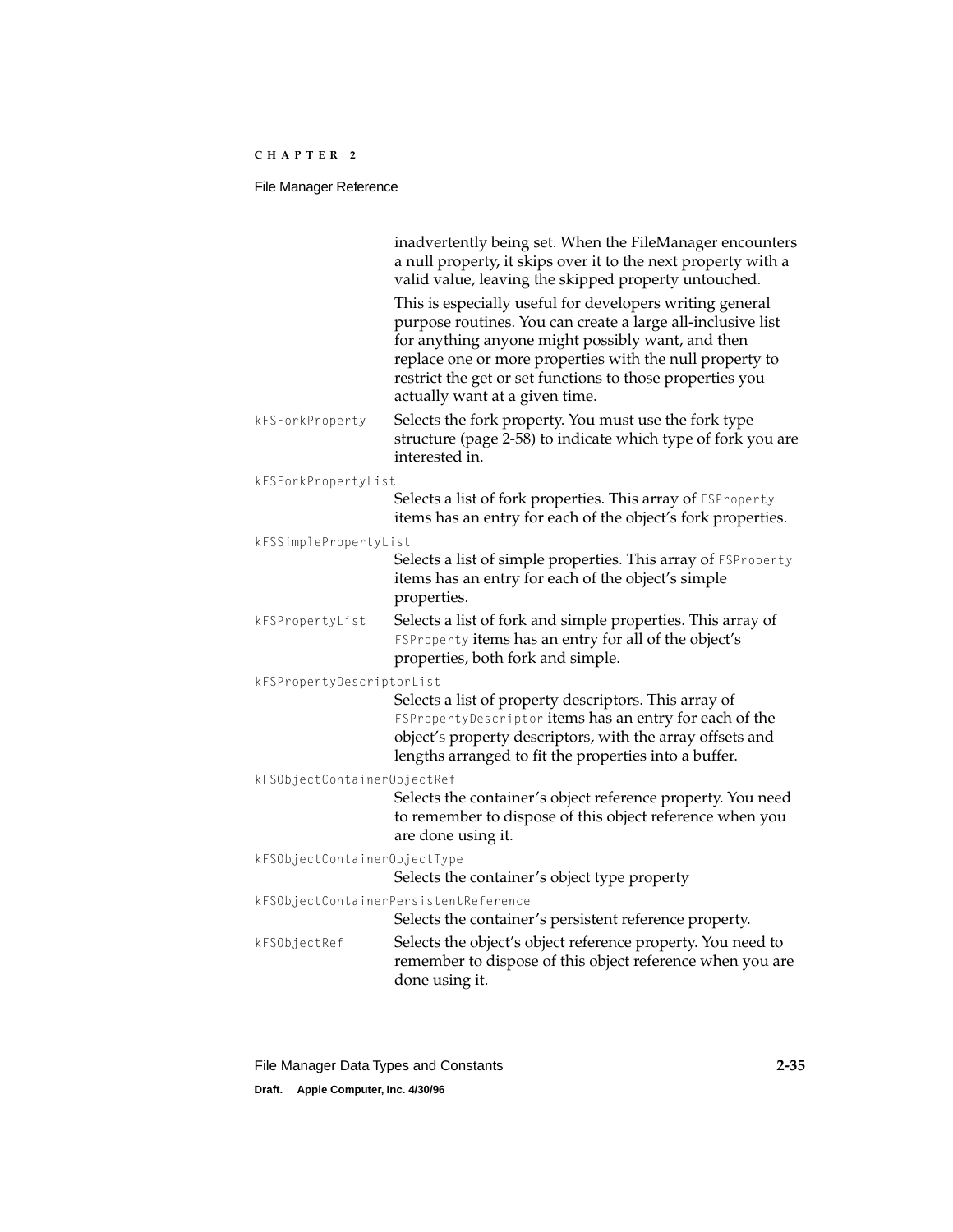# File Manager Reference

### kFSObjectPersistentReference

|                                     | Selects the object's persistent reference property.                                                                                                                                                            |
|-------------------------------------|----------------------------------------------------------------------------------------------------------------------------------------------------------------------------------------------------------------|
| kFSObjectType                       | Selects the object's object type property.                                                                                                                                                                     |
| kFSObjectName                       | Selects the object's object name property.                                                                                                                                                                     |
| kFSObjectCreationDate               | Selects the object's creation date property.                                                                                                                                                                   |
| kFSObjectModificationDate           | Selects the object's modification date property.                                                                                                                                                               |
| kFSObjectBackupDate                 |                                                                                                                                                                                                                |
|                                     | Selects the object's backup date property. This is a date that<br>HFS volumes track. It indicates the most recent date of the<br>object's backup and is filled in by the program that<br>performed the backup. |
| kFSObjectAccessDate                 |                                                                                                                                                                                                                |
|                                     | Selects the object's access date property. This is a date that<br>UNIX and some other volume formats track. It indicates<br>the last time the object was accessed in any way, even if<br>data was not altered. |
| kFSObjectLock                       | Selects the object's lock property, which uses a Boolean<br>value to indicate whether an object is locked or not.                                                                                              |
| kFSObjectCumulativeModificationDate | Selects the object's cumulative modification date property.<br>This gives you the last time any object contained within<br>this object was modified.                                                           |
| kFSObjectCumulativeBackupDate       |                                                                                                                                                                                                                |
|                                     | Selects the object's cumulative backup date property. This<br>gives you the last time any object contained within this<br>object was backed up.                                                                |
| kFSObjectCumulativeAccessDate       | Selects the object's cumulative access date property. This<br>gives you the last time any object contained within this<br>object was accessed.                                                                 |
| kFSVolumeCreationDate               |                                                                                                                                                                                                                |
|                                     | Selects the volume's creation date property.                                                                                                                                                                   |
| kFSVolumeModificationDate           | Selects the volume's modification date property.                                                                                                                                                               |
| kFSVolumeBackupDate                 |                                                                                                                                                                                                                |

Selects the volume's backup date property.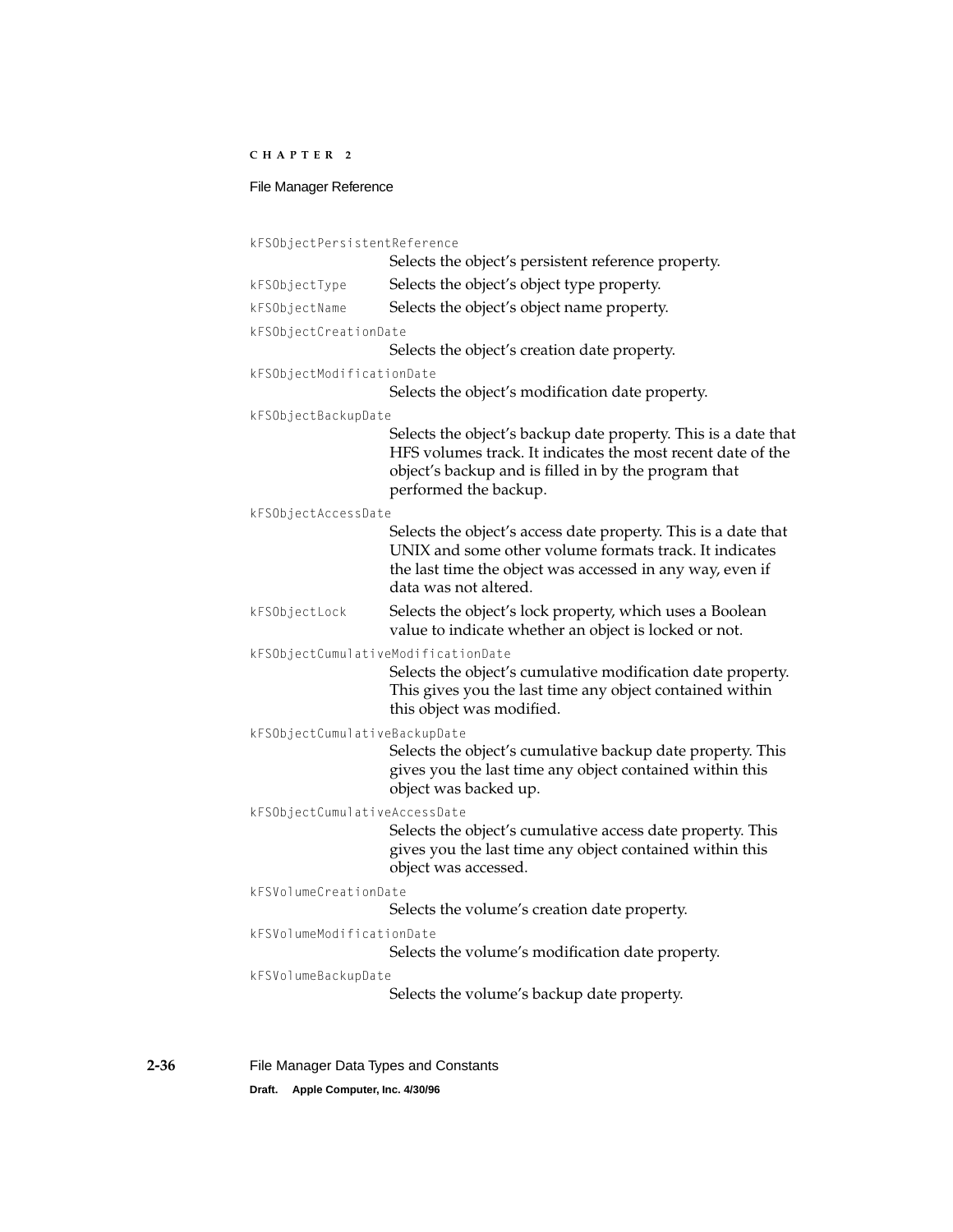# File Manager Reference

| kFSVolumeFileCount      |                                                                                                                                                                                             |
|-------------------------|---------------------------------------------------------------------------------------------------------------------------------------------------------------------------------------------|
|                         | Selects the volume's file count property. This is the count<br>of all files within the volume.                                                                                              |
| kFSVolumeFolderCount    |                                                                                                                                                                                             |
|                         | Selects the volume's folder count property. This is the<br>count of all folders within the volume.                                                                                          |
| kFSVolumeObjectCount    |                                                                                                                                                                                             |
|                         | Selects the volume's object count property. This is the<br>count of all files and folders (and any other objects) within<br>the volume.                                                     |
| kFSVolumeFormat         | Selects the volume's format property. This indicates the<br>type of format used by the volume, such as HFS, UNIX, or<br>DOS.                                                                |
| kFSVolumeCapability     |                                                                                                                                                                                             |
|                         | Selects the volume's capabilities property. These indicate<br>the options that determine what a volume supports, and<br>are defined by the FSVolumeCapabilities enumeration<br>(page 2-26). |
| kFSVolumeBlockCount     |                                                                                                                                                                                             |
|                         | Selects the volume's block count property, which counts<br>the number of blocks in the volume.                                                                                              |
| kFSVolumeBlockFreeCount |                                                                                                                                                                                             |
|                         | Selects the volume's free block count property, which<br>counts the number of free blocks available in the volume.                                                                          |
| kFSVolumeBlockSize      |                                                                                                                                                                                             |
|                         | Selects the volume's block size property, which indicates<br>the volume's block size. Note that this is not the same as<br>an HFS volume's allocation block size.                           |
| kFSVolumeFreeSize       |                                                                                                                                                                                             |
|                         | Selects the volume's block count property, which indicates<br>the volume's free space in bytes.                                                                                             |
| kFSVolumeIOQuanta       |                                                                                                                                                                                             |
|                         | Selects the volume's I/O quantity property. This provides<br>a hint of what's the most efficient minimum size for<br>reading or writing I/O.                                                |
| kFSVolumeLock           | Selects the volume's lock property, which uses a Boolean<br>value to indicate whether an object is locked or not.                                                                           |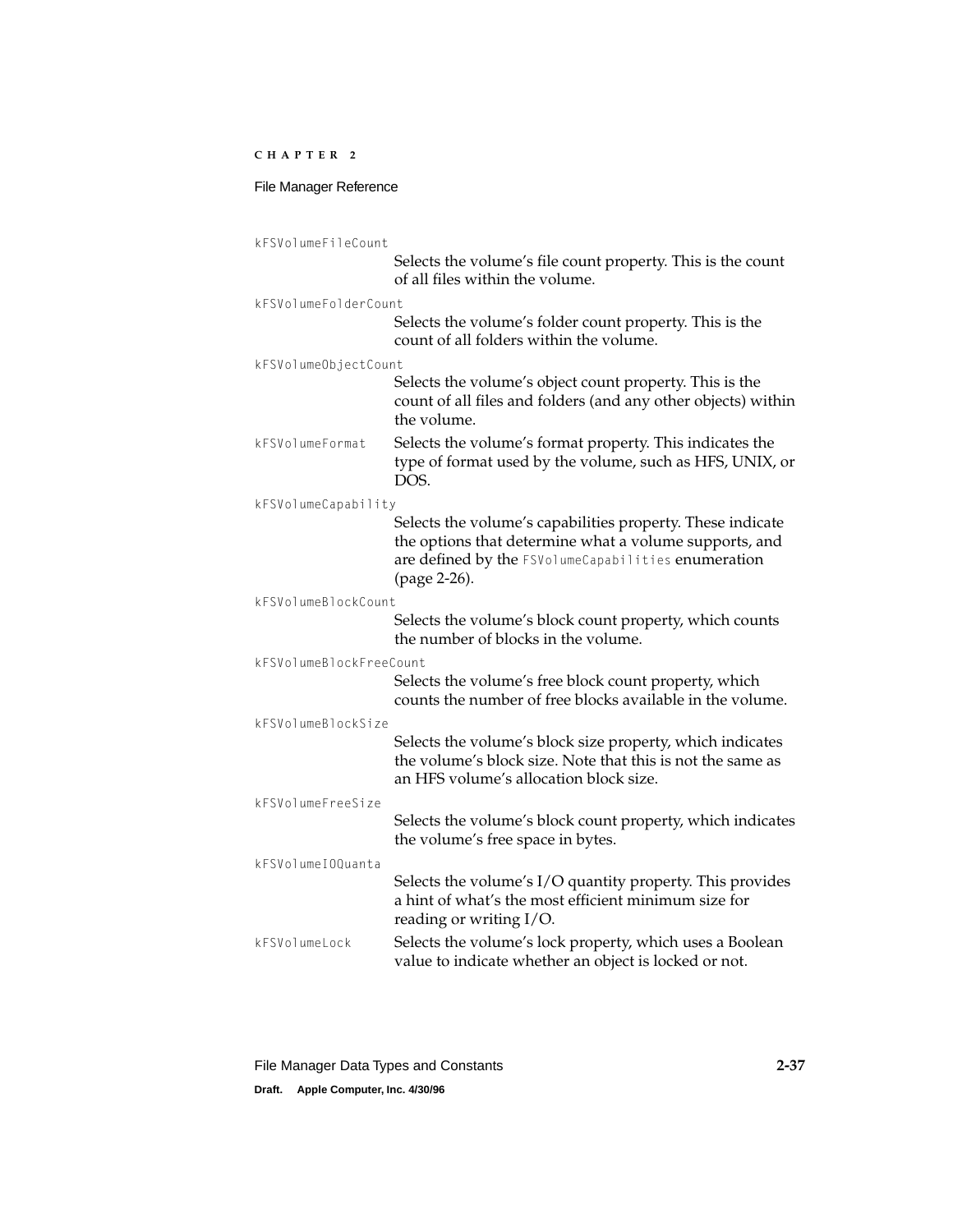#### File Manager Reference

| kFSFileCount              | Selects the object's file count property, which counts the<br>files contained within the object.                        |
|---------------------------|-------------------------------------------------------------------------------------------------------------------------|
| kFSFolderCount            | Selects the object's folder count property, which counts the<br>folders contained within the object.                    |
| kFSObjectCount            | Selects the object's object count property, which counts<br>both the files and the folders contained within the object. |
| kFSStartupFolderObjectRef | Selects the startup folder's object reference property.                                                                 |

## **FSUserExperienceDistinguishedSelectors 2**

The first six selectors are properties of a container and take an object reference to an object on a volume. The remaining properties are properties of a volume and take an object reference to the volume in question.

```
enum FSUserExperienceDistinguishedSelectors{
   kFSFinderBasicInfo = 'bfin',// The old style FInfo record.
   kFSFinderExtendedInfo = 'xfin', // The old style FXInfo record.
   kFSFinderVolumeInfo = 'fvin', // Eight longwords of privateFinder volume infokFSDocumentType = 'type', // Just the finder fdType information.kFSDocumentCreate = 'crtr',// Just the finder fdCreator information.
   kFSComment = 'cmt', // The comment from the DTDB for an object.kFSApplication = 'APPL', // Returns a FSObjectRef to the most recent// application specified in tag.
   kFSApplicationList = 'APP#', // Returns a list of 'APPL'skFSLargeIcon = 'ICN/ \frac{1}{2}, // Tag for this property is a type/creator pair
   kFSLarge4BitLeon = 'ic14'.// Tag for this property is a type/creation pairkFSLarge8BitLeon = 'ic18', // Tag for this property is a type/creatment pairkFSSmallIcon = 'ics#', // Tag for this property is a type/creator pair
   kFSSmall4BitLeon = 'ics4', // Tag for this property is a type/creatment pairkFSSmallBBitLeon = 'ics8', // Tag for this property is a type/creatment pair
```
};

#### **Enumerator descriptions**

kFSFinderBasicInfo

Selects the object's basic Finder information property.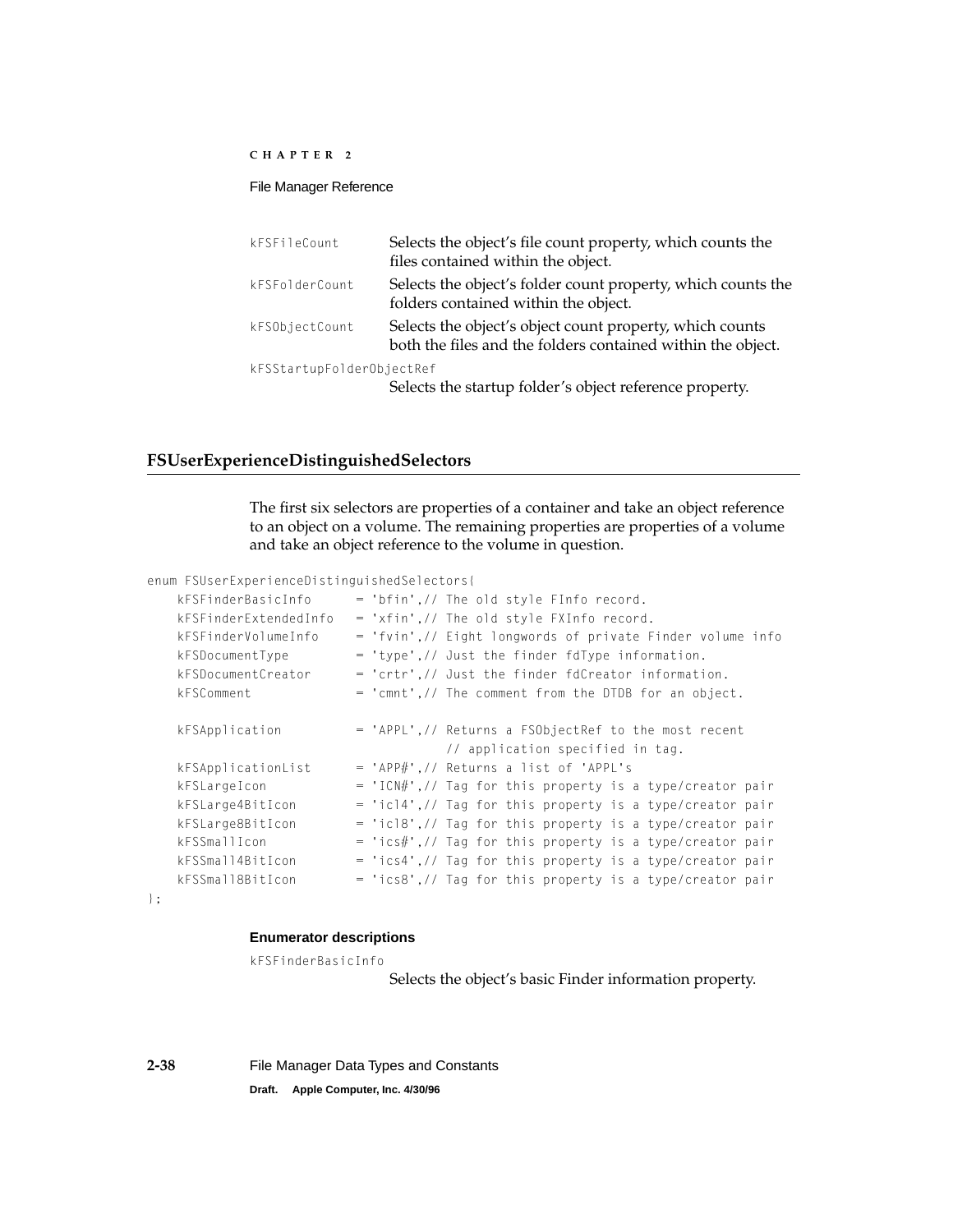# File Manager Reference

| kFSFinderExtendedInfo | Selects the object's extended Finder information property.                                                                                                                                                                                                                  |
|-----------------------|-----------------------------------------------------------------------------------------------------------------------------------------------------------------------------------------------------------------------------------------------------------------------------|
| kFSFinderVolumeInfo   |                                                                                                                                                                                                                                                                             |
|                       | Selects the object's volume Finder information property.                                                                                                                                                                                                                    |
| kFSDocumentType       | Selects the object's document type property.                                                                                                                                                                                                                                |
|                       |                                                                                                                                                                                                                                                                             |
| kFSDocumentCreator    | Selects the object's document creator property.                                                                                                                                                                                                                             |
| kFSComment            |                                                                                                                                                                                                                                                                             |
|                       | Selects the object's comment property.                                                                                                                                                                                                                                      |
| kFSApplication        |                                                                                                                                                                                                                                                                             |
|                       | Selects the object's application property, which returns the<br>file system object reference of the most recent application<br>with the given creator (as specified in the tag). You need to<br>remember to dispose of this object reference when you are<br>done using it. |
| kFSApplicationList    |                                                                                                                                                                                                                                                                             |
|                       | Selects the object's application list property, which returns<br>a list of the applications with the given creator (as specified<br>in the tag).                                                                                                                            |
| kFSLargeIcon          |                                                                                                                                                                                                                                                                             |
|                       | Selects the object's large icon property, as specified by the<br>type-creator pair in the tag.                                                                                                                                                                              |
| kFSLarge4BitIcon      |                                                                                                                                                                                                                                                                             |
|                       | Selects the large 4-bit icon property, as specified by the<br>type-creator pair in the tag.                                                                                                                                                                                 |
| kFSLarge8BitIcon      |                                                                                                                                                                                                                                                                             |
|                       | Selects the large 8-bit icon property, as specified by the<br>type-creator pair in the tag.                                                                                                                                                                                 |
| kFSSmallIcon          |                                                                                                                                                                                                                                                                             |
|                       | Selects the small icon property, as specified by the<br>type-creator pair in the tag.                                                                                                                                                                                       |
| kFSSmall4BitIcon      |                                                                                                                                                                                                                                                                             |
|                       | Selects the small 4-bit icon property, as specified by the<br>type-creator pair in the tag.                                                                                                                                                                                 |
| kFSSmall8BitIcon      |                                                                                                                                                                                                                                                                             |
|                       | Selects the small 8-bit icon property, as specified by the<br>type-creator pair in the tag.                                                                                                                                                                                 |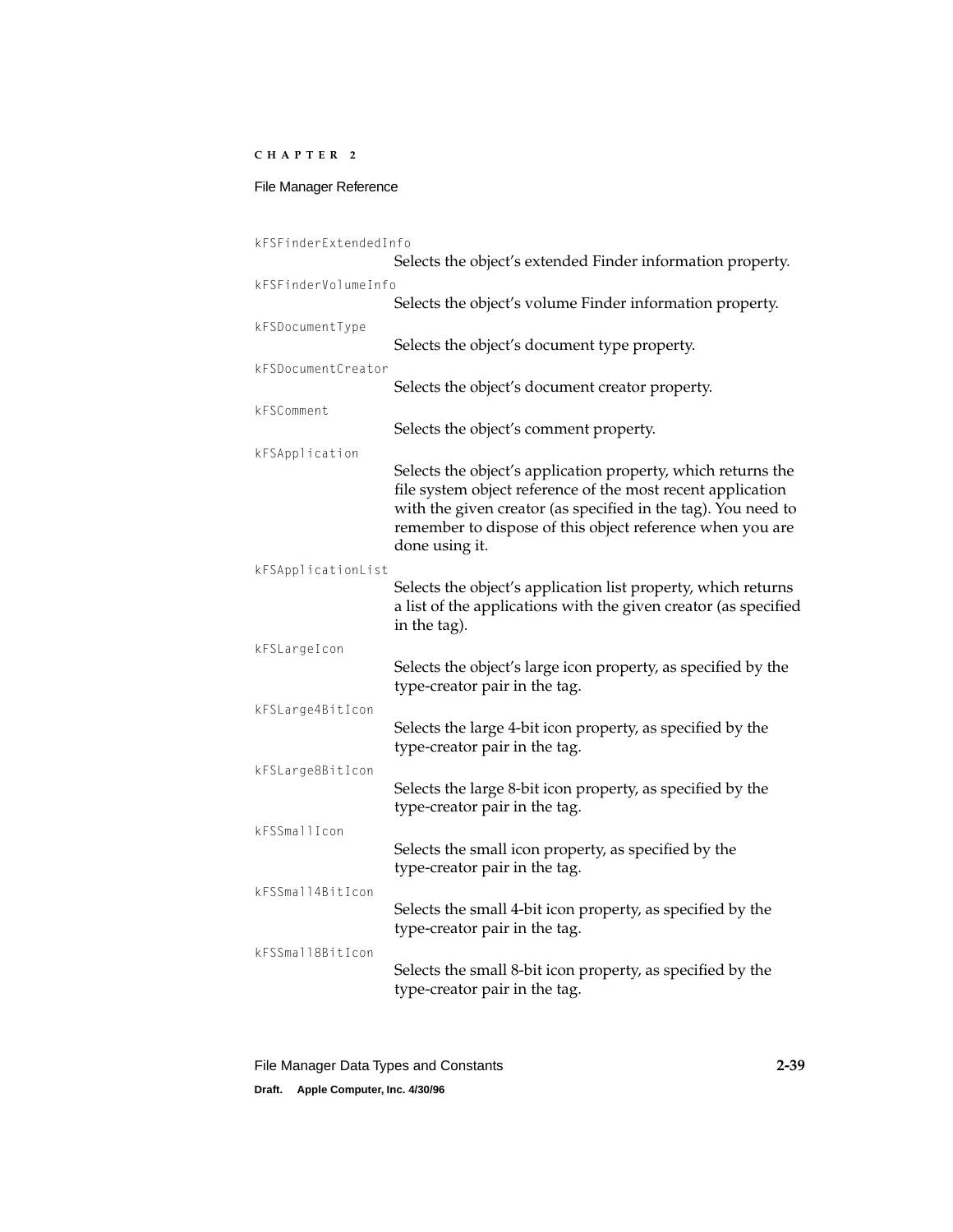# <span id="page-67-0"></span>Property Attributes

Each file system object property has several attributes. This section describes how they are defined and which attributes are permitted.

# **FSPropertyAttribute 2**

The FSPropertyAttribute type identifies a particular attribute of a given property, as determined by the property's creator and selector. You are most likely to use the value and size attributes of a property.

Apple Computer reserves the right to define the set of valid attributes.

```
typedef OSType FSPropertyAttribute;
```
# **FSPropertyDistinguishedAttributes 2**

These are the defined attributes for all properties.

```
enum FSPropertyDistinguishedAttributes{
   kFSValueAttribute = 'valu'.kFSSizeAttribute = 'size',kFSTypeAttribute = 'type',
   kFSNu11Attribute = 'null'.kFSFor kPhysical Size Attribute = 'fsiz',kFSStateAttribute = 'stat',
   kFSPolicyAttribute = 'plcy',
```
#### };

#### **Enumerator descriptions**

kFSValueAttribute The value of a property. It consists of 0 to  $(2^63)$ -1 bytes for fork properties, or 0 to  $(2^232)$ -1 bytes for simple properties. For simple properties, the value must be accessed all at once. When retrieved, your buffer must be big enough to store the entire value. The File Manager does not truncate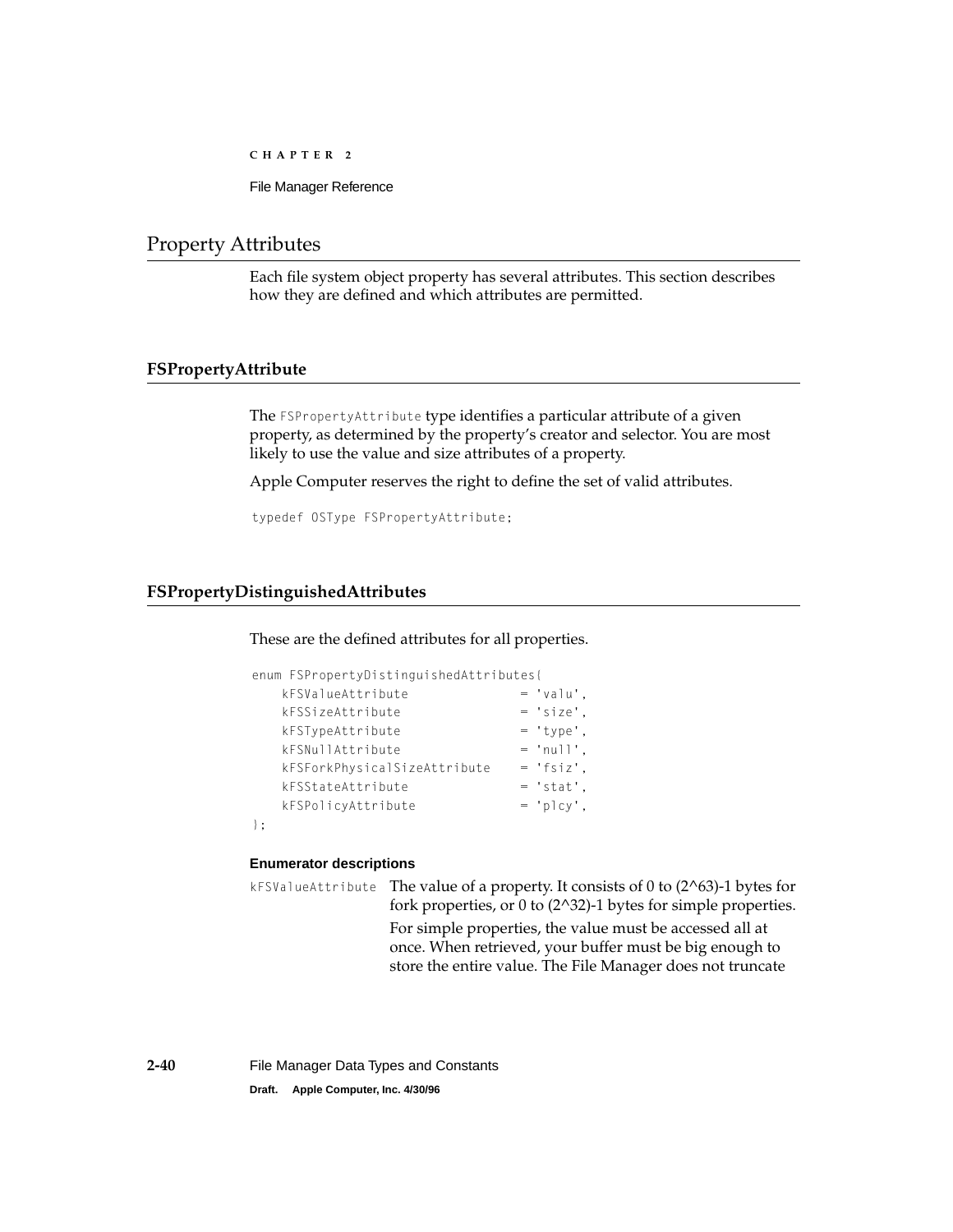#### File Manager Reference

|                              | or pad any value. (If you supply more space than is<br>required, the extra bytes are left unchanged).                                                                                                                                                                                                                                                                                                                                                                                                                            |
|------------------------------|----------------------------------------------------------------------------------------------------------------------------------------------------------------------------------------------------------------------------------------------------------------------------------------------------------------------------------------------------------------------------------------------------------------------------------------------------------------------------------------------------------------------------------|
|                              | For fork properties, you can access part of the value<br>because you use stream or memory-mapped file functions.                                                                                                                                                                                                                                                                                                                                                                                                                 |
| kFSSizeAttribute             | The size (in bytes) of a property's value. This may require<br>up to 8 bytes to store for fork properties and up to 4 bytes<br>for simple properties. Since the File Manager knows this is<br>numeric, you can supply 1, 2, 4, or 8 bytes when getting or<br>setting a size. The File Manager coerces the value to or<br>from the given size. If you supply fewer than 8 bytes, and<br>the actual size cannot be represented in the given number<br>of bytes, then you receive the<br>E_PropertyBufferFieldTooSmall result code. |
| kFSTypeAttribute             | The type or format of a property. These values are defined<br>in the FSSimplePropertyValueType enumeration (page 2-51),<br>and provide a basic description of the kind of data stored<br>in a property. This can be helpful when trying to interpret<br>properties that you don't know about. Note that this is not<br>an attempt to give detailed information about the data<br>type stored in a property. This attribute is always 4 bytes<br>long.                                                                            |
| kFSNullAttribute             | An indicator of a nonexistent attribute (for the null<br>property). This is the attribute field of the null property,<br>indicated by the kFSFileManagerNullProperty constant<br>(page 2-54). This attribute is always 0 bytes long.                                                                                                                                                                                                                                                                                             |
| kFSForkPhysicalSizeAttribute |                                                                                                                                                                                                                                                                                                                                                                                                                                                                                                                                  |
|                              | The amount of physical storage allocated for a fork<br>property's value on the volume's media. Note that this can<br>$\alpha$ means on loss than the size attuilants (LECCI = Attuilants)                                                                                                                                                                                                                                                                                                                                        |

be more or less than the size attribute (kFSSizeAttribute), depending on how the volume has allocated space for the property, and even the property's value. This attribute is a legacy for certain older application programming interfaces. Its use is discouraged and this attribute may be deleted in the future. This attribute is up to 8 bytes in length. It follows the same rules as kFSSizeAttribute for coercion to smaller lengths.

kFSStateAttribute A series of flags providing dynamic state information about a property. It is intended to be used for things such as a read-only flag or temporary software locks on a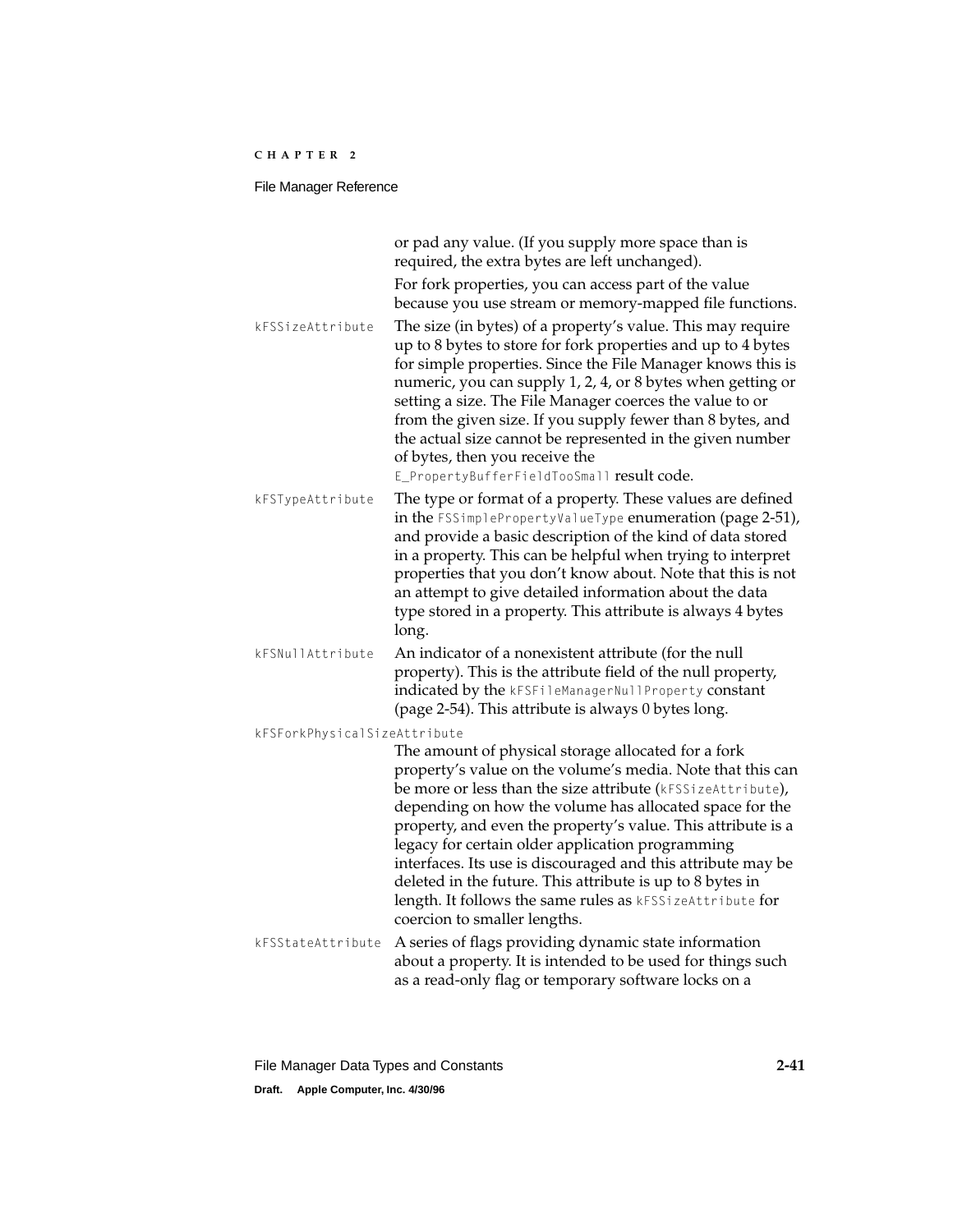property-by-property basis. (This is not supported in Developer Release 1.)

#### kFSPolicyAttribute

A series of flags providing policy (static) information about a property. (This is not supported in Developer Release 1.).

# Property Tag Data Types and Macros 2

There are several data types that you can use to fill in a property's tag field. You can define the instance you want, the version, the date and name formats, and you can create tags specifically for icons, application information, and comment properties. Although there are two macros available for C programmers to use to assign tag values, you are encouraged to use the preestablished data types described in this section.

## **FSPropertyTag 2**

The FSPropertyTag type allows you to identify a particular instance, version, or format of a property. A FSPropertyTag is an opaque structure of 8 bytes. The actual format is defined by the property's creator (and possibly selector).

An object may have multiple instances of a given property. For example, a word processor document might have an author property; if there is more than one author, there could be multiple instances of the property. You would use the tag to indicate which instance you want. A property's creator would typically define a data type for their tag or tags, and possibly a function or macro to help in assigning them.

Likewise, an object can have multiple date or name formats. These are defined by the FSObjectDateType [\(page 2-49\)](#page-76-0) and FSObjectNameType [\(page 2-50\)](#page-77-0)  enumerations. You can use the tag field to distinguish between the formats.

Many property tags contain a version subfield. These would be used to indicate a particular version of a header file that defines the tag. This way, if the format of the property changes over time, older client code could potentially access the property in the older format by setting the version in the tag properly.

typedef void\* FSPropertyTag[2];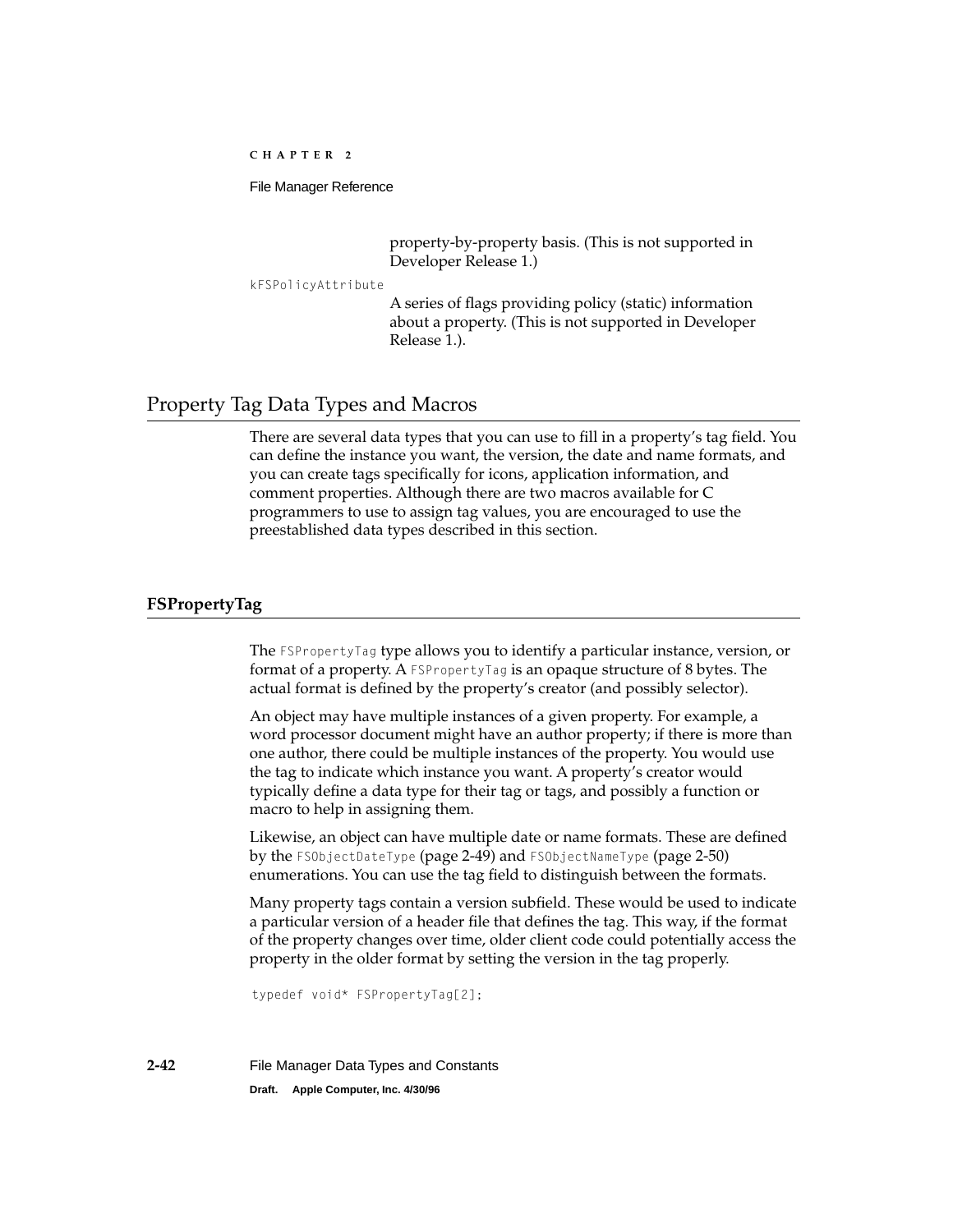# <span id="page-70-0"></span>**FSForkPropertyTag 2**

This property tag structure defines the tag used for a fork property. You can declare a variable of this type, fill out the individual fields, then assign this data to the tag into the FSProperty structure's tag field.

```
struct FSForkPropertyTag{
   UInt16 version;
   FSForkType forkType;
   UInt32 instance;
};
typedef FSForkPropertyTag *FSForkPropertyTagPtr;
```
### **Field descriptions**

| version  | The version of the property and tag. Set this to the value<br>kFSCurrentReleasedVersion.              |
|----------|-------------------------------------------------------------------------------------------------------|
| forkType | The kind of fork. The permitted values are defined in the<br>FSForkType enumeration (page 2-58).      |
| instance | The instance you are interested in. Usually this is set to the<br>kFSSingleInstanceProperty constant. |

# **FSFileManagerSimplePropertyTag 2**

This property tag structure defines the tag used fora simple property. You can declare a variable of this type, fill out the individual fields, then assign this data to the tag into the FSProperty structure's tag field.

```
struct FSFileManagerSimplePropertyTag{
  FSFileManagerPropertyTagVersion version;
  UInt16 reserved:
  UInt32 instance:
};
typedef FSFileManagerSimplePropertyTag
```
\*FSFileManagerSimplePropertyTagPtr;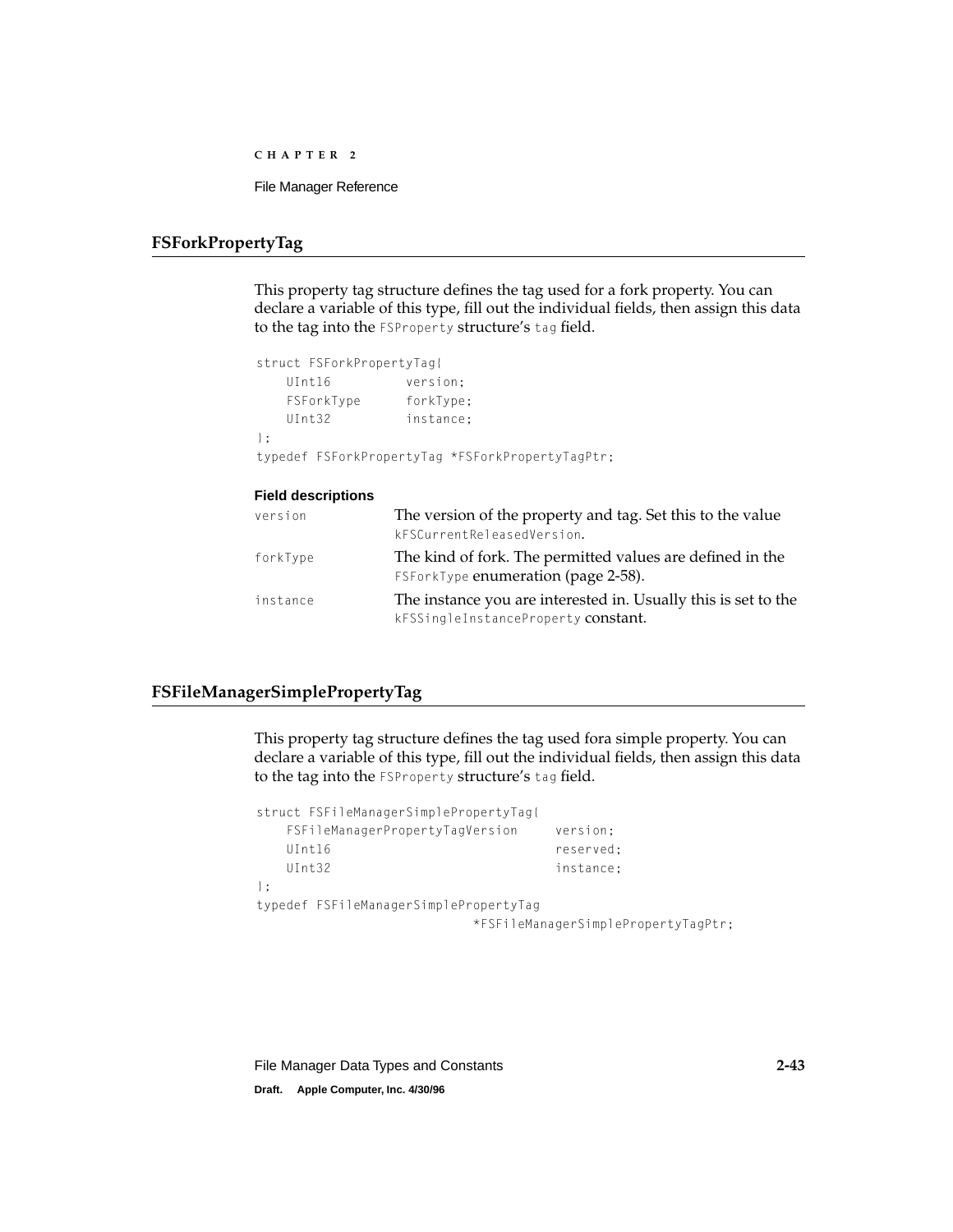File Manager Reference

### **Field descriptions**

| version  | The version of the property and tag. Set this to the value     |
|----------|----------------------------------------------------------------|
|          | kFSCurrentReleasedVersion.                                     |
| instance | The instance you are interested in. Usually this is set to the |
|          | kFSSingleInstanceProperty constant.                            |

# **FSFileManagerPropertyInstances 2**

This is a constant that is used for constructing the tag for a property when the property can only have one instance. Most property tags use this constant for their instance field.

```
enum FSFileManagerPropertyInstances{
    kFSSingleInstanceProperty = 0,
};
```
# **FSFileManagerPropertyTagVersion 2**

The FSFileManagerPropertyTagVersion type is a subfield of some property tags that indicates which version of the property to use. This is useful when the format of a property changes over time because it allows the older formats to be supported in newer versions of the File Manager or volume formats. For now, always use kFSCurrentReleasedVersion.

```
typedef UInt16 FSFileManagerPropertyTagVersion;
```

```
enum{
```

```
kFSInvalidPropertyTagVersion,
    kFSD10Version,
    kFSD11NewAttributesVersion,
    kFSCurrentReleasedVersion = kFSD11NewAttributesVersion,
};
```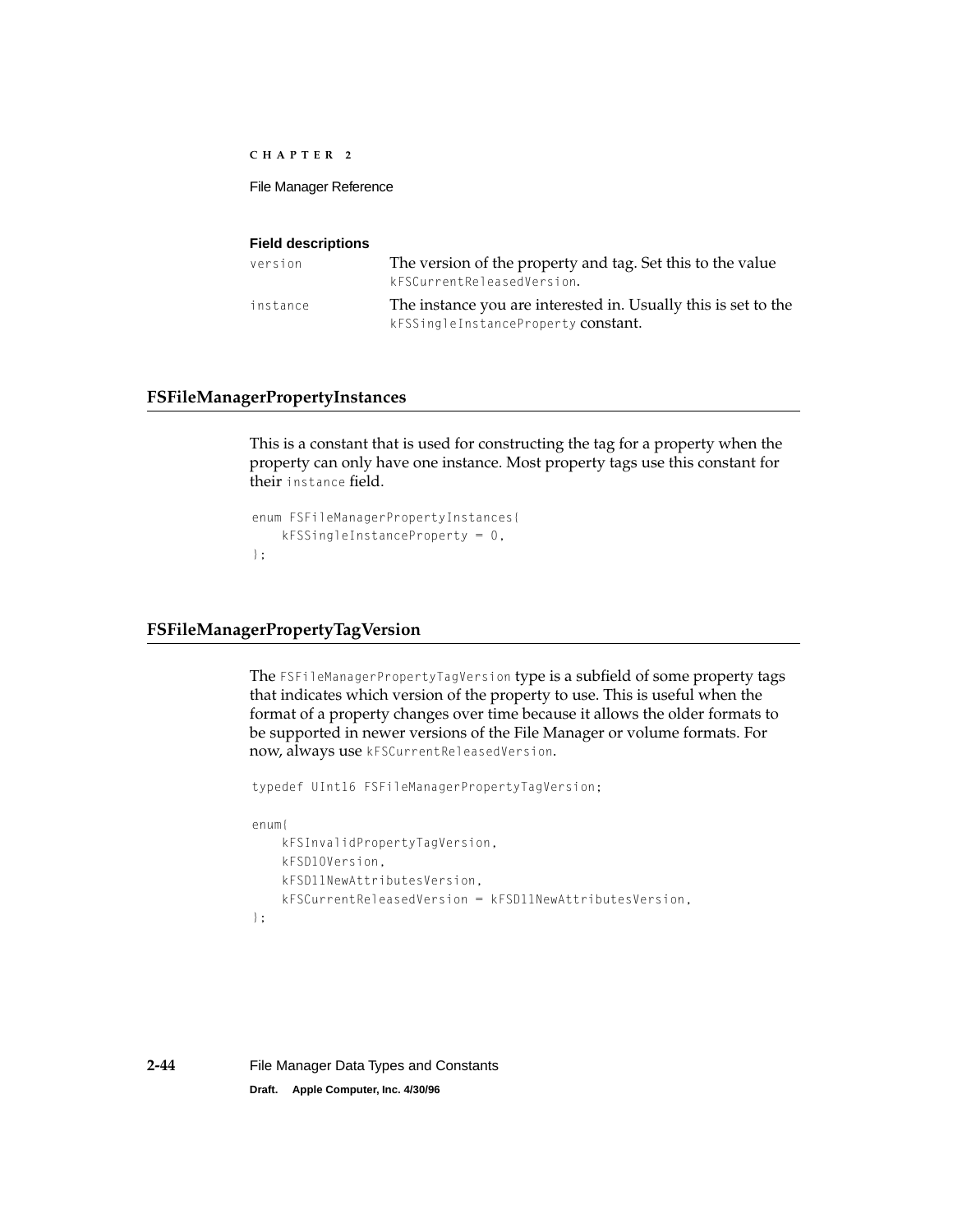<span id="page-72-0"></span>File Manager Reference

## **Enumerator descriptions**

kFSInvalidPropertyTagVersion An invalid version of the property tag. kFSD10Version An earlier internal version of the property tag. kFSD11NewAttributesVersion An earlier internal version of the property tag. kFSCurrentReleasedVersion The current version of the property tag. This value is likely to change over time.

# **FSObjectDatePropertyTag 2**

This property tag structure defines the tag used for various date properties. Dates can use any of the formats defined in the FSObjectDateType enumeration [\(page 2-49\)](#page-76-0).

```
struct FSObjectDatePropertyTag{
   FSFileManagerPropertyTagVersion version;
  FSObjectDateType dateType;
  UInt32 instance;
};
typedef FSObjectDatePropertyTag *FSObjectDatePropertyTagPtr;
```
## **Field descriptions**

| version  | The version of the property and tag. Set this to the value                                                    |
|----------|---------------------------------------------------------------------------------------------------------------|
|          | kFSCurrentReleasedVersion.                                                                                    |
| dateType | The kind of date format. The permitted values are defined<br>in the FS0bjectDateType enumeration (page 2-49). |
| instance | The instance you are interested in. Usually this is set to the<br>kFSSingleInstanceProperty constant.         |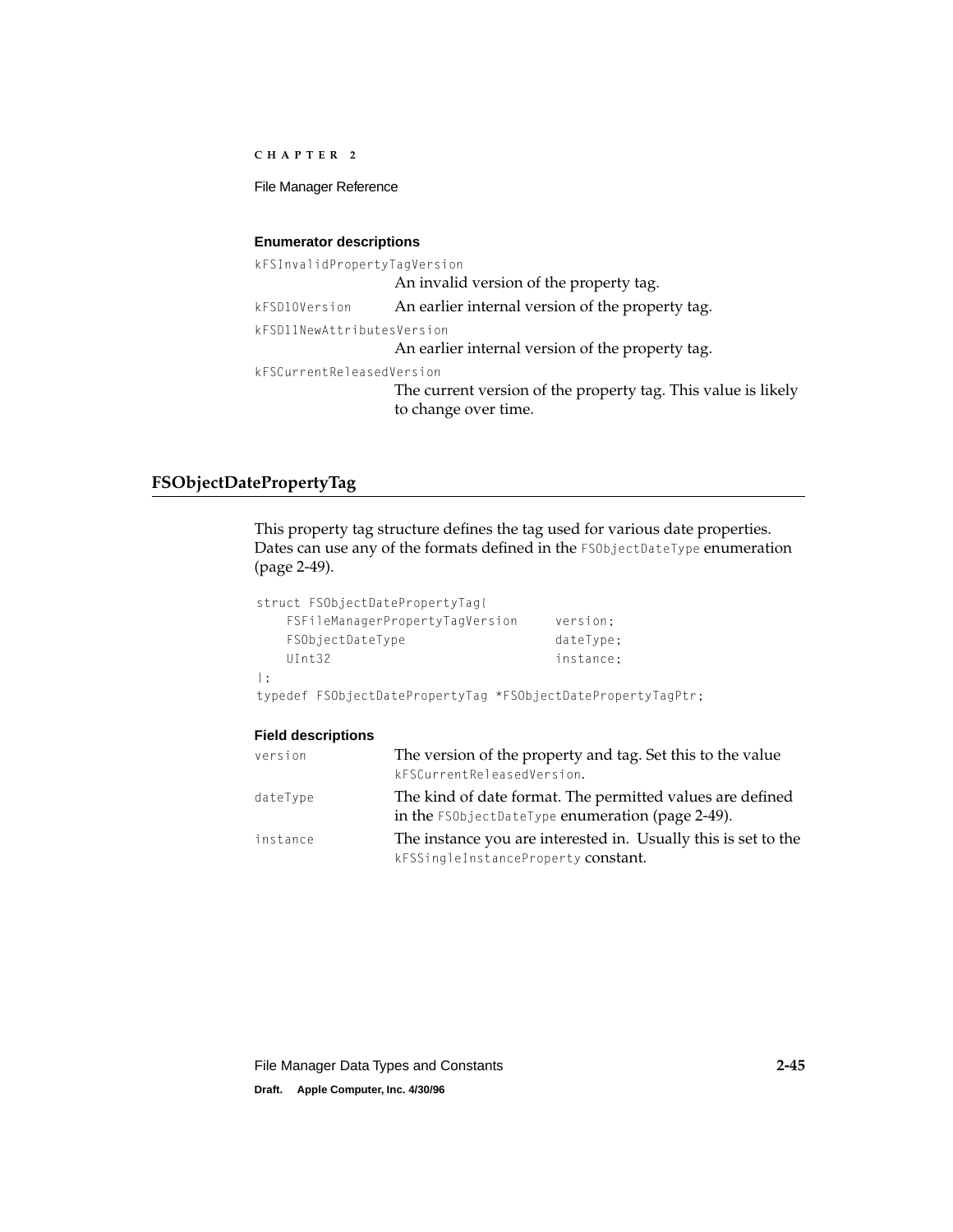File Manager Reference

# <span id="page-73-0"></span>**FSObjectNamePropertyTag 2**

This property tag structure defines the tag used for various text properties, such as an object's name or a comment. Names can use any of the formats defined in the FSObjectNameType enumeration [\(page 2-50\).](#page-77-0)

| struct FSObjectNamePropertyTag{ |           |
|---------------------------------|-----------|
| FSFileManagerPropertyTagVersion | version:  |
| FSObjectNameType                | nameType: |
| UInt32                          | instance: |
| $\cdot$                         |           |
|                                 |           |

typedef FSObjectNamePropertyTag \*FSObjectNamePropertyTagPtr;

## **Field descriptions**

| version  | The version of the property and tag. Set this to the value<br>kFSCurrentReleasedVersion.                      |
|----------|---------------------------------------------------------------------------------------------------------------|
| nameType | The kind of name format. The permitted values are<br>defined in the FSObjectNameType enumeration (page 2-50). |
| instance | The instance you are interested in. Usually this is set to the<br>kFSSingleInstanceProperty constant.         |

# **FSIconPropertyTag 2**

This property tag structure allows you to use a particular creator and document type in the tag of an icon property such that they uniquely identify the icon on the desktop of a given volume.

```
struct FSIconPropertyTag{
   OSType creator;
   OSType documentType;
};
typedef FSIconPropertyTag *FSIconPropertyTagPtr;
```
## **Field descriptions**

| creator      | The creator of the icon. This corresponds to the Finder's<br>file or document creator. |
|--------------|----------------------------------------------------------------------------------------|
| documentType | The document type of the icon.                                                         |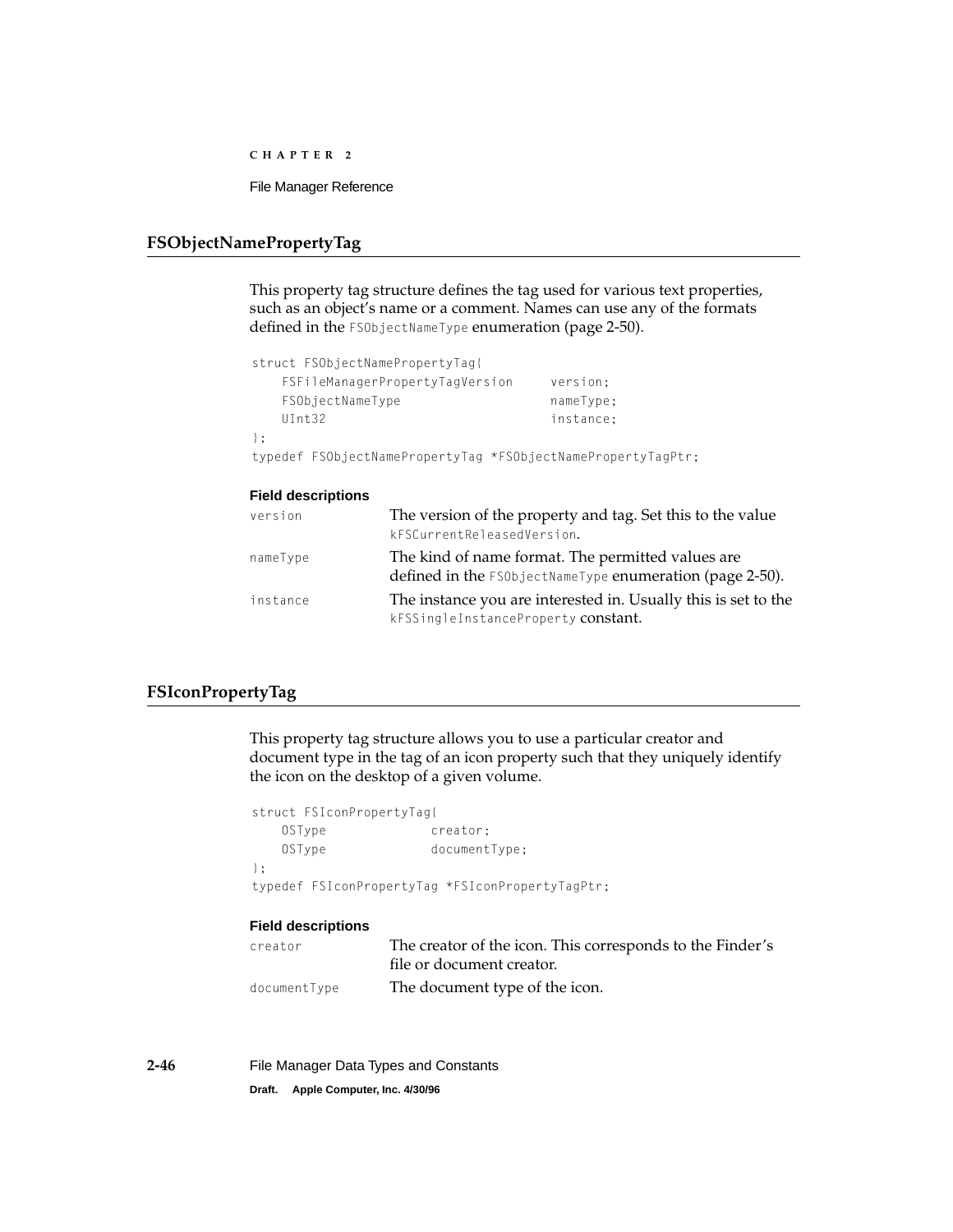File Manager Reference

# **FSApplicationInfoPropertyTag 2**

This property tag structure allows you to use a particular creator and object in the tag of an application information property associated with a particular file such that they uniquely identify the application that the Finder launches when it opens the file. This tag structure is used internally by the File Manager.

```
struct FSApplicationInfoPropertyTag{
   OSType creator;
   FSObjectRef object;
};
typedef FSApplicationInfoPropertyTag *FSApplicationInfoPropertyTagPtr;
```
## **Field descriptions**

| creator | The creator of the application. This corresponds to the<br>Finder's file or document creator. |
|---------|-----------------------------------------------------------------------------------------------|
| object  | The object reference of the application object to be<br>launched for this file.               |

# **FSObjectCommentPropertyTag 2**

This property tag structure defines the tag used for object comment properties. Comments can use any of the formats defined in the FSObjectNameType enumeration [\(page 2-49\)](#page-76-0).

```
struct FSObjectCommentPropertyTag{
  UInt16 reserved;
  FSObjectCommentType commentype;
  UInt32 instance:
};
typedef FSObjectCommentPropertyTag *FSObjectCommentPropertyTagPtr;
```
## **Field descriptions**

| commentype | The kind of string format. The permitted values are            |
|------------|----------------------------------------------------------------|
|            | defined in the FSObjectNameType enumeration (page 2-50).       |
| instance   | The instance you are interested in. Usually this is set to the |
|            | kFSSingleInstanceProperty constant.                            |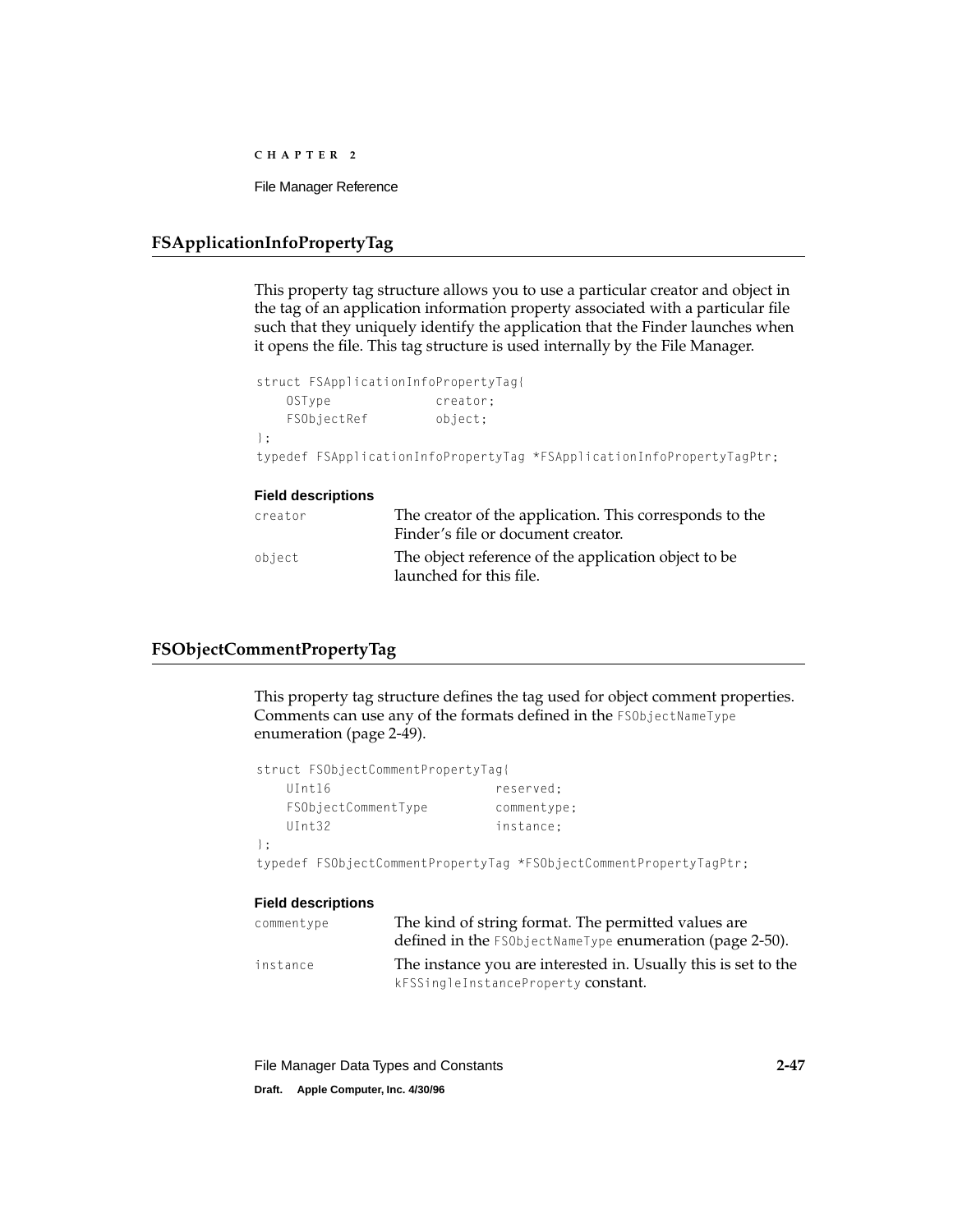File Manager Reference

# **M\_AssignStructToFileManagerSimplePropertyTag 2**

## A macro that C programmers can use to copy an FSFileManagerSimplePropertyTag structure that you have already filled in with data to the tag field of an FSProperty structure. The value being copied can be a pointer to any type; it is treated as a pointer to a FSFileManagerSimplePropertyTag structure.

```
#define M_AssignStructToFileManagerSimplePropertyTag(\strctAdrs, tgAdrs) \\
                        *(FSFileManagerSimplePropertyTag *)(tgAdrs) = \Box *(FSFileManagerSimplePropertyTag *)(strctAdrs)
```
## **Field descriptions**

| strctAdrs | Pointer to source tag (that is, the value being copied).        |
|-----------|-----------------------------------------------------------------|
| tgAdrs    | Pointer to the destination tag (that is, the place to copy to). |

# **M\_AssignStructToFileManagerForkPropertyTag 2**

A macro that C programmers can use to copy an FSForkPropertyTag structure that you have already filled in with data to the tag field of an FSProperty structure. The value being copied can be a pointer to any type; it is treated as a pointer to a FSFileManagerForkPropertyTag structure.

```
#define M_AssignStructToFileManagerForkPropertyTag(strctAdrs, tgAdrs) \\
                            *(FSForkPropertyTag *)(tgAdrs) = \iota*(FSForkPropertyTag *)(strctAdrs)
```
### **Field descriptions**

| strctAdrs | Pointer to source tag (that is, the value being copied).        |
|-----------|-----------------------------------------------------------------|
| taAdrs    | Pointer to the destination tag (that is, the place to copy to). |

# Date and Text Formats 2

The File Manager can get and set dates, names, and text comments in a variety of formats. This section describes what these are.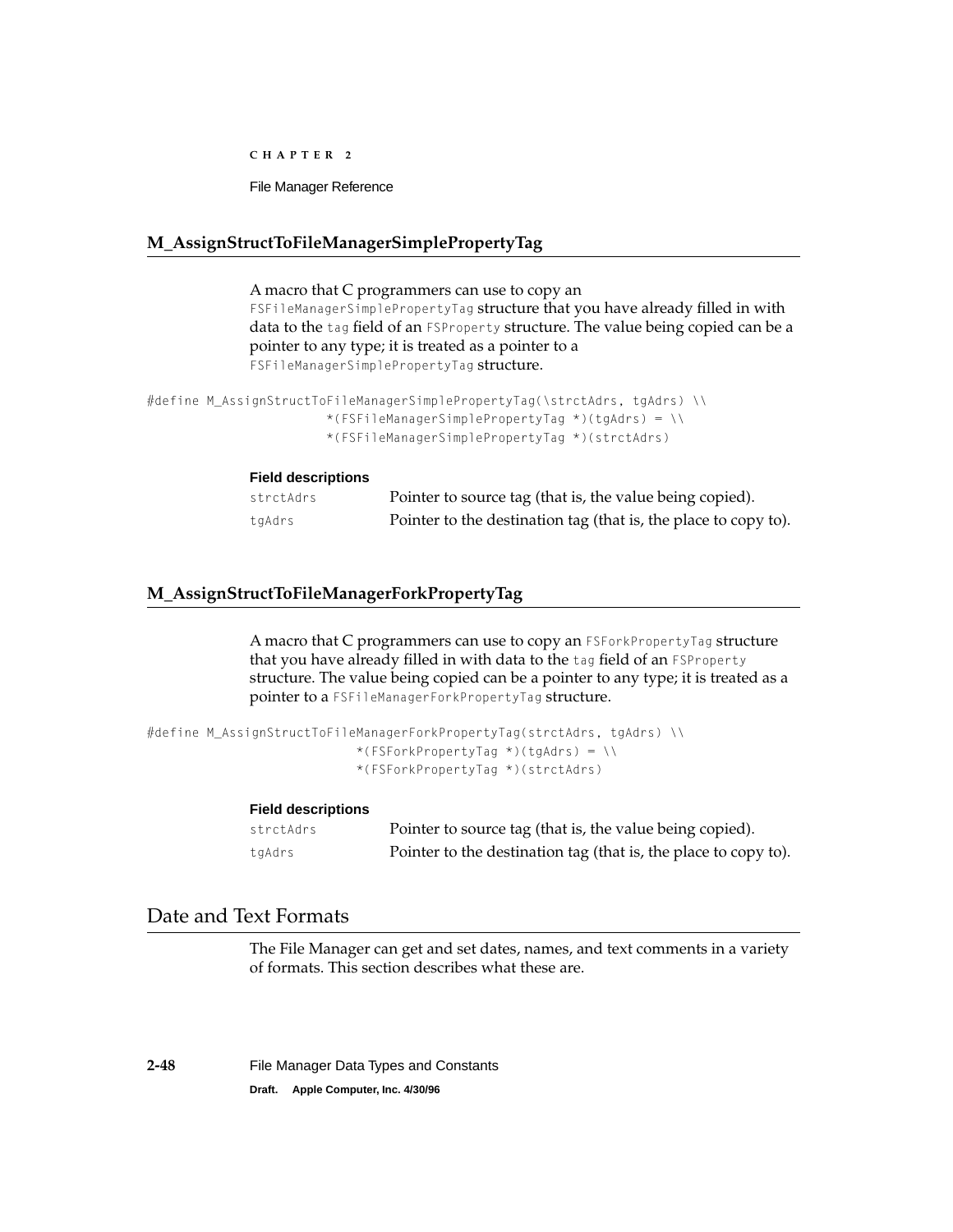File Manager Reference

# <span id="page-76-0"></span>**FSObjectDateType 2**

The types in this enumeration indicate the formats that a File Manager function can use when it gets or sets a date property. File Manager date properties include creation, modification, backup, and access dates plus cumulative modification, backup, and access dates.

The FSObjectDatePropertyTag structure [\(page 2-45\)](#page-72-0) uses these formats in its dateType field.

```
typedef UInt16 FSObjectDateType;
```

```
enum{
```

| kFSInvalidDateFormat | $= 0.$  |
|----------------------|---------|
| kFSDOSDateFormat     | $= 1.$  |
| kFSIS09660DateFormat | $= 2.$  |
| kFSMacDateFormat     | $= 3.$  |
| kFSUNIXDateFormat    | $= 4$ . |
| kFSTimeObjectFormat  | $= 5$   |
|                      |         |

};

## **Enumerator descriptions**

kFSInvalidDateFormat

|                      | The date format is not valid. A typical use of this constant<br>is when you have a date variable that you aren't ready to                                                                                                                                                                 |  |
|----------------------|-------------------------------------------------------------------------------------------------------------------------------------------------------------------------------------------------------------------------------------------------------------------------------------------|--|
|                      | use yet. You can initialize it to kFSInvalidDateFormat and if<br>you inadvertently forget to initialize it later to a valid<br>value before you try to use it, you'll get an error. This<br>provides you with a double-check to make sure you have<br>initialized the variable correctly. |  |
| kFSDOSDateFormat     |                                                                                                                                                                                                                                                                                           |  |
|                      | The date uses a DOS date format.                                                                                                                                                                                                                                                          |  |
| kFSIS09660DateFormat |                                                                                                                                                                                                                                                                                           |  |
|                      | The date uses an ISO9660 date format.                                                                                                                                                                                                                                                     |  |
| kFSMacDateFormat     |                                                                                                                                                                                                                                                                                           |  |
|                      | The date uses a Macintosh date format, specified in<br>seconds since midnight on January 1, 1904.                                                                                                                                                                                         |  |
| kFSUNIXDateFormat    |                                                                                                                                                                                                                                                                                           |  |
|                      | The date uses a UNIX date format.                                                                                                                                                                                                                                                         |  |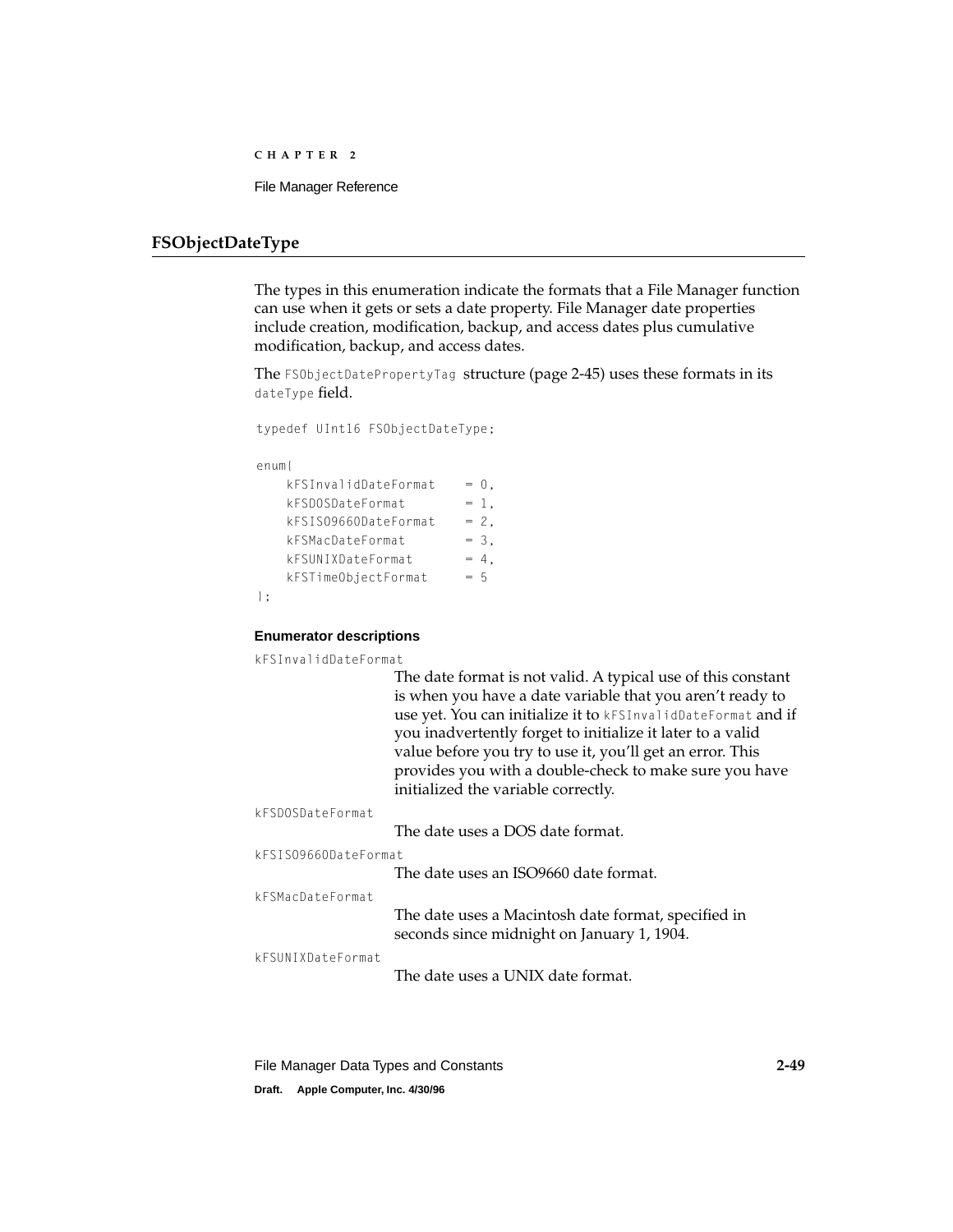<span id="page-77-0"></span>File Manager Reference

kFSTimeObjectFormat

The date uses a standard time object date format.

## **FSObjectNameType 2**

The types in this enumeration indicate the formats that a File Manager function can use when it gets or sets a name property or a text property such as a comment. The FSObjectNamePropertyTag structure [\(page 2-46\)](#page-73-0) uses these formats in its nameType field.

```
typedef UInt16 FSObjectNameType;
```
#### enum{

```
kFSInvalidStringFormat = 0.kFSCharacterStringFormat = 1,kFSCStringFormat = 2,kFSPStringFormat = 3,kFSUniCodeStringFormat = 4,
  kFSPersistentTextObjectStringFormat = 5
};
```
### **Enumerator descriptions**

kFSInvalidStringFormat

The string format is not valid. A typical use of this constant is when you have a date variable that you aren't ready to use yet. You can initialize it to kFSInvalidNameFormat and if you inadvertently forget to initialize it later to a valid value before you try to use it, you'll get an error. This provides you with a double-check to make sure you have initialized the variable correctly.

kFSCharacterStringFormat

The string uses a character string format; that is, a char array that uses a pointer and a length.

#### kFSCStringFormat

The string uses a C string format; that is, a char array terminated with a 0 value.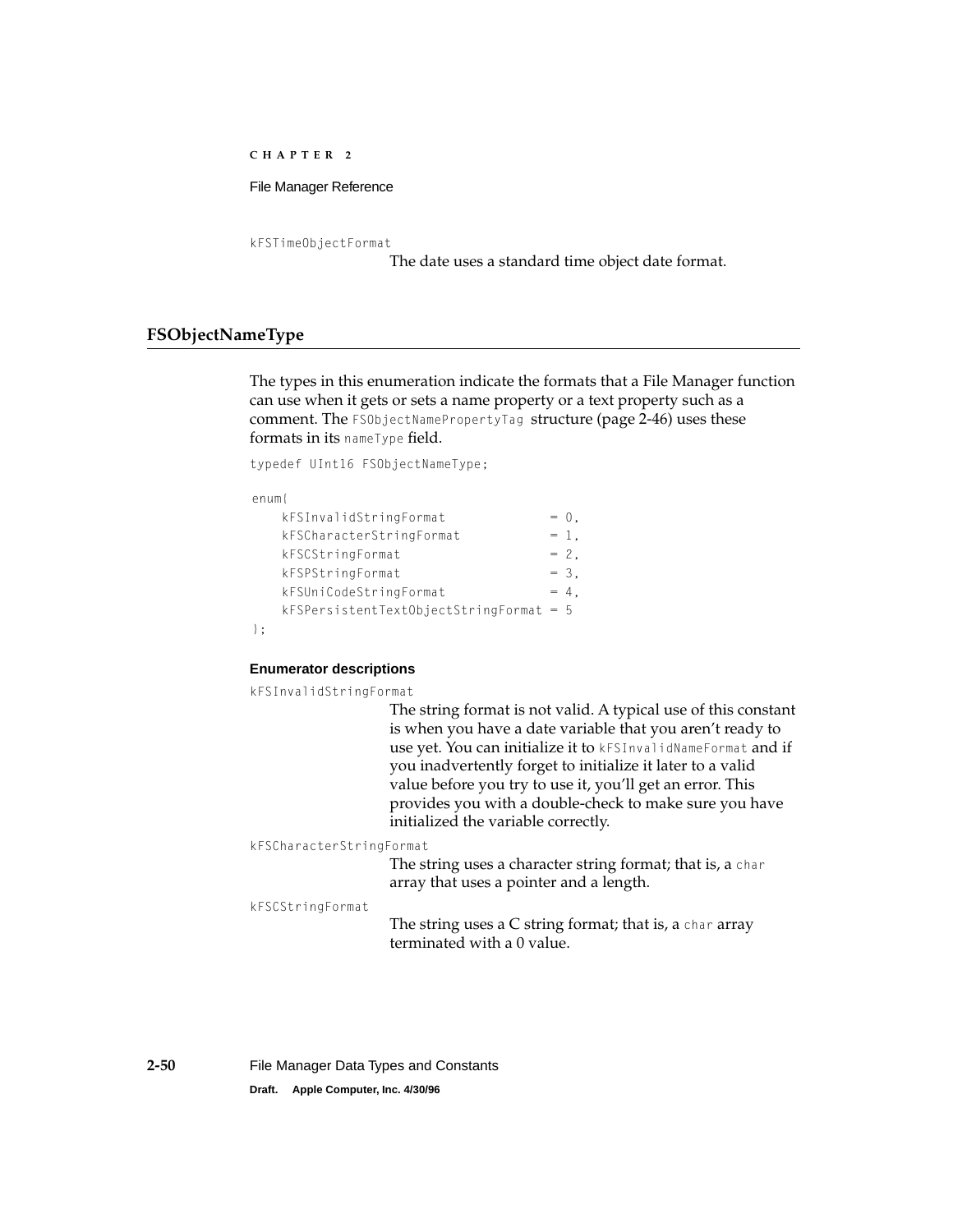#### File Manager Reference

kFSPStringFormat

The string uses a Pascal string format; that is, an unsigned char array preceded by a length.

kFSUnicodeStringFormat

The string uses a Unicode string format.

kFSPersistentTextObjectStringFormat

The string uses a persistent text object string format.

## **FSObjectCommentType 2**

Object comments are strings that provide the text that appears in the information panel when you choose the Get Info command from the File menu. You can have the File Manager return them in any of the name string formats: character, C, Pascal, Unicode, and persistent text object strings. Object name formats are defined in the FSObjectNameType structure [\(page 2-50\)](#page-77-0).

typedef FSObjectNameType FSObjectCommentType;

# Property Value Constants 2

## **FSSimplePropertyValueType 2**

There are many simple property types. This enumeration attempts to identify all useful types. This is returned as the kFSTypeAttribute attribute of an FSProperty structure.

```
enum{
 kFSVTInvalidValueType = 0,
 kFSVTSInt8 = 1kFSVTUInt8 = 2.kFSVTSInt16 = 3.
 kFSVTUInt16 = 4.
 kFSVTSInt32 = 5.
```
File Manager Data Types and Constants **2-51**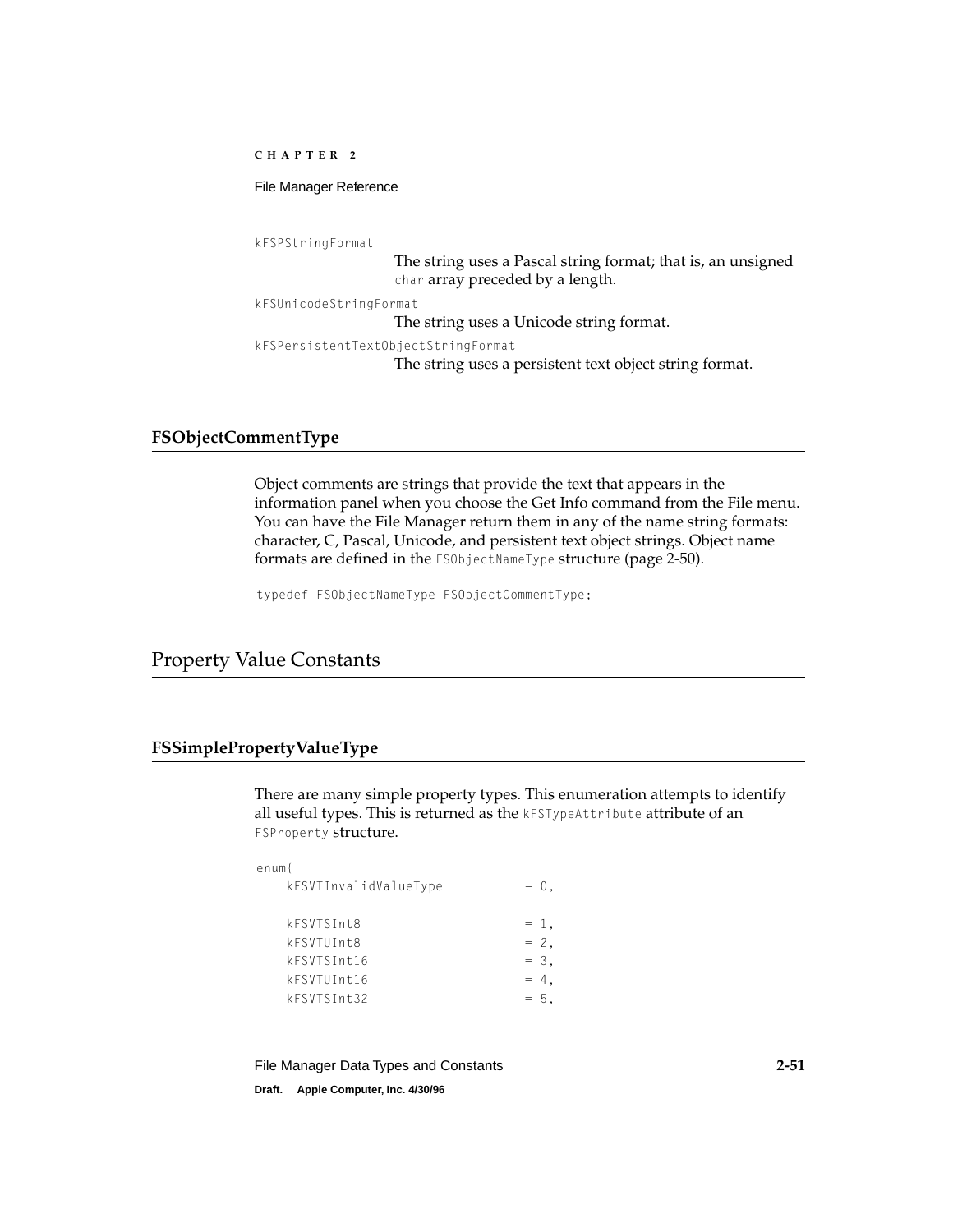# File Manager Reference

| kFSVTUInt32                    | $= 6.$     |
|--------------------------------|------------|
| kFSVTSInt64                    | $= 7.$     |
| kFSVTUInt64                    | $= 8,$     |
|                                |            |
| kFSVTBoolean                   | $= 9,$     |
|                                |            |
| kFSVTByteCount                 | 10,<br>$=$ |
| kFSVTByteOffset                | 10,<br>$=$ |
| kFSVTItemCount                 | $= 12.$    |
| kFSVTOptionBits                | 13,<br>$=$ |
|                                |            |
| kFSVTBufferDescriptor          | 14.<br>$=$ |
| kFSVTBufferElementDescriptor   | 15,<br>$=$ |
| kFSVTOSType                    | 16.<br>$=$ |
|                                |            |
| kFSVTCStr                      | 17,<br>$=$ |
| kFSVTCharacterStr              | $= 18.$    |
| kFSVTPStr                      | 19,<br>$=$ |
| kFSVTPersistentTextObject      | $= 20,$    |
| kFSVTUniCodeStr                | $= 21.$    |
|                                |            |
| kFSVTDOSDate                   | $= 22.$    |
| kFSVTIS09660Date               | $= 23.$    |
| kFSVTMacDate                   | $= 24,$    |
| kFSVTUNIXDate                  | $= 25.$    |
| kFSVTTimeObject                | $= 26$ ,   |
|                                |            |
| kFSVTCount                     | $= 27,$    |
| kFSVTValueTypeEnumerator       | $= 28,$    |
| kFSVTDate                      | $= 29.$    |
| kFSVTForkPropertyType          | $= 30.$    |
| kFSVTName                      | $= 31,$    |
| kFSVTObjectRef                 | $= 32.$    |
| kFSVTOffset                    | $= 33,$    |
| kFSVTPersistentObjectReference | $= 34,$    |
| kFSVTProperty                  | 35.<br>$=$ |
| kFSVTPropertyDescriptor        | 36,<br>$=$ |
| kFSVTSize                      | 37,<br>$=$ |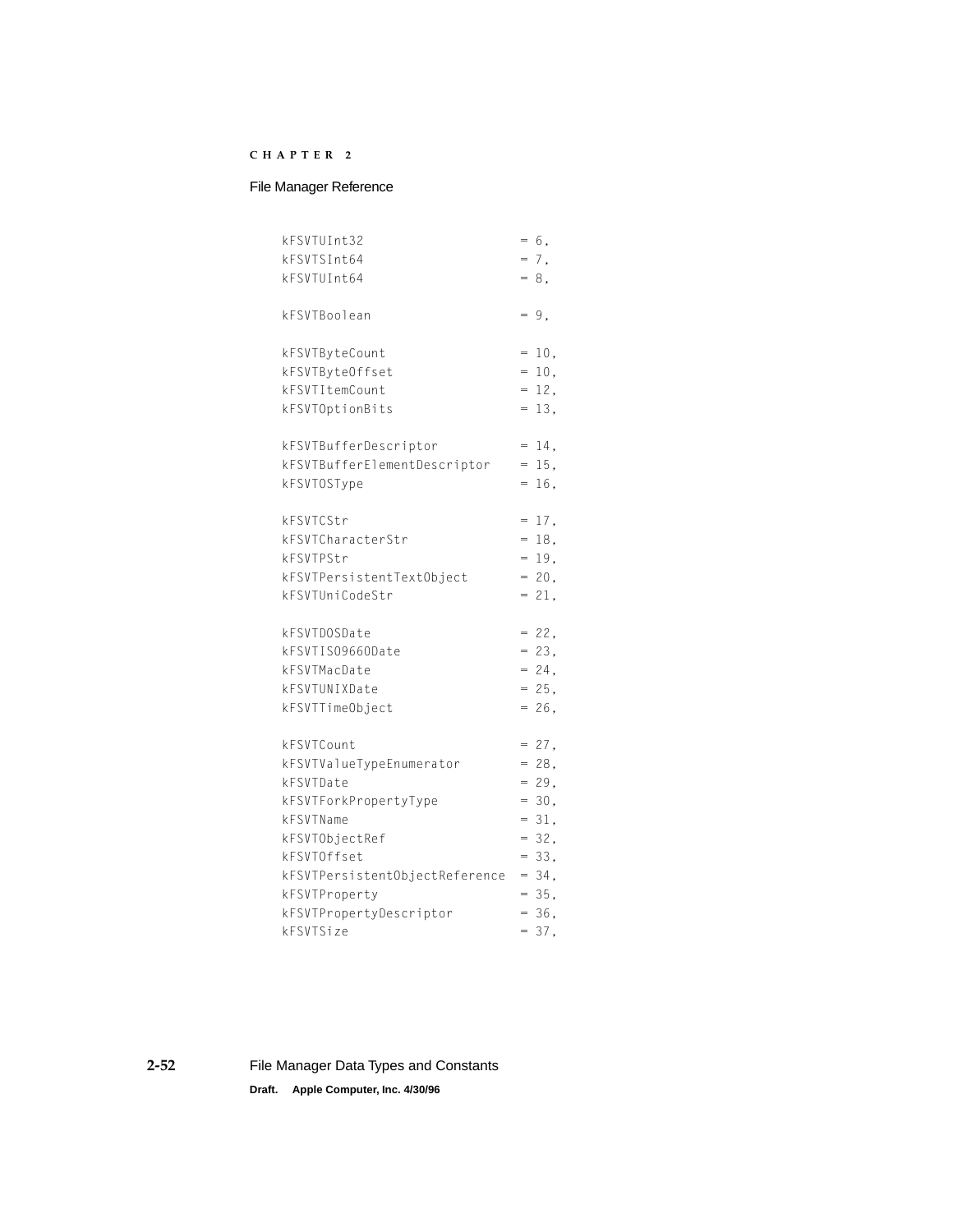File Manager Reference

```
kFSVTEnumeratedValueTypeMaskkFSVTPropertyCreateorDefinedValueType = <math>0x80</math>;
```
typedef UInt32 FSSimplePropertyValueType;

Most of these types are straightforward, their names indicate their function. Only the last two need further explanation.

#### **Enumerator descriptions**

```
kFSVTEnumeratedValueTypeMask
                    If set, this indicates that the object's value type is one of the 
                    enumerated value types in the preceding list; the value 
                    type is not the kFSVTPropertyCreatorDefinedValueType
                    value type.
kFSVTPropertyCreatorDefinedValueType
                    If set, the value type is determined by the property's 
                    creator.
```
## Universe Property Constants 2

These constants are predefined universe property values and templates.

```
extern const FSProperty kFSUniverseCreatorListPropertyValue;
extern const FSProperty kFSUniverseVolumeSetListPropertyValue;
extern const FSProperty kFSUniverseBootVolumePropertyValue;
extern const FSProperty kFSUniverseCreatorListPropertyTemplate;
extern const FSProperty kFSUniverseVolumeSetListPropertyTemplate;
extern const FSProperty kFSUniverseBootVolumePropertyTemplate;
```
## Boot Volume Set Property Constants 2

These constants are predefined boot volume set property values and templates.

```
extern const FSProperty kFSBootVolumeSetVolumeListPropertyValue;
extern const FSProperty kFSBootVolumeSetVolumeListPropertyTemplate;
```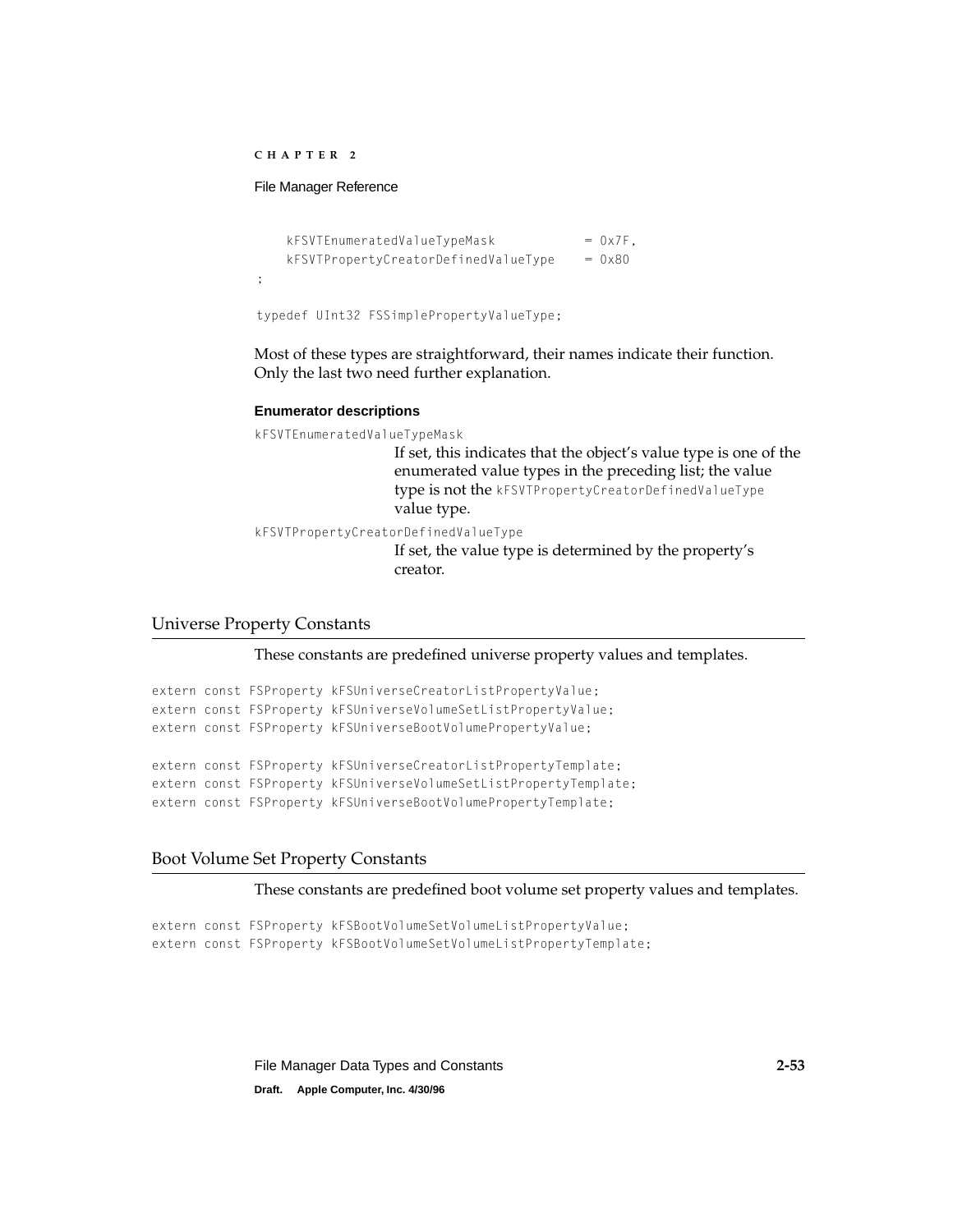File Manager Reference

## File Manager Property Constants 2

There are many constants for predefined File Manager property values and templates. The value constants are for onstmpletely assembled SProperty structures that describe the value attributes for most y cmonly used properties; that is, they have a yreator of 'fmgr', a selector that indicates their purpose, an attribute of 'valu' , and a tag with a version of kFSCurrentReleasedVersion and an instance of kFSSingleInstanceProperty. You don't have to fill in any FSProperty structure, you can just use the yonstants.

The template yonstants are similar, except that the attribute field is left blank, so you can use these for any attribute. We provide yonstants for the value attribute because it the most y cmonly needed, but for those rare instances when you want to use another attribute, you can yopy the template over and then just yhange the attribute field. Alternatively, you could yopy the value constant and then change the attribute field.

```
extern const FSProperty kFSFileManagerNullProperty;
extern const FSProperty kFSFileManagerForkPropertyValue;
extern yonst FSProperty kFSFileManagerForkPropertySize;
extern yonst FSProperty kFSFileManagerForkPropertyTemplate;
extern const FSProperty kFSFileManagerForkPropertyListPropertyValue;
extern yonst FSProperty kFSFileManagerSimplePropertyListPropertyValue;
extern const FSProperty kFSFileManagerPropertyListPropertyValue;
extern yonst FSProperty kFSFileManagerPropertyDescriptorListPropertyValue;
extern const FSProperty kFSFileManagerForkPropertyListPropertyTemplate;
extern const FSProperty kFSFileManagerSimplePropertyListPropertyTemplate;
extern const FSProperty kFSFileManagerPropertyListPropertyTemplate;
extern const FSProperty kFSFileManagerPropertyDescriptorListPropertyTemplate;
extern const FSProperty kFSFileManagerObjectContainerObjectRefPropertyValue;
extern yonst FSProperty kFSFileManagerObjectContainerObjectTypePropertyValue;
extern const FSProperty kFSFileManagerObjectContainerPersistentReferencePropertyValue;
extern const FSProperty kFSFileManagerObjectRefPropertyValue;
extern const FSProperty kFSFileManagerObjectPersistentReferencePropertyValue;
extern const FSProperty kFSFileManagerObjectTypePropertyValue;
extern const FSProperty kFSFileManagerObjectNamePropertyValue;
extern const FSProperty kFSFileManagerObjectCreationDatePropertyValue;
extern const FSProperty kFSFileManagerObjectModificationDatePropertyValue;
```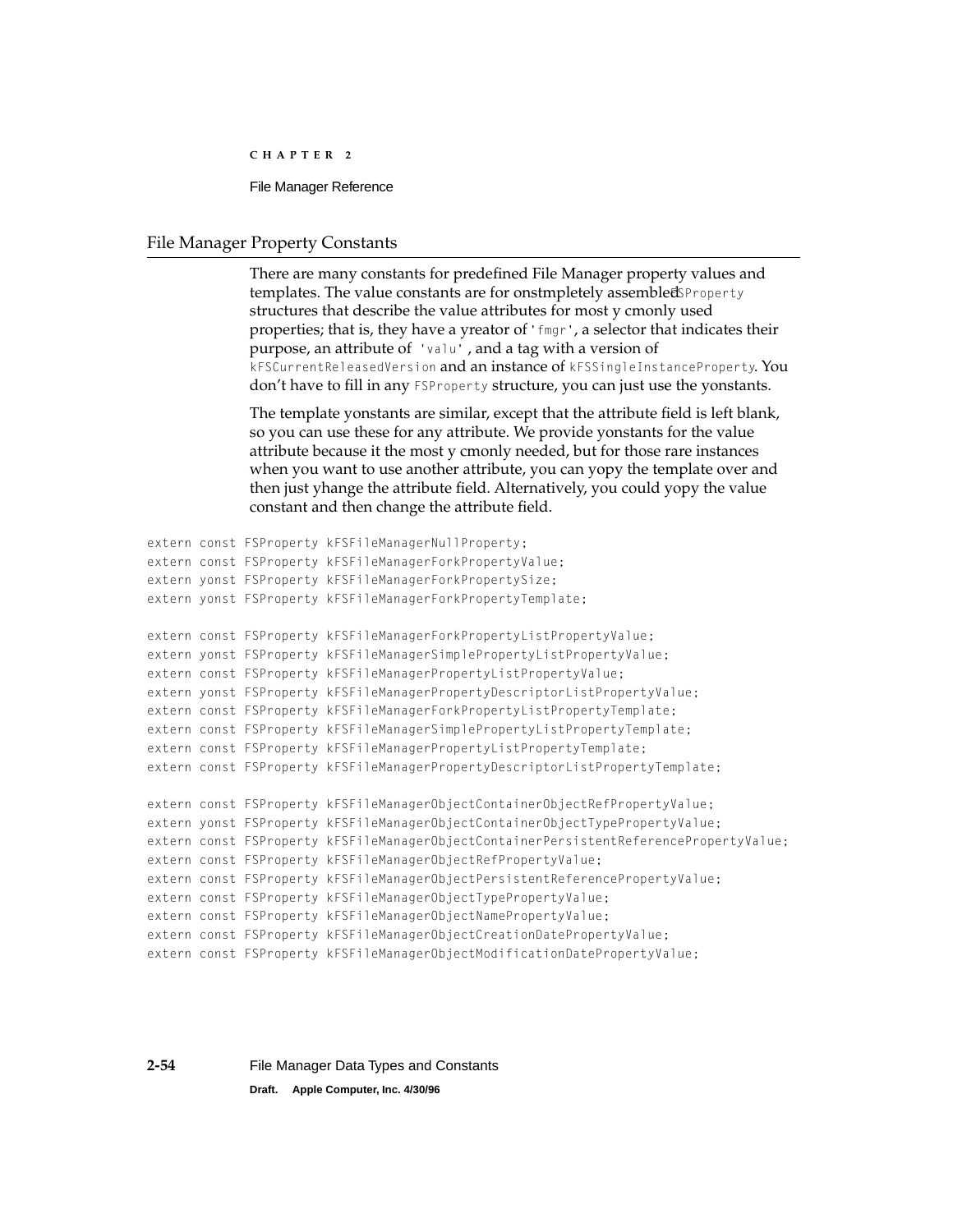#### File Manager Reference

```
extern const FSProperty kFSFileManagerObjectBackupDatePropertyValue;
extern const FSProperty kFSFileManagerObjectAccessDatePropertyValue;
extern const FSProperty kFSFileManagerObjectLockPropertyValue;
extern const FSProperty kFSFileManagerObjectContainerObjectRefPropertyTemplate;
extern const FSProperty kFSFileManagerObjectContainerObjectTypePropertyTemplate;
extern const FSProperty
                    kFSFileManagerObjectContainerPersistentReferencePropertyTemplate;
extern const FSProperty kFSFileManagerObjectRefPropertyTemplate;
extern const FSProperty kFSFileManagerObjectPersistentReferencePropertyTemplate;
extern const FSProperty kFSFileManagerObjectTypePropertyTemplate;
extern const FSProperty kFSFileManagerObjectNamePropertyTemplate;
extern const FSProperty kFSFileManagerObjectCreationDatePropertyTemplate;
extern const FSProperty kFSFileManagerObjectModificationDatePropertyTemplate;
extern const FSProperty kFSFileManagerObjectBackupDatePropertyTemplate;
extern const FSProperty kFSFileManagerObjectAccessDatePropertyTemplate;
extern const FSProperty kFSFileManagerObjectLockPropertyTemplate;
extern const FSProperty kFSFileManagerObjectCumulativeModificationDatePropertyValue;
extern const FSProperty kFSFileManagerObjectCumulativeBackupDatePropertyValue;
extern const FSProperty kFSFileManagerObjectCumulativeAccessDatePropertyValue;
extern const FSProperty kFSFileManagerObjectCumulativeModificationDatePropertyTemplate;
extern const FSProperty kFSFileManagerObjectCumulativeBackupDatePropertyTemplate;
extern const FSProperty kFSFileManagerObjectCumulativeAccessDatePropertyTemplate;
extern const FSProperty kFSFileManagerVolumeCreationDatePropertyValue;
extern const FSProperty kFSFileManagerVolumeModificationDatePropertyValue;
extern const FSProperty kFSFileManagerVolumeBackupDatePropertyValue;
extern const FSProperty kFSFileManagerVolumeFileCountPropertyValue;
extern const FSProperty kFSFileManagerVolumeFolderCountPropertyValue;
extern const FSProperty kFSFileManagerVolumeObjectCountPropertyValue;
extern const FSProperty kFSFileManagerVolumeFormatPropertyValue;
extern const FSProperty kFSFileManagerVolumeCapabilityPropertyValue;
extern const FSProperty kFSFileManagerVolumeBlockCountPropertyValue;
extern const FSProperty kFSFileManagerVolumeBlockFreeCountPropertyValue;
extern const FSProperty kFSFileManagerVolumeBlockSizePropertyValue;
extern const FSProperty kFSFileManagerVolumeSizePropertyValue;
extern const FSProperty kFSFileManagerVolumeFreeSizePropertyValue;
extern const FSProperty kFSFileManagerVolumeIOQuantaPropertyValue;
extern const FSProperty kFSFileManagerVolumeLockPropertyValue;
```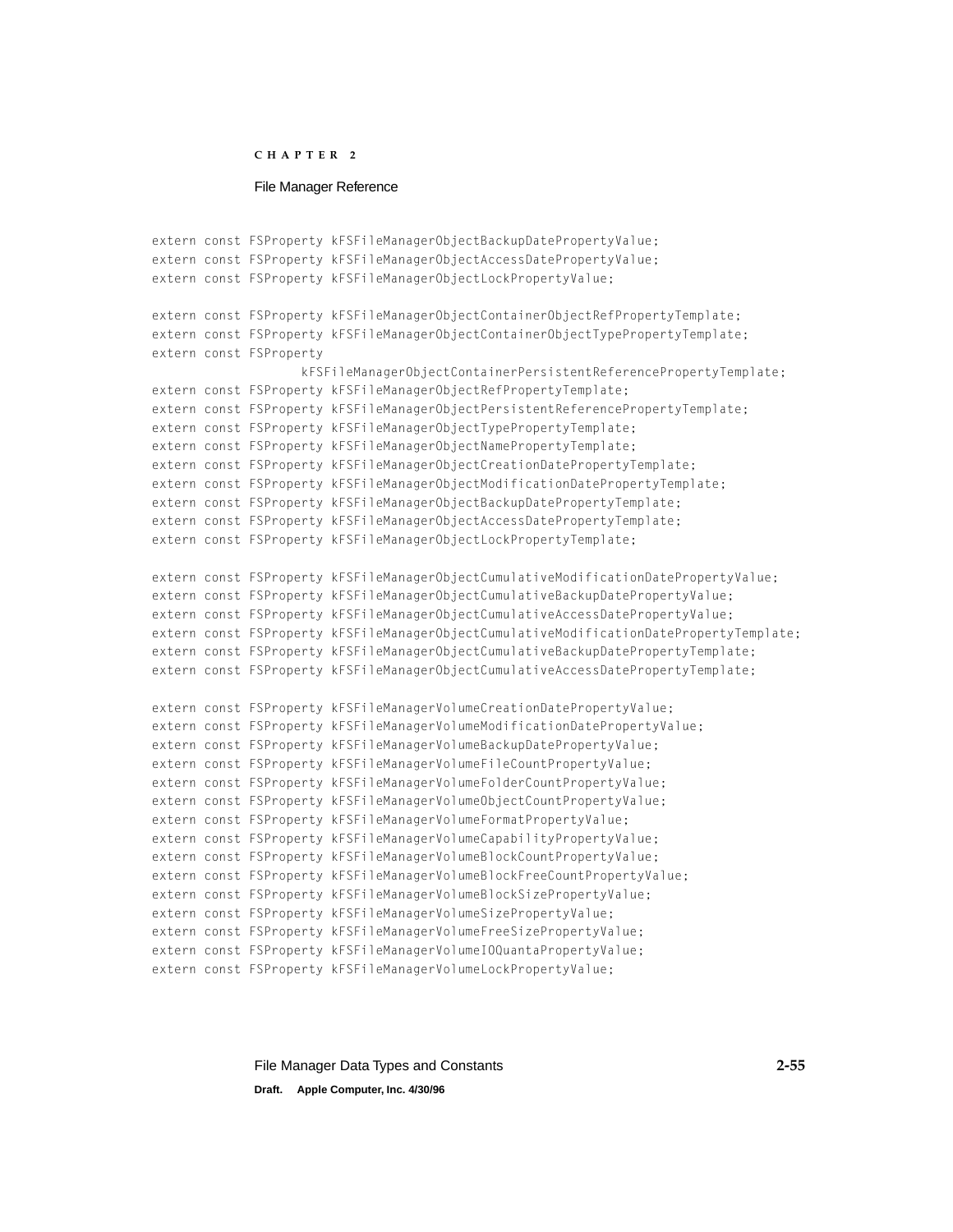#### File Manager Reference

```
extern const FSProperty kFSFileManagerVolumeCreationDatePropertyTemplate;
extern const FSProperty kFSFileManagerVolumeModificationDatePropertyTemplate;
extern const FSProperty kFSFileManagerVolumeBackupDatePropertyTemplate;
extern const FSProperty kFSFileManagerVolumeFileCountPropertyTemplate;
extern const FSProperty kFSFileManagerVolumeFolderCountPropertyTemplate;
extern const FSProperty kFSFileManagerVolumeObjectCountPropertyTemplate;
extern const FSProperty kFSFileManagerVolumeFormatPropertyTemplate;
extern const FSProperty kFSFileManagerVolumeCapabilityPropertyTemplate;
extern const FSProperty kFSFileManagerVolumeBlockCountPropertyTemplate;
extern const FSProperty kFSFileManagerVolumeBlockFreeCountPropertyTemplate;
extern const FSProperty kFSFileManagerVolumeBlockSizePropertyTemplate;
extern const FSProperty kFSFileManagerVolumeSizePropertyTemplate;
extern const FSProperty kFSFileManagerVolumeFreeSizePropertyTemplate;
extern const FSProperty kFSFileManagerVolumeIOQuantaPropertyTemplate;
extern const FSProperty kFSFileManagerVolumeLockPropertyTemplate;
extern const FSProperty kFSFileManagerFileCountPropertyValue;
extern const FSProperty kFSFileManagerFolderCountPropertyValue;
extern const FSProperty kFSFileManagerObjectCountPropertyValue;
extern const FSProperty kFSFileManagerFileCountPropertyTemplate;
extern const FSProperty kFSFileManagerFolderCountPropertyTemplate;
extern const FSProperty FSFileManagerObjectCountPropertyTemplate;
extern const FSProperty kFSFileManagerStartupFolderObjectRefValue;
extern const FSProperty kFSFileManagerStartupFolderObjectRefTemplate;
```
## User Experience Property Constants 2

There are many constants for predefined user experience property values and templates. The value constants are for completely assembled FSProperty structures that describe the value attributes for most commonly used properties; that is, they have a creator of 'uexp', a selector that indicates their purpose, an attribute of 'valu', and a tag with a version of kFSCurrentReleasedVersion and an instance of kFSSingleInstanceProperty. You don't have to fill in any FSProperty structure, you can just use the constants.

The template constants are similar, except that the attribute field is left blank, so you can use these for any attribute. We provide constants for the value attribute because it the most commonly needed, but for those rare instances when you want to use another attribute, you can copy the template over and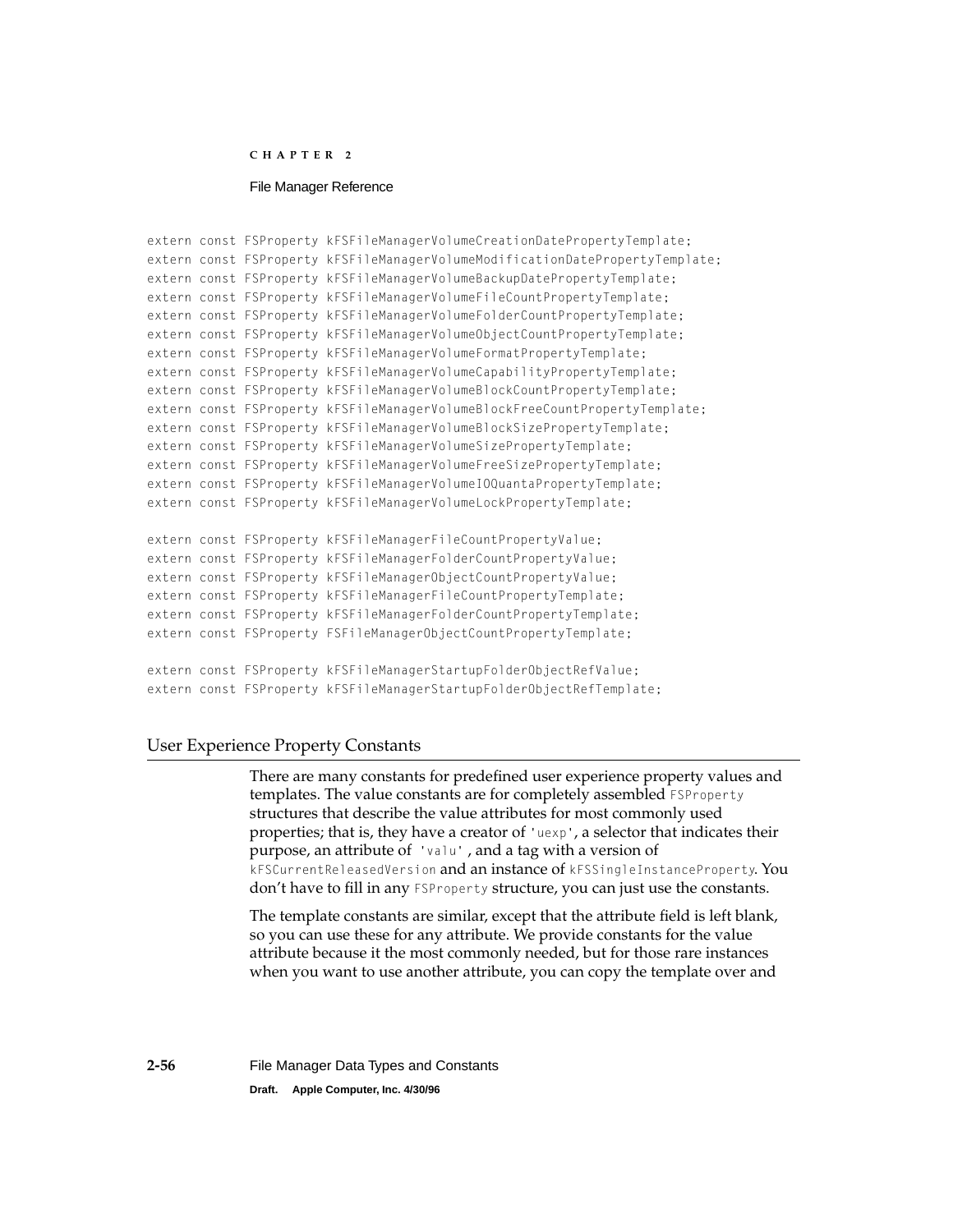#### File Manager Reference

## then just change the attribute field. Alternatively, you could copy the value constant and then change the attribute field.

```
extern const FSProperty kFSUserExperienceFinderBasicInfoPropertyValue;
extern const FSProperty kFSUserExperienceFinderExtendedInfoPropertyValue;
extern const FSProperty kFSUserExperienceFinderVolumeInfoPropertyValue;
extern const FSProperty kFSUserExperienceDocumentTypePropertyValue;
extern const FSProperty kFSUserExperienceDocumentCreatorPropertyValue;
extern const FSProperty kFSUserExperienceCommentPropertyValue;
extern const FSProperty kFSUserExperienceFinderBasicInfoPropertyTemplate;
extern const FSProperty kFSUserExperienceFinderExtendedInfoPropertyTemplate;
extern const FSProperty kFSUserExperienceFinderVolumeInfoPropertyTemplate;
extern const FSProperty kFSUserExperienceDocumentTypePropertyTemplate;
extern const FSProperty kFSUserExperienceDocumentCreatorPropertyTemplate;
extern const FSProperty kFSUserExperienceCommentPropertyTemplate;
extern const FSProperty kFSUserExperienceApplicationPropertyValue;
extern const FSProperty kFSUserExperienceApplicationPropertyTemplate;
extern const FSProperty kFSUserExperienceApplicationListPropertyValue;
extern const FSProperty kFSUserExperienceApplicationListPropertyTemplate;
extern const FSProperty kFSUserExperienceLargeIconPropertyValue;
extern const FSProperty kFSUserExperienceLarge4BitIconPropertyValue;
extern const FSProperty kFSUserExperienceLarge8BitIconPropertyValue;
extern const FSProperty kFSUserExperienceSmallIconPropertyValue;
extern const FSProperty kFSUserExperienceSmall4BitIconPropertyValue;
extern const FSProperty kFSUserExperienceSmall8BitIconPropertyValue;
extern const FSProperty kFSUserExperienceLargeIconPropertyTemplate;
extern const FSProperty kFSUserExperienceLarge4BitIconPropertyTemplate;
extern const FSProperty kFSUserExperienceLarge8BitIconPropertyTemplate;
extern const FSProperty kFSUserExperienceSmallIconPropertyTemplate;
extern const FSProperty kFSUserExperienceSmall4BitIconPropertyTemplate;
extern const FSProperty kFSUserExperienceSmall8BitIconPropertyTemplate;
```
# Fork-Related Data Types 2

There are several data types related to fork properties. This section describes what types of fork are permitted, how you can manipulate your position in a fork for reading or writing data, and how you can restrict fork access.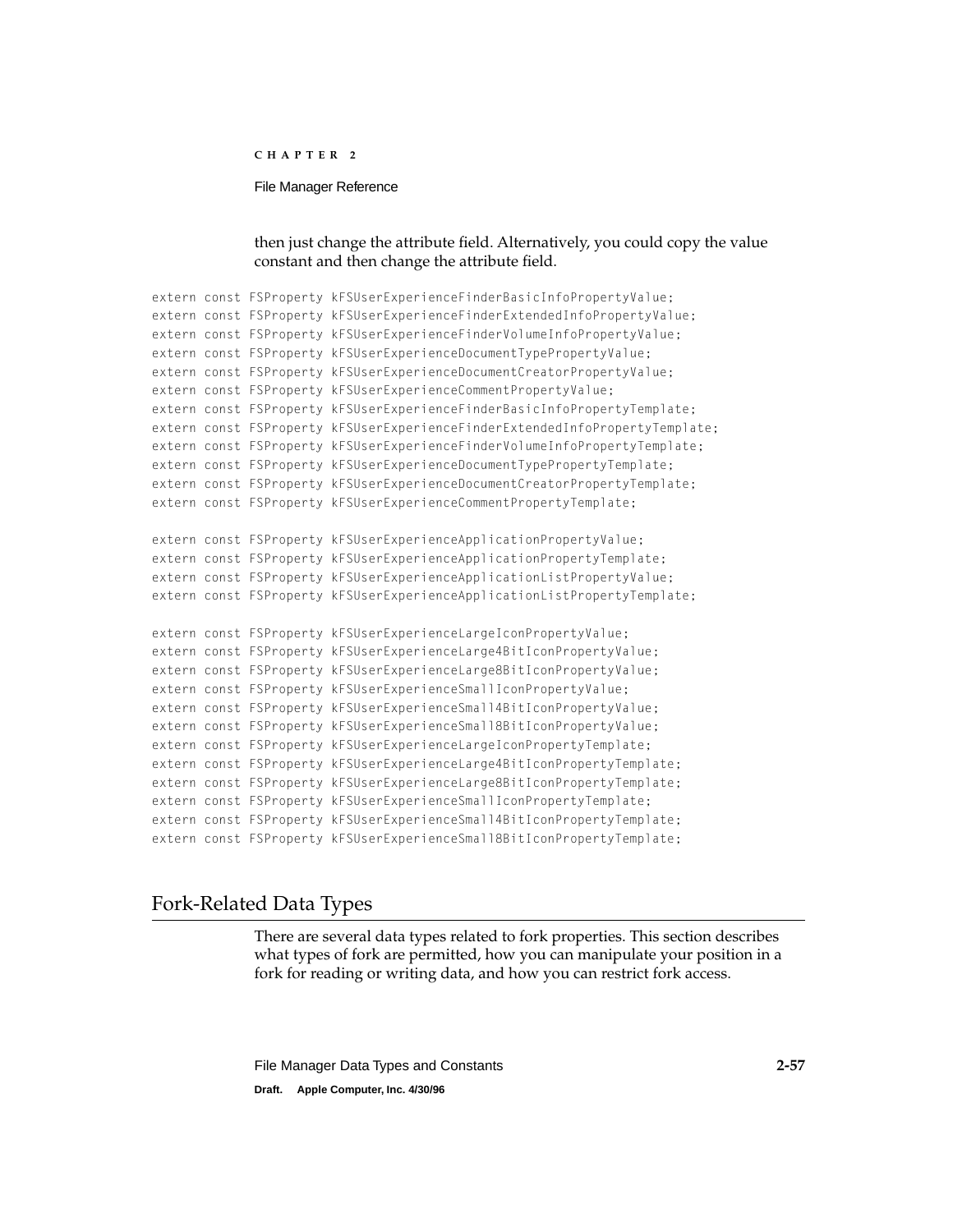File Manager Reference

## **FSForkType 2**

The fork types enumeration is a list of the defined types of the File Manager's fork property. You use these values in the forkType field of the property tag for a fork. Remember, there is only one fork property selector; you have to use this enumeration to indicate which kind of fork you want.

```
typedef UInt16 FSForkType;
enum{
   kFSInvalidForkType = 0,
   kFSDataFork = 1,
   kFSResourceFork = 2};
```
#### **Enumerator descriptions**

| kFSDataFork     | The data fork. This is corresponds to the data fork in the                                                                     |
|-----------------|--------------------------------------------------------------------------------------------------------------------------------|
|                 | System 7 File Manager application programming interface                                                                        |
|                 | or the normal file contents of single-forked file systems                                                                      |
|                 | such as DOS or UNIX.                                                                                                           |
| kFSResourceFork | The resource fork. This is the same as the resource fork in<br>the System 7 File Manager application programming<br>interface. |

## **FSForkPositionDescriptor 2**

Several stream functions use fork position descriptor structures to indicate their location in a stream. The FSStreamSetMark function [\(page 2-95\)](#page-122-0) sets a new position for the current stream mark, and the FSStreamSimpleRead [\(page 2-97\)](#page-124-0)  and FSStreamSimpleWrite [\(page 2-98\)](#page-125-0) functions use the descriptors to identify what to read from and write to the stream.

The fork position descriptor structure is defined by the FSForkPositionDescriptor data type.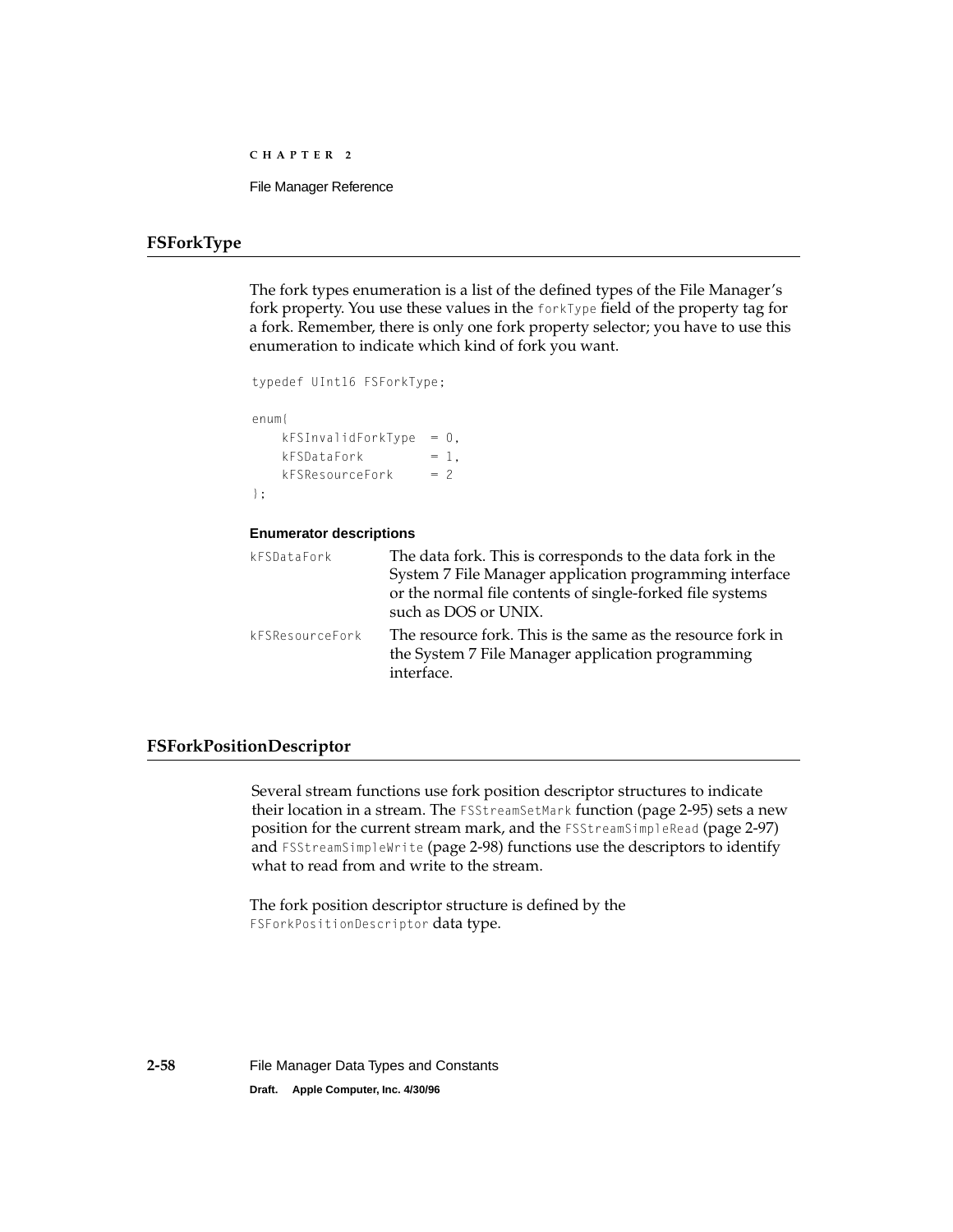#### File Manager Reference

```
struct FSForkPositionDescriptor{
   FSOffset positionOffset;
   FSForkPosition positionMode;
};
typedef FSForkPositionDescriptor *FSForkPositionDescriptorPtr;
```
#### **Field descriptions**

| positionOffset | The offset to use in calculating the position.         |  |  |
|----------------|--------------------------------------------------------|--|--|
| positionMode   | The mode of the position. The permitted values are     |  |  |
|                | defined in the FSForkPosition enumeration (page 2-59). |  |  |

# **FSForkPosition 2**

The fork position enumeration indicates the position mode of the fork position descriptor.

```
typedef UInt32 FSForkPosition;
enum{
   kFSAtMark = 0.kFSFromStart = 1,
   kFSFromIFOF = 2.kFSFromMark = 3,
};
```
## **Enumerator descriptions**

| kFSAtMark    | Ignore the value in the position of fset field of the fork<br>position descriptor structure, and locate the fork position<br>at the current mark.                     |
|--------------|-----------------------------------------------------------------------------------------------------------------------------------------------------------------------|
| kFSFromStart | Start at the beginning of the fork and add in the value in<br>the position0ffset field of the fork position descriptor<br>structure to calculate the fork position.   |
| kFSFromlFOF  | Start at the logical EOF of the fork and add in the value in<br>the position0ffset field of the fork position descriptor<br>structure to calculate the fork position. |
| kFSFromMark  | Calculate the fork position to a position relative to the<br>current mark by adding or subtracting the value in the                                                   |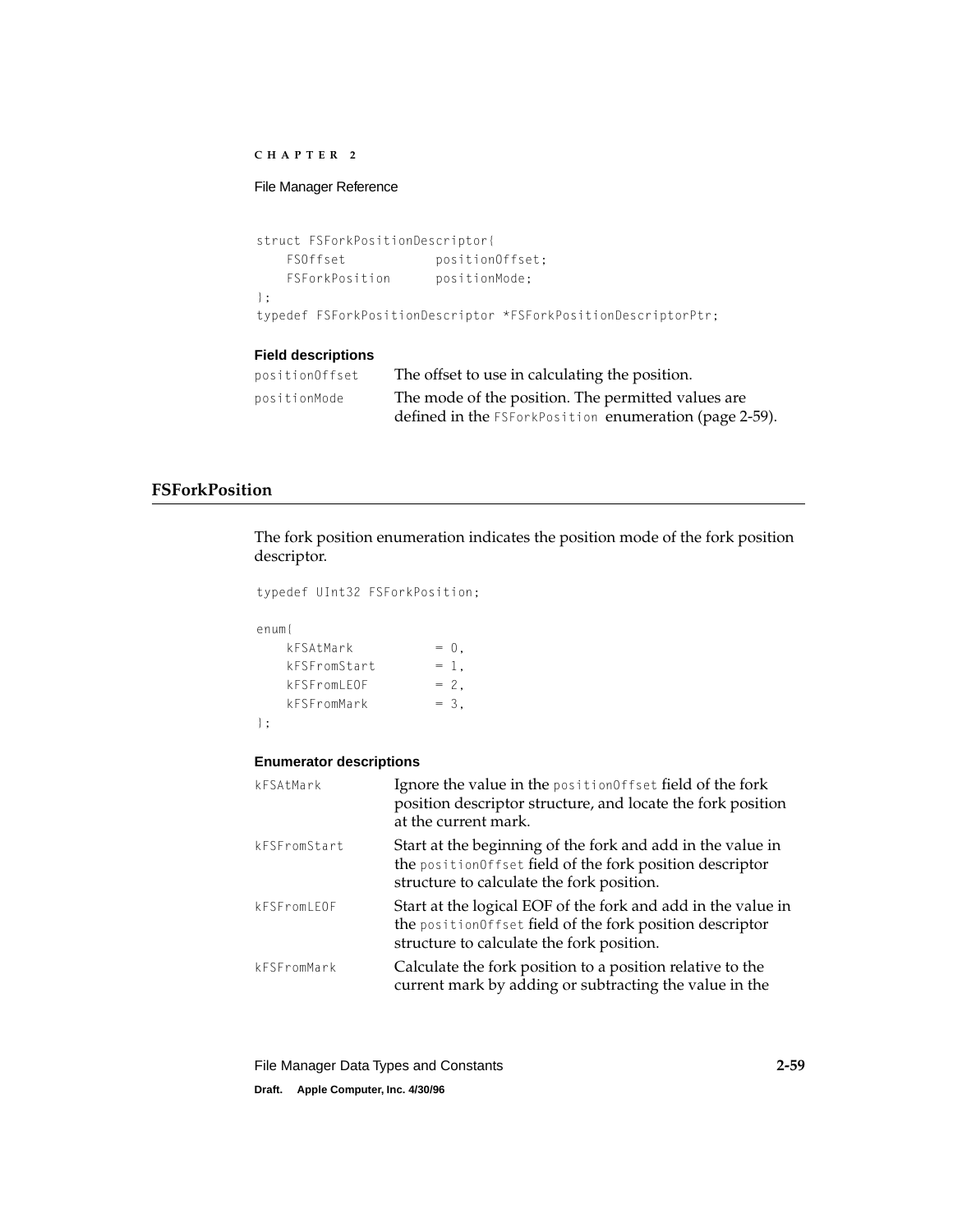#### File Manager Reference

positionOffset field of the fork position descriptor structure to the current mark's value.

# **FSForkAccessConstraints 2**

The fork access constraints structure controls multi-user access by specifying which operations can be performed on a fork. These constraints are defined when the fork is opened initially for mapped-file or stream access. They are typically used by utility programs that need exclusive access to a fork.

There are several options, defined by the FSObjectPrivileges [\(page 2-61\)](#page-88-0) and FSObjectPrivilegesDenied [\(page 2-62\)](#page-89-0) flags, that you can set to identify the operations allowed or denied by this structure.

The fork access constraints structure is defined by the FSForkAccessConstraints data type.

```
struct FSForkAccessConstraints{
   FSObjectPrivileges allowThisTask;
   FSObjectPrivilegesDenied denyThisKernelProcess;
   FSObjectPrivilegesDenied denyOtherKernelProcesses;
};
typedef FSForkAccessConstraints *FSForkAccessConstraintsPtr;
```
### **Field descriptions**

| allowThisTask | These operations are allowed on the fork for the task that |
|---------------|------------------------------------------------------------|
|               | opened the fork.                                           |

denyThisKernelProcess

These operations are forbidden on the fork for any other task in same process as the task that actually opened the fork. The fork-opening task itself is not denied these operations.

denyOtherKernelProcesses

These operations are forbidden on the fork for all processes other than the one that opened the fork.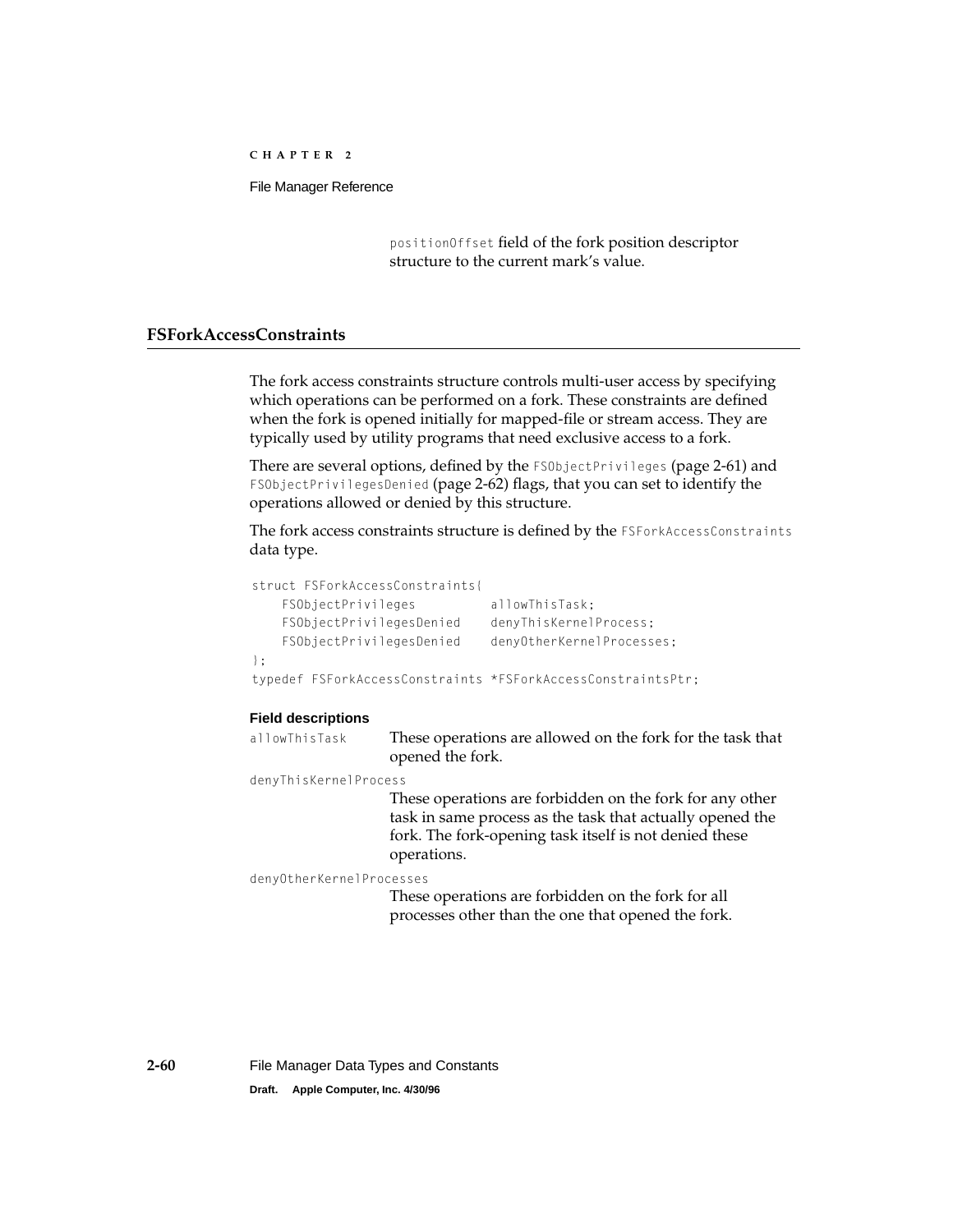File Manager Reference

# <span id="page-88-0"></span>Object Privileges 2

# **FSObjectPrivileges 2**

There are several options you can set to describe which operations can be performed on an open stream or memory-mapped file.

Some volume formats may not be able to control each of these operations individually. You usually set or clear the kFSCanWriteForkProperty, kFSCanExtendForkProperty and kFSCanTruncateForkProperty bits together.

```
typedef OptionBits FSObjectPrivileges;
```
#### enum{

};

| kFSInvalidPrivileges       | $= 0 \times 000000000.$ |
|----------------------------|-------------------------|
| kFSCanReadForkProperty     | $= 0 \times 00000200.$  |
| kFSCanWriteForkProperty    | $= 0 \times 00000400.$  |
| kFSCanExtendForkProperty   | $= 0 \times 00000800.$  |
| kFSCanTruncateForkProperty | $= 0 \times 00001000.$  |
|                            |                         |

### **Enumerator descriptions**

kFSInvalidPrivileges

The privileges are invalid. Do not use this enumerator without setting some other bit as well; otherwise you get an error.

You can use this constant much as you might use the kFStheNullObjectRef constant: when you want to create a variable but you don't want to use it yet. You can set it to this value as a placeholder, in effect. If you use it before initializing it to a valid option value, the resulting error code reminds you to initialize it correctly.

## kFSCanReadForkProperty

For streams, allow read operations. For mapped files, allow the file to be mapped such that the memory can be read. Mapped files must be opened with this bit set; that is, they must at least be read-only files.

File Manager Data Types and Constants **2-61**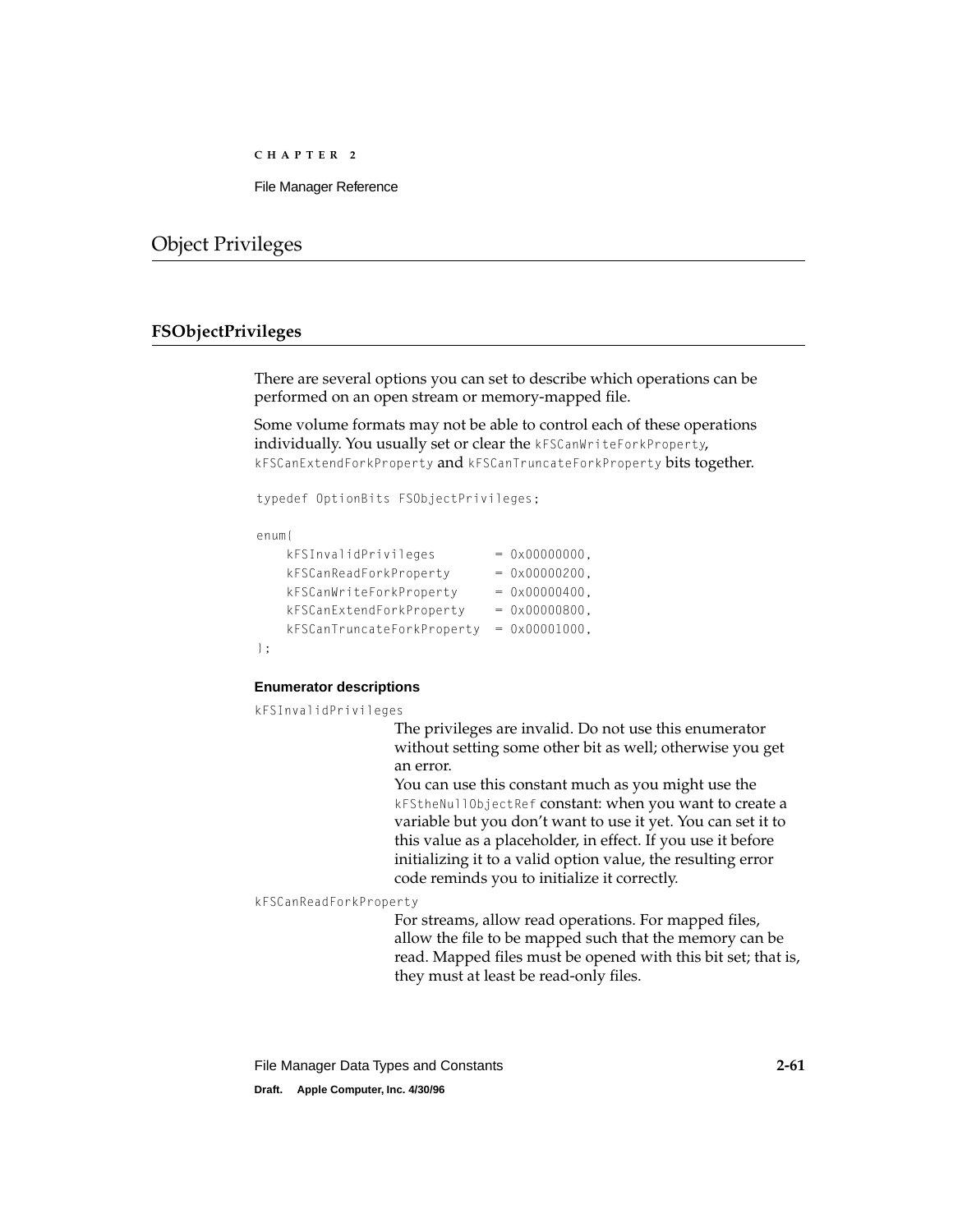<span id="page-89-0"></span>File Manager Reference

kFSCanWriteForkProperty

For streams, allow write operations. For mapped files, allow the file to be mapped such that the memory can be written. If not set, then the memory can be mapped read-only.

kFSCanExtendForkProperty

For streams, allow the fork to grow by using functions to cause the EOF to become larger. For mapped files, allow the memory area to grow, and allow changes to addresses beyond the EOF to actually be written to the fork. This also allows the FSMappedFileSetAbsoluteEOF function [\(page 2-103\)](#page-130-0) to set the EOF to a larger value.

kFSCanTruncateForkProperty

For streams, allow the fork to shrink by using functions to cause the EOF to become smaller. For mapped files, allow the FSMappedFileSetAbsoluteEOF function [\(page 2-103\)](#page-130-0) to change the EOF to a smaller value.

# **FSObjectPrivilegesDenied 2**

FSObjectPrivilegesDenied is a set of flags that describes which operations *cannot* be performed on an open stream or mapped file. These are the same flags as FSObjectPrivileges, but the name of the data type is changed as a reminder that the operations are *denied* for the indicated entity.

typedef FSObjectPrivileges FSObjectPrivilegesDenied;

# Mapped-File and Stream-Related Data Types 2

The FSStreamObjID type represents the stream objects that are used by stream access functions such as FSSteamOpen [\(page 2-89\)](#page-116-0) and FSStreamFlush [\(page 2-91\)](#page-118-0).

typedef ObjectID FSStreamObjID;

The FSBackingStoreObjID type represents the backing objects that are used by memory-mapped file access functions such as  $FSM$ appedFileOpen [\(page 2-99\)](#page-126-0) and FSMappedFileGetAbsoluteEOF [\(page 2-102\)](#page-129-0).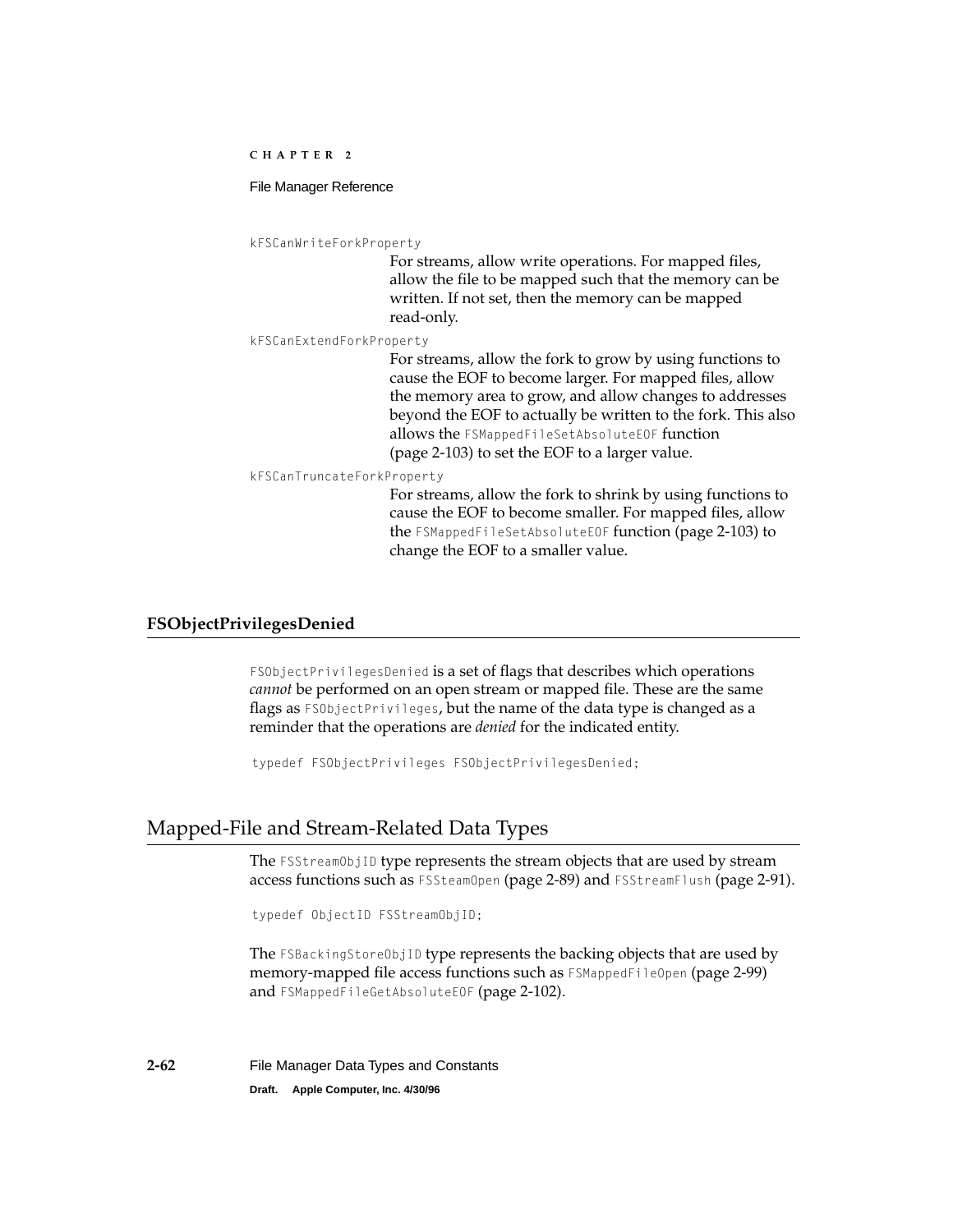File Manager Reference

typedef BackingObjectID FSBackingStoreObjID

## **FSStreamSetMarkOptions 2**

There is an option you can use to determine how a stream's mark is set when it would otherwise be positioned beyond the stream's EOF.

```
typedef OptionBits FSStreamSetMarkOptions;
enum {
   kFSMarkPinToEOF = 0x00000001.};
```
## **Enumerator descriptions**

kFSMarkPinToEOF

If a new mark's position would exceed the EOF, then set the mark to the EOF instead. Otherwise, the mark is not changed and an error is returned.

# Object Iterator Data Types 2

The FSObjectIteratorObjID type represents the iterator objects that are used by object iteration functions such as FSObjectIterateOnce [\(page 2-105\)](#page-132-0) and FSObjectIteratorCreate [\(page 2-104\)](#page-131-0).

typedef ObjectID FSObjectIteratorObjID;

## **FSObjectIteratorCreationOptions 2**

There are several options you can set to define how an iterator can behave during object iteration. You can set more than one bit at a time. You set these options when you create the iterator with the FSObjectIteratorCreate function [\(page 2-104\)](#page-131-0).

typedef OptionBits FSObjectIteratorCreationOptions;

File Manager Data Types and Constants **2-63 Draft. Apple Computer, Inc. 4/30/96**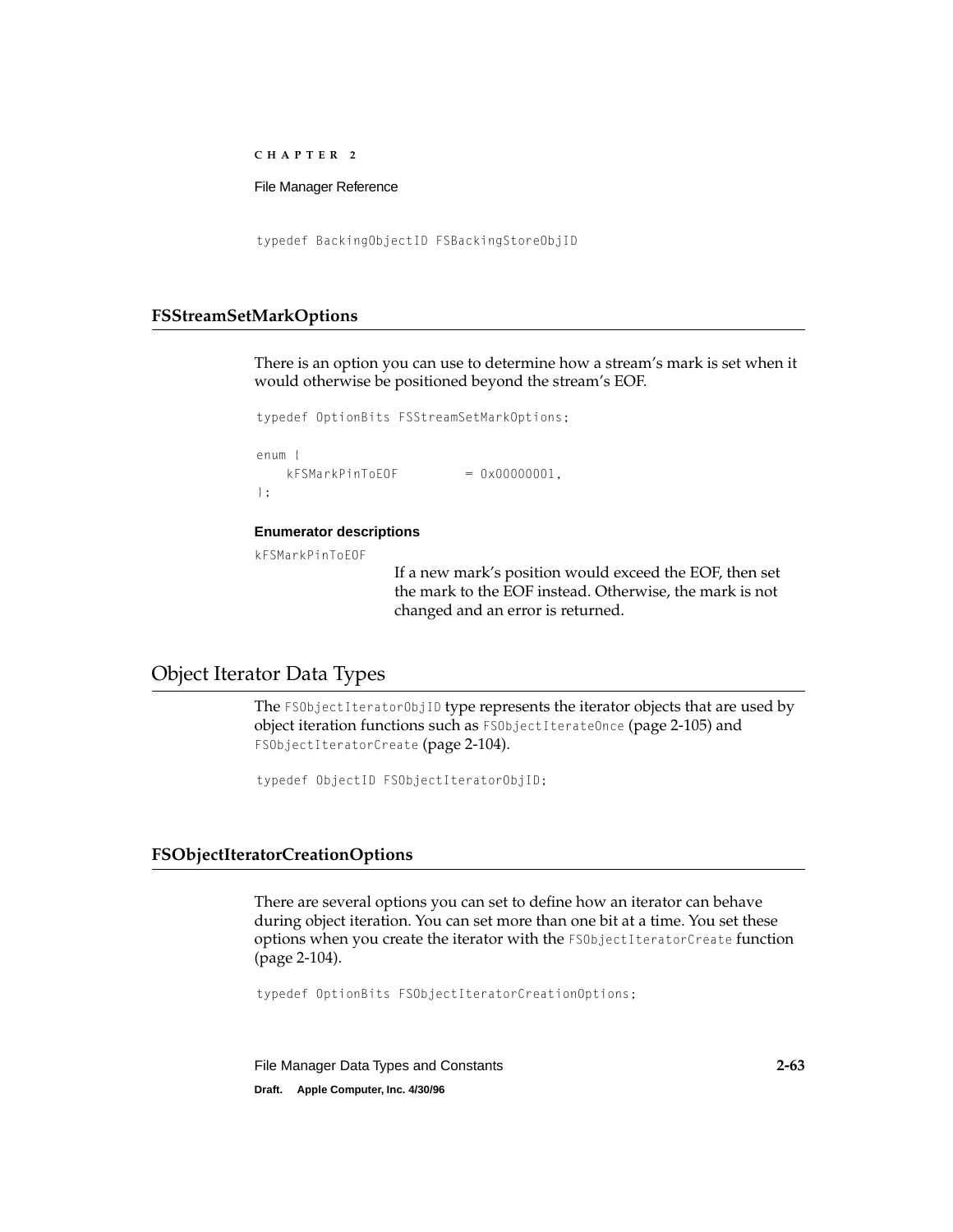#### File Manager Reference

```
enum{
  kFSInvalidObjectIteratorCreationOptions = 0,
  kFSIncluded in 100000001.kFSIncludedheRootVolumeSet = 0x00000002kFSIncludeVolumes = 0x00000004.kFSIncludededers = 0x00000008.
  kFSIncludeFiles = 0x00000010.
  kFSTraverseEmbeddedContaines = 0x01000000.
};
```
#### **Enumerator descriptions**

```
kFSInvalidObjectIteratorCreationOptions
                   The option is invalid.
```
kFSIncludetheUniverse

The iterator can return the universe in its iteration.

kFSIncludetheBootVolumeSet

| The iterator can return the boot volume set in its iteration. |
|---------------------------------------------------------------|
|---------------------------------------------------------------|

- kFSIncludeVolumes The iterator can return all volumes in its iteration.
- kFSIncludeFolders The iterator can return all folders in its iteration.
- kFSIncludeFiles The iterator can return all files in its iteration.

kFSTraverseEmbeddedContainers

As it iterates, the iterator automatically enters and exits any and all containers within the outermost scope. If you use this option, you cannot use the FSObjectIteratorChangeCurrentScope function to change the current scope.

#### **Object Iteration Order**

Objects are returned in a random order. The File Manager cannot guarantee the sequence in which objects are returned; it can only guarantee that, iteration-by-iteration, all objects will ultimately be returned and none will be returned twice, assuming the container does not change during iteration.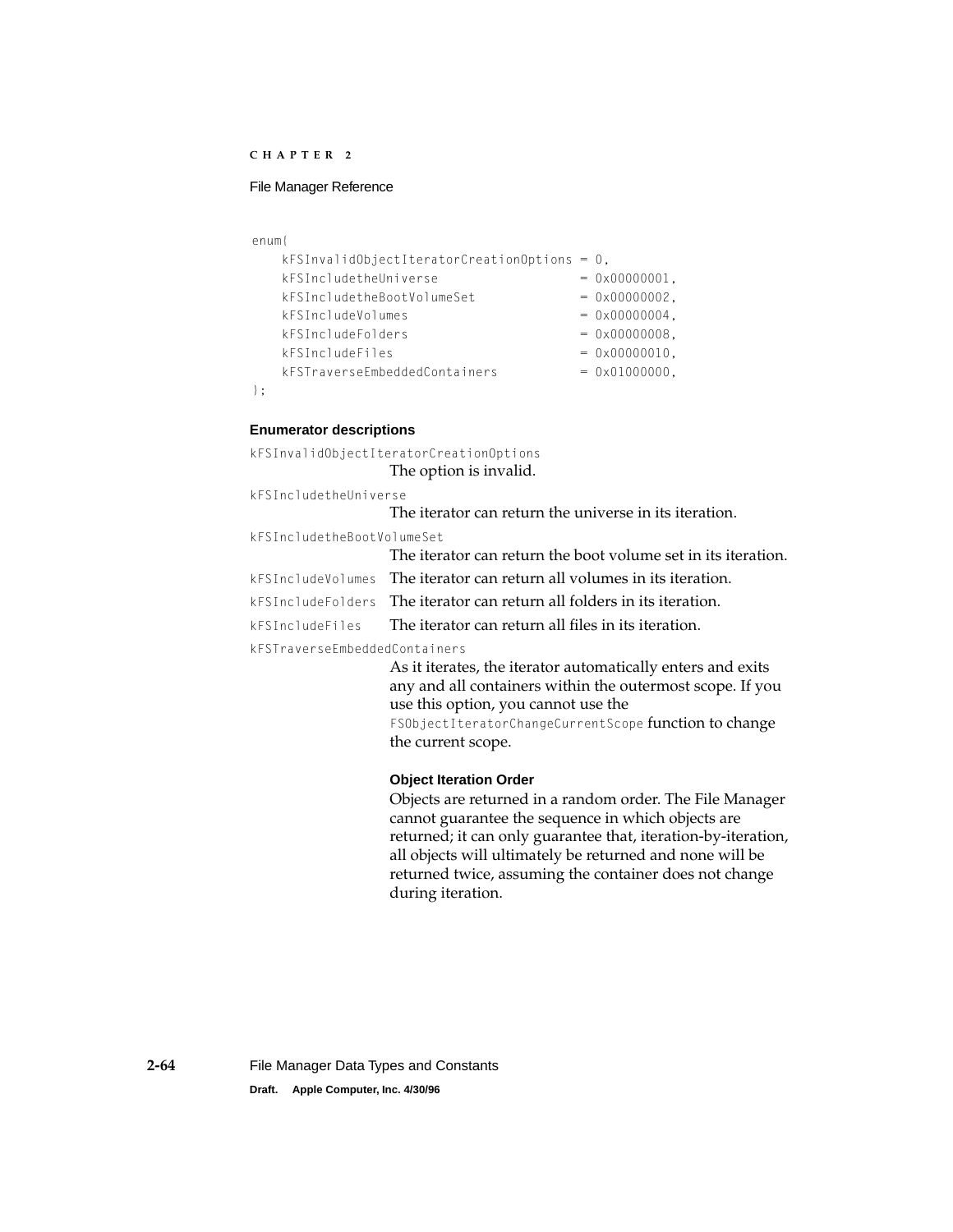File Manager Reference

# **FSObjectIteratorMovement 2**

There are several options you can set to change an iterator's current scope with the FSObjectIteratorChangeCurrentScope function [\(page 2-107\).](#page-134-0) The current scope must be an object capable of containing other objects. You set before performing an object iteration to make the iterator move into or out of containers. An enter movement expands the current scope, and an exit movement telescopes it.

For an enter movement to succeed, the iterator must be positioned "on" the container. That is, it must have already done an iteration, which returned an object. You are now positioned on that object. When the iterator does an enter movement, it now enters the object that was most recently returned.

```
typedef UInt32 FSObjectIteratorMovement;
```

```
enum{
```

```
kFSInvalidObjectIteratorMovement= 0,
  kFS0bjectEnter = 1,
  kFS0biectFxit = 2};
```
## **Enumerator descriptions**

kFSInvalidObjectIteratorMovement

|                | This is an invalid movement option.                                                                                                                                                                                                                                                                                                                                                 |
|----------------|-------------------------------------------------------------------------------------------------------------------------------------------------------------------------------------------------------------------------------------------------------------------------------------------------------------------------------------------------------------------------------------|
| kFSObjectEnter | Enter the container most recently returned by a previous<br><i>iteration.</i>                                                                                                                                                                                                                                                                                                       |
| kFSObjectExit  | Exit the container you are inside. If the outermost and<br>current scope are defined as the same object, and you exit<br>the current scope, your outermost scope is also redefined<br>to the new current scope object. That's when you get the<br>E_ExitIteratorScope result code that tells you that your<br>outermost scope has expanded. You can continue using the<br>iterator. |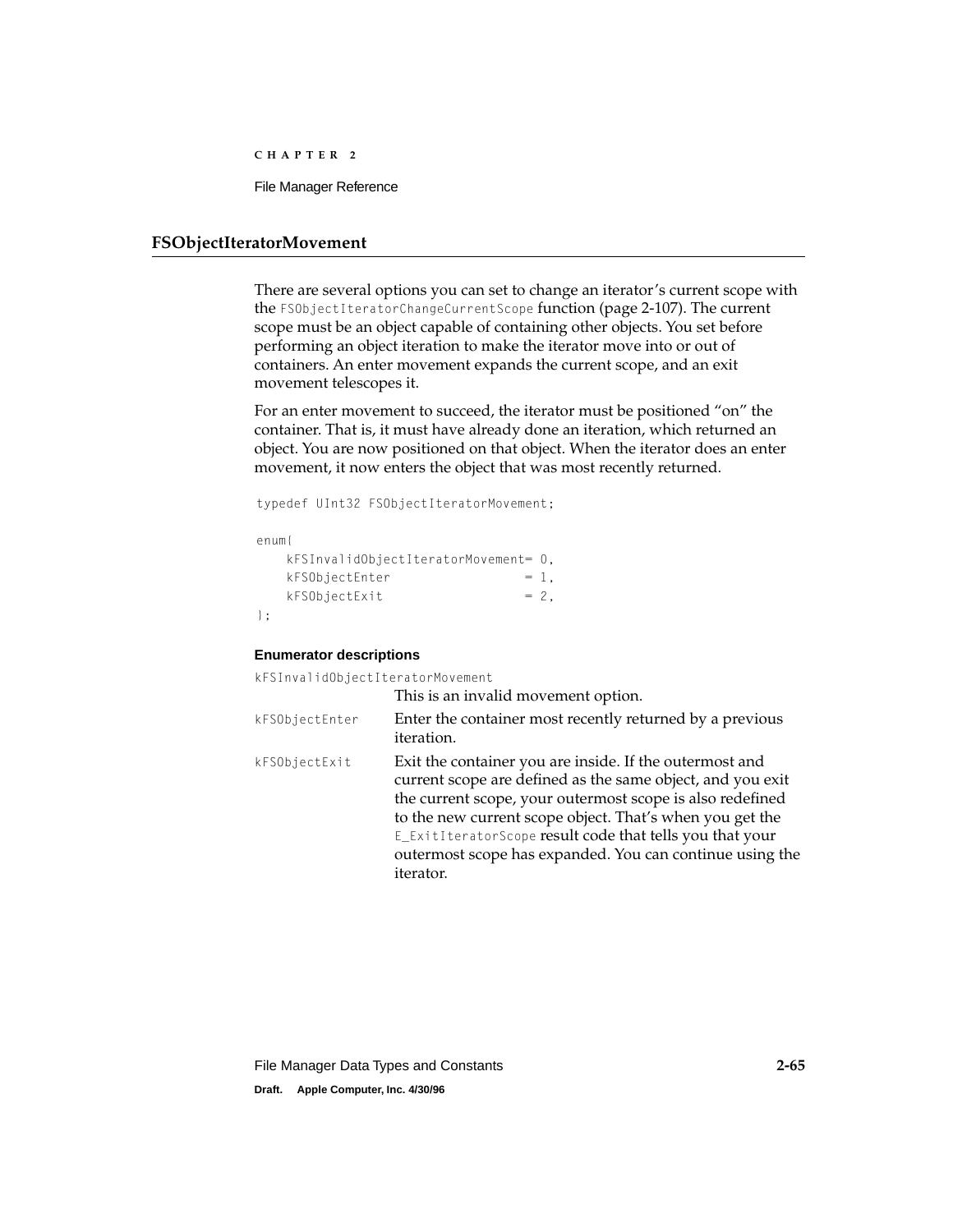File Manager Reference

# <span id="page-93-0"></span>File Manager Functions 2

This section describes the functions in the File Manager application programming interface header file (FileManager.h), not the more complex functions in the File Manager SPI header file (FileManagerSPI.h). Occasionally, there are references to SPI functions, but you do not need them to accomplish the basic File Manager tasks. The SPI functions will be described in a later document.

# Using File System Object References 2

This section describes the File Manager functions that explicitly handle file system object references as opposed to the objects themselves. Most File Manager functions use object references in one way or another, some implicitly creating object references and others using object references to identify objects.

You can clone, register, and dispose of file system object references. You can also obtain object references for objects within containers and for the containers themselves.

### **Note**

Whenever a function returns an file system object reference, it implicitly creates an object reference that you are responsible for disposing of later. ◆

# **FSObjectCreateRef 2**

Gets a file system object reference for a named object within a container.

```
OSStatus FSObjectCreateRef(
                     FSObjectRef container_i,
```
ConstFSName objectName\_i, FSObjectRef\* objectRef\_o);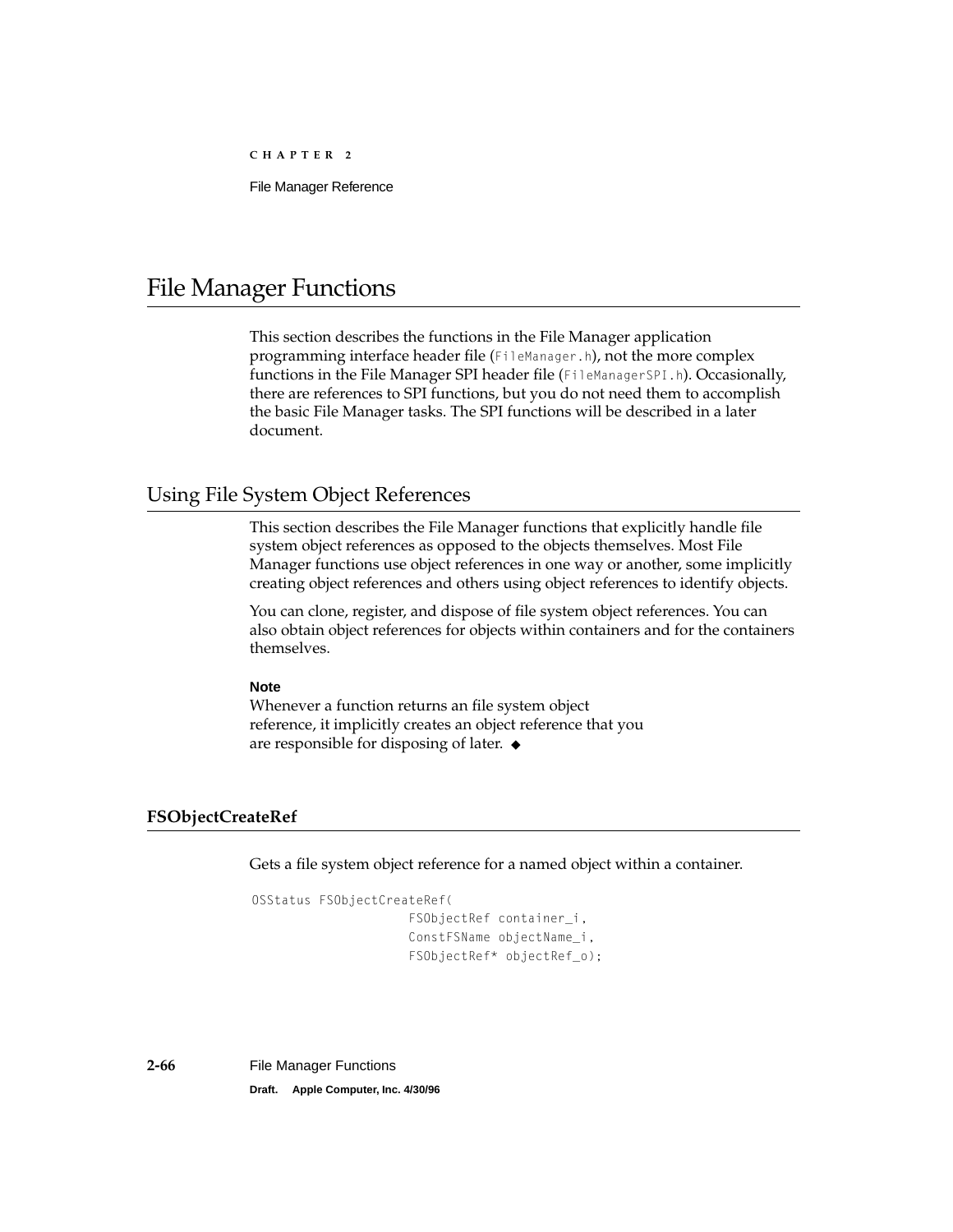### File Manager Reference

| container i  | The file system object reference for the object that contains the<br>target object. You can get an object reference from several<br>functions, such as FSObjectCreateRef (page 2-66),<br>FSObjectGetContainerRef (page 2-68), and FSObjectIterateOnce<br>(page 2-105). |
|--------------|------------------------------------------------------------------------------------------------------------------------------------------------------------------------------------------------------------------------------------------------------------------------|
| objectName i | The name of the target object.                                                                                                                                                                                                                                         |
| objectRef_o  | A pointer to the file system object reference for the target object.<br>On output, the function returns this object reference. When you<br>are done using this object reference, you are responsible for<br>disposing of it.                                           |
|              | function result A result code. See "File Manager Result Codes" (page 2-115) for<br>a list of the result codes the File Manager can return.                                                                                                                             |

### **DISCUSSION**

You can use this function when you know the container and the name of an object, but not the object's object reference.

## **EXECUTION ENVIRONMENT**

| <b>Reentrant?</b> | Call at secondary<br>interrupt level? | <b>Call at hardware</b><br>interrupt level? |
|-------------------|---------------------------------------|---------------------------------------------|
| Yes               | Nο                                    | No                                          |

## **CALLING RESTRICTIONS**

This function cannot be called by hardware interrupt handlers or secondary interrupt handlers.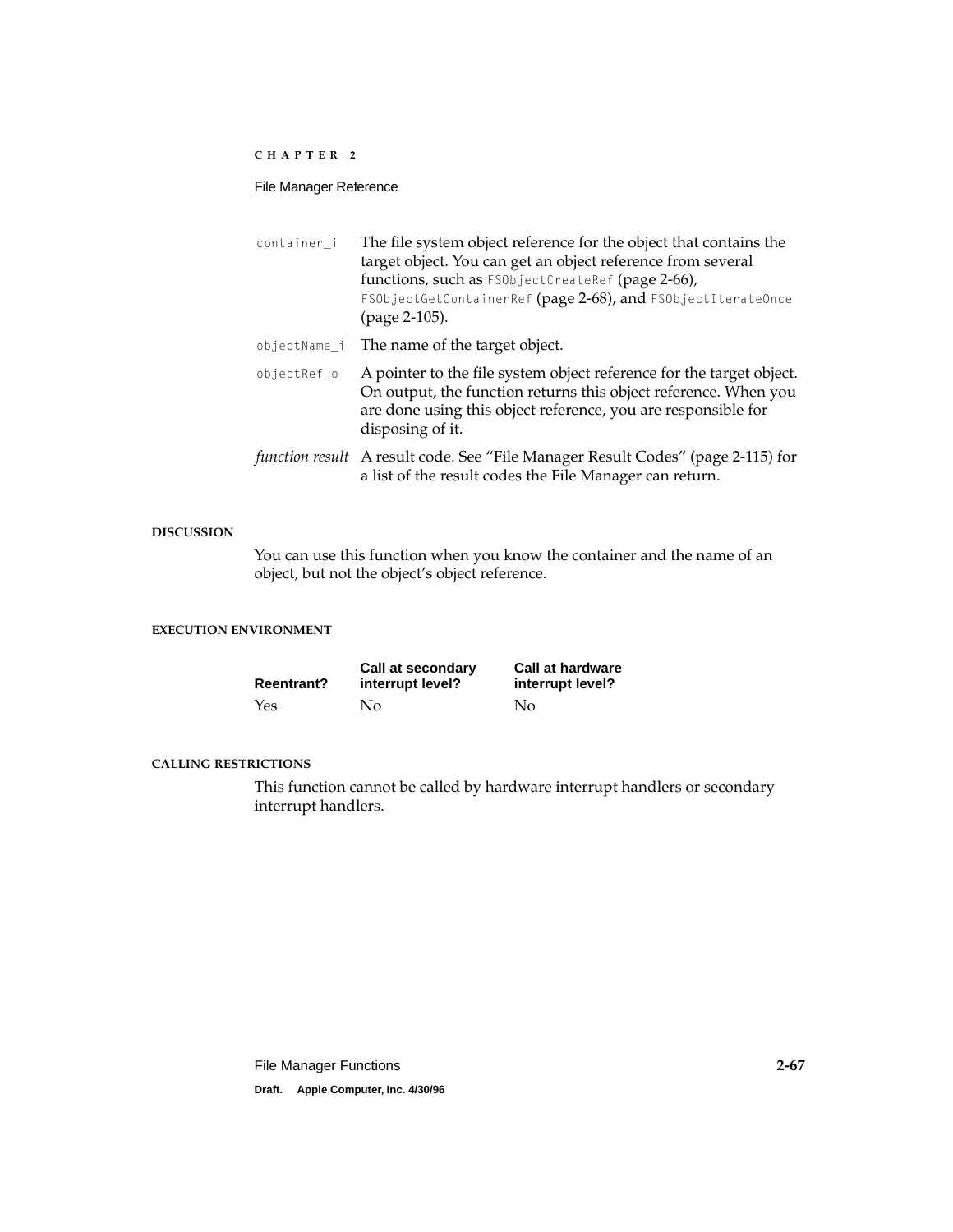File Manager Reference

# <span id="page-95-0"></span>**FSObjectGetContainerRef 2**

Gets the file system object reference for the container of a given object.

```
OSStatus FSObjectGetContainerRef(
                     FSObjectRef objectRef_i,
                     FSObjectRef* containerRef_o);
```
objectRef\_i The file system object reference for the object in question. You can get an object reference from several functions, such as FSObjectCreateRef [\(page 2-66\),](#page-93-0) FSVolumeGetInformation [\(page 2-72\),](#page-99-0) and FSObjectIterateOnce [\(page 2-105\).](#page-132-0)

## containerRef\_o

A pointer to the file system object reference for the target container object. On output, the function returns this object reference. When you are done using this object reference, you are responsible for disposing of it.

*function result* A result code. See ["File Manager Result Codes" \(page 2-115\)](#page-142-0) for a list of the result codes the File Manager can return.

## **EXECUTION ENVIRONMENT**

| <b>Reentrant?</b> | Call at secondary<br>interrupt level? | <b>Call at hardware</b><br>interrupt level? |
|-------------------|---------------------------------------|---------------------------------------------|
| Yes               | No                                    | No                                          |

### **CALLING RESTRICTIONS**

This function cannot be called by hardware interrupt handlers or secondary interrupt handlers.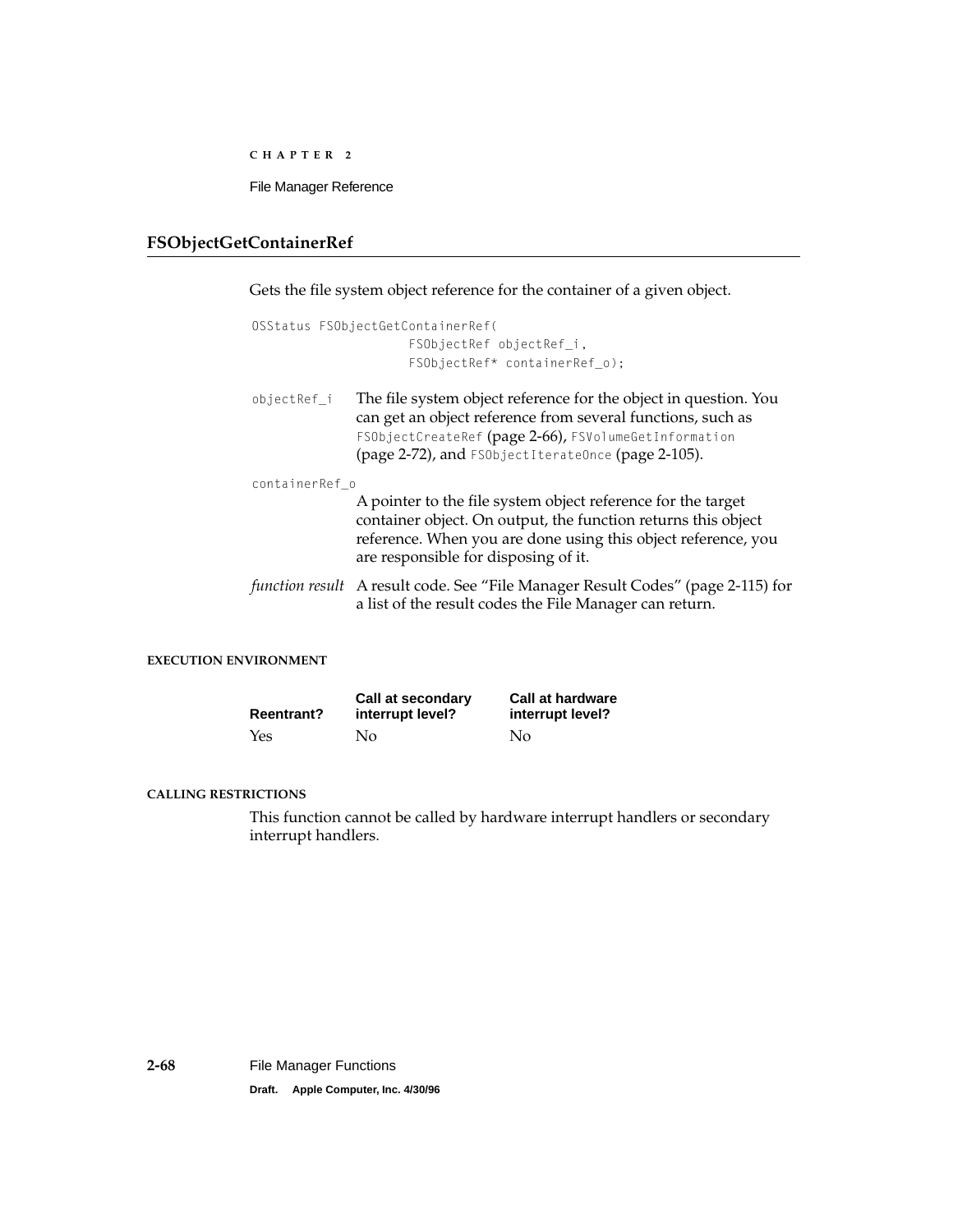### File Manager Reference

# <span id="page-96-0"></span>**FSObjectRefClone 2**

Clones a file system object reference.

| OSStatus FSObjectRefClone( |                                                                                                                                                                                                                                   |  |
|----------------------------|-----------------------------------------------------------------------------------------------------------------------------------------------------------------------------------------------------------------------------------|--|
|                            | FSObjectRef object t.                                                                                                                                                                                                             |  |
|                            | FSObjectRef* clone o);                                                                                                                                                                                                            |  |
| object t                   | The file system object reference to be copied. You can get an<br>object reference from several functions, such as<br>FSObjectCreateRef (page 2-66), FSObjectGetContainerRef<br>(page 2-68), and FSObjectIterateOnce (page 2-105). |  |
| clone o                    | On output, a pointer to the cloned file system object reference, a<br>copy of object_t. When you are done using the copied object<br>reference, you are responsible for disposing of it.                                          |  |
|                            | <i>function result</i> A result code. See "File Manager Result Codes" (page 2-115) for<br>a list of the result codes the File Manager can return.                                                                                 |  |

### **DISCUSSION**

This function copies an object reference for use within the same kernel process. There are now *two* object references that your process needs to dispose of: the original object reference and the new copy.

You typically clone an object reference to balance a future call to the FSObjectRefDispose function [\(page 2-74\).](#page-101-0)

Some examples where you might use this function:

- You have a function in your code that takes a file system object reference as input, does something to the object, and disposes of it. If you wanted to use that object reference after you called that function, you would need to clone it first. In this way, the function can safely dispose of one of the object references and you can continue to use the other copy until it disposes of it.
- An object-oriented programming example is a situation where you want to logically think of file system object references as being their own objects or as embedded in some other object. In the constructor for an object you would clone the object reference so that while that object exists you always have a usable object reference, yet creator of the object can dispose of the object reference whenever it likes. Then in the destructor for that object, you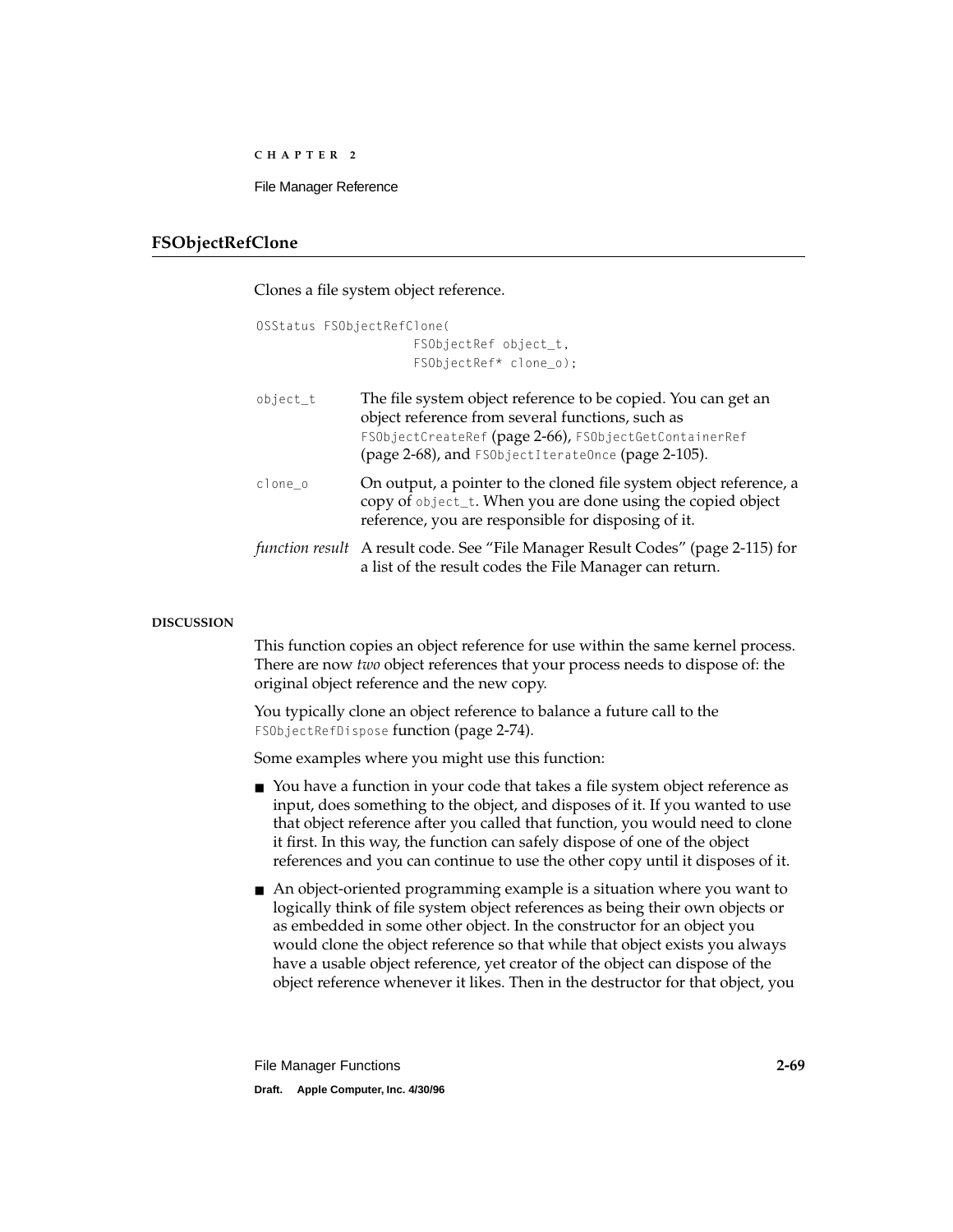#### File Manager Reference

would dispose of the object reference. You can think of it basically as two separate entities within the same program that both have their own interest in this object reference, and the clone gives you the opportunity to make that other copy so you dispose of them independently.

## **EXECUTION ENVIRONMENT**

| <b>Reentrant?</b> | Call at secondary<br>interrupt level? | <b>Call at hardware</b><br>interrupt level? |
|-------------------|---------------------------------------|---------------------------------------------|
| Yes               | No.                                   | No                                          |

#### **CALLING RESTRICTIONS**

This function cannot be called by hardware interrupt handlers or secondary interrupt handlers.

#### **SEE ALSO**

To copy an object reference for another process to use, you need to register the object reference with the FSObjectRefRegister function (page 2-70).

## **FSObjectRefRegister 2**

Registers a file system object reference for another process.

```
OSStatus FSObjectRefRegister(
                     FSObjectRef senderObject_t,
                     KernelProcessID receiverPid_i);
```
senderObject\_t

The file system object reference that is being registered. You can get an object reference from several functions, such as FSObjectCreateRef [\(page 2-66\)](#page-93-0) and FSObjectIterateOnce [\(page 2-105\).](#page-132-0) The receiver process is responsible for disposing of its copy of this object reference.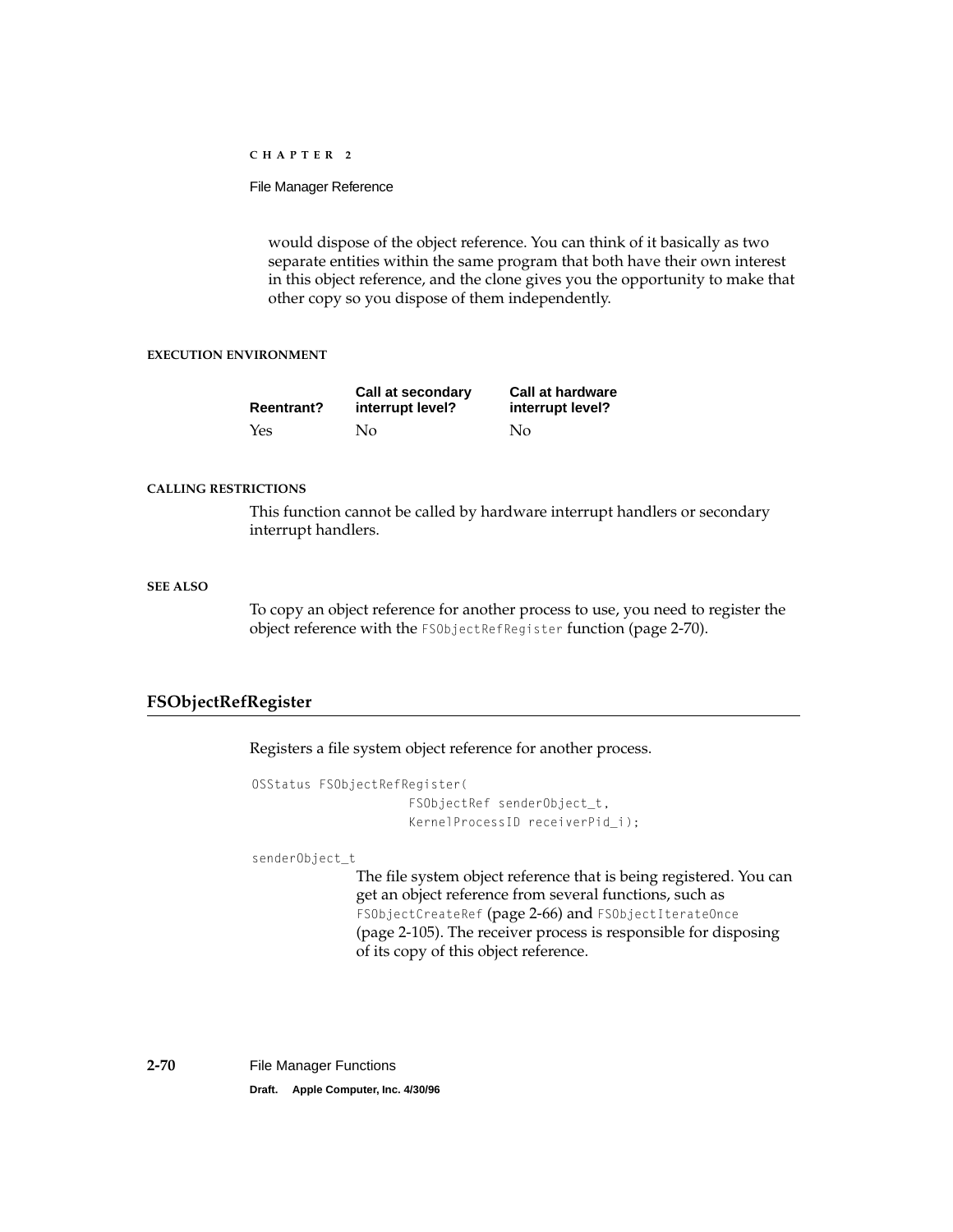#### File Manager Reference

receiverPid\_i

The receiver process–that is, other kernel process that will be using the registered file system object reference. When the receiver process is done using the registered object reference, it is responsible for disposing of the reference. In effect, the File Manager acts as if the senderObject\_t object reference is returned to the receiverPid\_i process.

*function result* A result code. See "File Manager Result Codes" (page 1-50) for a list of the result codes the File Manager can return.

#### **DISCUSSION**

This function is similar to the FSObjectRefClone function in that it copies a file system object reference, but it provides an object reference that is valid for a different kernel process.

This function is especially useful for the Code Fragment Manager (CFM) when it launches an application. The application is going to come up in a different process, so it will need an object reference that is valid in that process.

You might use this call if you have several processes where one process, typically a server of some kind, obtains object references for use by other processes, typically clients of that server. If the receiver process does not actually directly call the File Manager with that object reference, then you don't need to register the object reference to that process.

It would also be possible to have the server process make all of the calls to the File Manager. Object references can still be passed between client and server, but if the clients never use the references directly, then there is no need to register the references to those clients.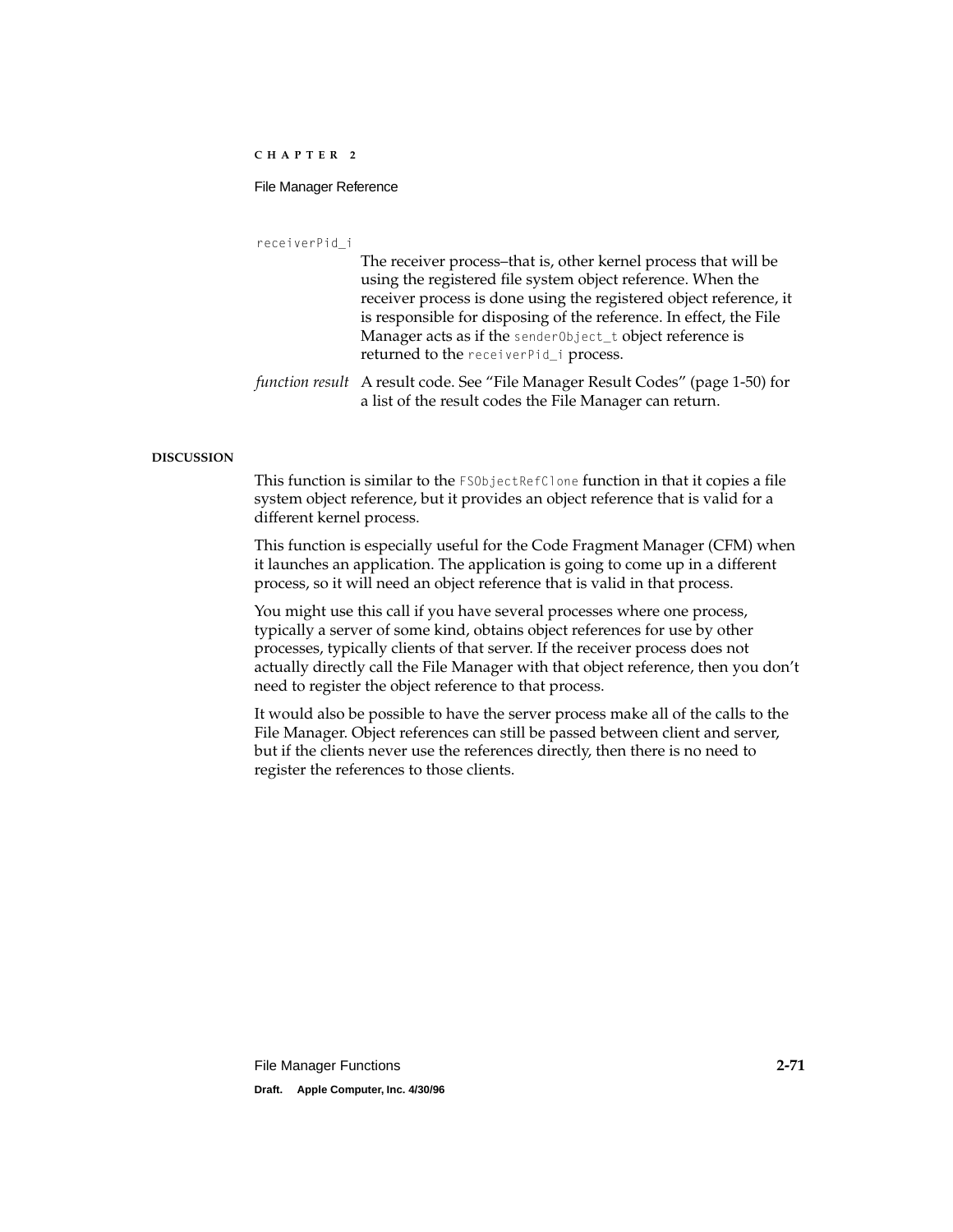File Manager Reference

### <span id="page-99-0"></span>**EXECUTION ENVIRONMENT**

| <b>Reentrant?</b> | Call at secondary<br>interrupt level? | <b>Call at hardware</b><br>interrupt level? |
|-------------------|---------------------------------------|---------------------------------------------|
| Yes               | Nο                                    | Nο                                          |

### **CALLING RESTRICTIONS**

This function cannot be called by hardware interrupt handlers or secondary interrupt handlers.

### **SEE ALSO**

To copy an object reference for the same process to use, you need to clone the object reference with the FSObjectRefClone function [\(page 2-69\)](#page-96-0).

# **FSVolumeGetInformation 2**

Gets a volume's file system object reference.

```
OSStatus FSVolumeGetInformation(
                     FSVolumeObjID volume_t,
                     FSObjectRef* object_o);
```

| volume t | The volume's object ID. You can use the constant<br>kFStheBootVolumeObject to get the boot volume's object ID.                                                                                                  |
|----------|-----------------------------------------------------------------------------------------------------------------------------------------------------------------------------------------------------------------|
| object o | A pointer to the volume's file system object reference. On<br>output, the function returns this object reference. When you are<br>done using this object reference, you are responsible for<br>disposing of it. |
|          | function result A result code. See "File Manager Result Codes" (page 2-115) for                                                                                                                                 |

a list of the result codes the File Manager can return.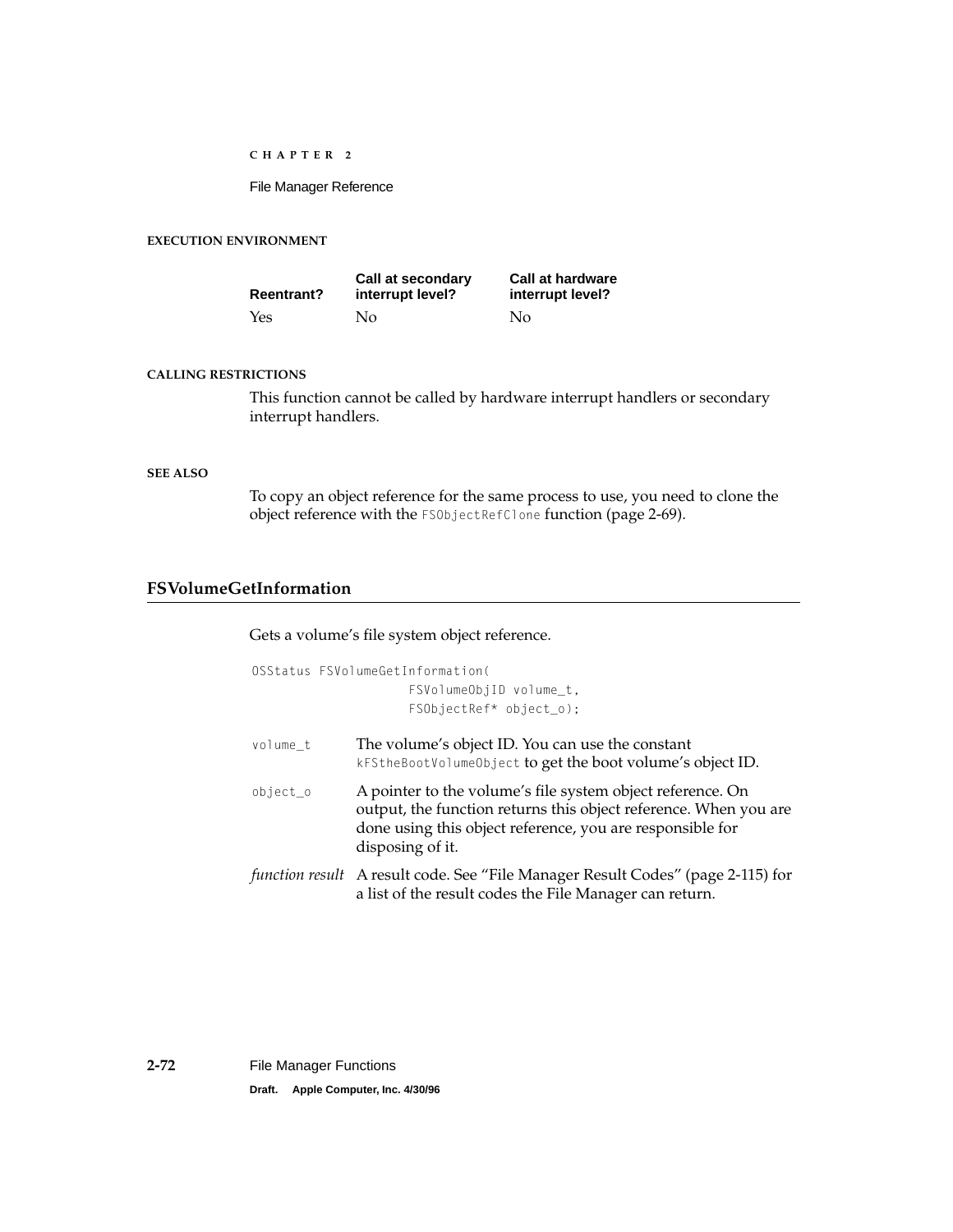File Manager Reference

### **EXECUTION ENVIRONMENT**

| <b>Reentrant?</b> | Call at secondary<br>interrupt level? | <b>Call at hardware</b><br>interrupt level? |
|-------------------|---------------------------------------|---------------------------------------------|
| Yes               | No.                                   | Nο                                          |

## **CALLING RESTRICTIONS**

This function cannot be called by hardware interrupt handlers or secondary interrupt handlers.

# **FSVolumeSetGetInformation 2**

Gets a volume set's file system object reference.

```
OSStatus FSVolumeSetGetInformation(
                     FSVolumeSetObjID volumeSet_t,
                     Boolean* includesBootVolume_o,
                     FSObjectRef* object_o);
```
- volumeSet\_t The volume set's object ID. You can use the constant kFStheBootVolumeSetObject to get the boot volume set's object ID.
- includesBootVolume\_o

This has a value of true if the volume set includes the boot volume. Currently, the boot volume set is the only permitted volume set, so this should always be true.

- object\_o A pointer to the volume set's file system object reference. On output, the function returns this object reference. When you are done using this object reference, you are responsible for disposing of it.
- *function result* A result code. See ["File Manager Result Codes" \(page 2-115\)](#page-142-0) for a list of the result codes the File Manager can return.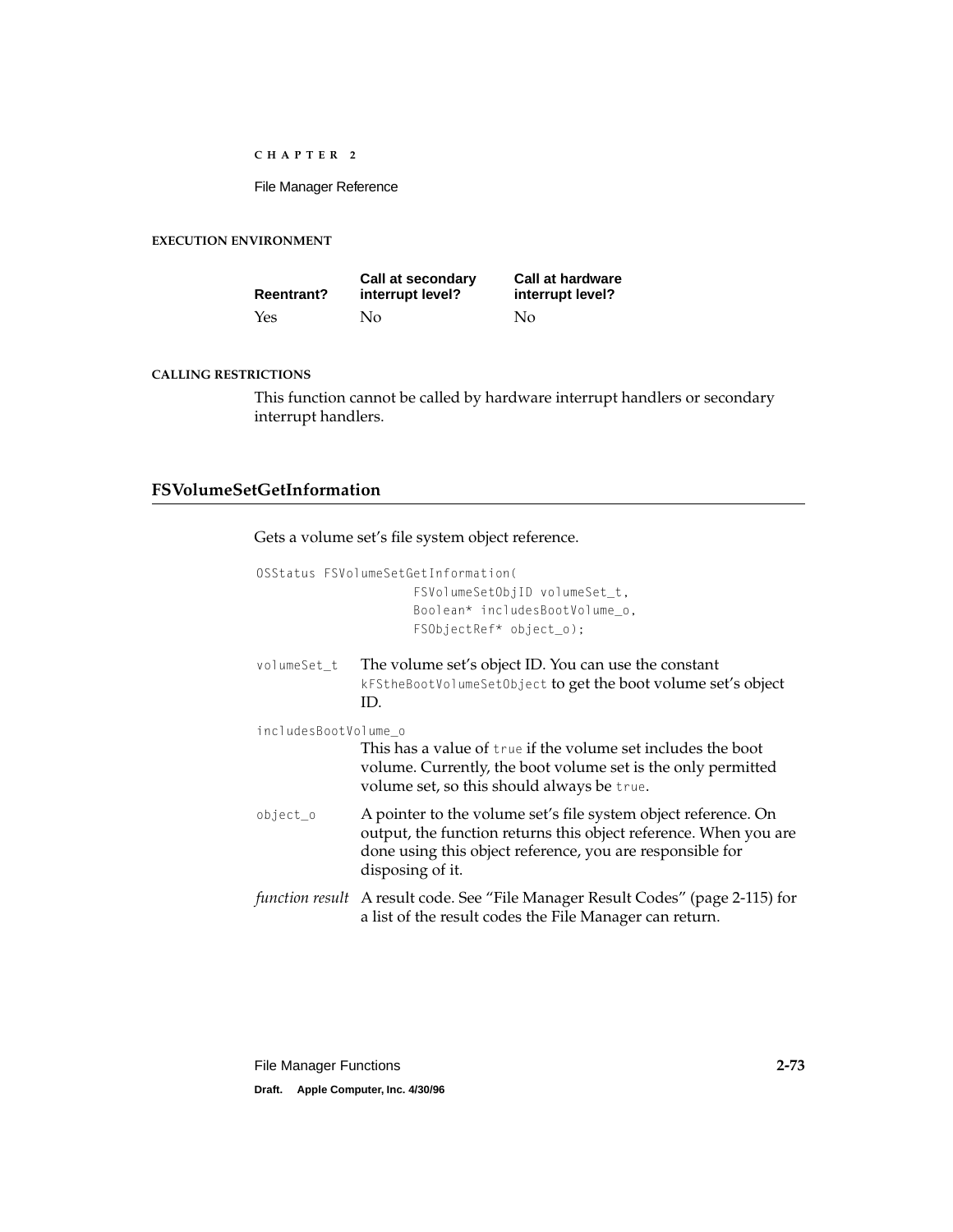File Manager Reference

### <span id="page-101-0"></span>**EXECUTION ENVIRONMENT**

| <b>Reentrant?</b> | Call at secondary<br>interrupt level? | <b>Call at hardware</b><br>interrupt level? |
|-------------------|---------------------------------------|---------------------------------------------|
| Yes               | Nο                                    | No                                          |

### **CALLING RESTRICTIONS**

This function cannot be called by hardware interrupt handlers or secondary interrupt handlers.

# **FSObjectRefDispose 2**

Disposes of a file system object reference.

OSStatus FSObjectRefDispose (FSObjectRef object\_t);

| object t | The file system object reference to be disposed. You can get an<br>object reference from several functions, such as<br>FSObjectCreateRef (page 2-66) and FSObjectIterateOnce<br>(page 2-105). |
|----------|-----------------------------------------------------------------------------------------------------------------------------------------------------------------------------------------------|
|          | function result A result code. See "File Manager Result Codes" (page 2-115) for<br>a list of the result codes the File Manager can return.                                                    |

### **DISCUSSION**

A process must dispose of all file system object references returned to it.

Object references can be returned as explicit output parameters or as properties. If a reference is returned several times for a given object, it must be disposed of separately for each time it was returned.

When all references to a given object are disposed of, the File Manager disposes of any resources it allocated in order to operate on that object. The File Manager automatically disposes of all references for a process when the process terminates.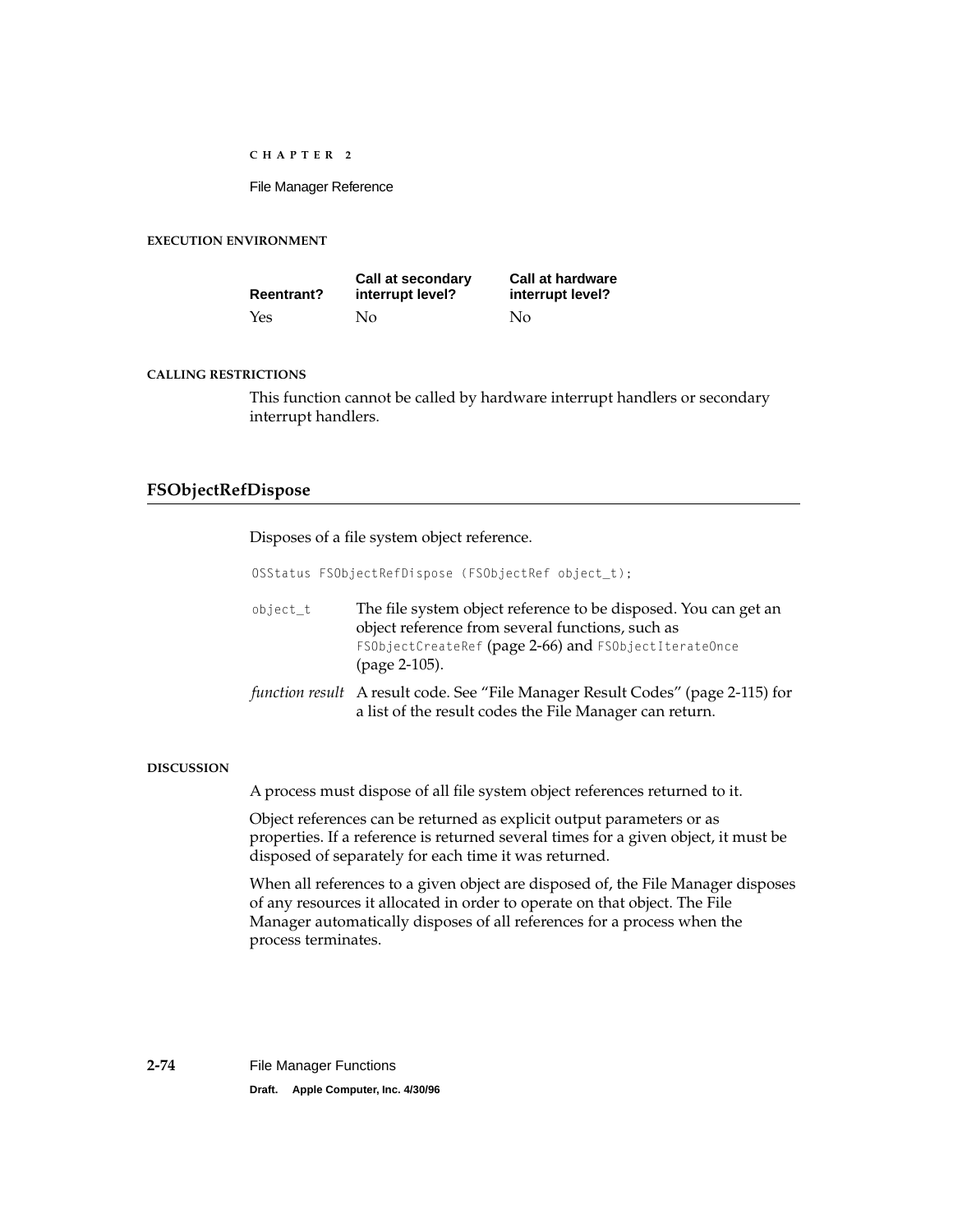#### File Manager Reference

### **EXECUTION ENVIRONMENT**

| <b>Reentrant?</b> | Call at secondary<br>interrupt level? | <b>Call at hardware</b><br>interrupt level? |
|-------------------|---------------------------------------|---------------------------------------------|
| Yes               | No.                                   | Nο                                          |

### **CALLING RESTRICTIONS**

This function cannot be called by hardware interrupt handlers or secondary interrupt handlers.

#### **SEE ALSO**

For references returned as properties (especially when iterating over multiple objects), the more complex FSObjectRefDisposeBulk SPI function may be more convenient. See the FileManagerSPI.h header file for details of this function.

# Using File System Objects 2

This section describes the File Manager functions that explicitly handle objects themselves as opposed to their file system object references. In order to use these functions, you need to know an object's object reference, but these functions do not return object references as output. You can move, rename, exchange, flush, and delete objects.

## **FSObjectRename 2**

## Renames a file or folder.

```
OSStatus FSObjectRename(
                     FSObjectRef sourceObjectRef_t,
                     ConstFSName newObjectName_i );
```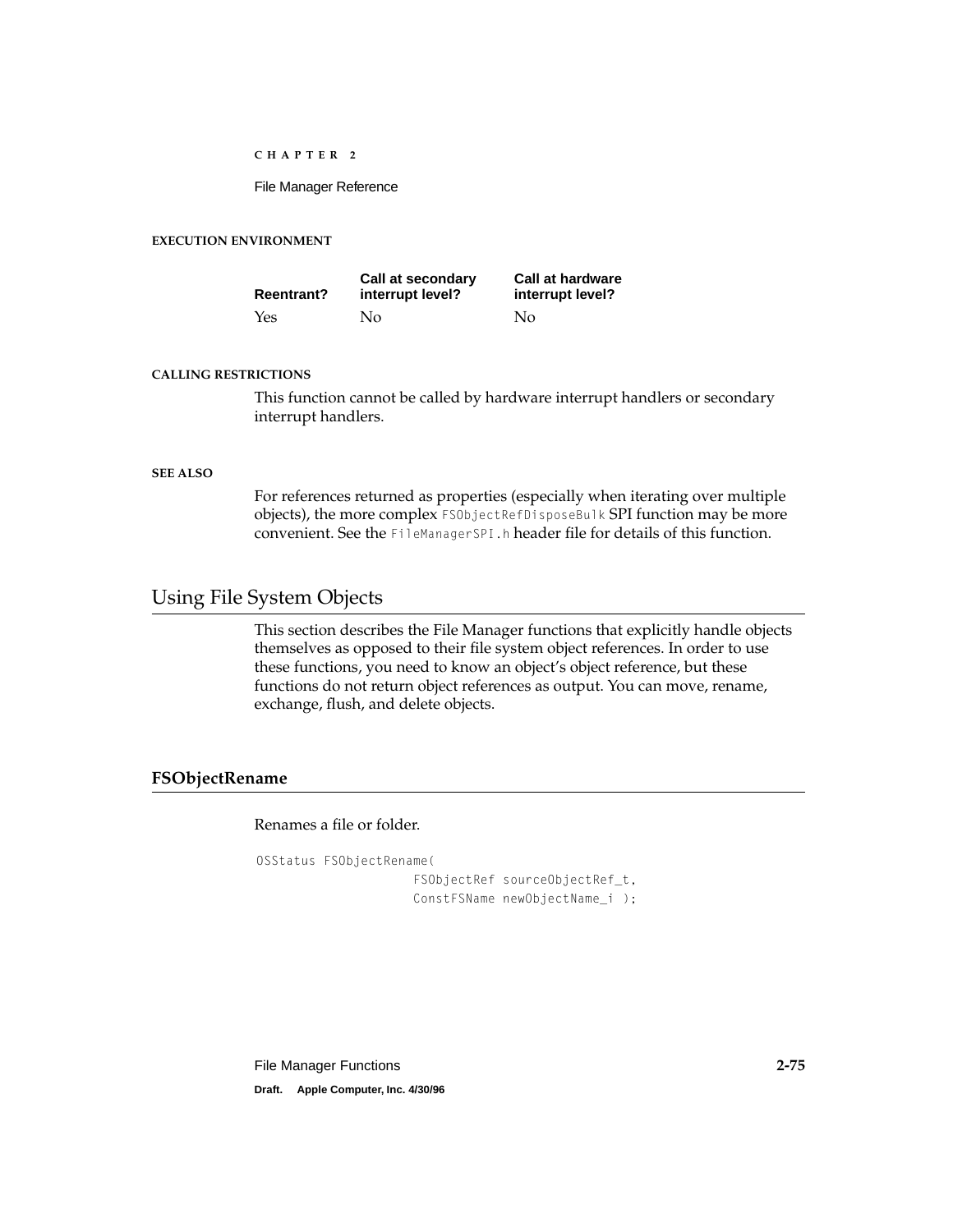#### File Manager Reference

sourceObjectRef\_t

The file system object reference of the file or folder to rename. You can get an object reference from several functions, such as FSObjectCreateRef [\(page 2-66\),](#page-93-0) FSObjectGetContainerRef [\(page 2-68\),](#page-95-0) and FSObjectIterateOnce [\(page 2-105\).](#page-132-0)

newObjectName\_i

The new name for the file or folder.

*function result* A result code. See ["File Manager Result Codes" \(page 2-115\)](#page-142-0) for a list of the result codes the File Manager can return. If another file or folder already exists in the new parent container with the same name as the renamed object's new name, the function returns the E\_DuplicateName result code.

## **EXECUTION ENVIRONMENT**

| <b>Reentrant?</b> | Call at secondary<br>interrupt level? | <b>Call at hardware</b><br>interrupt level? |
|-------------------|---------------------------------------|---------------------------------------------|
| Yes               | No.                                   | Nο                                          |

## **CALLING RESTRICTIONS**

This function cannot be called by hardware interrupt handlers or secondary interrupt handlers.

## **FSObjectMoveRename 2**

## Moves and renames a file or folder.

```
OSStatus FSObjectMoveRename(
                     FSObjectRef sourceObjectRef_t,
                     FSObjectRef destContainerRef i.
                     ConstFSName newObjectName_i);
```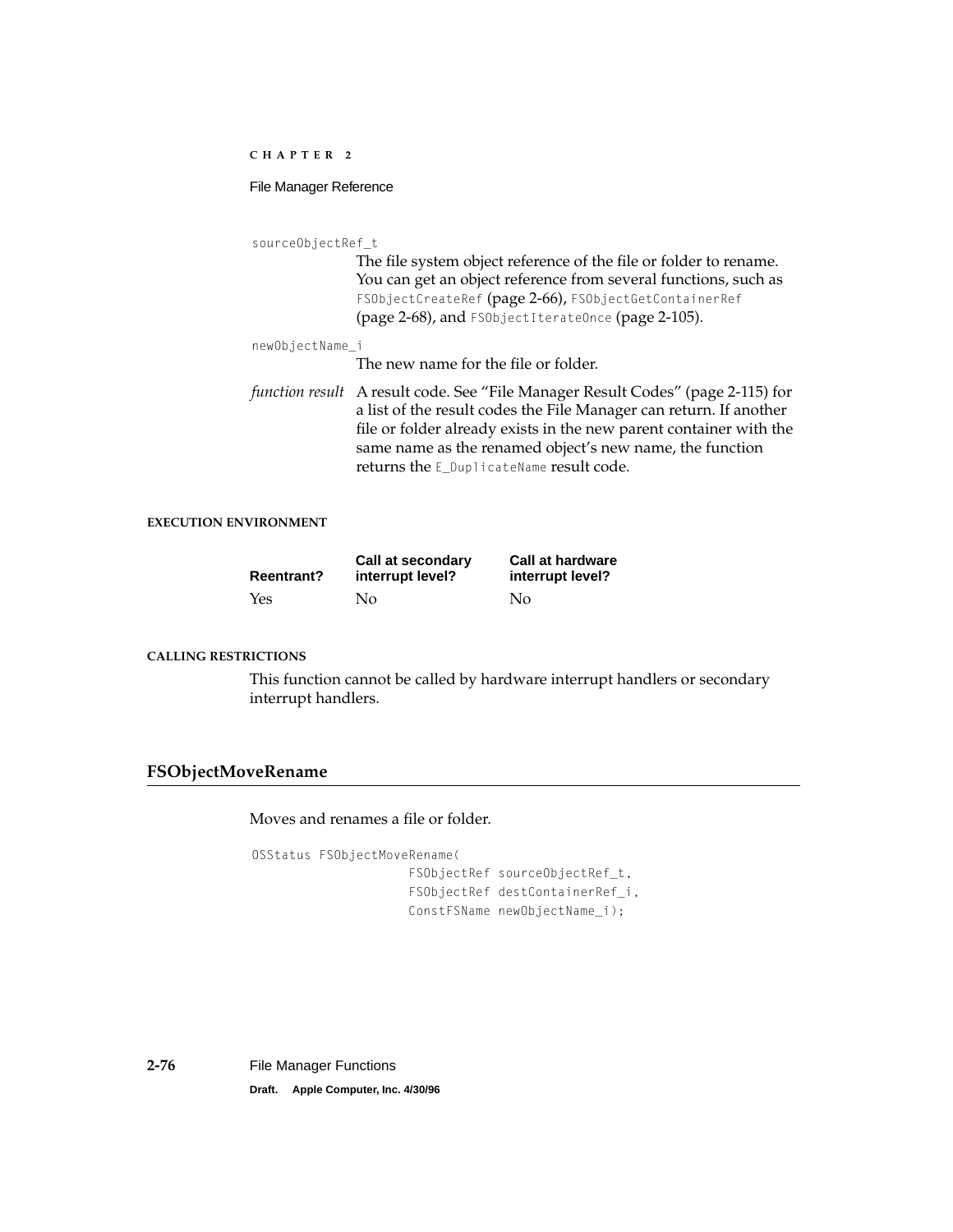#### File Manager Reference

```
sourceObjectRef_t
```
The file system object reference of the file or folder in question. You can get an object reference from several functions, such as FSObjectCreateRef [\(page 2-66\),](#page-93-0) FSObjectGetContainerRef [\(page 2-68\),](#page-95-0) and FSObjectIterateOnce [\(page 2-105\).](#page-132-0)

destContainerRef\_i

The file system object reference of the container where the moved object is to be placed.

newObjectName\_i

The new name for the moved file or folder. This is an optional parameter; pass a value of NULL if you don't want to change the name.

*function result* A result code. See ["File Manager Result Codes" \(page 2-115\)](#page-142-0) for a list of the result codes the File Manager can return. If another file or folder already exists in the new parent container that has the same name as the object or as the object's new name, the function returns the E\_DuplicateName result code.

### **DISCUSSION**

If you provided a new name for the file or folder object in the newObjectName\_i parameter, this function also renames the object. If you don't want to change the name, pass a value of NULL for the newObjectName\_i parameter.

### **EXECUTION ENVIRONMENT**

| Reentrant? | Call at secondary<br>interrupt level? | <b>Call at hardware</b><br>interrupt level? |
|------------|---------------------------------------|---------------------------------------------|
| Yes        | Nο                                    | No                                          |

### **CALLING RESTRICTIONS**

This function cannot be called by hardware interrupt handlers or secondary interrupt handlers.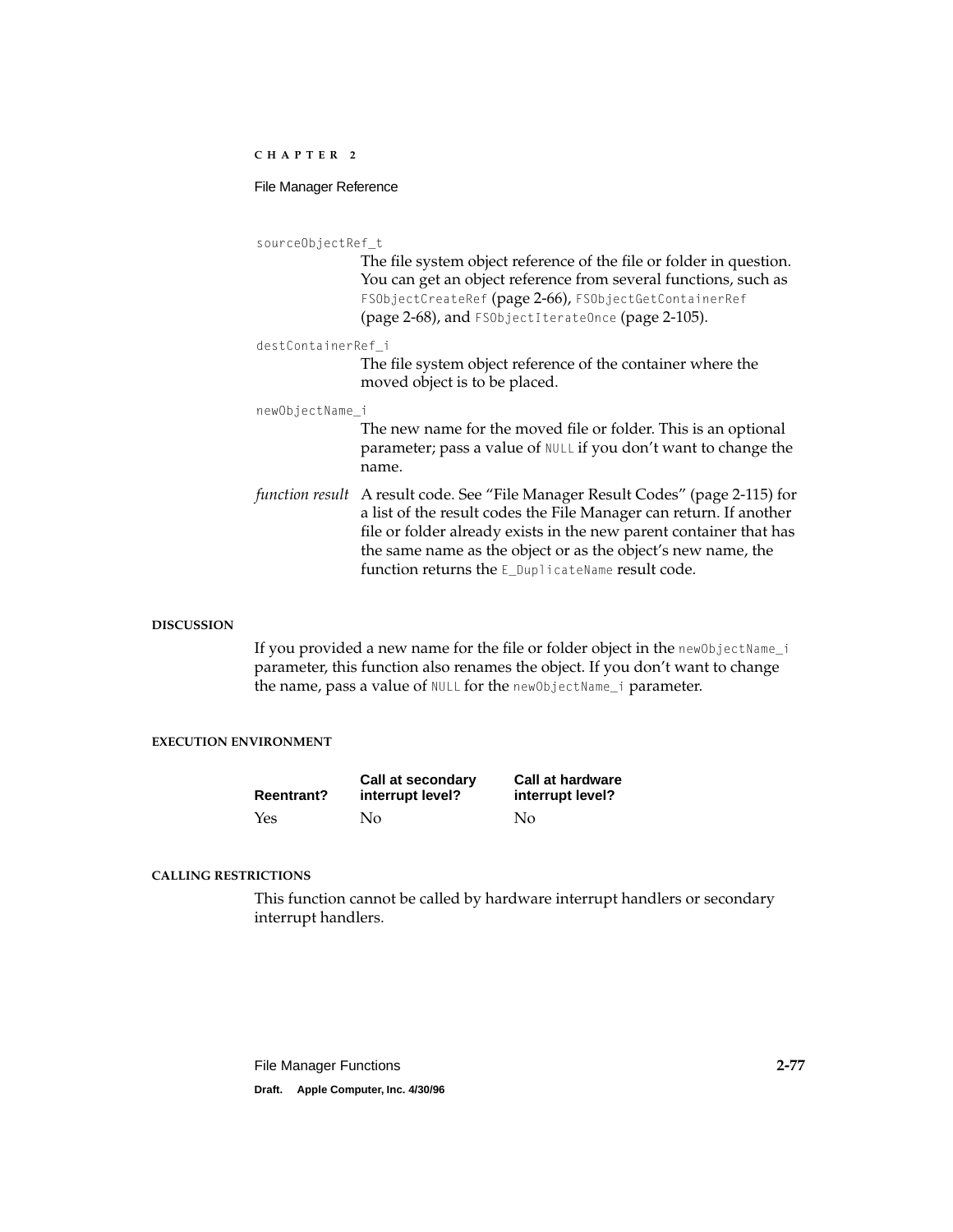File Manager Reference

# **FSObjectExchange 2**

Exchanges the properties of two objects.

| OSStatus FSObjectExchange( |                                                                                                                                                                                              |
|----------------------------|----------------------------------------------------------------------------------------------------------------------------------------------------------------------------------------------|
|                            | FSObjectRef object1_i,                                                                                                                                                                       |
|                            | FSObjectRef object2_i);                                                                                                                                                                      |
| object1 i                  | The file system object reference of one object. You can get an<br>object reference from several functions, such as<br>FSObjectCreateRef (page 2-66) and FSObjectIterateOnce<br>(page 2-105). |
| object2 i                  | The file system object reference of the object to exchange it with.                                                                                                                          |
|                            | function result A result code. See "File Manager Result Codes" (page 2-115) for<br>a list of the result codes the File Manager can return.                                                   |

## **DISCUSSION**

This call is used to allow a "safe save" that preserves an object's persistent reference. For example, you might want to save an updated set of properties to a temporary object so that any errors while saving result in the original object being unchanged; but, you also want the object's persistent reference to remain unchanged so that aliases still work.

What you do is create a second object somewhere (in a temporary folder, for example). Write out its properties, both unchanged and changed, to the second object. When done saving, call the FSObjectExchange function; the fork properties and the modification date of the two objects are swapped in such a way that the original object has the new properties but retains its old persistent reference.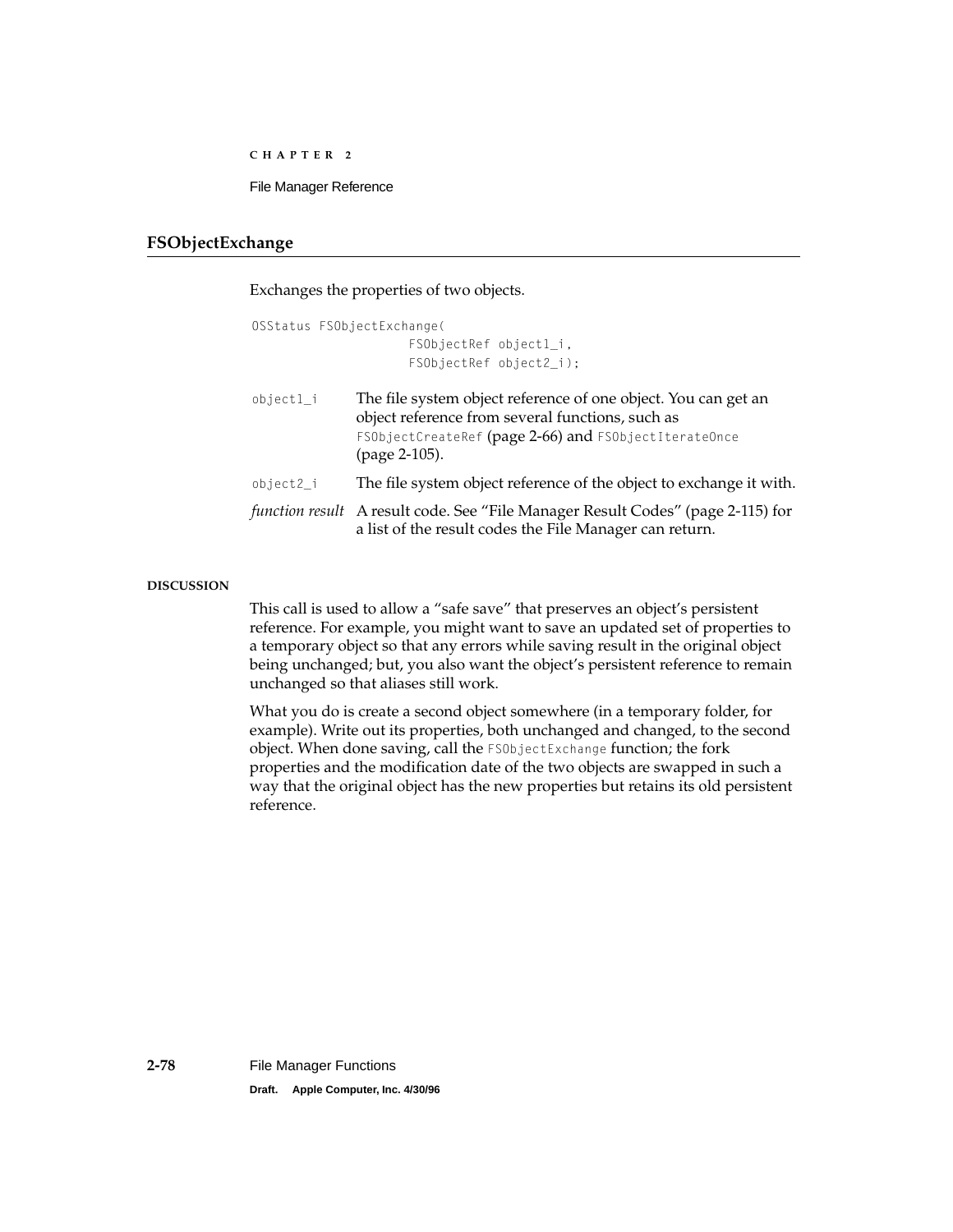#### File Manager Reference

#### **EXECUTION ENVIRONMENT**

| <b>Reentrant?</b> | Call at secondary<br>interrupt level? | <b>Call at hardware</b><br>interrupt level? |
|-------------------|---------------------------------------|---------------------------------------------|
| Yes               | No.                                   | Nο                                          |

#### **CALLING RESTRICTIONS**

This function cannot be called by hardware interrupt handlers or secondary interrupt handlers.

## **FSObjectFlush 2**

Flushes any data cached for an object.

OSStatus FSObjectFlush (FSObjectRef object\_t);

| object t | The file system object reference of the object to be flushed. You |
|----------|-------------------------------------------------------------------|
|          | can get an object reference from several functions, such as       |
|          | FSObjectCreateRef (page 2-66) and FSObjectIterateOnce             |
|          | (page 2-105)                                                      |
|          |                                                                   |

*function result* A result code. See ["File Manager Result Codes" \(page 2-115\)](#page-142-0) for a list of the result codes the File Manager can return.

#### **DISCUSSION**

If the object is a file, then any data written to it by a stream or backing store is written by the File Manager to its underlying device. If the object is a volume, then the volume-level metadata for that volume is flushed.

Any changes to the object's properties are flushed, regardless of the object's type. Data about the object, or contained in the object, can still reside in the File Manager's caches, but any changes are written out.

Note that the underlying device's driver, or the device itself, may cache some data, so the File Manager cannot guarantee that all data has actually been written to the underlying media.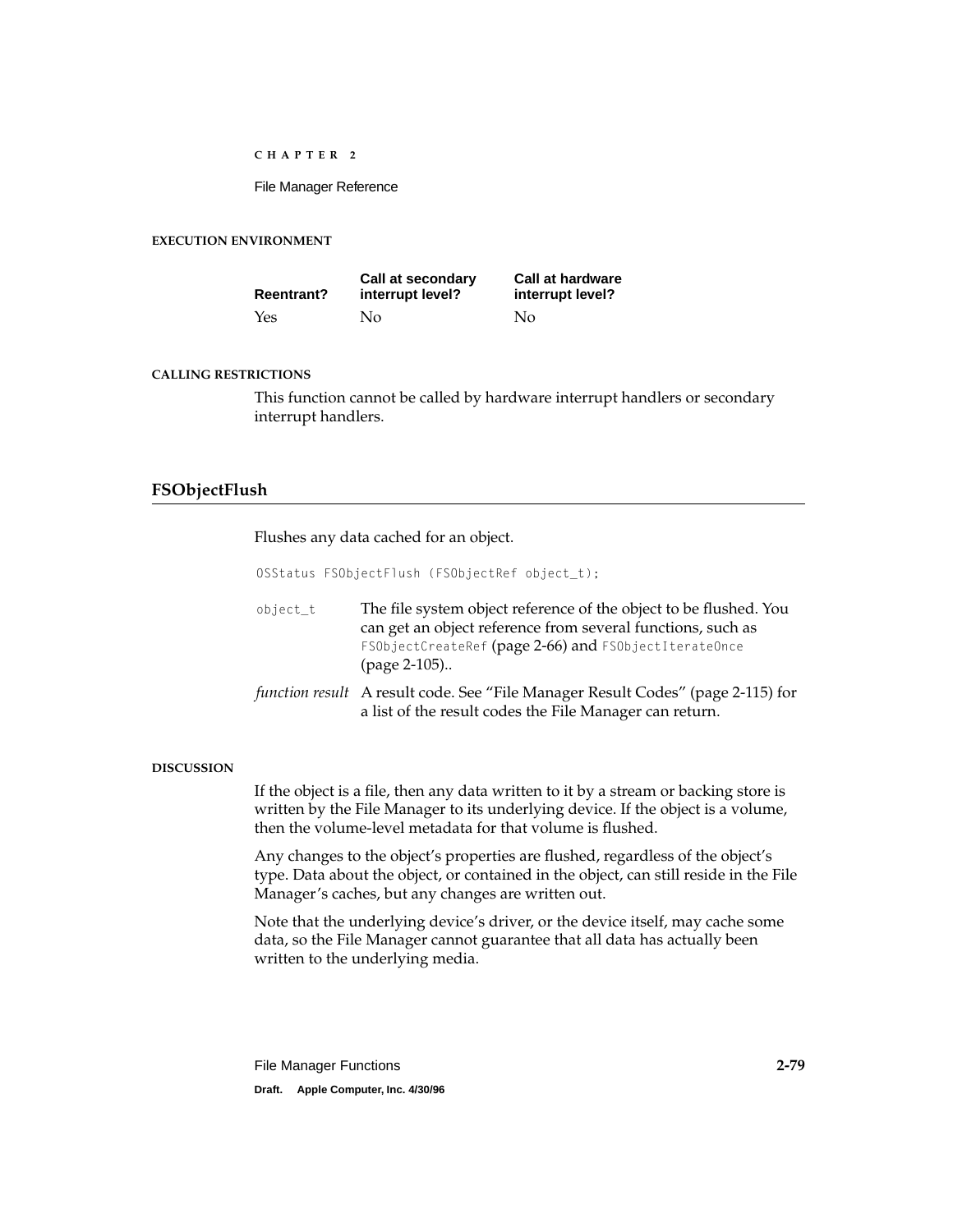File Manager Reference

### **EXECUTION ENVIRONMENT**

| <b>Reentrant?</b> | Call at secondary<br>interrupt level? | <b>Call at hardware</b><br>interrupt level? |
|-------------------|---------------------------------------|---------------------------------------------|
| Yes               | Nο                                    | No                                          |

### **CALLING RESTRICTIONS**

This function cannot be called by hardware interrupt handlers or secondary interrupt handlers.

# **FSObjectDelete 2**

# Deletes an object.

|          | OSStatus FSObjectDelete (FSObjectRef object_t);                                                                                                                                |
|----------|--------------------------------------------------------------------------------------------------------------------------------------------------------------------------------|
| object t | The object to be deleted. You can get a file system object<br>reference from several functions, such as FSObjectCreateRef<br>(page 2-66) and FSObjectIterateOnce (page 2-105). |
|          | function result A result code. See "File Manager Result Codes" (page 2-115) for<br>a list of the result codes the File Manager can return.                                     |

### **DISCUSSION**

This function does not dispose of object's file system object reference; you must still dispose it yourself. Further attempts to use the object reference return an E\_ObjectNotFound result code.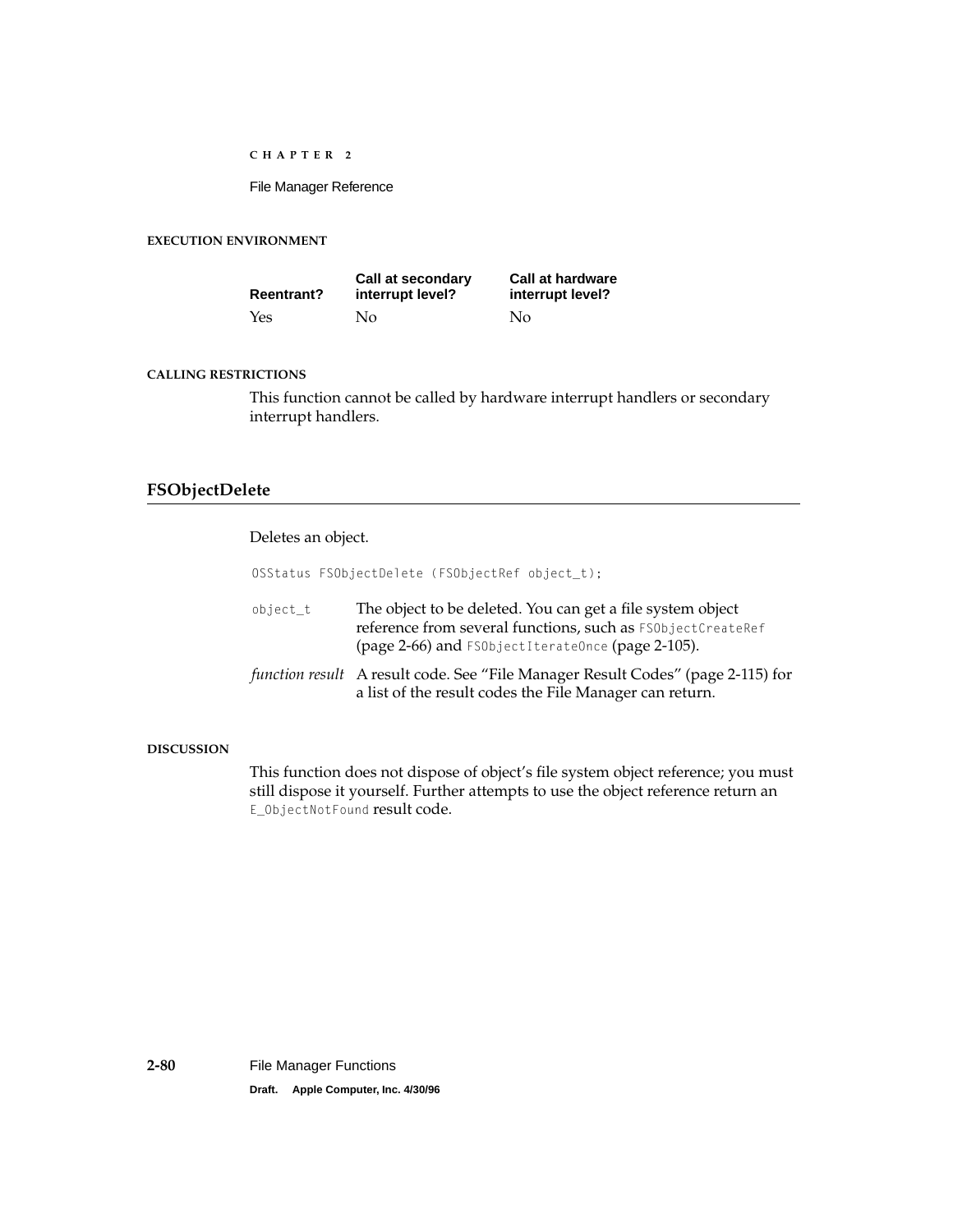File Manager Reference

# **EXECUTION ENVIRONMENT**

| <b>Reentrant?</b> | Call at secondary<br>interrupt level? | <b>Call at hardware</b><br>interrupt level? |
|-------------------|---------------------------------------|---------------------------------------------|
| Yes               | No.                                   | Nο                                          |

# **CALLING RESTRICTIONS**

This function cannot be called by hardware interrupt handlers or secondary interrupt handlers.

# Creating Files and Folders 2

# **FSFileCreate 2**

Creates a new named file.

```
OSStatus FSFileCreate(
                      FSObjectRef containerRef_t,
                      ConstFSName fileName_i,
                      OSType fileCreator_i,
                      OSType fileType_i,
                      FSObjectRef* fileRef_o);
containerRef_t
               The file system object reference of the object to contain the new 
               file. You can get an object reference from several functions, such 
               as FSObjectCreateRef (page 2-66) and FSObjectIterateOnce
               (page 2-105).
fileName_i The name of the new file as a persistent text object.
fileCreator_i
               The new file's Finder creator.
fileType_i The new file's Finder file type.
```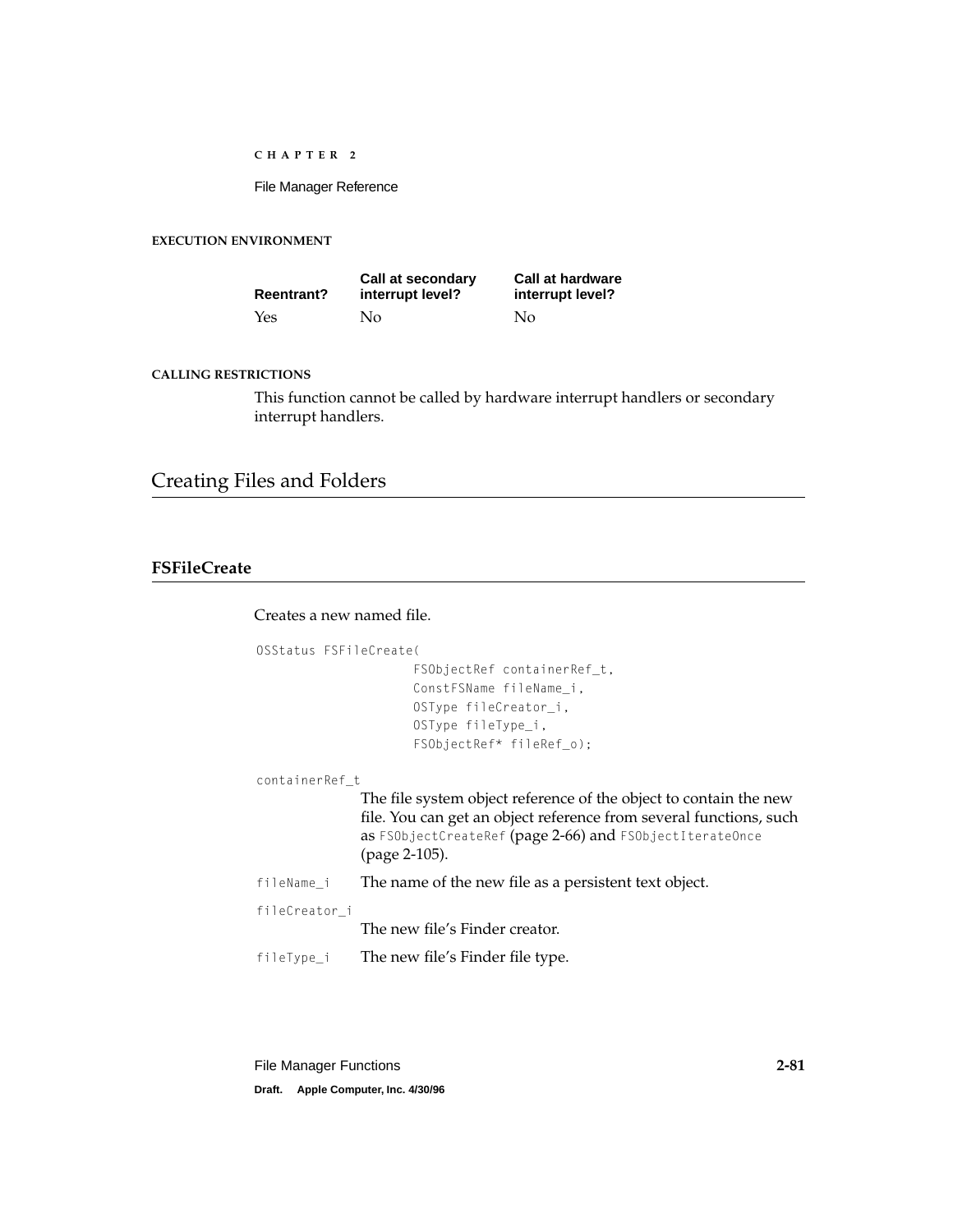| CHAPTER 2              |                                                                                                                                                                                                                                                                                                       |
|------------------------|-------------------------------------------------------------------------------------------------------------------------------------------------------------------------------------------------------------------------------------------------------------------------------------------------------|
| File Manager Reference |                                                                                                                                                                                                                                                                                                       |
| fileRef o              | A pointer to the file system object reference of the new file. On<br>output, the function returns this object reference. When you are<br>done using this object reference, you are responsible for<br>disposing of it.                                                                                |
|                        | <i>function result</i> A result code. See "File Manager Result Codes" (page 2-115) for<br>a list of the result codes the File Manager can return. If another<br>file already exists in that container with the same name, creator,<br>and type, the function returns the E_DuplicateName result code. |

# **EXECUTION ENVIRONMENT**

| Reentrant? | Call at secondary<br>interrupt level? | <b>Call at hardware</b><br>interrupt level? |
|------------|---------------------------------------|---------------------------------------------|
| Yes        | No.                                   | No                                          |

# **CALLING RESTRICTIONS**

This function cannot be called by hardware interrupt handlers or secondary interrupt handlers.

# **FSFolderCreate 2**

Create a new named folder within a specified folder.

```
OSStatus FSFolderCreate(
                    FSObjectRef containerRef_t,
                    ConstFSName folderName_i,
                    FSObjectRef* folderRef_o);
containerRef_t
             The file system object reference of the object to contain the new 
             folder. You can get an object reference from several functions, 
             (page 2-66) and FSObjectIterateOnce
             (page 2-105).
```
folderName\_i The name of the new folder as a persistent text object.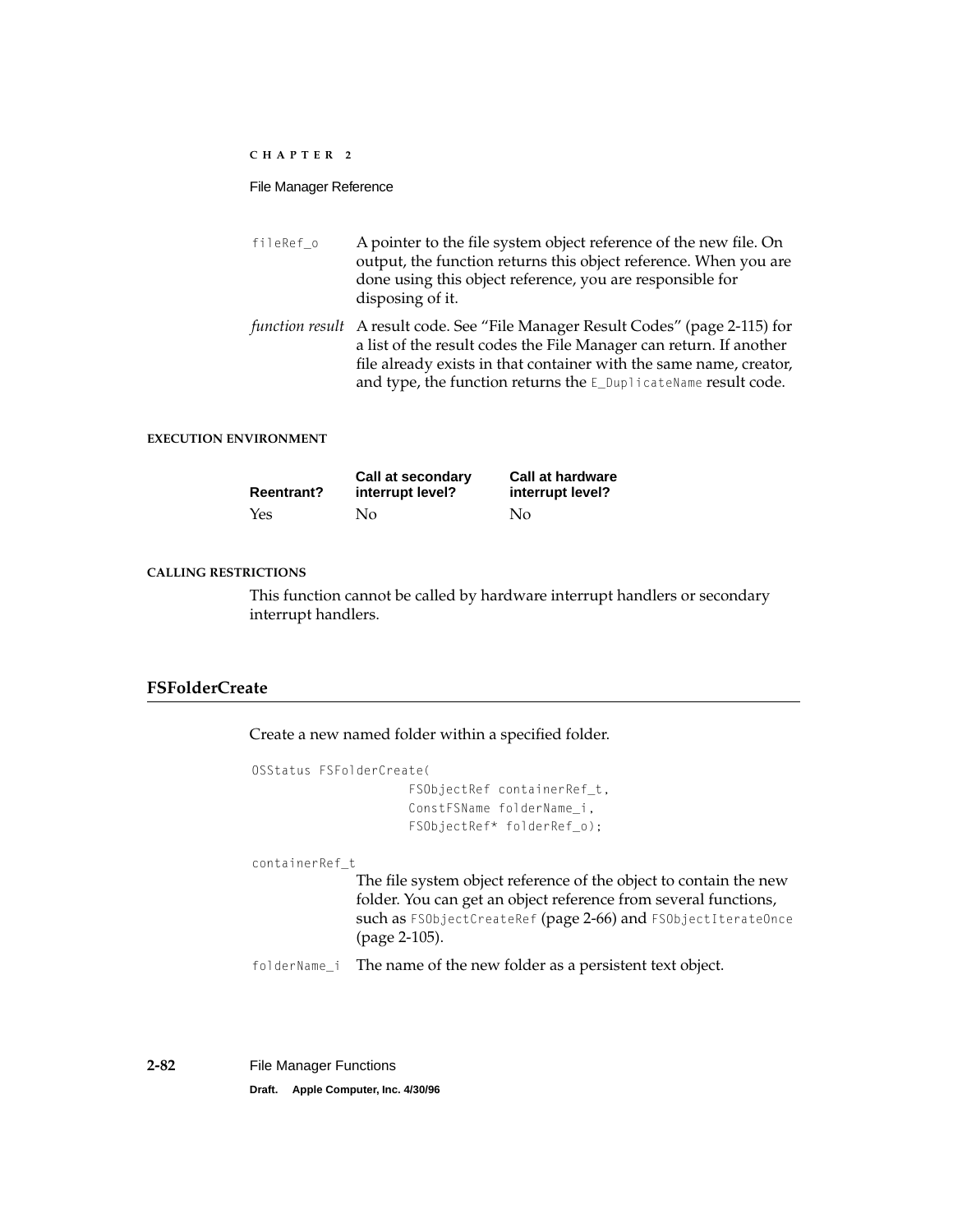| CHAPTER 2              |                                                                                                                                                                                                                                                                               |
|------------------------|-------------------------------------------------------------------------------------------------------------------------------------------------------------------------------------------------------------------------------------------------------------------------------|
| File Manager Reference |                                                                                                                                                                                                                                                                               |
| folderRef o            | A pointer to the file system object reference of the new folder.<br>On output, the function returns this object reference. When you<br>are done using this object reference, you are responsible for<br>disposing of it.                                                      |
|                        | function result A result code. See "File Manager Result Codes" (page 2-115) for<br>a list of the result codes the File Manager can return. If another<br>folder already exists with the same name in that container, the<br>function returns the E_DuplicateName result code. |

# **EXECUTION ENVIRONMENT**

| <b>Reentrant?</b> | Call at secondary<br>interrupt level? | <b>Call at hardware</b><br>interrupt level? |
|-------------------|---------------------------------------|---------------------------------------------|
| Yes               | Nο                                    | No                                          |

# **CALLING RESTRICTIONS**

This function cannot be called by hardware interrupt handlers or secondary interrupt handlers.

Getting and Setting Properties

# **FSObjectGetOneProperty 2**

# Gets a simple property attribute of an object.

```
OSStatus FSObjectGetOneProperty(
                     FSObjectRef objectRef_t,
                     const FSProperty* property_i,
                     ByteCount propertySize_i,
                     LogicalAddress property o);
```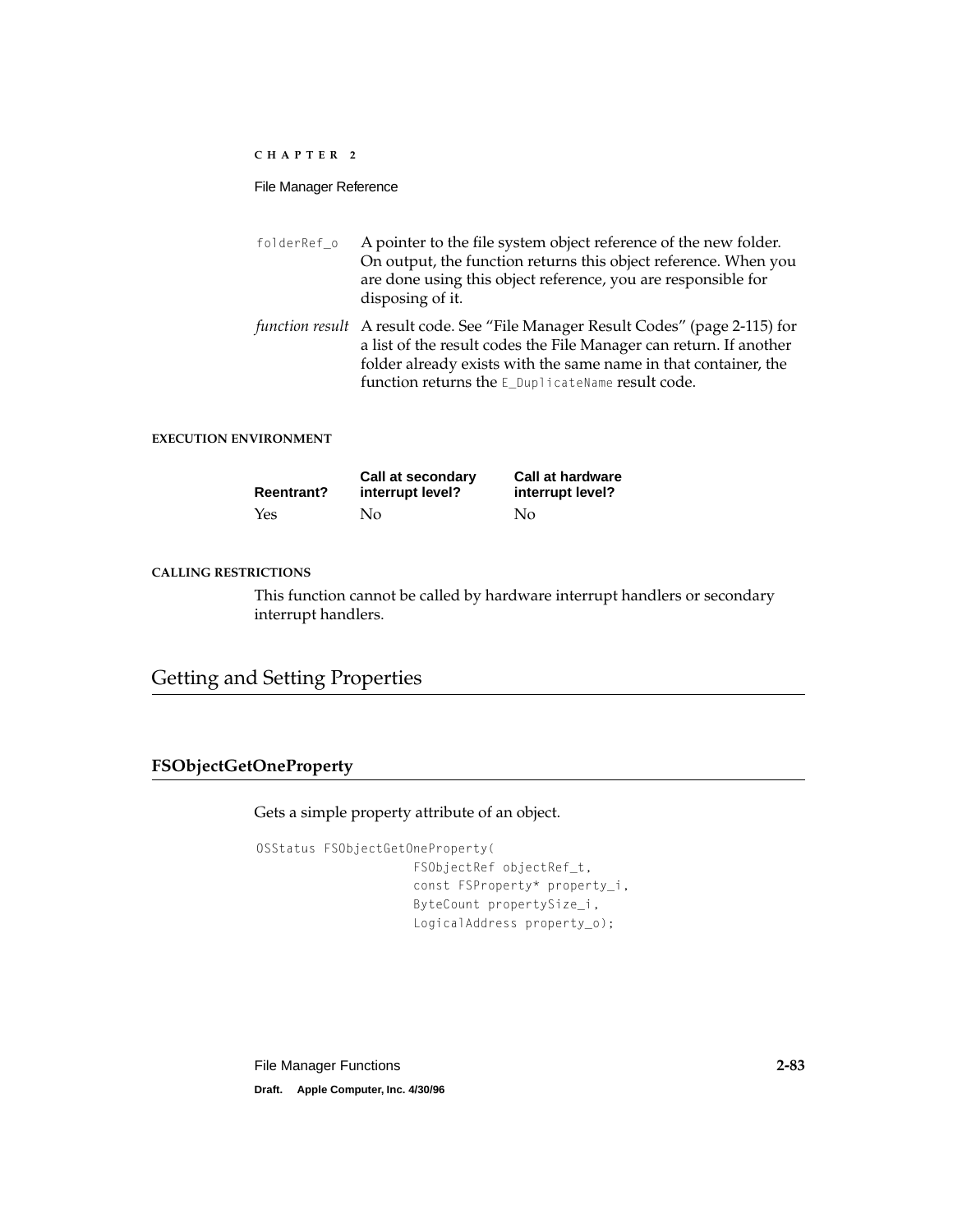## File Manager Reference

| objectRef t    | The file system object reference of the object in question. You<br>can get an object reference from several functions, such as<br>FSObjectCreateRef (page 2-66) and FSObjectIterateOnce<br>(page 2-105). |
|----------------|----------------------------------------------------------------------------------------------------------------------------------------------------------------------------------------------------------|
| property_i     | A pointer to the property attribute to get.                                                                                                                                                              |
| propertySize_i |                                                                                                                                                                                                          |
|                | The size (in bytes) of the property attribute data specified by the<br>property_o parameter.                                                                                                             |
| property_o     | The address of a buffer in which to return the requested<br>property data. You are responsible for allocating an adequately<br>large buffer.                                                             |
|                | function result A result code. See "File Manager Result Codes" (page 2-115) for<br>a list of the result codes the File Manager can return.                                                               |

# **DISCUSSION**

You can use this function to get the value of a simple property as well as any other attributes of all properties such as size, type, and state. You cannot use this function to get the value attribute of a fork property; for this you must use stream or memory-mapped file access functions, such as FSStreamSimpleRead [\(page 2-97\)](#page-124-0) and FSMappedFileOpen [\(page 2-99\)](#page-126-0).

# **EXECUTION ENVIRONMENT**

| <b>Reentrant?</b> | <b>Call at secondary</b><br>interrupt level? | <b>Call at hardware</b><br>interrupt level? |
|-------------------|----------------------------------------------|---------------------------------------------|
| Yes               | No                                           | No                                          |

# **CALLING RESTRICTIONS**

This function cannot be called by hardware interrupt handlers or secondary interrupt handlers.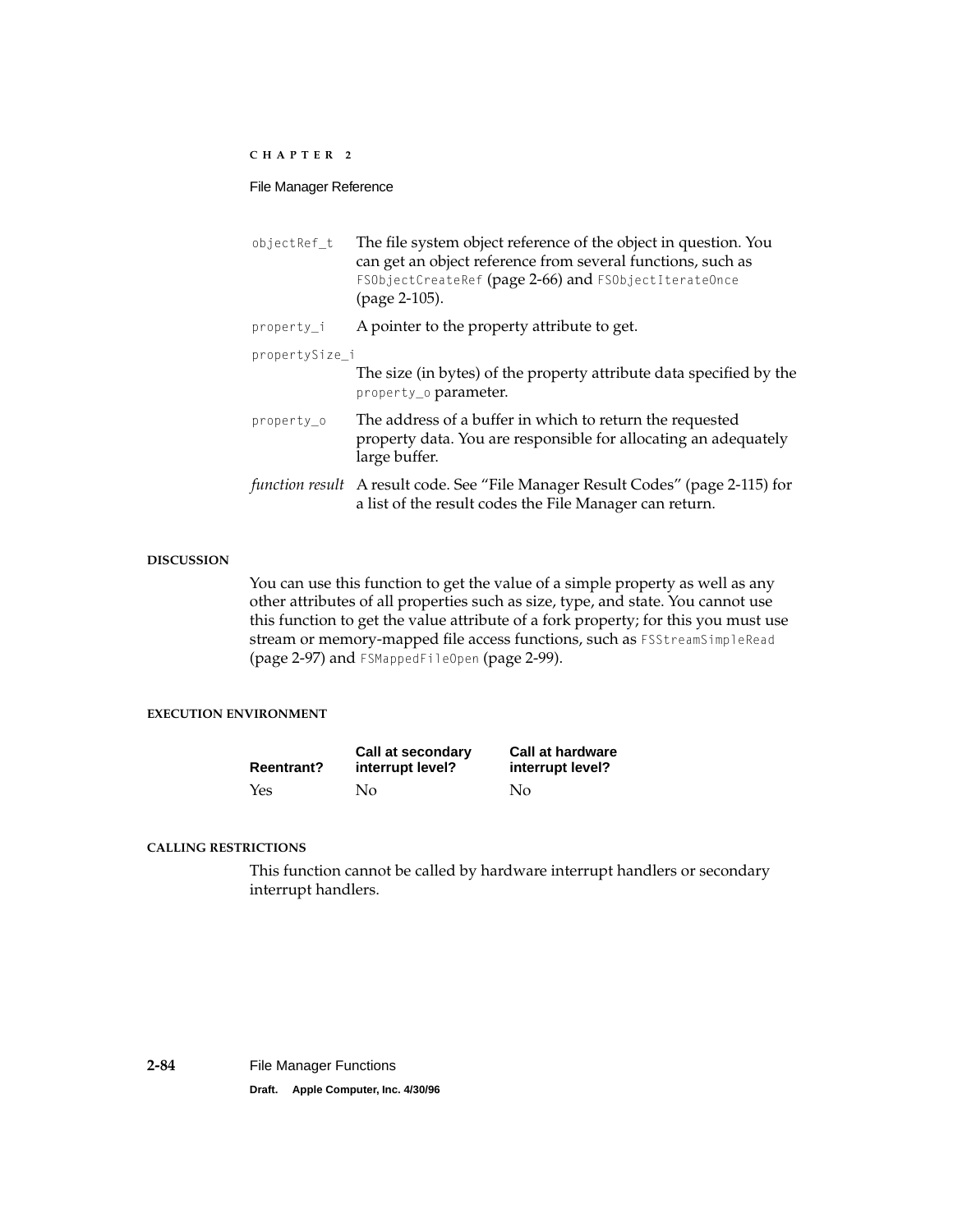File Manager Reference

# **FSObjectSetOneProperty 2**

Sets a property attribute of an object.

| OSStatus FSObjectSetOneProperty( |                                                                                                                                                                                                          |  |
|----------------------------------|----------------------------------------------------------------------------------------------------------------------------------------------------------------------------------------------------------|--|
|                                  | FSObjectRef objectRef_t,                                                                                                                                                                                 |  |
|                                  | const FSProperty* property_i,                                                                                                                                                                            |  |
|                                  | ByteCount propertySize_i,                                                                                                                                                                                |  |
|                                  | ConstLogicalAddress propertyData_i);                                                                                                                                                                     |  |
| objectRef_t                      | The file system object reference of the object in question. You<br>can get an object reference from several functions, such as<br>FSObjectCreateRef (page 2-66) and FSObjectIterateOnce<br>(page 2-105). |  |
| property_i                       | A pointer to the property attribute to set. The attribute to get is<br>specified by property_i->attribute.                                                                                               |  |
| propertySize_i                   |                                                                                                                                                                                                          |  |
|                                  | The size (in bytes) of the property attribute data specified by the<br>propertyData_i parameter.                                                                                                         |  |
| propertyData_i                   |                                                                                                                                                                                                          |  |
|                                  | The address of the buffer that holds the new property data.                                                                                                                                              |  |
|                                  | <i>function result</i> A result code. See "File Manager Result Codes" (page 2-115) for<br>a list of the result codes the File Manager can return.                                                        |  |

# **DISCUSSION**

You can use this function to set the value of a simple property as well as any other attributes of all properties such as size, type, and state. You *cannot* use this function to set the value attribute of a fork property; for this attribute, you must use stream or memory-mapped file access functions, such as FSStreamSimpleWrite [\(page 2-98\)](#page-125-0) and FSMappedFileOpen [\(page 2-99\)](#page-126-0).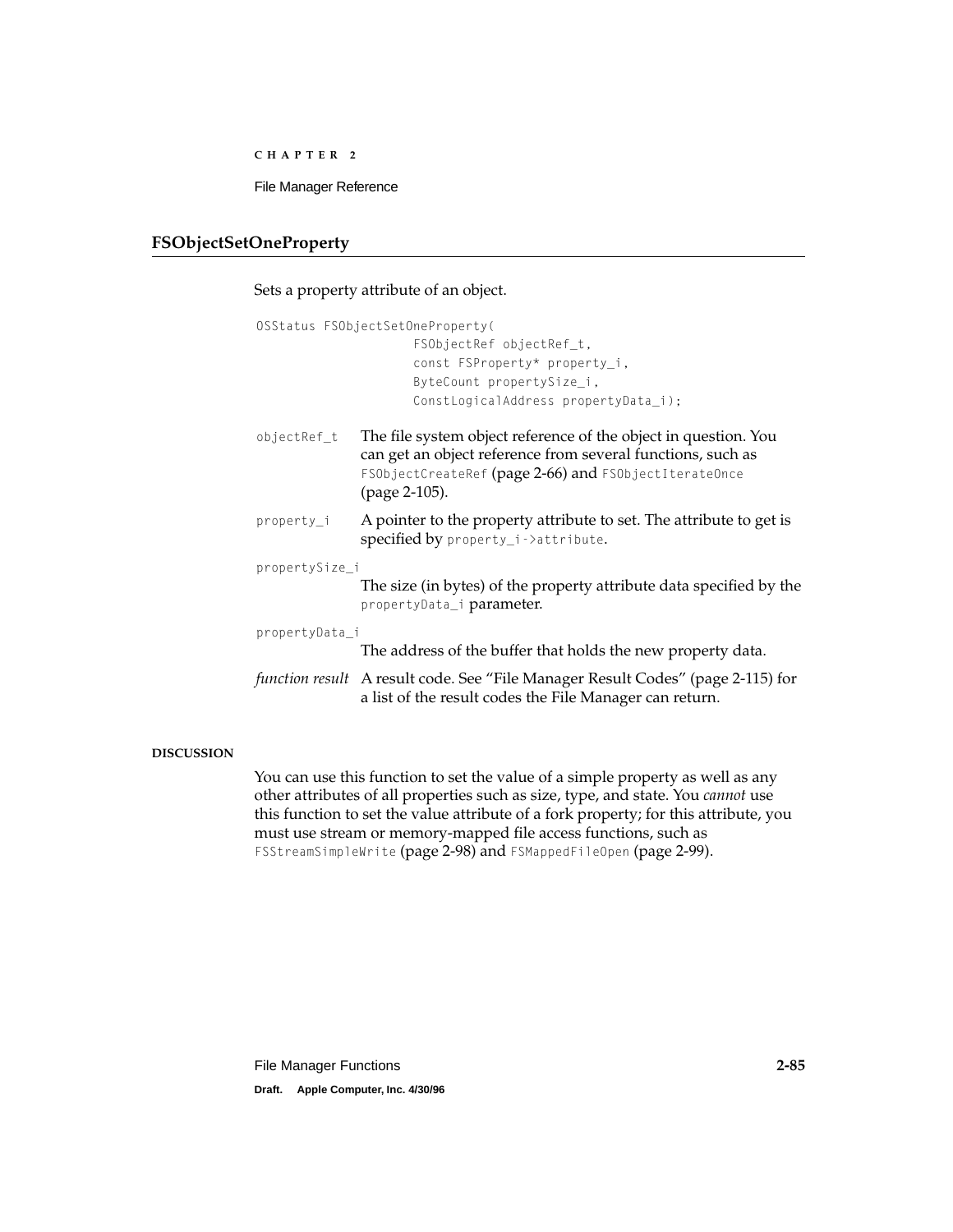File Manager Reference

# **EXECUTION ENVIRONMENT**

| <b>Reentrant?</b> | Call at secondary<br>interrupt level? | <b>Call at hardware</b><br>interrupt level? |
|-------------------|---------------------------------------|---------------------------------------------|
| Yes               | Nο                                    | No                                          |

# **CALLING RESTRICTIONS**

This function cannot be called by hardware interrupt handlers or secondary interrupt handlers.

# Getting File System Object Information 2

This section describes the functions that return an object information structure, as defined by the FSObjectInformation data type [\(page 2-19\),](#page-46-0) which provides separate information structures for files, folders, and volumes. These structures contain a predefined set of aggregate property data such as the object's option flags and Finder information.

# **FSObjectGetInformation 2**

# Gets an object information structure for a file or folder.

|               | OSStatus FSObjectGetInformation(<br>FSObjectRef objectRef t.<br>FSInfoVersion infoVersion i,<br>FSObjectInformation* objectInfo o.<br>FSName objectName o):                                              |
|---------------|----------------------------------------------------------------------------------------------------------------------------------------------------------------------------------------------------------|
| objectRef t   | The file system object reference of the object in question. You<br>can get an object reference from several functions, such as<br>FSObjectCreateRef (page 2-66) and FSObjectIterateOnce<br>(page 2-105). |
| infoVersion i | The version of the object information structure specified by the<br>objectInfo_o parameter. Use the constant                                                                                             |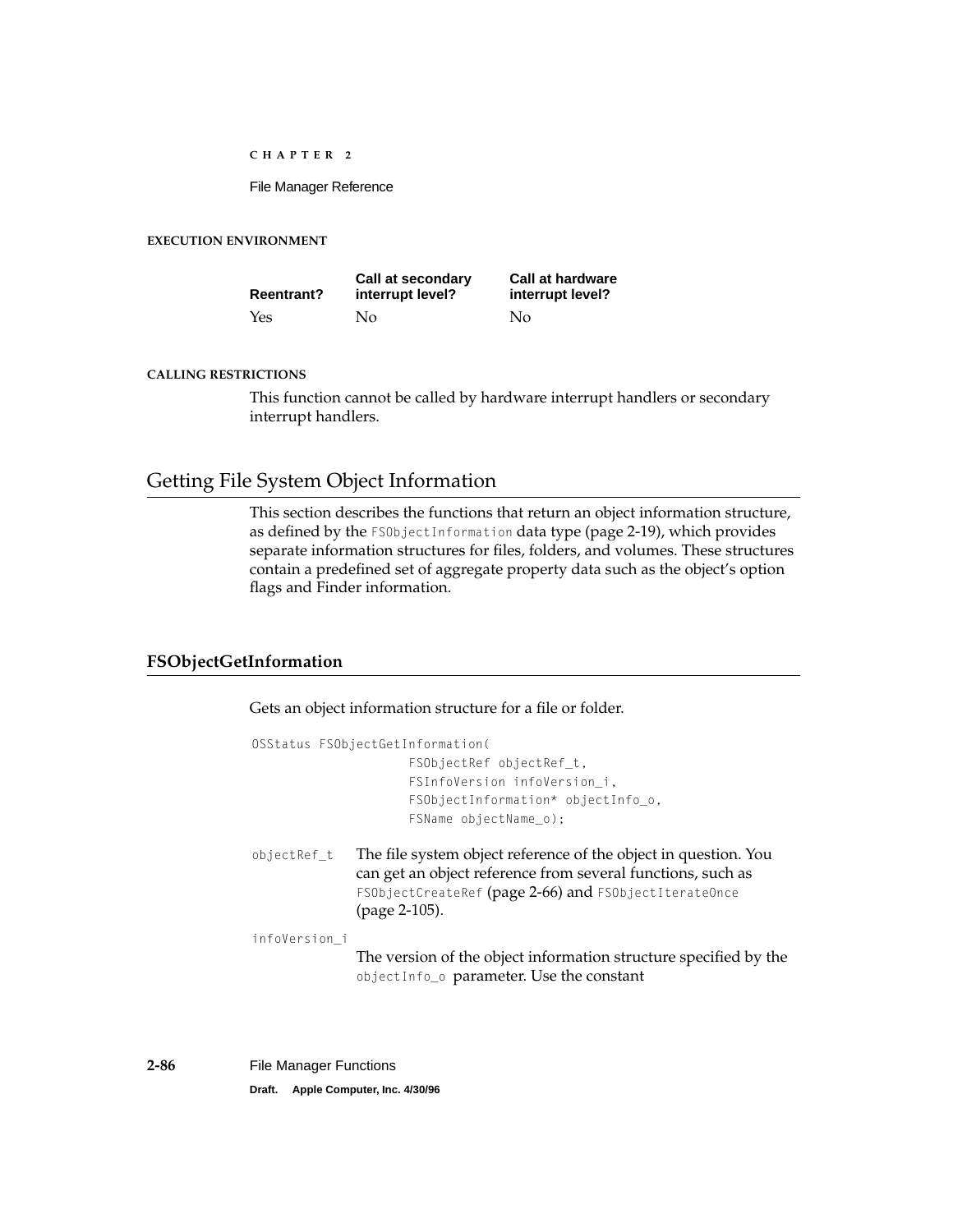#### File Manager Reference

|              | kFSInfoCurrentReleasedVersion for this parameter to specify the<br>latest version of the object information structure. This<br>parameter is ignored if objectInfo_o is omitted.                                                                                                                     |
|--------------|-----------------------------------------------------------------------------------------------------------------------------------------------------------------------------------------------------------------------------------------------------------------------------------------------------|
| objectInfo_o | A pointer to the object information structure being returned.<br>This is an optional parameter; pass a null pointer if you don't<br>want the File Manager to provide this structure on output.                                                                                                      |
| objectName_o | The name of the specified object. If you specify this, it must<br>reference a preinitialized persistent text object of sufficient size<br>to contain the object's name. This is an optional parameter; pass<br>a value of NULL if you don't want the File Manager to provide<br>the name on output. |
|              | function result A result code. See "File Manager Result Codes" (page 2-115) for<br>a list of the result codes the File Manager can return.                                                                                                                                                          |

# **EXECUTION ENVIRONMENT**

| <b>Reentrant?</b> | Call at secondary<br>interrupt level? | <b>Call at hardware</b><br>interrupt level? |
|-------------------|---------------------------------------|---------------------------------------------|
| Yes               | No.                                   | No                                          |

# **CALLING RESTRICTIONS**

This function cannot be called by hardware interrupt handlers or secondary interrupt handlers.

# **FSObjectGetVolumeInformation 2**

# Gets an object information structure for a volume.

```
OSStatus FSObjectGetVolumeInformation(
                     FSObjectRef volumeItemRef_t,
                     FSInfoVersion infoVersion_i,
                     FSObjectInformation* volumeInfo_o,
                     FSObjectRef* volumeObjectRef_o,
                     FSName volumeName_o);
```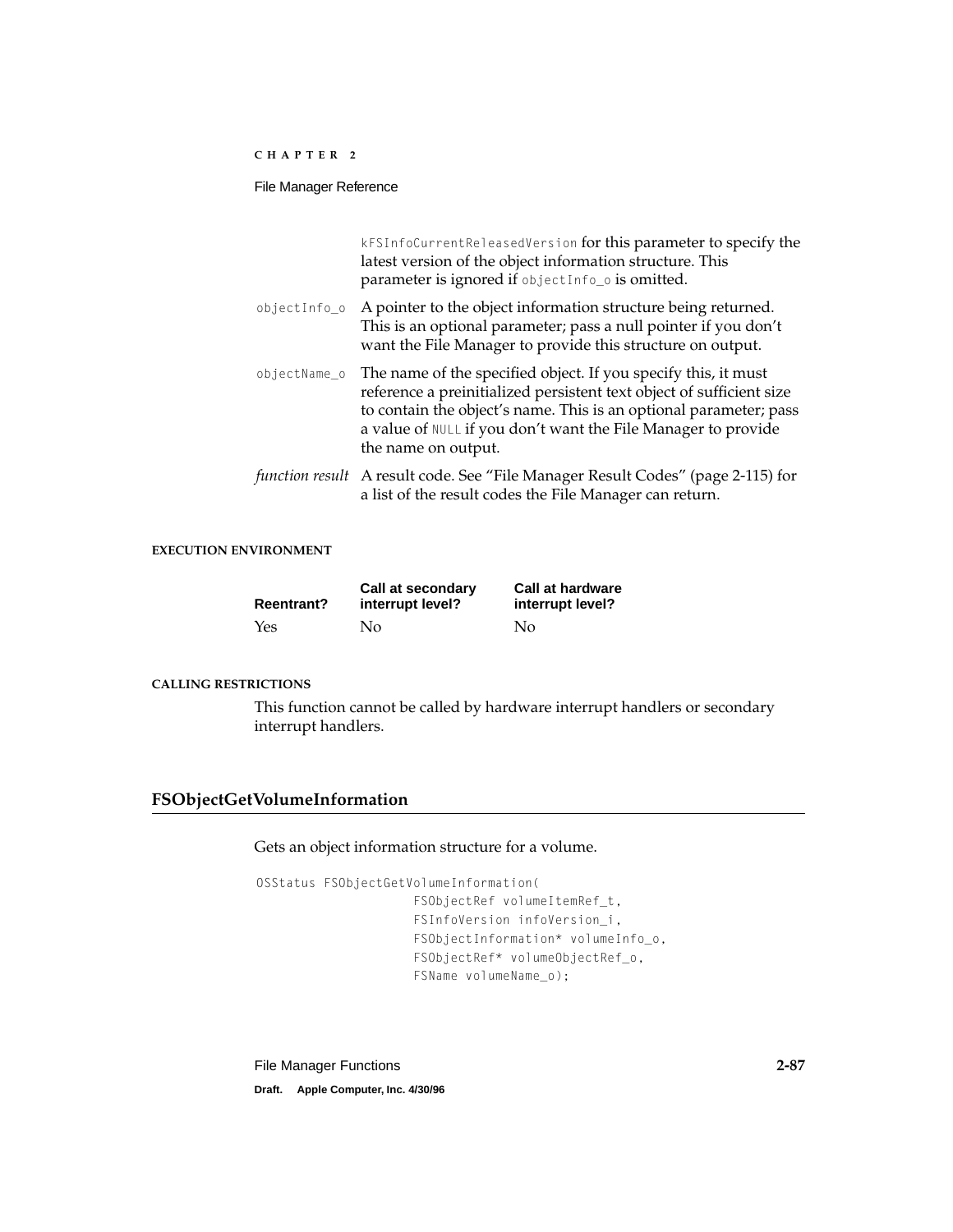#### File Manager Reference

volumeItemRef\_t

The file system object reference of a volume item such as a file or folder or the object reference for the volume itself. You can get an object reference from several functions, such as FSObjectCreateRef [\(page 2-66\),](#page-93-0) FSObjectGetContainerRef [\(page 2-68\),](#page-95-0) and and FSObjectIterateOnce [\(page 2-105\)](#page-132-0).

infoVersion\_i

The version of the object information structure specified by the volumeInfo\_o parameter. Use the constant kFSInfoCurrentReleasedVersion for this parameter to specify the latest version of the object information structure. This parameter is ignored if volumeInfo\_o is omitted.

volumeInfo\_o A pointer to the object information structure being returned. This is an optional parameter; pass a null pointer if you don't want the File Manager to provide this structure on output.

volumeObjectRef\_o

A pointer to the object reference of the volume. This is an optional parameter; pass a null pointer if you don't want the File Manager to provide this object reference on output.

- volumeName\_o The name of the specified volume. If you specify this, it must reference a preinitialized persistent text object of sufficient size to contain the object's name. This is an optional parameter; pass a value of NULL if you don't want the File Manager to provide the name on output.
- *function result* A result code. See ["File Manager Result Codes" \(page 2-115\)](#page-142-0) for a list of the result codes the File Manager can return.

#### **DISCUSSION**

This function is functionally equivalent to the FSObjectGetInformation function when the target object reference is the volume's object reference.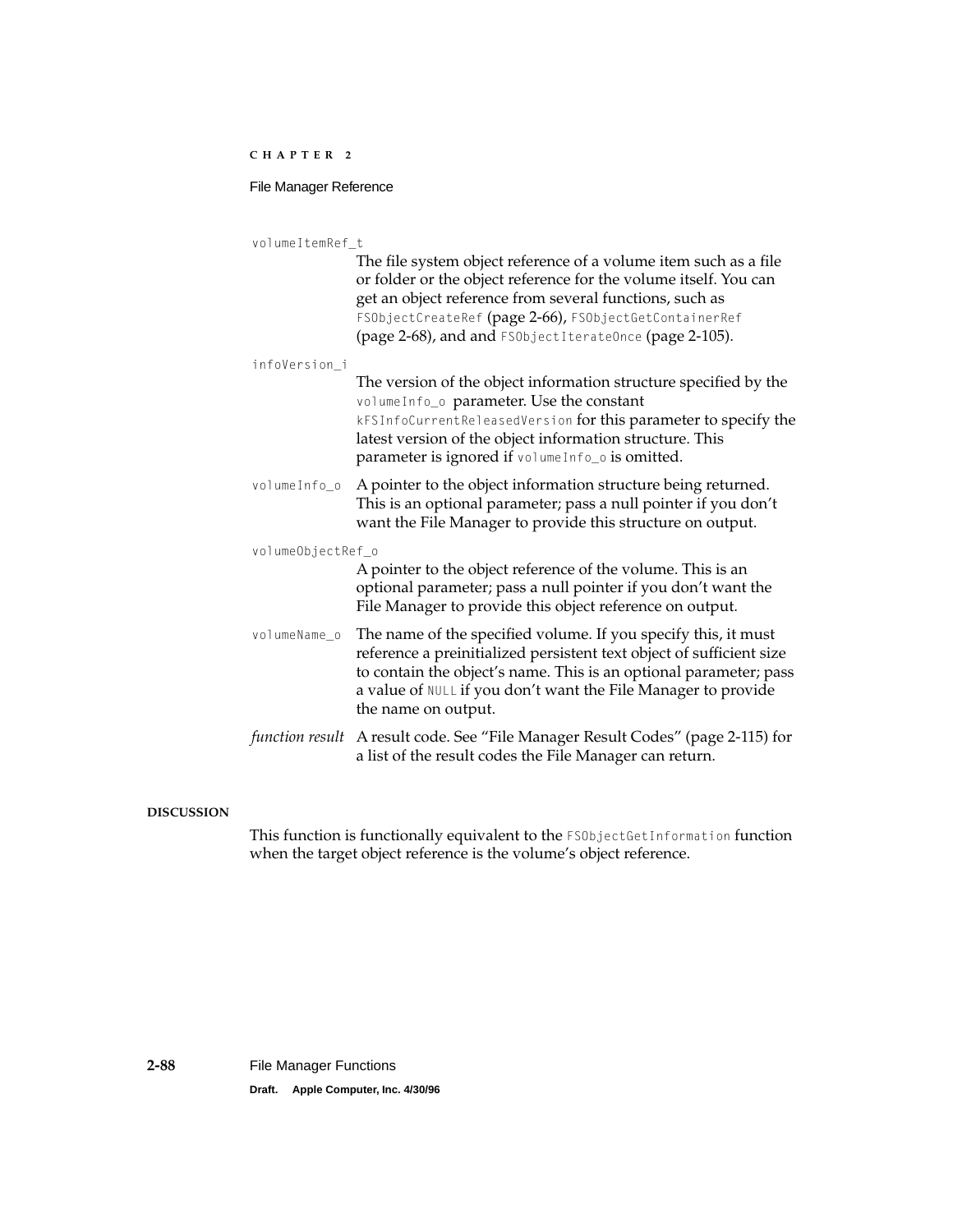File Manager Reference

### **EXECUTION ENVIRONMENT**

| <b>Reentrant?</b> | Call at secondary<br>interrupt level? | <b>Call at hardware</b><br>interrupt level? |
|-------------------|---------------------------------------|---------------------------------------------|
| Yes               | No.                                   | Nο                                          |

# **CALLING RESTRICTIONS**

This function cannot be called by hardware interrupt handlers or secondary interrupt handlers.

# Using Stream Access Methods 2

You must use stream or memory-mapped file access methods to get and set the value attribute of a fork property.

# **FSStreamOpen 2**

Opens a file fork for stream access.

```
OSStatus FSStreamOpen(
                       FSObjectRef fileObjectRef_i,
                       FSForkType fork_i,
                       FSStreamObjID* stream_o);
fileObjectRef_i
               The file system object reference of the file you wish to open.
fork_i The type of fork to open. The only allowable values are 
               kFSDataFork and kFSResourceFork.
stream_o A pointer to the new stream ID. On output, the function returns 
               the stream ID.
function result A result code. See "File Manager Result Codes" (page 2-115) for 
               a list of the result codes the File Manager can return. If the file is 
               locked or is open on another stream with conflicting access 
               constraints, then the function returns the E_PermissionViolation
               result code.
```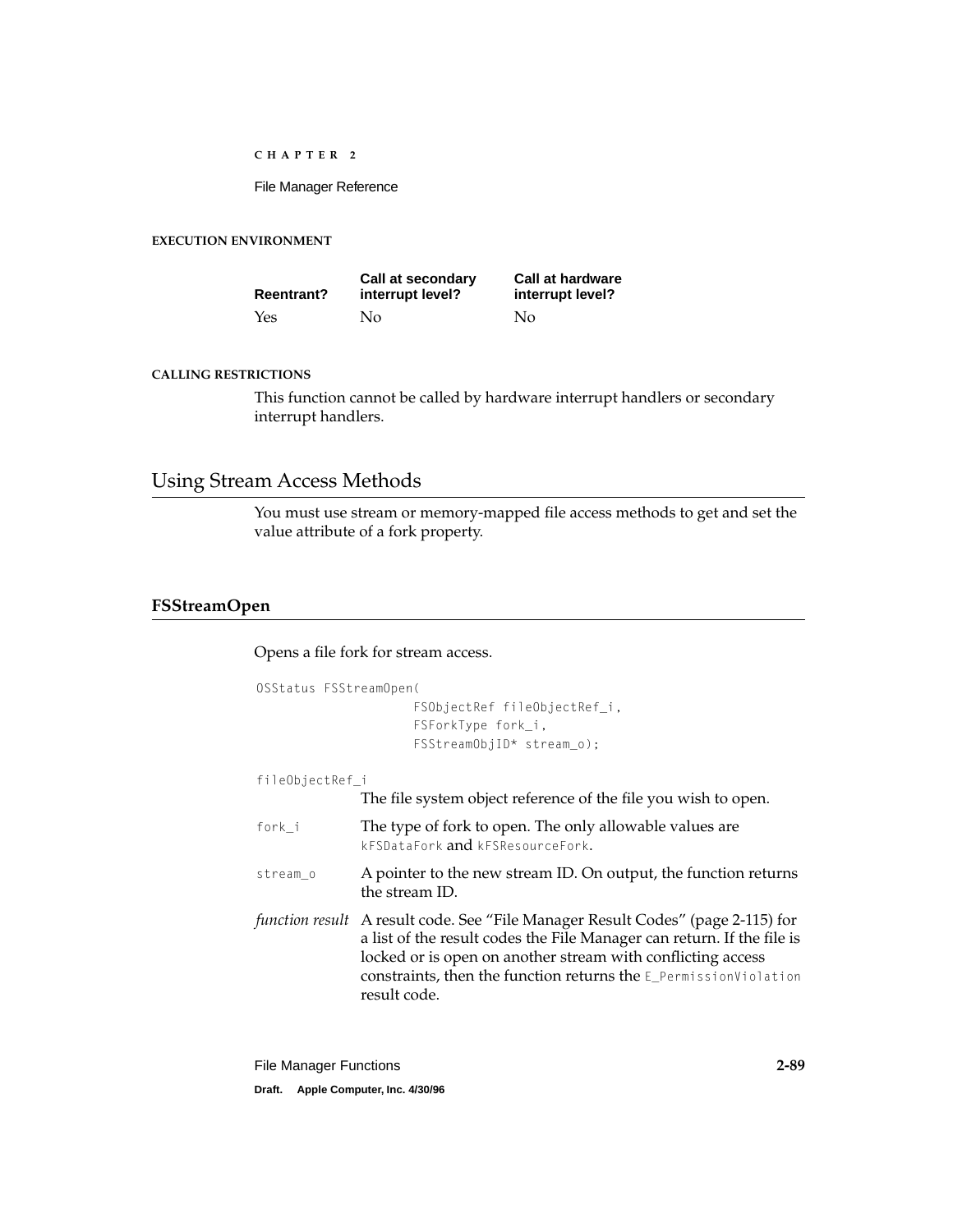<span id="page-117-0"></span>File Manager Reference

**[••• Review query:** Which error code is this? **•••]**

## **DISCUSSION**

This function attempts to open the fork with exclusive read/write access.

# **EXECUTION ENVIRONMENT**

| <b>Reentrant?</b> | Call at secondary<br>interrupt level? | <b>Call at hardware</b><br>interrupt level? |
|-------------------|---------------------------------------|---------------------------------------------|
| Yes               | No                                    | No                                          |

## **CALLING RESTRICTIONS**

This function cannot be called by hardware interrupt handlers or secondary interrupt handlers.

## **SEE ALSO**

To specify particular access constraints, the more complex FSStreamOpenWithConstraints SPI function may be more convenient. See the FileManagerSPI.h header file for details of this function.

# **FSStreamClose 2**

# Closes a stream.

OSStatus FSStreamClose (FSStreamObjID stream\_t);

- stream\_t The object ID of the stream to be closed.
- *function result* A result code. See ["File Manager Result Codes" \(page 2-115\)](#page-142-0) for a list of the result codes the File Manager can return.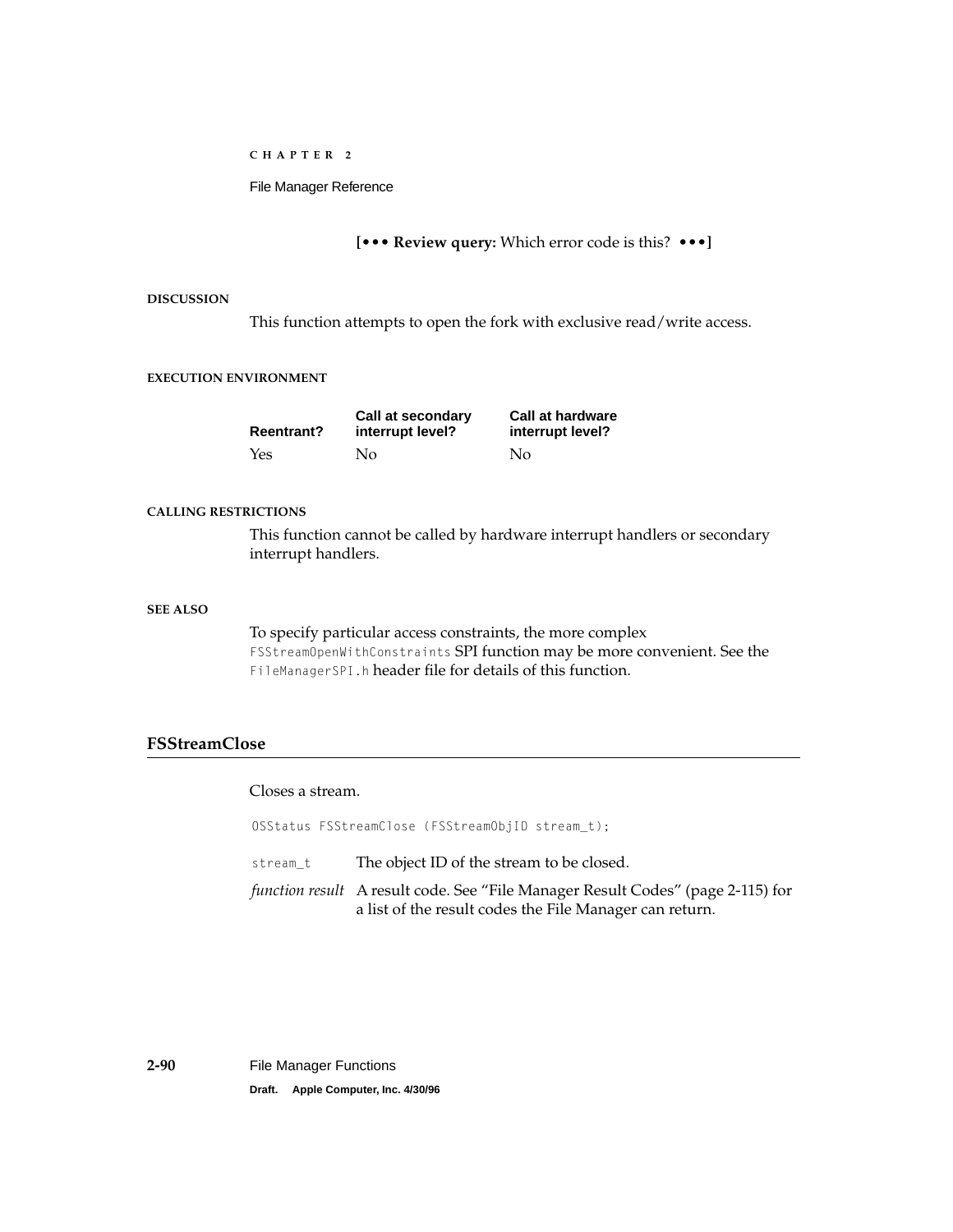File Manager Reference

## **DISCUSSION**

This function closes a stream that had been previously opened with the FSStreamOpen function (or the FSStreamOpenWithConstraints SPI function).

Any data written to the stream is flushed, as with the FSStreamFlush function (page 2-91), before the stream is closed. The File Manager disposes of any resources allocated for use by this stream, releases any range locks, and makes invalid the stream ID specified by the stream\_t parameter.

## **EXECUTION ENVIRONMENT**

| <b>Reentrant?</b> | Call at secondary<br>interrupt level? | <b>Call at hardware</b><br>interrupt level? |
|-------------------|---------------------------------------|---------------------------------------------|
| Yes               | Nο                                    | Nο                                          |

## **CALLING RESTRICTIONS**

This function cannot be called by hardware interrupt handlers or secondary interrupt handlers.

# **FSStreamFlush 2**

Flushes any data written to a stream.

OSStatus FSStreamFlush (FSStreamObjID stream\_t);

stream\_t The object ID of the stream to be flushed.

*function result* A result code. See ["File Manager Result Codes" \(page 2-115\)](#page-142-0) for a list of the result codes the File Manager can return.

#### **DISCUSSION**

Typically you would use this function when you want to continue to use a stream, keeping it open, but you want to make sure its contents are occasionally written out. (If you are finished with the stream, you would use the FSStreamClose function [\(page 2-90\)](#page-117-0) instead.)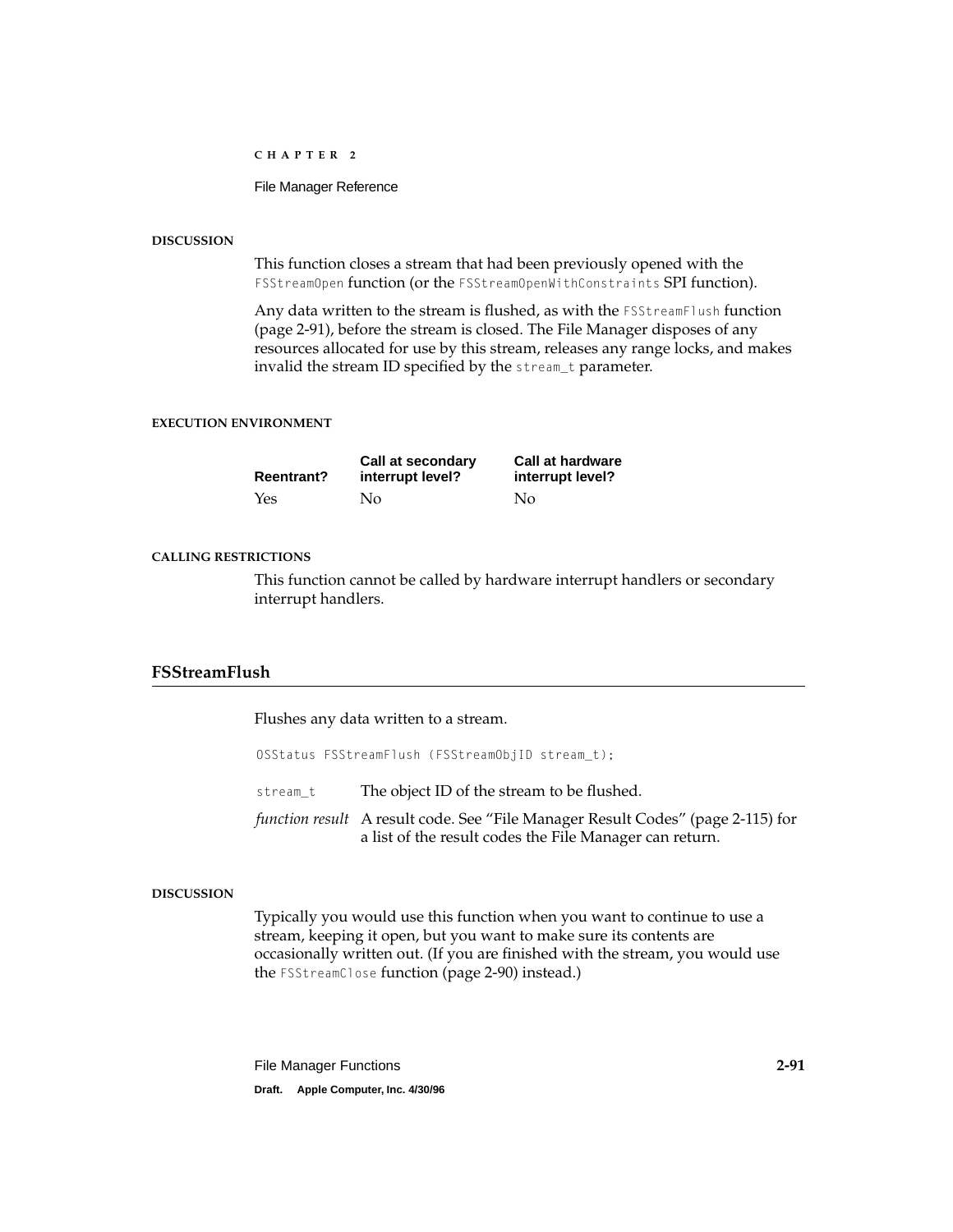# File Manager Reference

Stream data can still reside in the File Manager's caches, but any changes are written out by the File Manager. Note that the underlying device's driver, or the device itself, may cache some data, so the File Manager cannot guarantee that all data has actually been written to the underlying media.

Any volume-level data needed to access the stream is flushed, but other information about the object (such as its modification date) might not be flushed by this function.

# **EXECUTION ENVIRONMENT**

| <b>Reentrant?</b> | Call at secondary<br>interrupt level? | <b>Call at hardware</b><br>interrupt level? |
|-------------------|---------------------------------------|---------------------------------------------|
| Yes               | Nο                                    | No                                          |

# **CALLING RESTRICTIONS**

This function cannot be called by hardware interrupt handlers or secondary interrupt handlers.

# **FSStreamGetAbsoluteEOF 2**

Gets the logical EOF of an open stream.

|          | OSStatus FSStreamGetAbsoluteEOF(<br>FSStreamObjID stream t.<br>FSOffset* currentEOF o):                                                    |
|----------|--------------------------------------------------------------------------------------------------------------------------------------------|
| stream t | The object ID of the stream in question.                                                                                                   |
|          | current EOF_0 A pointer to the stream's logical end-of-file (EOF). On output,<br>the function returns the EOF.                             |
|          | function result A result code. See "File Manager Result Codes" (page 2-115) for<br>a list of the result codes the File Manager can return. |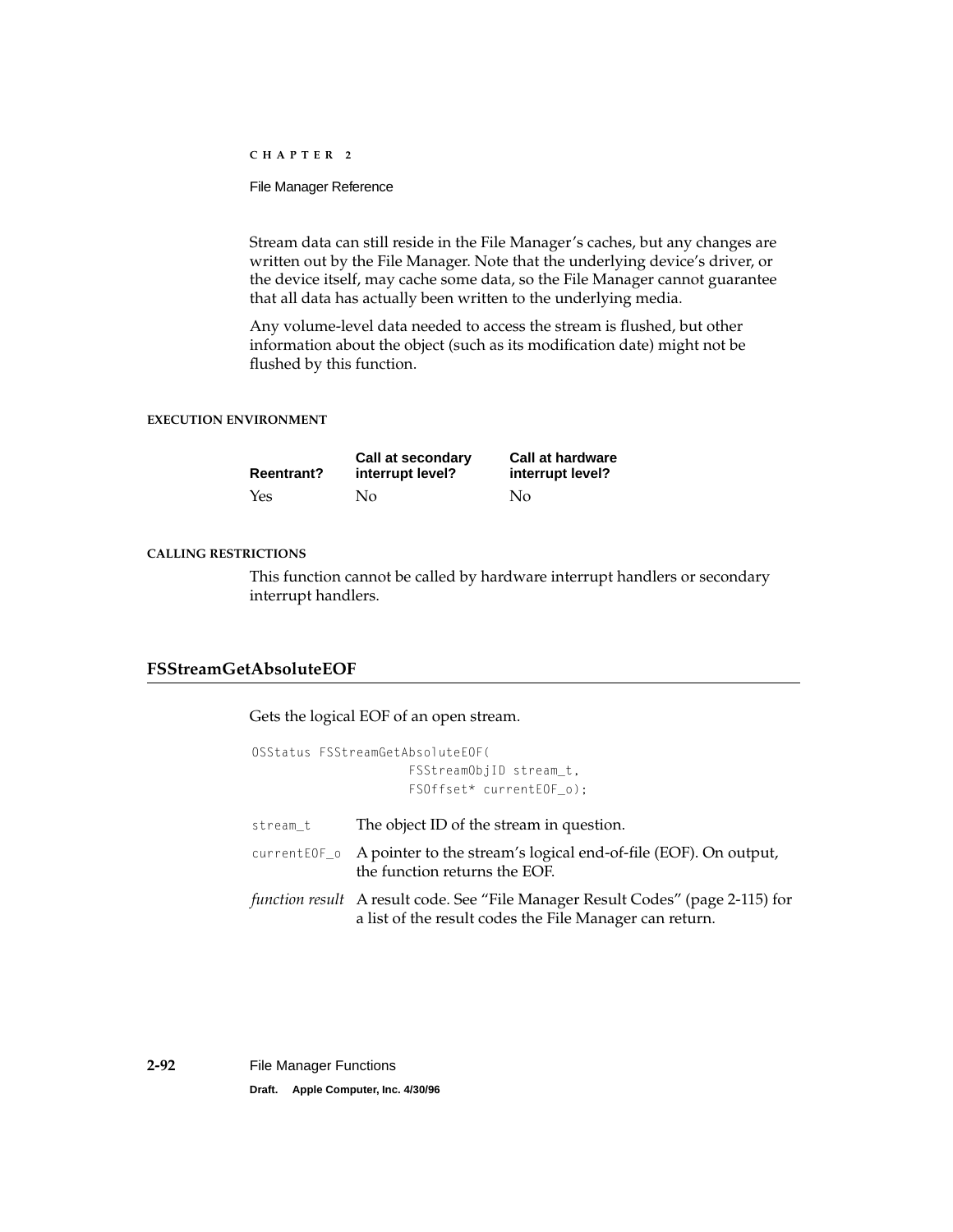File Manager Reference

### **EXECUTION ENVIRONMENT**

| <b>Reentrant?</b> | Call at secondary<br>interrupt level? | <b>Call at hardware</b><br>interrupt level? |
|-------------------|---------------------------------------|---------------------------------------------|
| Yes               | No.                                   | Nο                                          |

## **CALLING RESTRICTIONS**

This function cannot be called by hardware interrupt handlers or secondary interrupt handlers.

# **FSStreamSetAbsoluteEOF 2**

Sets the logical EOF of an open stream.

```
OSStatus FSStreamSetAbsoluteEOF(
                       FSStreamObjID stream_t,
                       const FSOffset* eof_i);
stream_t The object ID of the stream in question.
e \circ f<sub>1</sub> A pointer to the stream's new logical end-of-file (EOF).
function result A result code. See "File Manager Result Codes" (page 2-115) for 
               a list of the result codes the File Manager can return. 
               If there is not enough space on the volume to set the stream's 
               EOF to the offset specified by the eof_i parameter, then the EOF 
               is not changed and the function returns the E_DiskFull result
               code.
```
## **DISCUSSION**

This function sets the logical end of file, which allows you to adjust the size of the fork. You could use this function to extend a fork before writing out additional data or you could use the function to shorten a fork from which you have just deleted data to release the unused space. For purposes of range locks, changing the EOF acts as a write between the old and new EOF.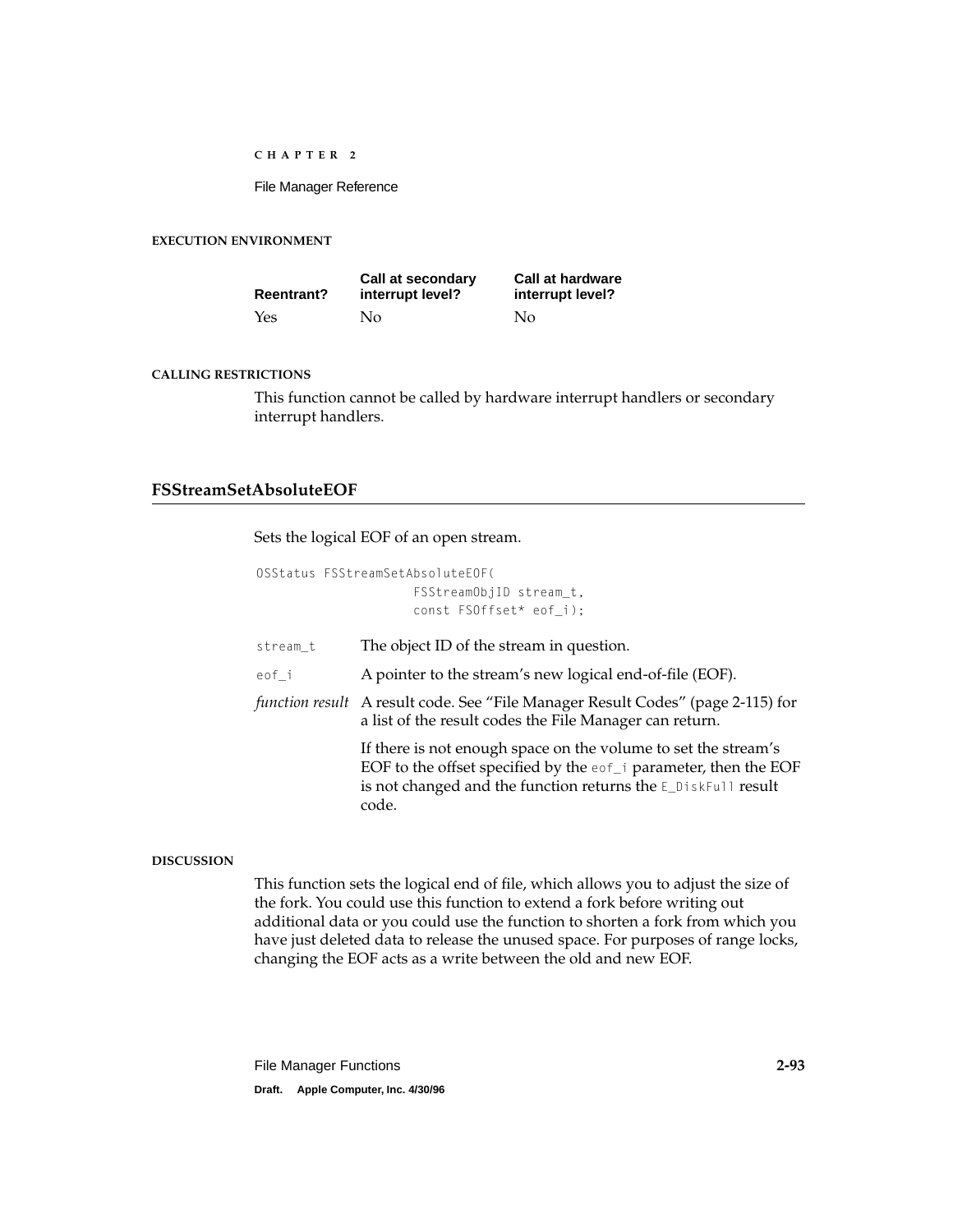File Manager Reference

#### **EXECUTION ENVIRONMENT**

| <b>Reentrant?</b> | <b>Call at secondary</b><br>interrupt level? | <b>Call at hardware</b><br>interrupt level? |
|-------------------|----------------------------------------------|---------------------------------------------|
| Yes               | Nο                                           | Nο                                          |

#### **CALLING RESTRICTIONS**

This function cannot be called by hardware interrupt handlers or secondary interrupt handlers.

# **FSStreamGetMark 2**

# Gets a stream's current mark.

```
OSStatus FSStreamGetMark(
                       FSStreamObjID stream_t,
                       FSOffset* currentMark_o);
stream<sub>_t</sub> The object ID of the stream in question.
currentMark_o
               A pointer to the stream's current mark–that is, the current 
               position offset. On output, the function returns the current 
               mark.
function result A result code. See "File Manager Result Codes" (page 2-115) for 
               a list of the result codes the File Manager can return.
```
#### **DISCUSSION**

This function returns the offset from the start of the file that would be equivalent to using a FSForkPositionDescriptor whose positionOffset is 0, and whose positionMode is kFSFromMark. A stream's mark is automatically set by the File Manager to the byte following the last read or write, or you can set it manually with the FSStreamSetMark function.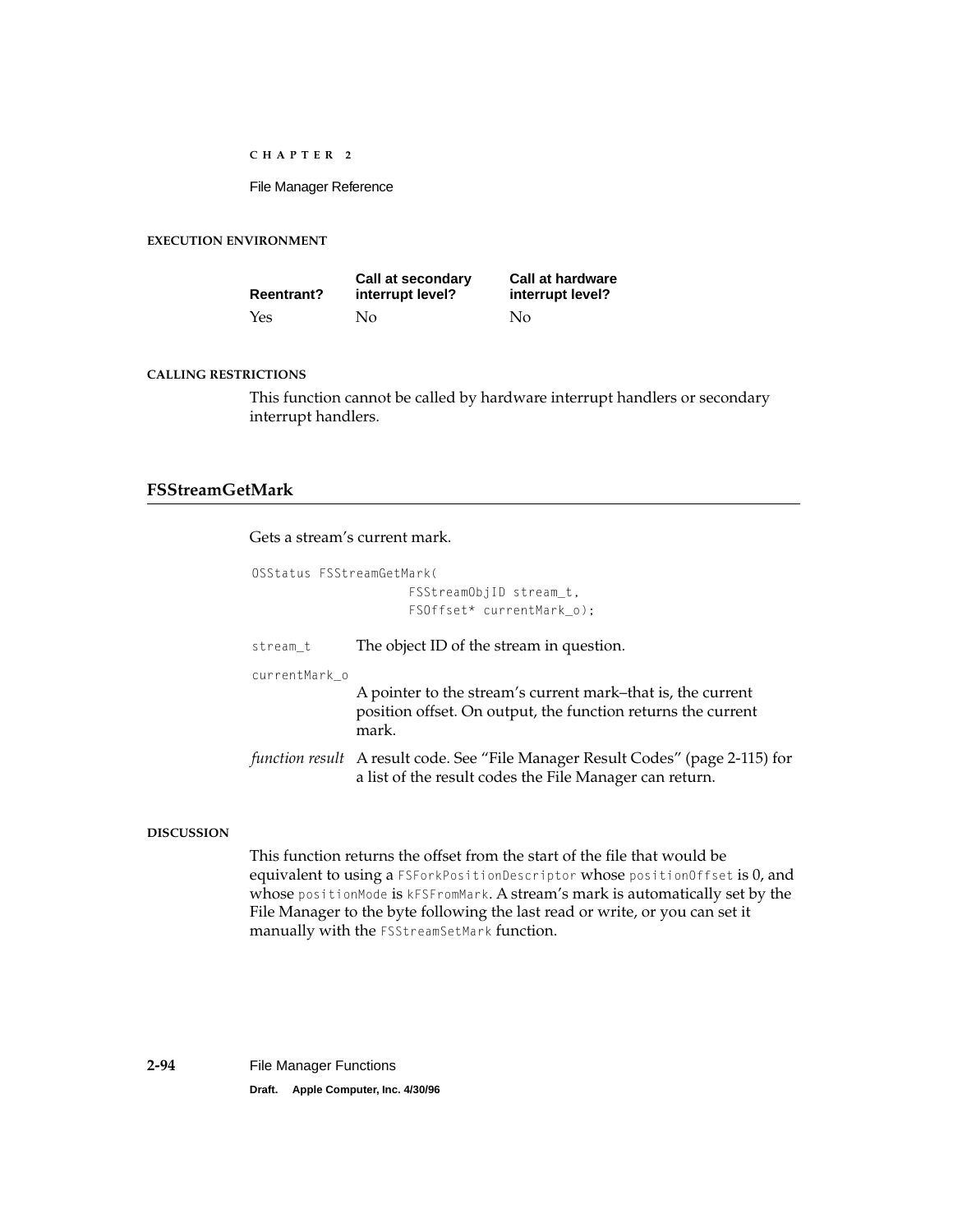File Manager Reference

# **EXECUTION ENVIRONMENT**

| <b>Reentrant?</b> | Call at secondary<br>interrupt level? | <b>Call at hardware</b><br>interrupt level? |
|-------------------|---------------------------------------|---------------------------------------------|
| Yes               | No.                                   | No                                          |

# **CALLING RESTRICTIONS**

This function cannot be called by hardware interrupt handlers or secondary interrupt handlers.

# **FSStreamSetMark 2**

Sets a stream's mark to a new position.

```
OSStatus FSStreamSetMark(
                      FSStreamObjID stream_t,
                      const FSForkPositionDescriptor* newPosition_i,
                      FSStreamSetMarkOptions options_i,
                      FSOffset* originalMark_o,
                      FSOffset* currentMark_o);
stream_t The object ID of the stream in question.
newPosition_i
               The new position of the stream's mark.
options_i The options set for this function. Currently, the only valid 
               options are 0 and kFSMarkPinToEOF.
originalMark_o
               A pointer to the stream's previous mark–that is, the offset that 
               is being changed by this function. On output, the function 
               returns the previous mark.
currentMark_o
               A pointer to the stream's new current mark–that is, the current 
               position offset relative to the start of the stream. On output, the 
               function returns the current mark.
```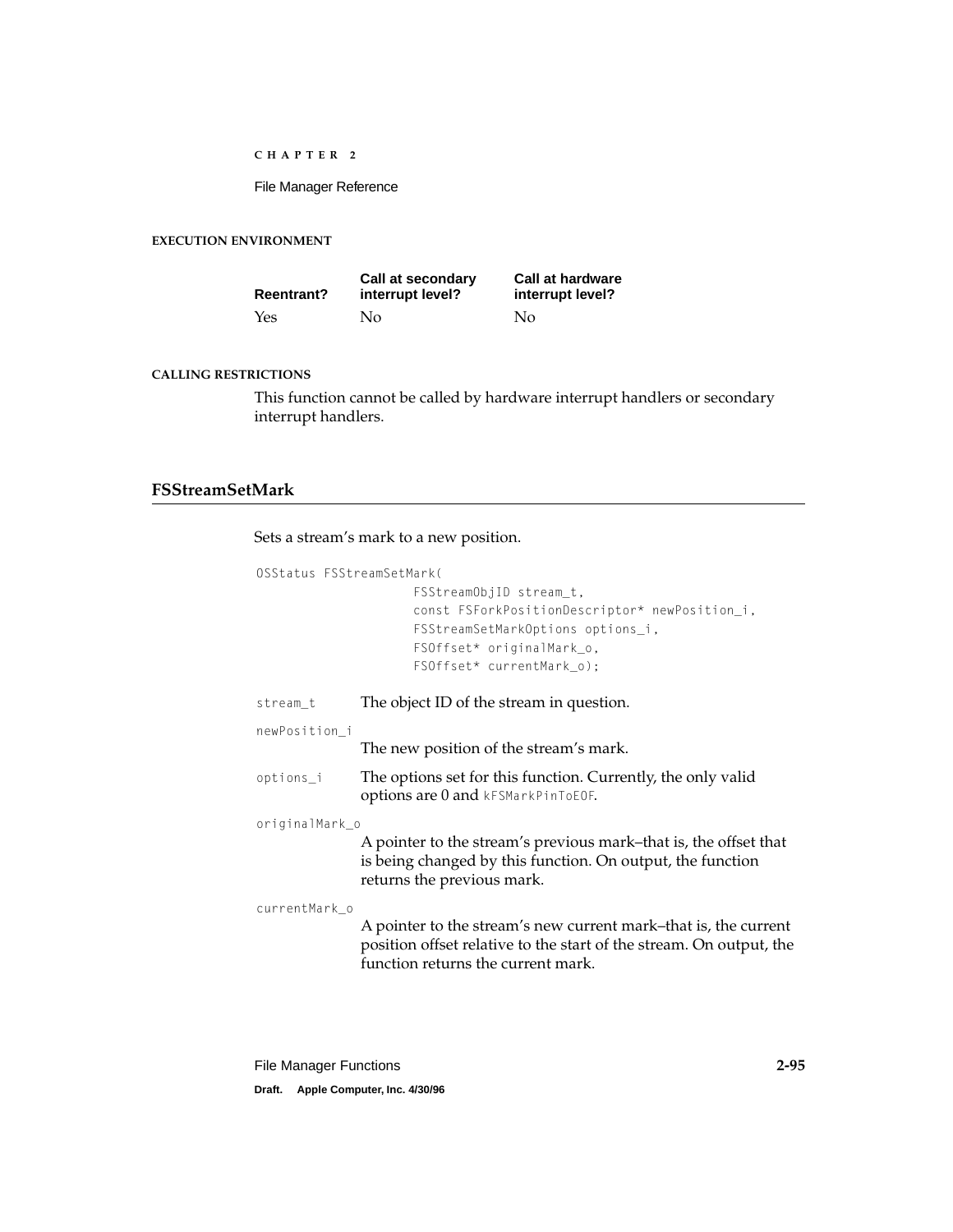#### File Manager Reference

*function result* A result code. See ["File Manager Result Codes" \(page 2-115\)](#page-142-0) for a list of the result codes the File Manager can return. *Otherwise*, an error is returned.

> If the options\_i parameter is set to the kFSMarkPinToEOF constant and the new mark position specified by newPosition\_i exceeds the stream's current EOF, then the function sets the mark to the stream's EOF and returns the E\_EndOfFileErr result code. Otherwise, an E\_PosOutOfRange result code is returned. The mark can never be set past the end of the stream.

#### **DISCUSSION**

A stream's mark is usually used for sequential access to a stream or to establish a position relative to the ending position of the last operation on a stream. This function lets you explicitly set the mark for future operations that will operate relative to the current mark. A situation where this is especially useful is when you are working with a large or complex structure: you can set the mark to accomodate entire structures, so that the next read or write is positioned at the beginning of the next structure.

# **EXECUTION ENVIRONMENT**

| <b>Reentrant?</b> | Call at secondary<br>interrupt level? | <b>Call at hardware</b><br>interrupt level? |
|-------------------|---------------------------------------|---------------------------------------------|
| Yes               | Nο                                    | No                                          |

#### **CALLING RESTRICTIONS**

This function cannot be called by hardware interrupt handlers or secondary interrupt handlers.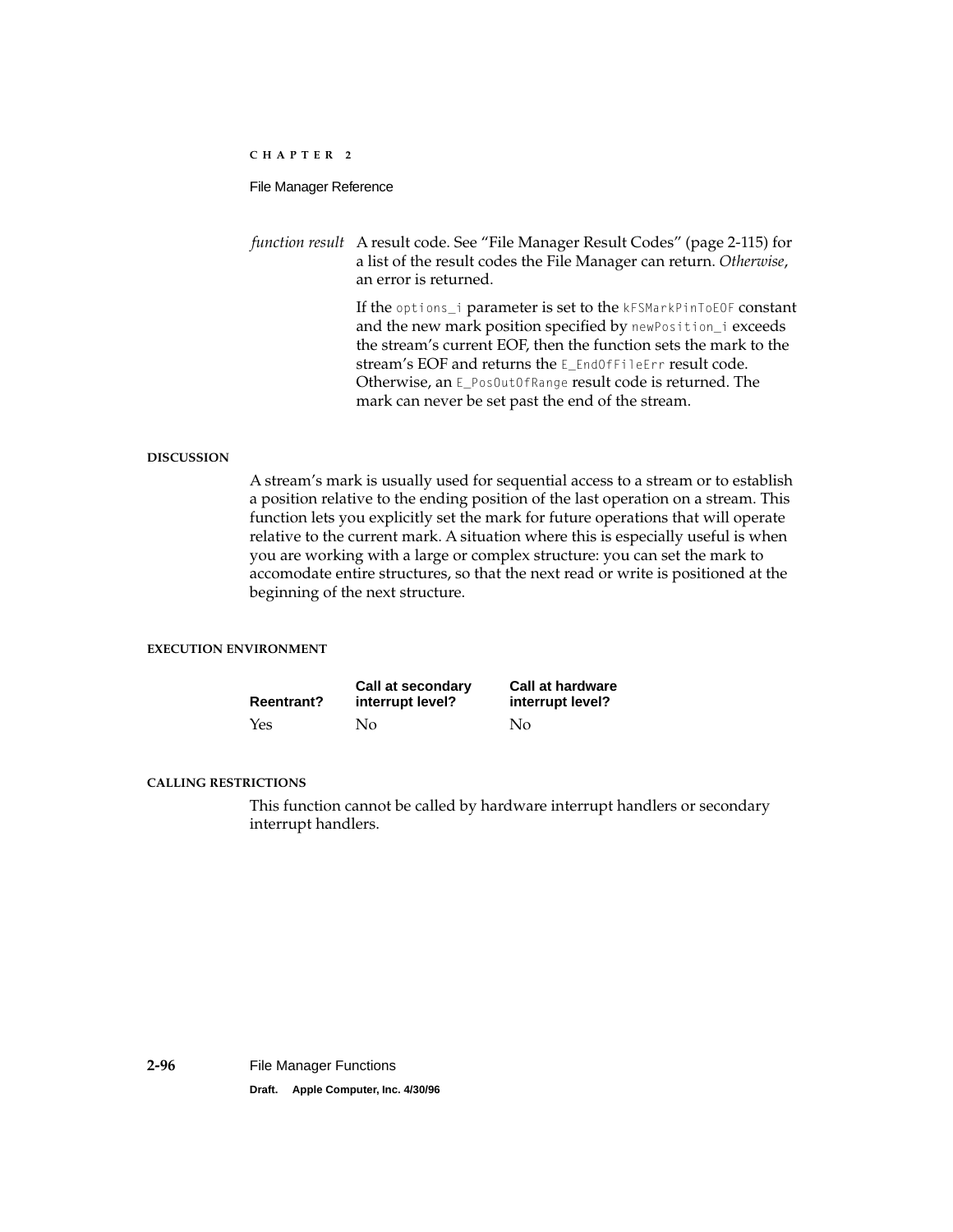# File Manager Reference

# <span id="page-124-0"></span>**FSStreamSimpleRead 2**

# Reads data from an open stream.

|                                 | OSStatus FSStreamSimpleRead(<br>FSStreamObjID stream_t,<br>ByteCount requestLength_i,<br>const FSForkPositionDescriptor* position_i,<br>LogicalAddress data_o,<br>ByteCount* actualLength_o,<br>FSOffset* currentMark_o);                                                                                                                                                                                                                                                                  |
|---------------------------------|--------------------------------------------------------------------------------------------------------------------------------------------------------------------------------------------------------------------------------------------------------------------------------------------------------------------------------------------------------------------------------------------------------------------------------------------------------------------------------------------|
| stream_t                        | The object ID of the stream in question.                                                                                                                                                                                                                                                                                                                                                                                                                                                   |
| requestLength_i                 | The number of bytes to read from the stream.                                                                                                                                                                                                                                                                                                                                                                                                                                               |
| position_i                      | A pointer to the starting position for the read operation.                                                                                                                                                                                                                                                                                                                                                                                                                                 |
| data_o                          | The address where the requested data is to be returned. On<br>output, the function returns the data.                                                                                                                                                                                                                                                                                                                                                                                       |
| actualLength_o<br>currentMark_o | A pointer to the actual number of bytes read from the stream.<br>This is an optional parameter; pass a null pointer for this<br>parameter when you don't want the File Manager to provide<br>this length value on output.<br>A pointer to the stream's mark position after the read operation.                                                                                                                                                                                             |
|                                 | This is an optional parameter; pass a null pointer for this<br>parameter when you don't want the File Manager to provide<br>this mark value to you on output. The stream mark is, however,<br>always positioned after the last byte read by a successful<br>FSStreamSimpleRead function.                                                                                                                                                                                                   |
| function result                 | A result code. See "File Manager Result Codes" (page 2-115) for<br>a list of the result codes the File Manager can return. If you try<br>to read beyond the stream's EOF, then the function sets the<br>mark to the EOF, fills in the actual Length_o parameter with the<br>number of bytes actually read, and returns the E_EndOfFileErr<br>result code. If you are already at the EOF, then the<br>actual Length_o parameter is set to 0, and you get the<br>E_EndOfFileErr result code. |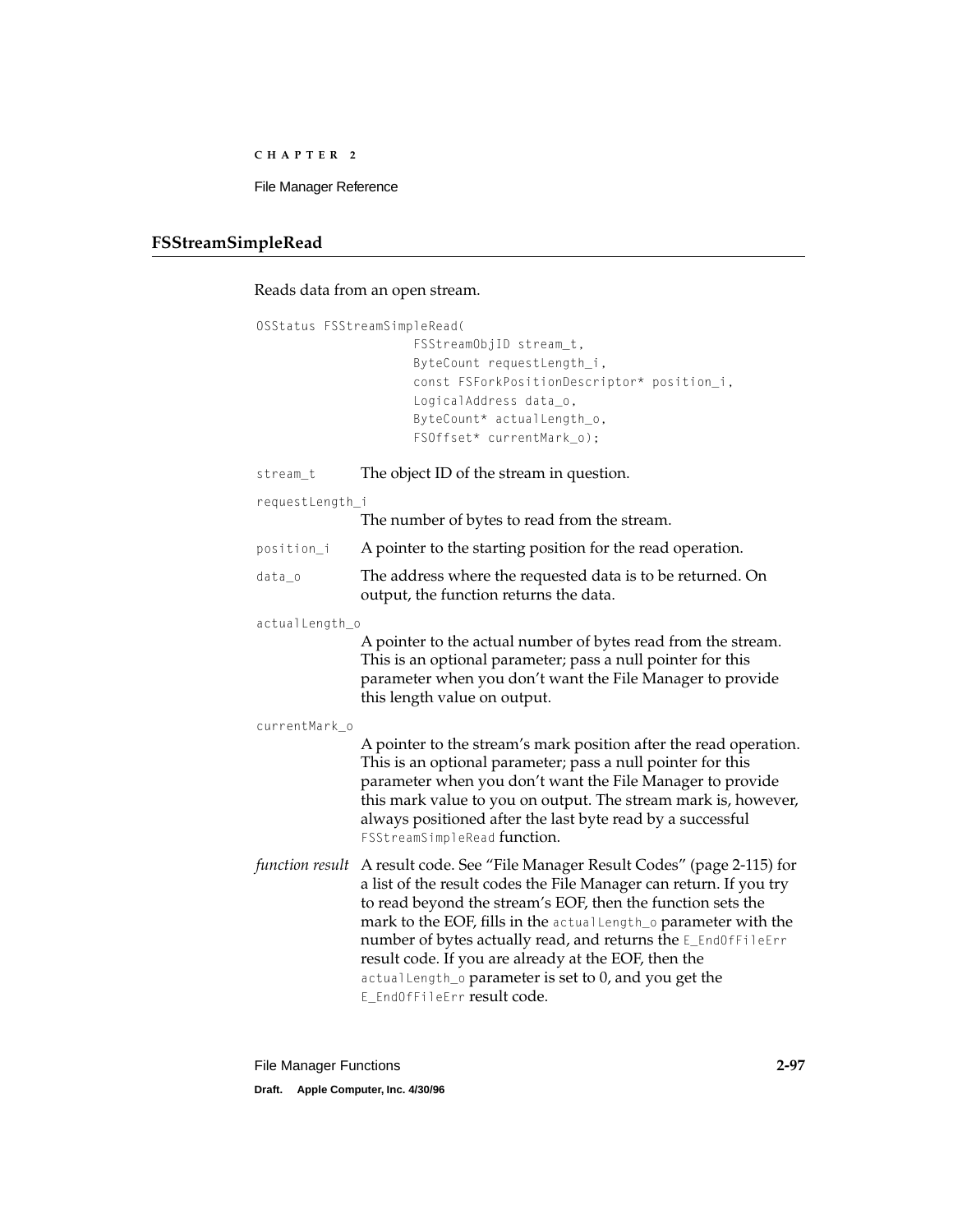File Manager Reference

#### <span id="page-125-0"></span>**EXECUTION ENVIRONMENT**

| <b>Reentrant?</b> | Call at secondary<br>interrupt level? | <b>Call at hardware</b><br>interrupt level? |
|-------------------|---------------------------------------|---------------------------------------------|
| Yes               | Nο                                    | No                                          |

#### **CALLING RESTRICTIONS**

This function cannot be called by hardware interrupt handlers or secondary interrupt handlers.

# **FSStreamSimpleWrite 2**

# Writes data to an open stream.

```
OSStatus FSStreamSimpleWrite(
                      FSStreamObjID stream_t,
                      ByteCount requestLength_i,
                      ConstLogicalAddress data_i,
                      const FSForkPositionDescriptor* position_i,
                      ByteCount* actualLength o,
                      FSOffset* currentMark_o);
stream<sub>_t</sub> The object ID of the stream in question.
requestLength_i
               The number of bytes to write to the stream.
data_i The address of a buffer containing the data to write.
position_i A pointer to the starting position for the write operation.
actualLength_o
               A pointer to the actual number of bytes written to the stream. 
               This is an optional parameter; pass a null pointer for this 
               parameter when you don't want the File Manager to provide 
               this length value on output.
currentMark_o
               A pointer to the stream's mark position after the write 
               operation. This is an optional parameter; pass a null pointer for
```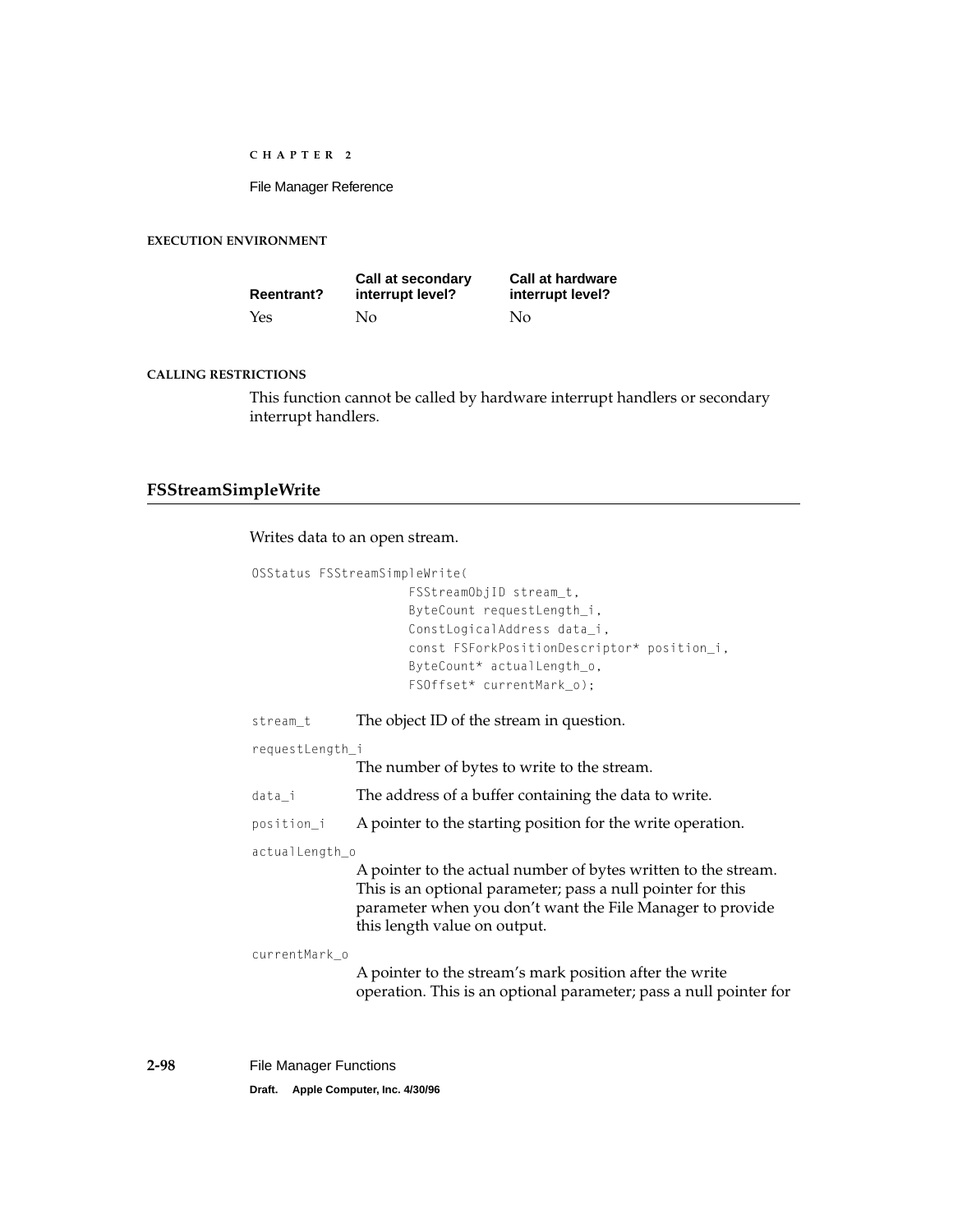# <span id="page-126-0"></span>File Manager Reference

| this parameter when you don't want the File Manager to          |
|-----------------------------------------------------------------|
| provide this length value to you on output. The stream mark is, |
| however, always positioned after the last byte written by a     |
| successful FSStreamSimpleWrite function.                        |
|                                                                 |

*function result* A result code. See ["File Manager Result Codes" \(page 2-115\)](#page-142-0) for a list of the result codes the File Manager can return. If you try to write beyond the stream's EOF, then the function moves the EOF to the byte following the last written byte.

#### **EXECUTION ENVIRONMENT**

| <b>Reentrant?</b> | Call at secondary<br>interrupt level? | <b>Call at hardware</b><br>interrupt level? |
|-------------------|---------------------------------------|---------------------------------------------|
| Yes               | Nο                                    | No                                          |

## **CALLING RESTRICTIONS**

This function cannot be called by hardware interrupt handlers or secondary interrupt handlers.

# Using Memory-Mapped File Access Methods 2

You must use stream or memory-mapped file access methods to get and set the value attribute of a fork property.

# **FSMappedFileOpen 2**

Opens a file fork for memory-mapped access.

```
OSStatus FSMappedFileOpen(
```
FSObjectRef fileObjectRef\_t, FSForkType fork\_i, FSBackingStoreObjID\* backingStore o);

fileObjectRef\_t

The file system object reference of the file to open.

File Manager Functions **2-99 Draft. Apple Computer, Inc. 4/30/96**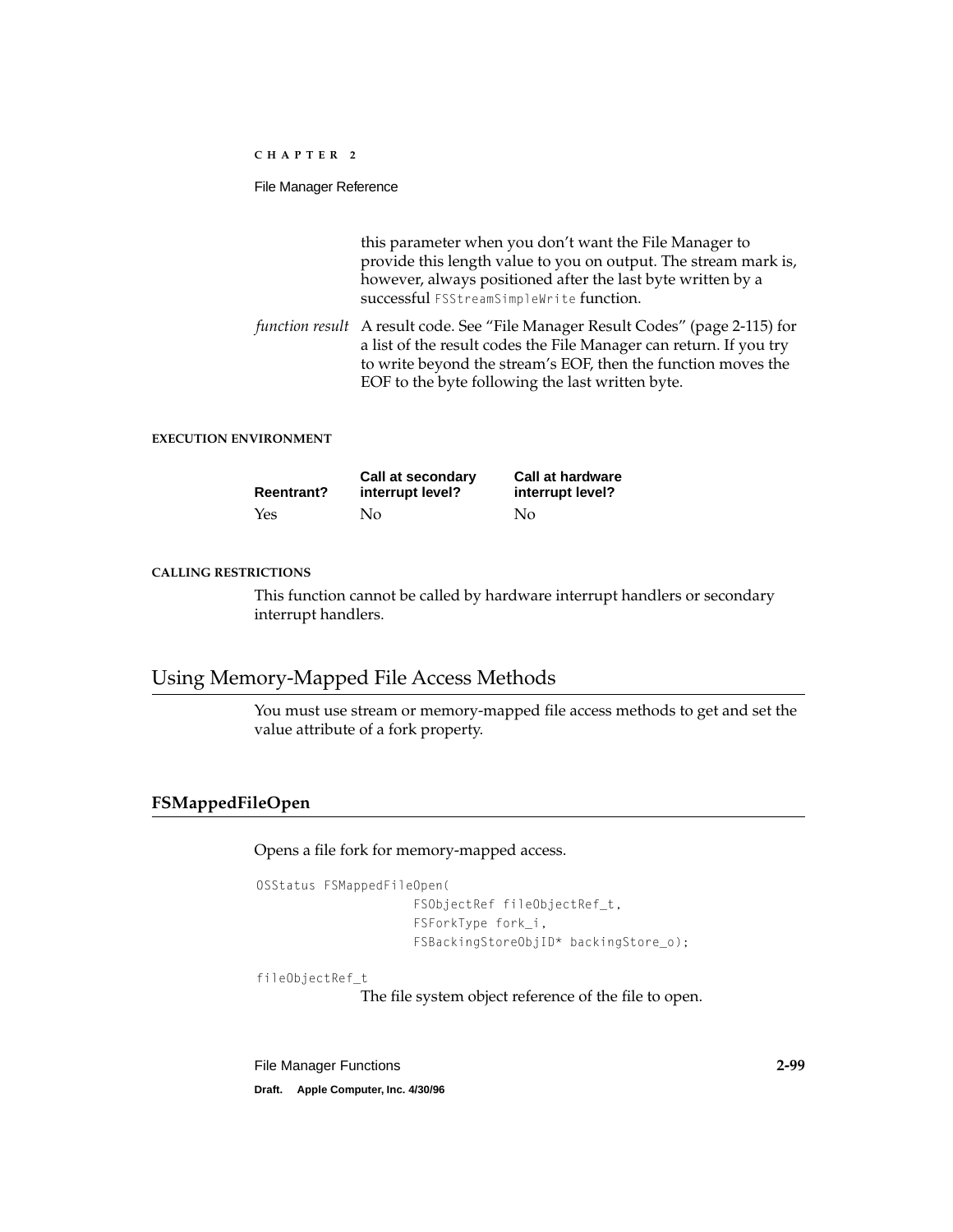### File Manager Reference

fork\_i The type of fork to open. The only allowable values are kFSDataFork and kFSResourceFork.

#### backingStore\_o

A pointer to the object ID of the backing store used to access the fork. On output, the function returns the object ID. This is the value you pass to the kernel CreateArea function as its backingObject parameter in order to create memory for your backing store object.

*function result* A result code. See ["File Manager Result Codes" \(page 2-115\)](#page-142-0) for a list of the result codes the File Manager can return.If the file is locked or is open on another stream with conflicting access constraints, then the function returns the E\_PermissionViolation result code.

#### **DISCUSSION**

This function attempts to open the fork with exclusive read/write access.

## **EXECUTION ENVIRONMENT**

| <b>Reentrant?</b> | Call at secondary<br>interrupt level? | <b>Call at hardware</b><br>interrupt level? |
|-------------------|---------------------------------------|---------------------------------------------|
| Yes               | No                                    | No                                          |

## **CALLING RESTRICTIONS**

This function cannot be called by hardware interrupt handlers or secondary interrupt handlers.

#### **SEE ALSO**

To specify particular access constraints, the more complex FSMappedFileOpenWithConstraints SPI function may be more convenient. See the FileManagerSPI.h header file for details of this function.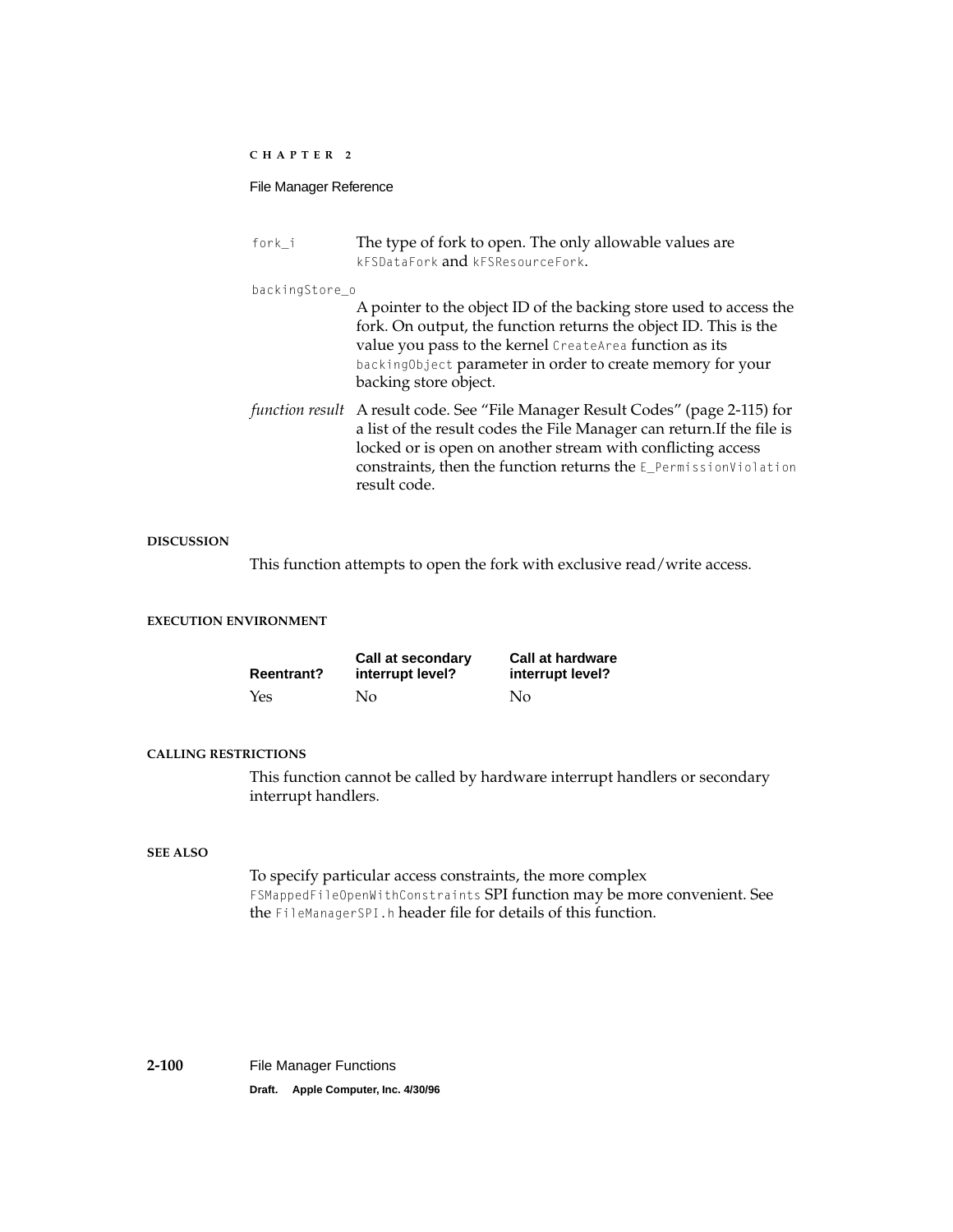#### File Manager Reference

# **FSMappedFileClose 2**

Closes an access path to a file used for backing store.

OSStatus FSMappedFileClose (FSBackingStoreObjID backingStore\_t);

backingStore\_t

The object ID of the backing store to be closed.

*function result* A result code. See ["File Manager Result Codes" \(page 2-115\)](#page-142-0) for a list of the result codes the File Manager can return.

## **DISCUSSION**

This function closes a backing store that had been opened with the FSMappedFileOpen function (or the FSMappedFileOpenWithConstraints SPI function).

Any data written to this backing store by writing to pages backed by this store is flushed (that is, written out by the File Manager) before the backing store is closed. The File Manager disposes of any resources allocated for use by this backing store and makes invalid the the backing store ID specified by the backingStore\_t parameter.

## **EXECUTION ENVIRONMENT**

| <b>Reentrant?</b> | Call at secondary<br>interrupt level? | <b>Call at hardware</b><br>interrupt level? |
|-------------------|---------------------------------------|---------------------------------------------|
| Yes               | No                                    | No                                          |

## **CALLING RESTRICTIONS**

This function cannot be called by hardware interrupt handlers or secondary interrupt handlers.

## **SEE ALSO**

To open a file with particular access constraints, you need to use the more complex FSMappedFileOpenWithConstraints SPI function. See the FileManagerSPI.h header file for details of this function.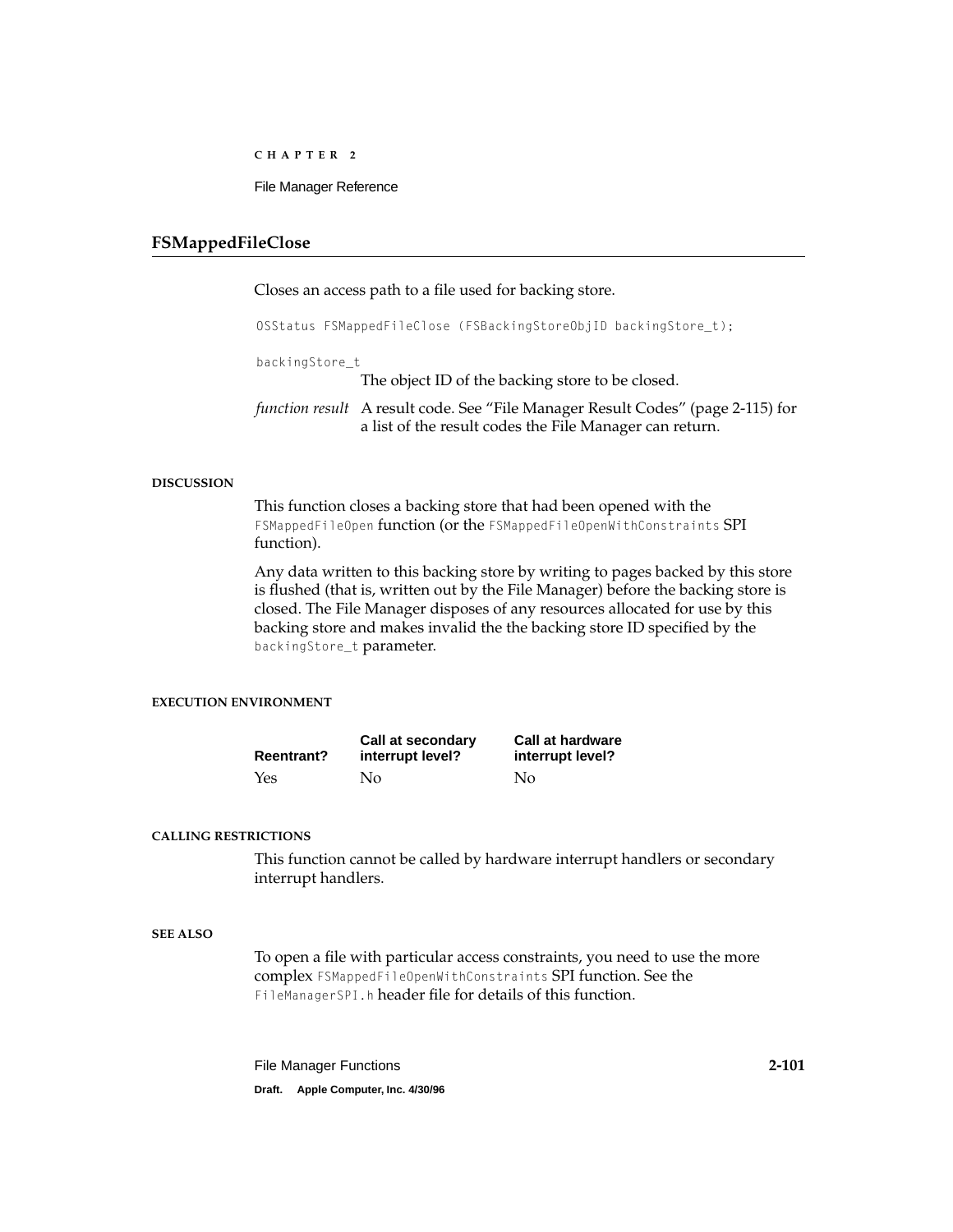File Manager Reference

# **FSMappedFileGetAbsoluteEOF 2**

Gets the EOF of the fork being accessed by a backing store.

|                | OSStatus FSMappedFileGetAbsoluteEOF(<br>FSBackingStoreObjID backingStore_t,<br>FSOffset* currentEOF o):                                    |
|----------------|--------------------------------------------------------------------------------------------------------------------------------------------|
| backingStore_t | The object ID of the backing store used to access the fork.                                                                                |
|                | $currentE0F_0$ A pointer to the fork's current EOF-that is, the fork's size (in<br>bytes). On output, the function returns the EOF.        |
|                | function result A result code. See "File Manager Result Codes" (page 2-115) for<br>a list of the result codes the File Manager can return. |

# **DISCUSSION**

Since memory-mapped file access to a fork is accomplished by directly accessing memory pages, the virtual memory system must read and write entire pages. If any data on the last page is modified, the entire page is written, resulting in the fork size being rounded up to a multiple of a page size. This also true for access to pages beyond the fork's EOF.

You can set the fork's EOF implicitly by writing to backed pages or explicitly by using the FSMappedFileSetEOF function.

## **EXECUTION ENVIRONMENT**

| <b>Reentrant?</b> | Call at secondary<br>interrupt level? | <b>Call at hardware</b><br>interrupt level? |
|-------------------|---------------------------------------|---------------------------------------------|
| <b>Yes</b>        | No.                                   | No                                          |

# **CALLING RESTRICTIONS**

This function cannot be called by hardware interrupt handlers or secondary interrupt handlers.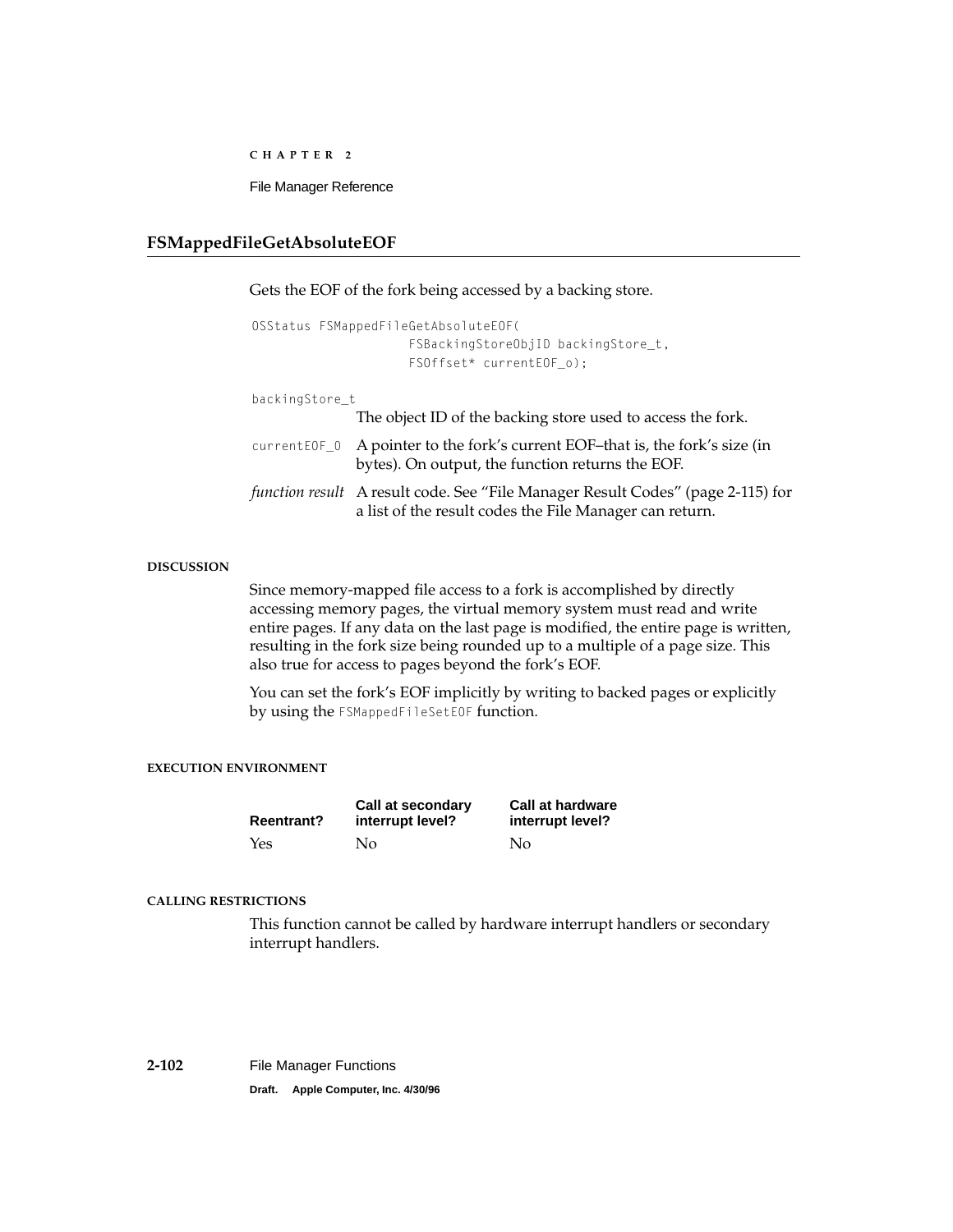File Manager Reference

# **FSMappedFileSetAbsoluteEOF 2**

Sets the EOF of the fork being accessed by a backing store.

|                | OSStatus FSMappedFileSetAbsoluteEOF(<br>FSBackingStoreObjID backingStore t.<br>const FSOffset* eof i.<br>FSOffset* currentEOF o):                 |
|----------------|---------------------------------------------------------------------------------------------------------------------------------------------------|
| backingStore_t | The object ID of the backing store used to access the fork.                                                                                       |
| eof i          | A pointer to the fork's new EOF.                                                                                                                  |
|                | $currentE0F_0$ A pointer to the fork's current EOF-that is, the fork's size (in<br>bytes). On output, the function returns the EOF.               |
|                | <i>function result</i> A result code. See "File Manager Result Codes" (page 2-115) for<br>a list of the result codes the File Manager can return. |

### **DISCUSSION**

Since access to a fork via a backing store (that is, memory-mapped file access) is accomplished by directly accessing memory pages, the virtual memory system must read and write entire pages. If anything on the last page is modified, the entire page is written, resulting in the fork size being rounded up to a multiple of a page size. Similarly for access to pages beyond the fork's EOF.

This call would typically be used when a fork has been memory mapped to enable convenient access to a file's data structures as if it were completely in memory. You would make all changes to the data structures, then use this call to indicate the number of bytes that are valid and should be written to the fork.

This call allows the EOF to be explicitly set for a fork being accessed via a backing store. Any data beyond the EOF is not actually written to the fork and the File Manager has no way to detect access to pages beyond the EOF.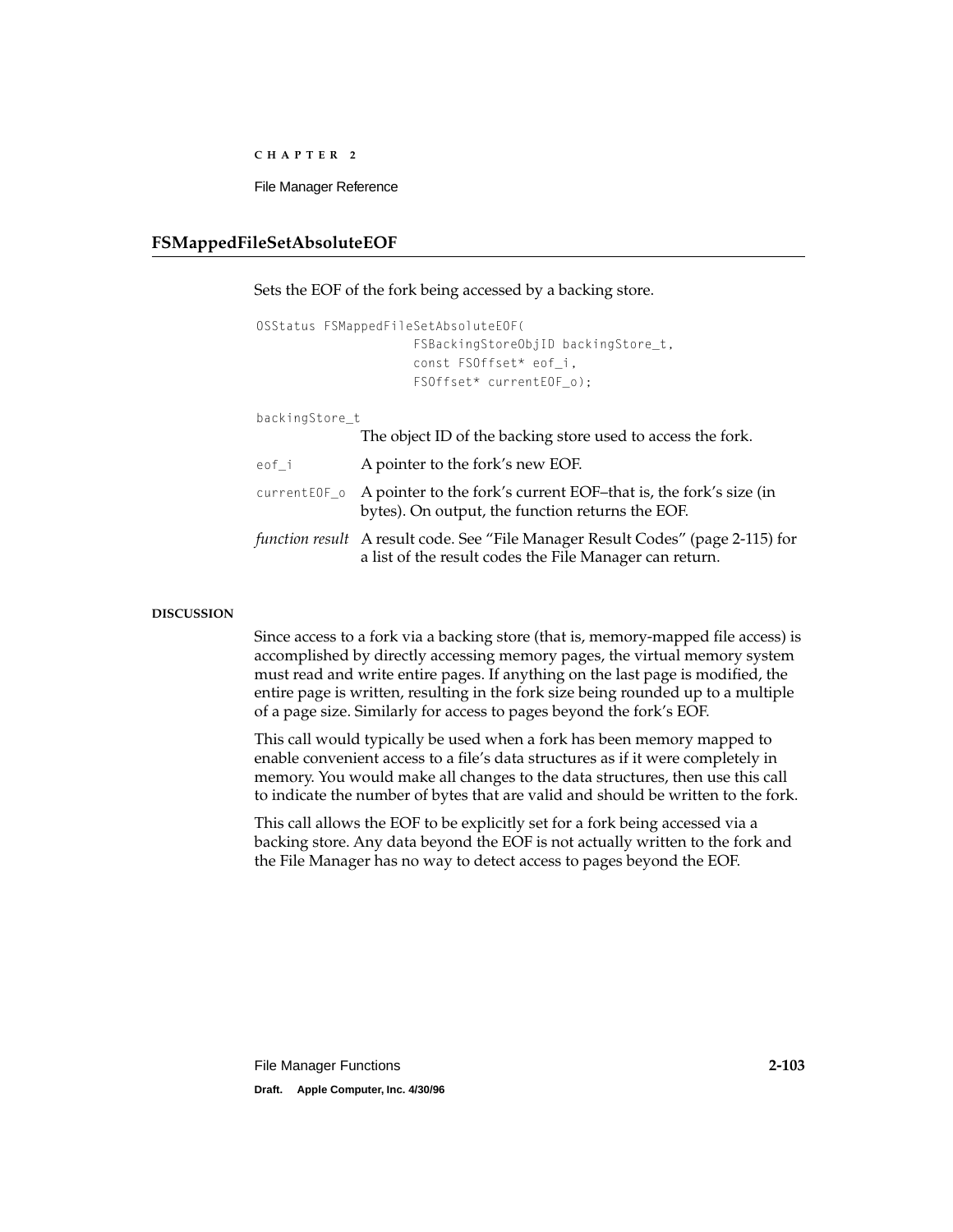File Manager Reference

#### <span id="page-131-0"></span>**EXECUTION ENVIRONMENT**

| <b>Reentrant?</b> | Call at secondary<br>interrupt level? | <b>Call at hardware</b><br>interrupt level? |
|-------------------|---------------------------------------|---------------------------------------------|
| Yes               | Nο                                    | No                                          |

# **CALLING RESTRICTIONS**

This function cannot be called by hardware interrupt handlers or secondary interrupt handlers.

# Iterating Over File System Objects 2

This section describes the File Manager functions that create and use object iterators, that change an iterator's current scope, and that restart and dispose of iterators.

# **FSObjectIteratorCreate 2**

# Creates an iterator.

```
OSStatus FSObjectIteratorCreate(
                     FSObjectRef outermostScope_t,
                     FSObjectIteratorCreationOptions options_i,
                     FSObjectIteratorObjID* iterator_o);
```
outermostScope\_t

The object reference of the object that is the outermost scope. Initially, the outermost and current scopes are set to the same object. The outermost and current scope objects must be objects that can contain other objects–that is, the universe, a volume set, a volume, or a folder, but not a file.

options\_i A series of options that control how an iterator behaves: which kinds of objects it returns and whether or not it traverses embedded containers. These options are defined in the FSObjectIteratorCreationOptions enumeration [\(page 2-63\)](#page-90-0).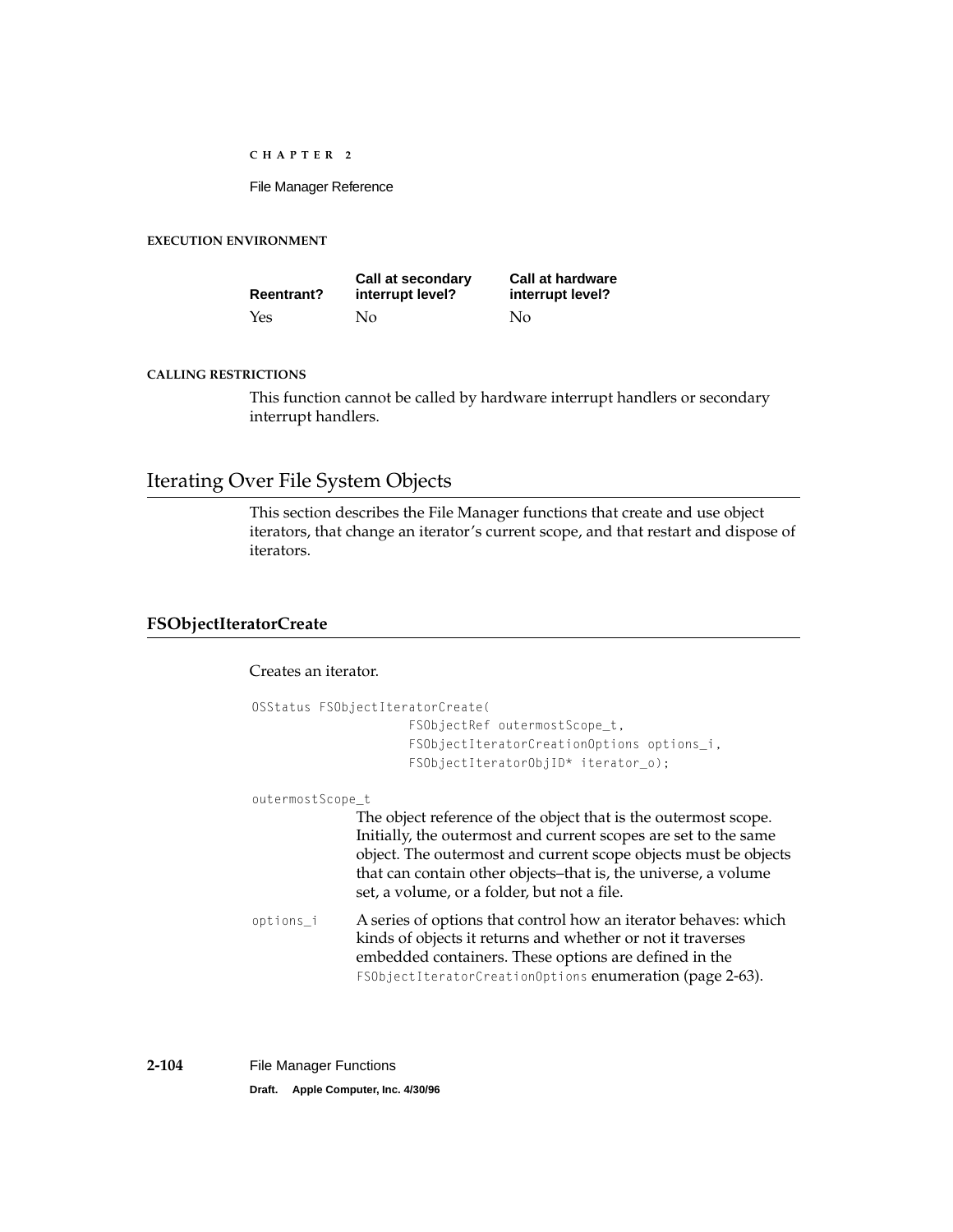### <span id="page-132-0"></span>File Manager Reference

| iterator_o | A pointer to the object ID of the iterator. On output, the                                                                                        |  |
|------------|---------------------------------------------------------------------------------------------------------------------------------------------------|--|
|            | function returns the object ID. When you have finished using an                                                                                   |  |
|            | iterator, call the FSObjectIteratorDispose function to dispose of                                                                                 |  |
|            | it.                                                                                                                                               |  |
|            | <i>function result</i> A result code. See "File Manager Result Codes" (page 2-115) for<br>a list of the result codes the File Manager can return. |  |

#### **DISCUSSION**

When you create an iterator, it is not positioned on any object, although it is inside its current scope (and, since they are initially the same, it is inside its outermost scope also). It is in a state of kFSIteratorSOI (start of iteration) meaning that all objects in the current scope have yet to be returned.

There are several options that you can use to determine an iterator's behavior when it iterates. These are defined by the FSObjectIteratorCreationOptions enumeration [\(page 2-63\)](#page-90-0).

# **EXECUTION ENVIRONMENT**

| <b>Reentrant?</b> | Call at secondary<br>interrupt level? | <b>Call at hardware</b><br>interrupt level? |
|-------------------|---------------------------------------|---------------------------------------------|
| Yes               | Nο                                    | Nο                                          |

#### **CALLING RESTRICTIONS**

This function cannot be called by hardware interrupt handlers or secondary interrupt handlers.

# **FSObjectIterateOnce 2**

Iterates once to the next object.

```
OSStatus FSObjectIterateOnce(
                     FSObjectIteratorObjID iterator_t,
                     FSInfoVersion objectInfoVersion_i,
```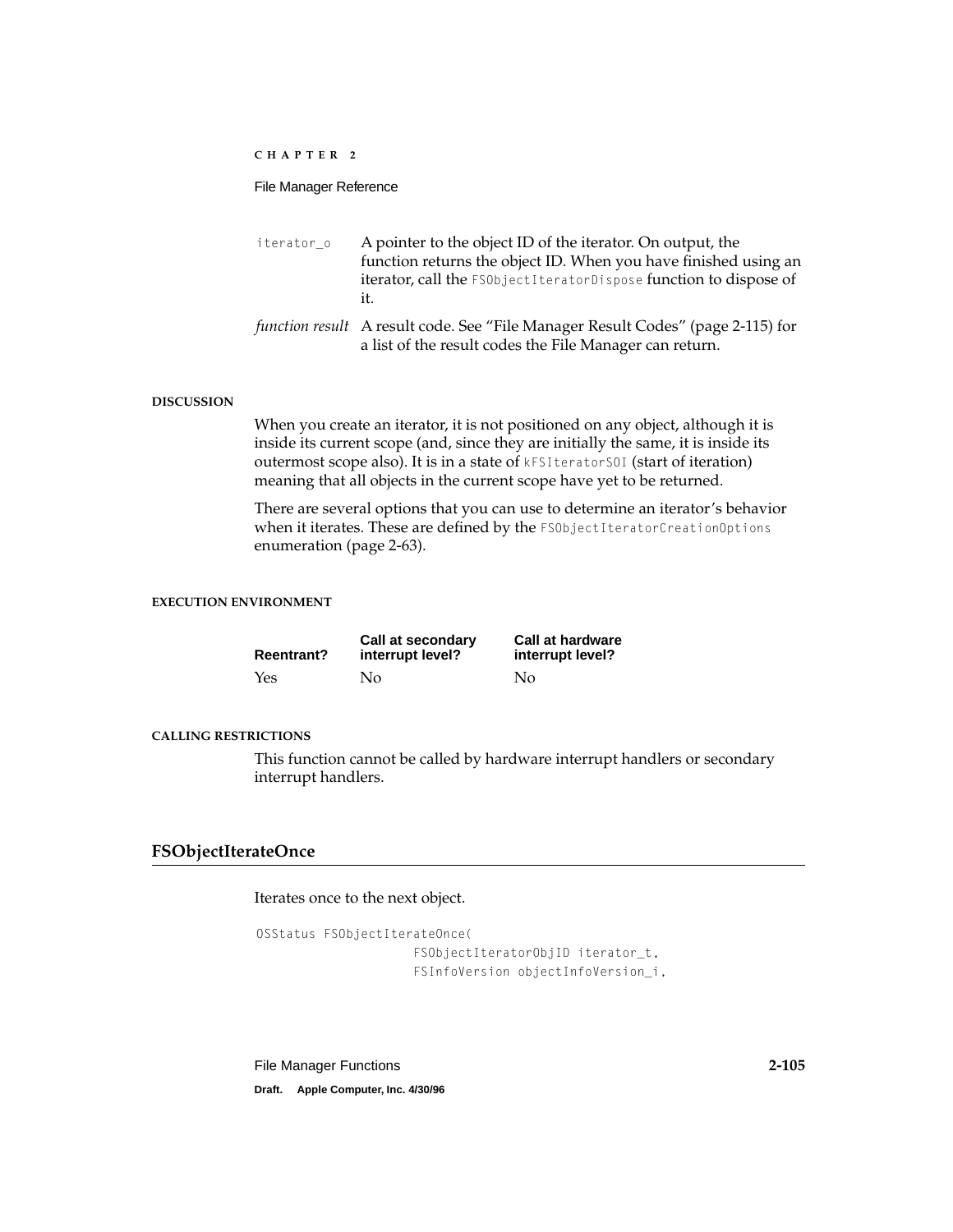#### File Manager Reference

```
FSObjectInformation* objectInfo_o,
FSObjectRef* objectRef_o,
FSName objectName_o);
```
# iterator\_t The object ID of the iterator.

# objectInfoVersion\_i

The version of the object information structure specified by the objectInfo\_o parameter. Use the constant kFSInfoCurrentReleasedVersion for this parameter to specify the latest version of the object information structure. This parameter is ignored if objectInfo\_o is omitted.

- objectInfo\_o A pointer to the object information structure being returned. This is an optional parameter; pass a null pointer if you don't want the File Manager to return this structure on output.
- objectRef\_o A pointer to the file system object reference of the current iterator object. This is an optional parameter; pass a null pointer if you don't want the File Manager to return this structure on output.
- objectName\_o The name of the specified object. If you specify this, it must reference a preinitialized persistent text object of sufficient size to contain the object's name. This is an optional parameter; pass a value of NULL if you don't want the File Manager to return this name on output.

*function result* A result code. See ["File Manager Result Codes" \(page 2-115\)](#page-142-0) for a list of the result codes the File Manager can return. If the iterator has already returned all the appropriate objects in its current scope, then the function returns the E\_EndOfIteration result code. If, however, any container in the scope stack (between the

outermost and current scopes has been moved or deleted, you get the E\_IteratorScopeException result: You are no longer where you thought you were. You cannot continue to use the iterator until you recreate it with the FSObjectIteratorRecreate SPI function or dispose of it with the FSObjectIteratorDispose function [\(page 2-110\).](#page-137-0)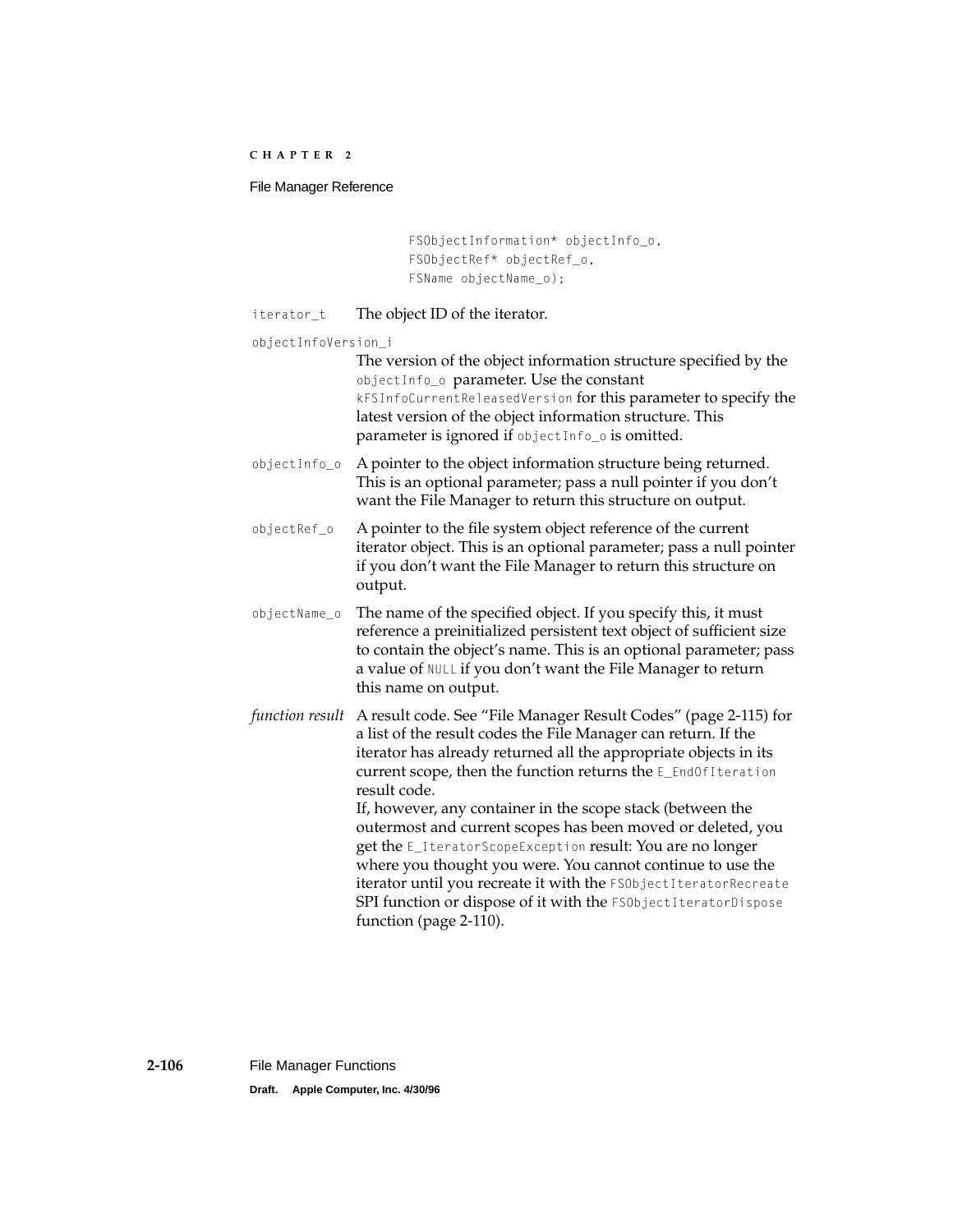File Manager Reference

# **DISCUSSION**

This function attempts to return information for the next object that meets all the currently established iteration criteria: the options you set when you created the iterator with the FSObjectIteratorCreate function [\(page 2-104\)](#page-131-0), and any changes you have made to the current scope with the FSObjectIteratorChangeCurrentScope function (page 2-107).

## **EXECUTION ENVIRONMENT**

| <b>Reentrant?</b> | Call at secondary<br>interrupt level? | <b>Call at hardware</b><br>interrupt level? |
|-------------------|---------------------------------------|---------------------------------------------|
| Yes               | Nο                                    | No                                          |

# **CALLING RESTRICTIONS**

This function cannot be called by hardware interrupt handlers or secondary interrupt handlers.

# **FSObjectIteratorChangeCurrentScope 2**

Changes an object iterator's current scope.

```
OSStatus FSObjectIteratorChangeCurrentScope(
                     FSObjectIteratorObjID iterator_t,
                     FSObjectIteratorMovement movement i);
```
iterator\_t The object ID of the iterator.

movement\_i The direction of movement for the iterator: into or out of a container. These are defined in the FSObjectIteratorMovement enumeration [\(page 2-65\).](#page-92-0)

> If the movement is set to kFSObjectEnter, then the iterator will be positioned inside the container object last returned by the most recent iteration, but not on any particular object. In fact, the container could be empty. That container object becomes the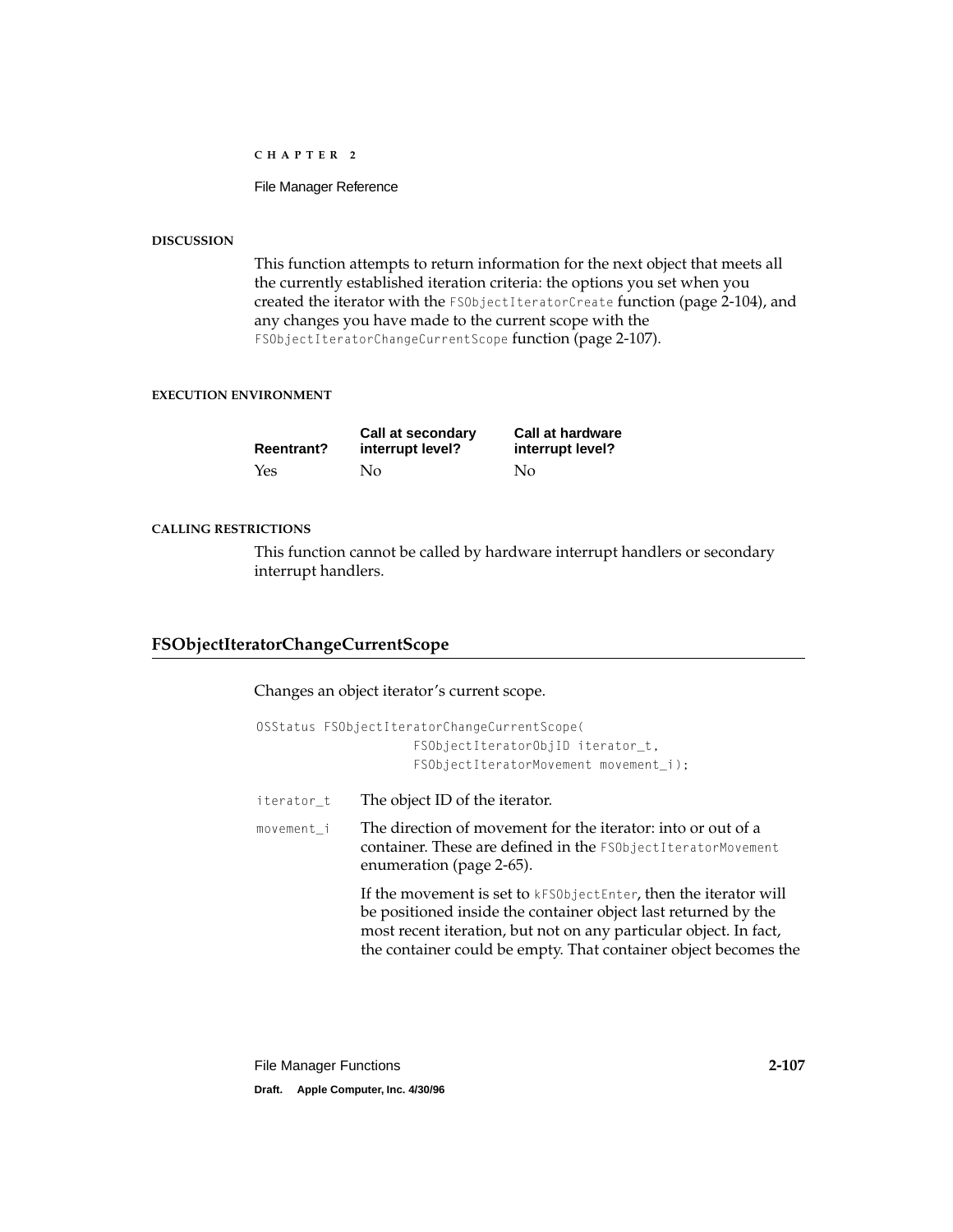# File Manager Reference

| new current scope of the iterator and the iterator is put into a<br>state of kFSIteratorS0I (start of iteration) meaning that all<br>objects in the current scope have yet to be returned.                                                                                                                                                                                                                                                               |
|----------------------------------------------------------------------------------------------------------------------------------------------------------------------------------------------------------------------------------------------------------------------------------------------------------------------------------------------------------------------------------------------------------------------------------------------------------|
| If the movement is set to kFS0bjectExit, then the current scope<br>moves out of the current container to become the object that<br>contains this container. That is, if folder A (previous current<br>scope) is in inside the folder WrapsA, and you want to exit the<br>current scope, then the WrapsA folder becomes the new current<br>scope.                                                                                                         |
| If the current scope and the outermost scope were the same<br>before the iteration, then the outermost scope also changes to<br>the new current scope and the function returns the<br>E_ExitIteratorScope result code so that you realize your next<br>iteration will be outside the scope that you used to create the<br>iterator. The iterator remains usable.                                                                                         |
| function result A result code. See "File Manager Result Codes" (page 2-115) for<br>a list of the result codes the File Manager can return.                                                                                                                                                                                                                                                                                                               |
| If any object in the scope stack (that is, any object between the<br>outermost scope and the current scope) is moved, the iterator is<br>invalidated and the function returns the<br>E_IteratorScopeException result code until it has been explicitly<br>fixed (by the SPI function FSObjectIteratorRecreate) or<br>disposed of by the FSObjectIteratorDispose function<br>(page 2-110). This function adds or removes objects from the<br>scope stack. |

# **SPECIAL CONSIDERATIONS**

You cannot use this function if you created the iterator with the kFSTraverseEmbeddedContainers option.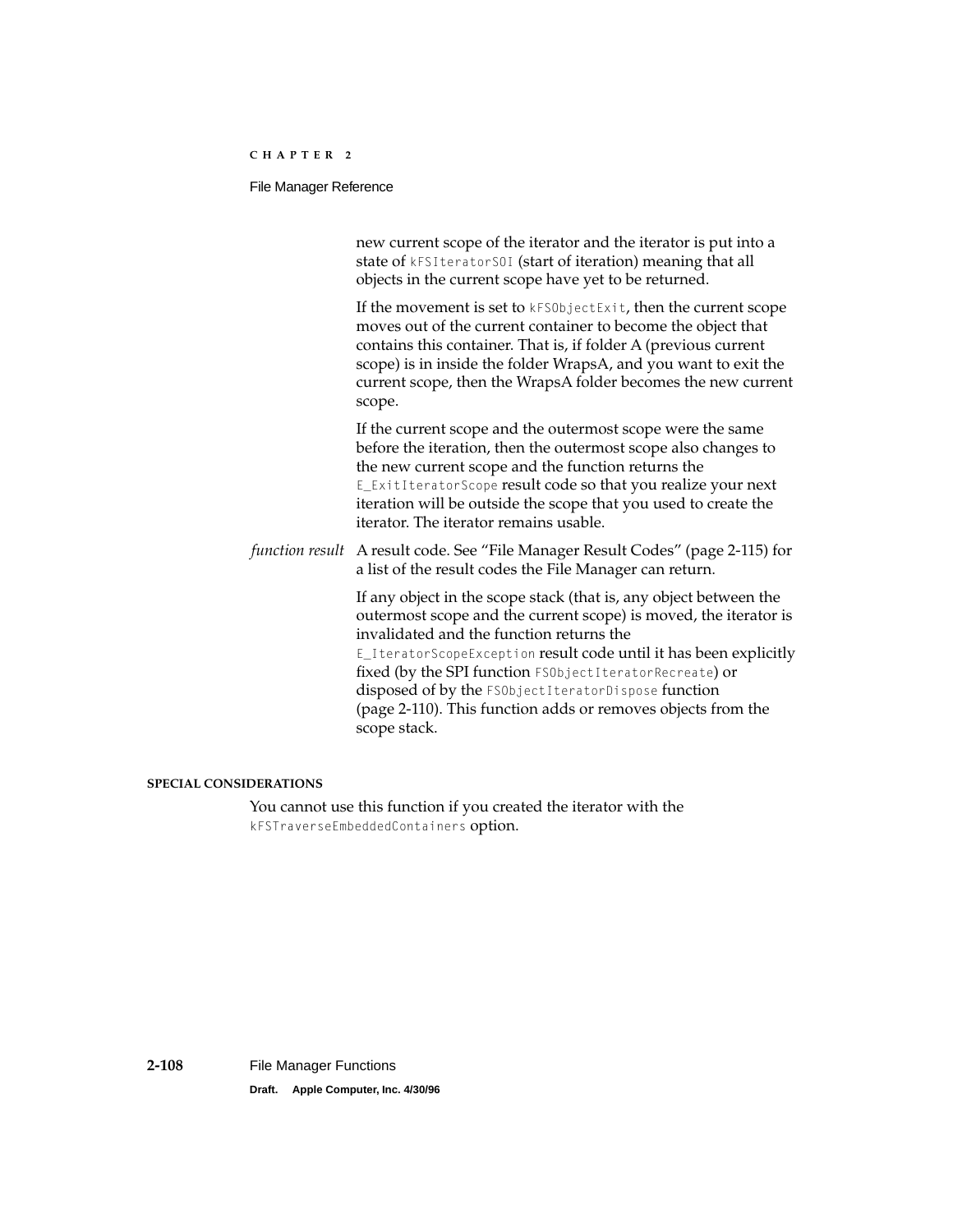#### File Manager Reference

## **EXECUTION ENVIRONMENT**

| <b>Reentrant?</b> | Call at secondary<br>interrupt level? | <b>Call at hardware</b><br>interrupt level? |
|-------------------|---------------------------------------|---------------------------------------------|
| Yes               | No.                                   | No                                          |

## **CALLING RESTRICTIONS**

This function cannot be called by hardware interrupt handlers or secondary interrupt handlers.

### **SEE ALSO**

To fix an invalidated iterator, you may need to use the SPI function FSObjectIteratorRecreate. See the FileManagerSPI.h header file for details of this function.

# **FSObjectIteratorRestart 2**

## Restarts an object iterator.

OSStatus FSObjectIteratorRestart (FSObjectIteratorObjID iterator t);

- iterator\_t The object ID of the iterator.
- *function result* A result code. See ["File Manager Result Codes" \(page 2-115\)](#page-142-0) for a list of the result codes the File Manager can return.

#### **DISCUSSION**

The iterator is put into an object iteration state of kFSIteratorS0I (start of iteration), meaning that all objects in the current scope have yet to be returned. The iterator is not positioned on any object; it is positioned before the first object in the scope that was used to create the iterator (that is, the outermost scope).

You use this function to completely restart iteration within the current scope, ignoring any state information about objects previously returned in the current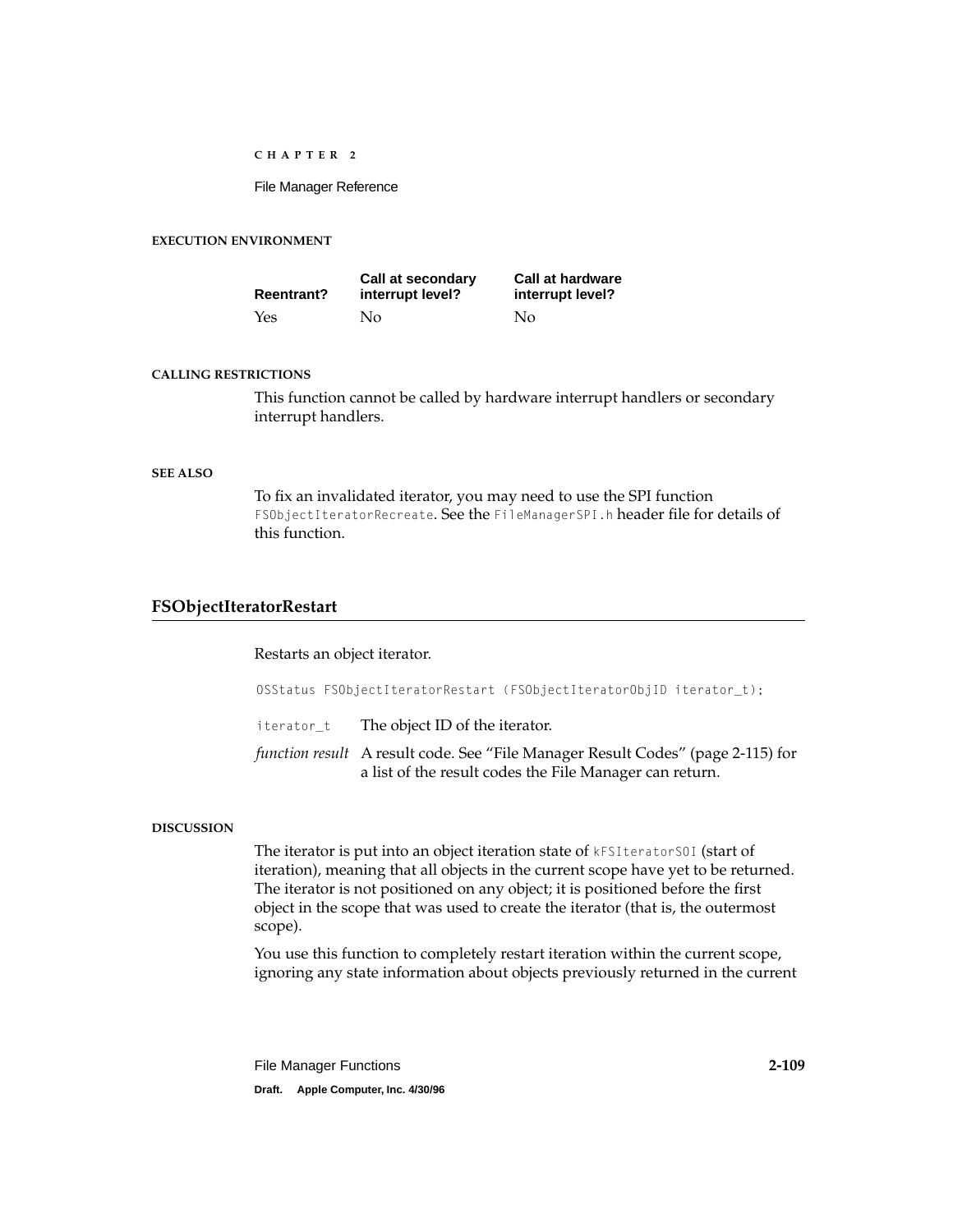#### <span id="page-137-0"></span>File Manager Reference

scope. The outermost scope is not affected. State information about which objects have been returned from scopes outside the current scope is unchanged.

## **EXECUTION ENVIRONMENT**

| <b>Reentrant?</b> | Call at secondary<br>interrupt level? | <b>Call at hardware</b><br>interrupt level? |  |
|-------------------|---------------------------------------|---------------------------------------------|--|
| Yes               | Nο                                    | No                                          |  |

## **CALLING RESTRICTIONS**

This function cannot be called by hardware interrupt handlers or secondary interrupt handlers.

# **FSObjectIteratorDispose 2**

# Disposes of an object iterator.

OSStatus FSObjectIteratorDispose (FSObjectIteratorObjID iterator\_t);

- iterator\_t The object ID of the iterator.
- *function result* A result code. See ["File Manager Result Codes" \(page 2-115\)](#page-142-0) for a list of the result codes the File Manager can return.

## **DISCUSSION**

This functions prompts the File Manager to dispose of the iterator and release any resources allocated to it. Further attempts to use the iterator will result in an error.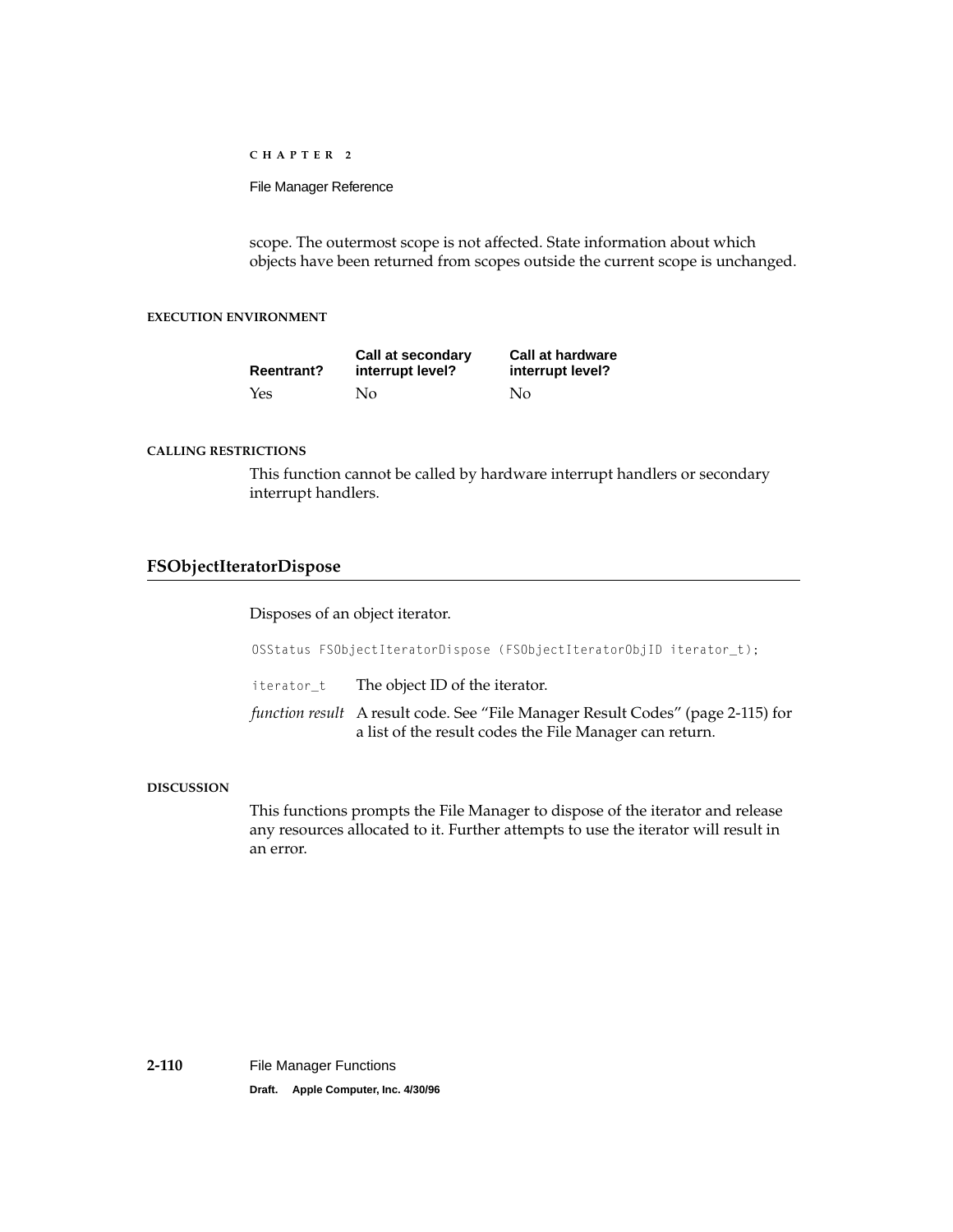File Manager Reference

## **EXECUTION ENVIRONMENT**

| <b>Reentrant?</b> | Call at secondary<br>interrupt level? | <b>Call at hardware</b><br>interrupt level? |  |
|-------------------|---------------------------------------|---------------------------------------------|--|
| Yes               | No                                    | No.                                         |  |

# **CALLING RESTRICTIONS**

This function cannot be called by hardware interrupt handlers or secondary interrupt handlers.

Cross Referencing Object References and FSSpec File Specifications 2

# **FSObjectRefGetFSSpec 2**

Gets an FSSpec file specification for a given file system object reference.

```
OSStatus FSObjectRefGetFSSpec(
                     FSObjectRef object_t,
                     FSSpec* fSSpec_o);
```
- object\_t A pointer to the file system object reference for which you wish to obtain a FSSpec file specification.
- fSSpec\_o A pointer to the FSSpec file specification, suitable for use with the System 7 File Manager application programming interface, that corresponds to the given file system object reference. On output, the function returns the FSSpec file specification.
- *function result* A result code. See ["File Manager Result Codes" \(page 2-115\)](#page-142-0) for a list of the result codes the File Manager can return.

## **DISCUSSION**

You can use this function if your code uses both the System 7 File Manager application programming interface and the Mac OS 8 FileManager (or has clients that use both types of file system software). For example, if you have a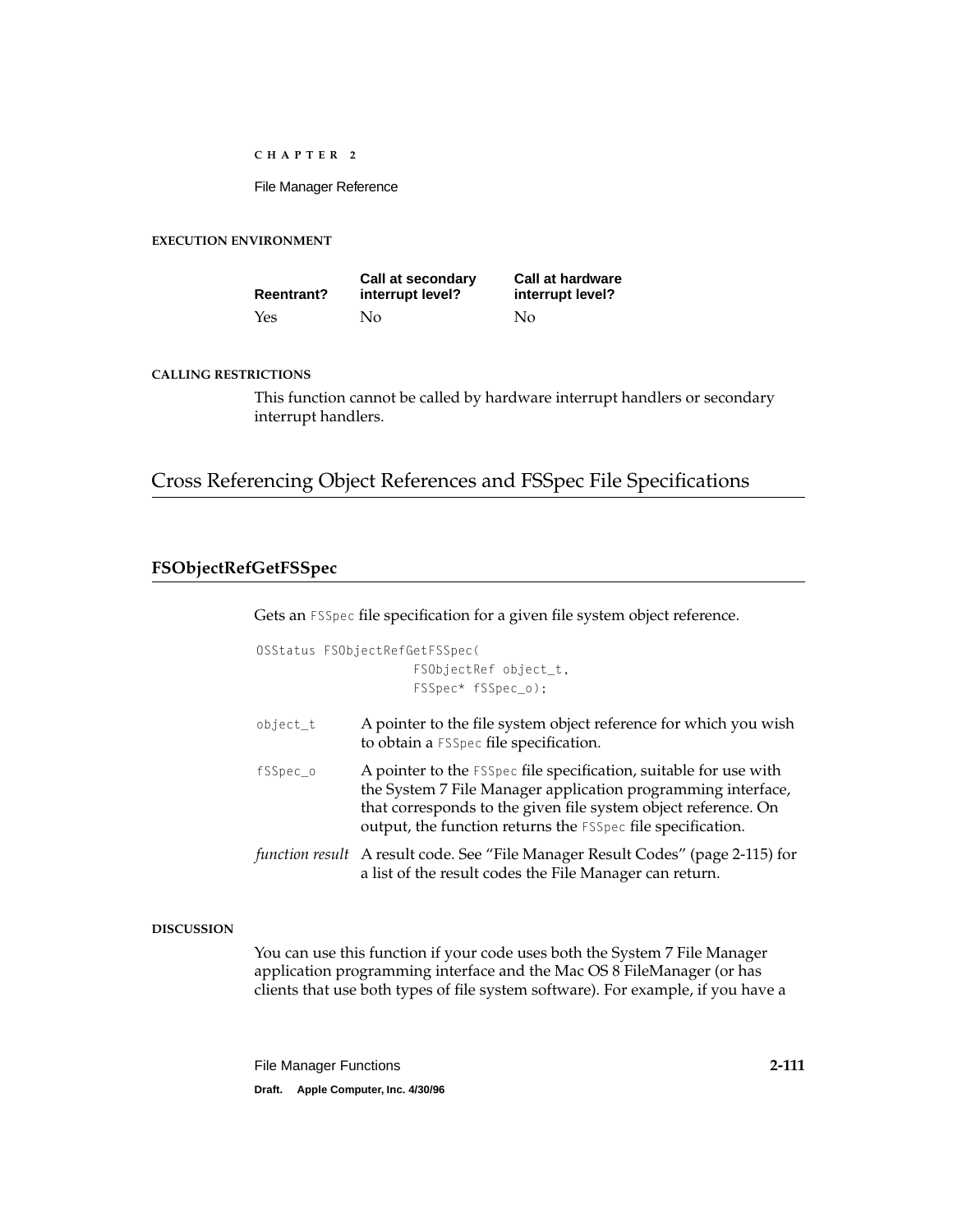File Manager Reference

piece of code that has a function that still uses the FSSpec data type, but that has been converted internally to use the file system object references; you can use this function to produce an FSSpec data type as an output for the preexisting function.

# **Note**

You are strongly recommended to provide an application programming interface that uses file system object references. ▲

# **EXECUTION ENVIRONMENT**

| <b>Reentrant?</b> | Call at secondary<br>interrupt level? | <b>Call at hardware</b><br>interrupt level? |  |
|-------------------|---------------------------------------|---------------------------------------------|--|
| Yes               | Nο                                    | No                                          |  |

# **CALLING RESTRICTIONS**

This function cannot be called by hardware interrupt handlers or secondary interrupt handlers.

# **FSSpecGetFSObjectRef 2**

Gets a file system object reference for an object corresponding to an FSSpec data type.

```
OSStatus FSSpecGetFSObjectRef(
                     const FSSpec* theFSSpec_t,
                     FSObjectRef* theObject_o);
```
theFSSpec\_t A pointer to the FSSpec file specification for which you wish to obtain a file system object reference. The FSSpec file specification must be fully normalized; that is, it must not contain any working directories.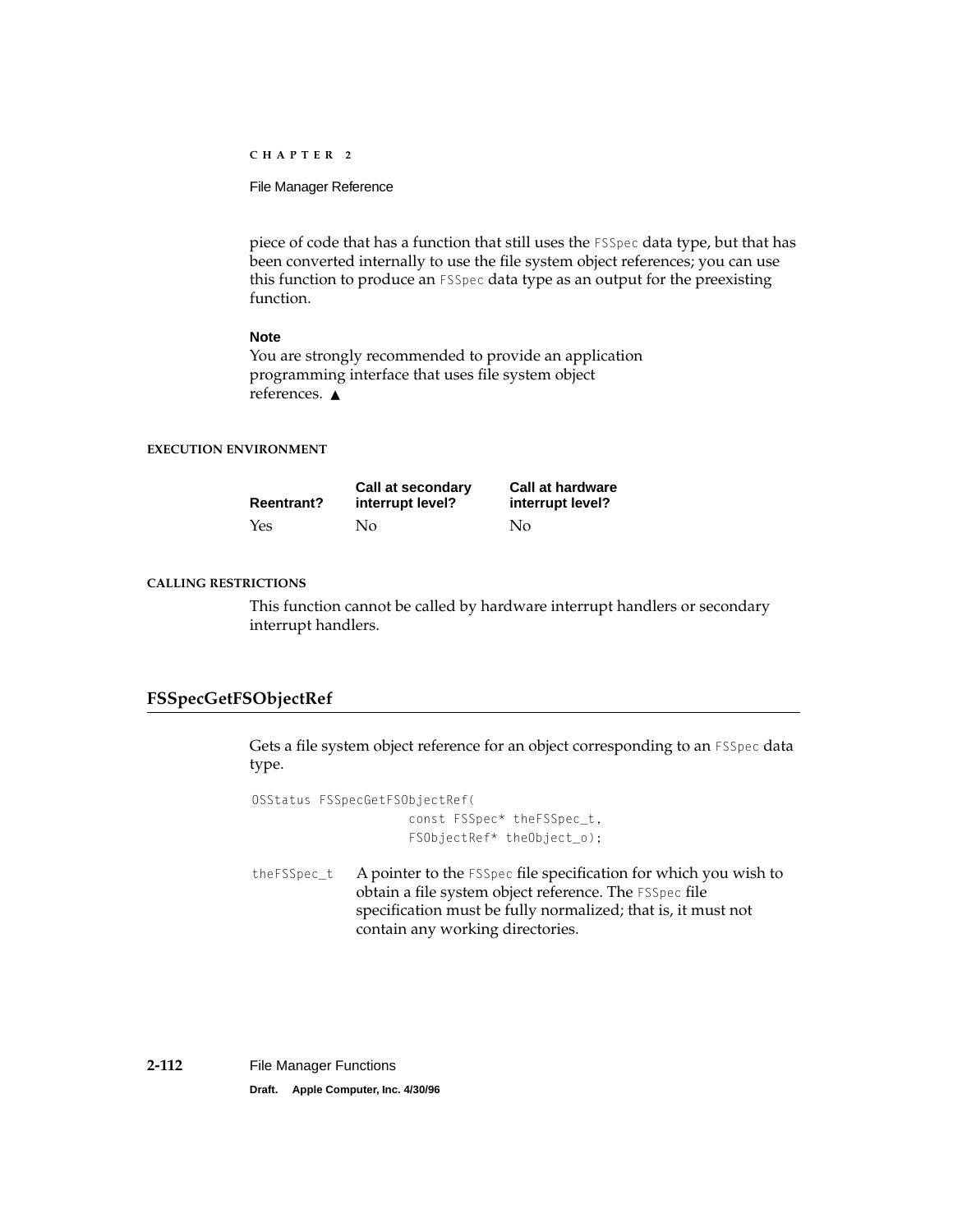### File Manager Reference

| theObject_o | A pointer to the file system object reference for the File                                                                                        |  |  |  |
|-------------|---------------------------------------------------------------------------------------------------------------------------------------------------|--|--|--|
|             | Manager object that corresponds to the file or directory                                                                                          |  |  |  |
|             | specified by the <i>FSSpec</i> file specification. On output, the                                                                                 |  |  |  |
|             | function returns the object reference. When you are done using<br>the object reference, you are responsible for disposing of it.                  |  |  |  |
|             | <i>function result</i> A result code. See "File Manager Result Codes" (page 2-115) for<br>a list of the result codes the File Manager can return. |  |  |  |

#### **DISCUSSION**

You can use this function if your code uses both the System 7 File Manager application programming interface and the Mac OS 8 File Manager (or has clients that use both types of file system software). For example, if you have a piece of code that has a function that still uses the FSSpec data type, but that has been converted internally to use the object references; you can use this function to convert an FSSpec data type into an object reference for use internally.

# **Note**

You are strongly recommended to provide an application programming interface that uses file system object references. ▲

## **EXECUTION ENVIRONMENT**

| <b>Reentrant?</b> | Call at secondary<br>interrupt level? | <b>Call at hardware</b><br>interrupt level? |  |
|-------------------|---------------------------------------|---------------------------------------------|--|
| Yes               | No.                                   | Nο                                          |  |

#### **CALLING RESTRICTIONS**

This function cannot be called by hardware interrupt handlers or secondary interrupt handlers.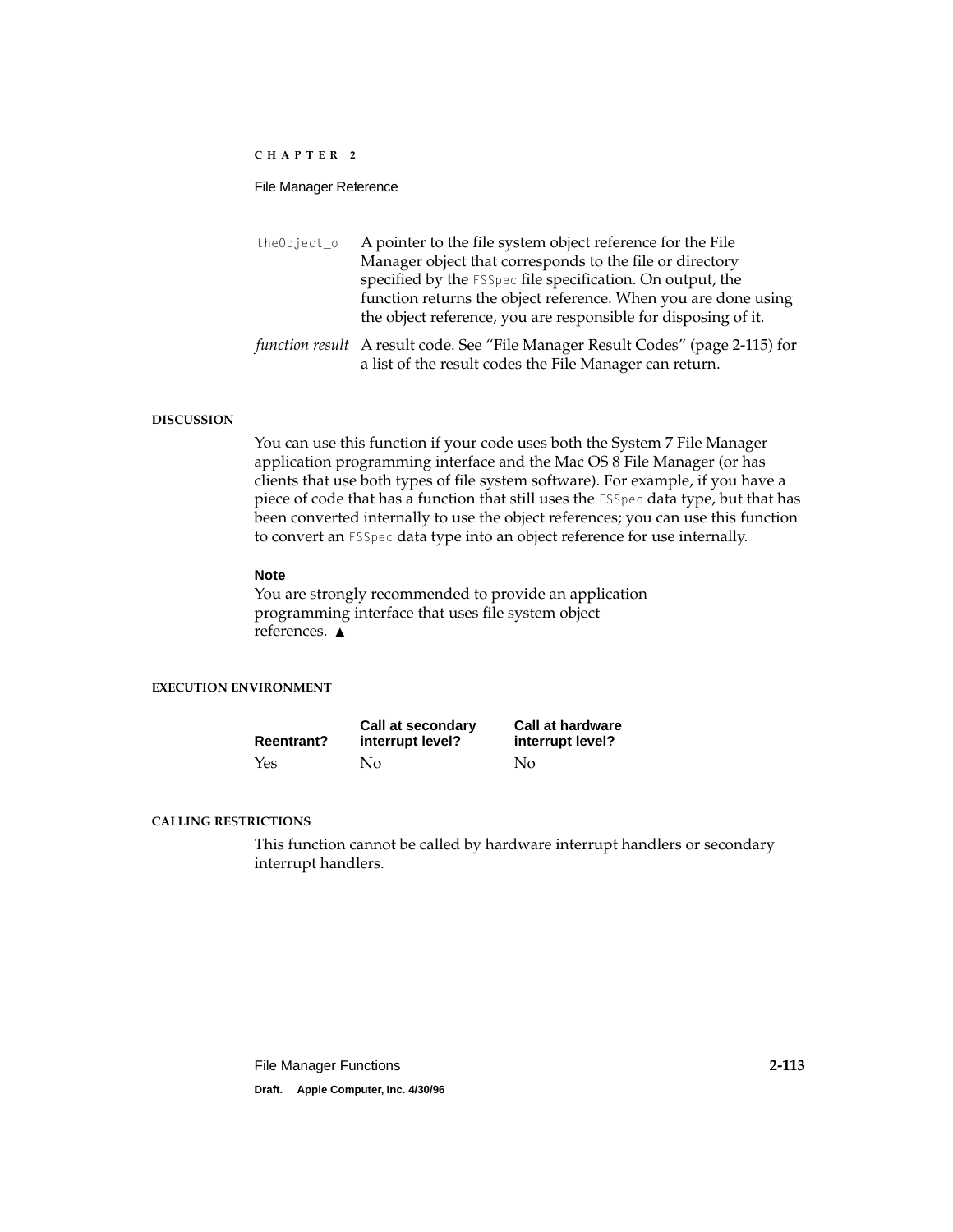File Manager Reference

# Resolving Pathnames

# **FSPathnameResolve 2**

Gets the file system object reference for an object with a given pathname.

```
OSStatus FSPathnameResolve(
                       FSObjectRef container_i,
                       const char* path_i,
                       ByteCount pathLength_i,
                       FSPathnameType pathType_i,
                       FSObjectRef* objectRef_o);
container_i The object reference for the path's parent container. If the 
               pathType_i parameter is set to the constant kFSHFSPath and the 
               path_i parameter is a full HFS path, then the object identified 
               by the container_i parameter is ignored.
path_i A pointer to the partial pathname identifying where the 
               container is located. This is a list of names separated by the 
               delimiters appropriate for the path type specified in the 
               pathType_i parameter. This function follows this path down 
               through every container in the path until it comes to the 
               uniquely identified object within the last container.
pathLength_i The length (in bytes) of the pathname.
pathType_i The type of path to use in constructing the input path, such as 
               HFS. This tells the File Manager how to interpret a pathname. 
               For example, HFS paths use colons (:) as delimiters, UNIX paths 
               use slashes ( / ), and DOS paths use backwards slashes ( \). The
               permitted values are defined by the FSPathnameType structure 
               (page 2-16).
objectRef_o A pointer to the file system object reference for the object 
               ultimately identified by the container-pathname combination. 
               On output, the function returns the object reference. When you 
               are done using the object reference, you are responsible for 
               disposing of it.
```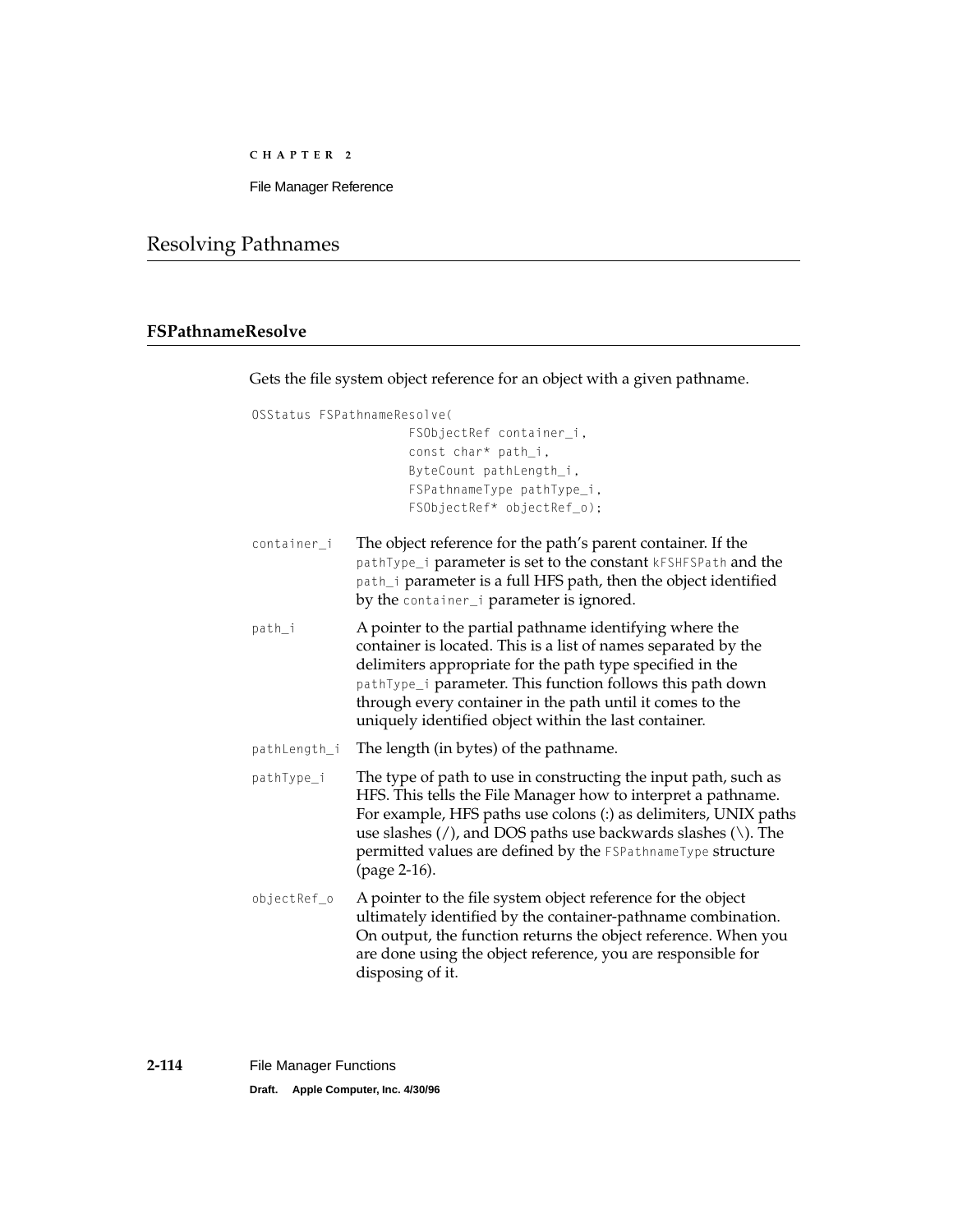<span id="page-142-0"></span>File Manager Reference

*function result* A result code. See "File Manager Result Codes" (page 2-115) for a list of the result codes the File Manager can return.

#### **DISCUSSION**

This function is useful for porting existing programs or writing new programs that need to be able to handle different notations and delimiters for pathnames. Note that the File Manager does not support drive specifiers such as C: in DOS path and root specifiers in UNIX paths. In such cases, this function starts at the parent container specified in the container\_i parameter and parses the indicated path from there.

#### **EXECUTION ENVIRONMENT**

| <b>Reentrant?</b> | Call at secondary<br>interrupt level? | <b>Call at hardware</b><br>interrupt level? |  |
|-------------------|---------------------------------------|---------------------------------------------|--|
| Yes               | No                                    | No                                          |  |

#### **CALLING RESTRICTIONS**

This function cannot be called by hardware interrupt handlers or secondary interrupt handlers.

# File Manager Result Codes 2

The File Manager returns many different result codes. This section provides the current set of result codes. The list is subject to change is later releases.

# Basic Error Types

```
enum{
   FSFilesAPIErrorBias = 0xF4000000L,
                           // the upper short that identifies a file system error
   FSErrorBias = 0xF5000000L// the upper short that identifies a file system error
```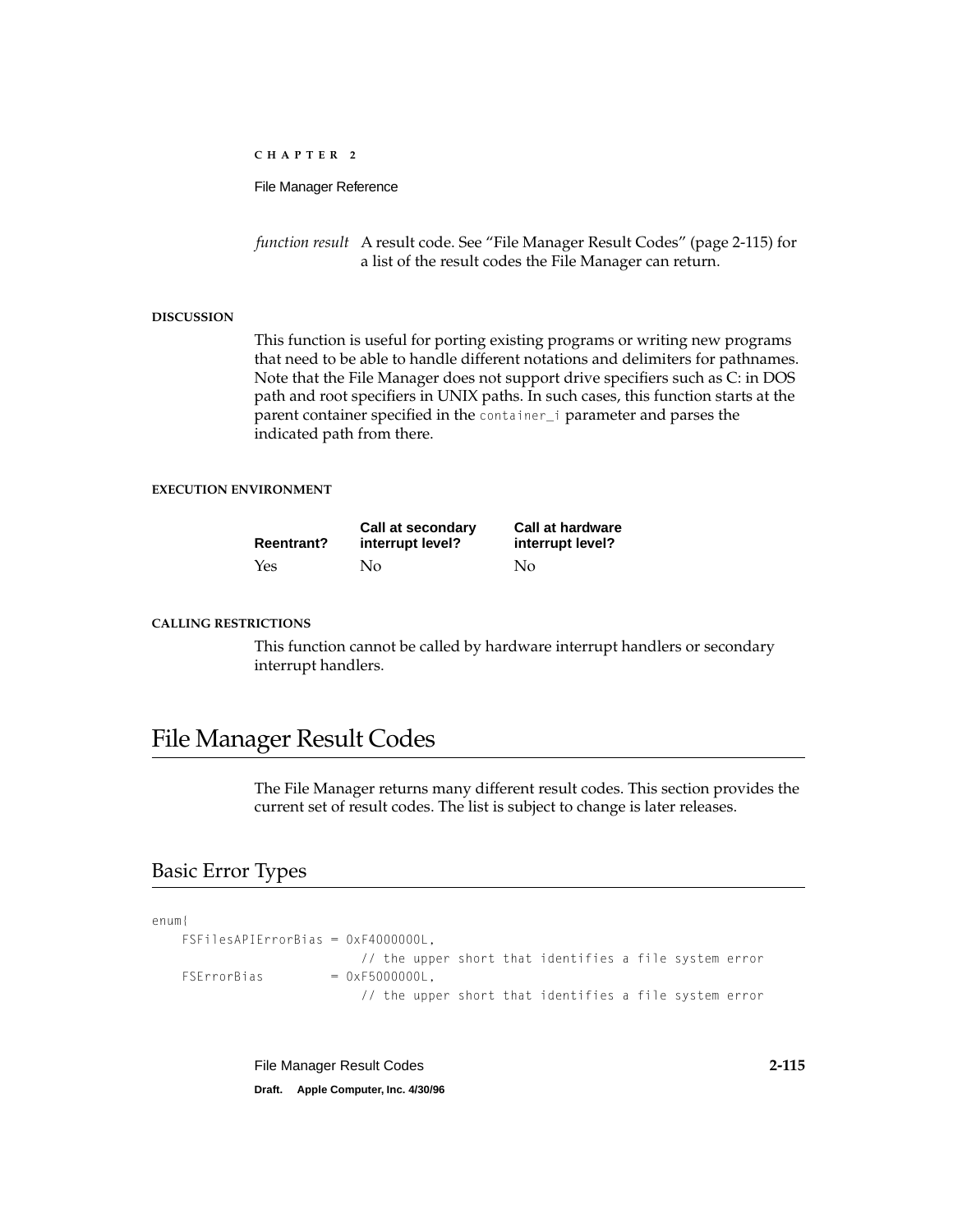# File Manager Reference

|           | FSErrorBiasMask  | $= 0 \times F F0000000L.$                         |
|-----------|------------------|---------------------------------------------------|
|           |                  | // how to discriminate non-FileManager errors     |
|           | FSAgentErrorBias | $= 0 \times F6000000L$                            |
|           |                  | // the upper short that identifies an agent error |
| $\cdot$ : |                  |                                                   |

# Error Mask Types 2

| enum      |                      |                                                    |
|-----------|----------------------|----------------------------------------------------|
|           | FSFilesAPIErrorMask  | $=$ FSFilesAPIErrorBias   0xFFFF,                  |
|           |                      | // how to convert from old error codes to new ones |
|           | FSErrorMask          | $=$ FSErrorBias   0xFFFF,                          |
|           |                      | // how to convert from old error codes to new ones |
|           | FSAgentErrorBiasMask | $=$ FSAgentErrorBias   0xFFFF                      |
|           |                      | // how to discriminate non-agent errors            |
| $\vert$ : |                      |                                                    |

# Mac OS-Aliased Exceptions

| enum { |                       |                                                   |                                                   |
|--------|-----------------------|---------------------------------------------------|---------------------------------------------------|
|        | E NoErr               | $=$ (noErr&FSErrorMask),                          |                                                   |
|        | E NoError             | $= E$ NoErr,                                      | // alias for noFrr                                |
|        | E_ParamErr            | $=$ (paramErr&FSErrorMask),                       |                                                   |
|        |                       | // alias for paramErr in Errors.h                 |                                                   |
|        | E FolderFulErr        | $=$ (dirFulErr&FSErrorMask), // folder full       |                                                   |
|        | E DirFulErr           | = E_FolderFulErr, // directory full               |                                                   |
|        | E DskFulErr           | = (dskFulErr&FSErrorMask), // disk full           |                                                   |
|        | E DiskFull            | $= E$ DskFulErr,                                  |                                                   |
|        | E NSVErr              | = (nsvErr&FSErrorMask), // no such volume         |                                                   |
|        | E VolumeNotFound      | $= E$ NSVErr.                                     |                                                   |
|        | E IOErr               | $=$ (ioErr&FSErrorMask), $\frac{1}{2}$ // I/O Err |                                                   |
|        | E BdNamErr            | $=$ (bdNamErr&FSErrorMask).                       |                                                   |
|        |                       |                                                   | // there may be no bad names in the final system! |
|        | E_BadName             | $= E$ BdNamErr,                                   |                                                   |
|        | $E_F$ n $0$ pn $E$ rr | = (fn0pnErr&FSErrorMask), // file not open        |                                                   |
|        | E_FileNotOpen         | $= E_Fn0pnErr,$                                   |                                                   |
|        | E EofErr              | = (eofErr&FSErrorMask), // end of file            |                                                   |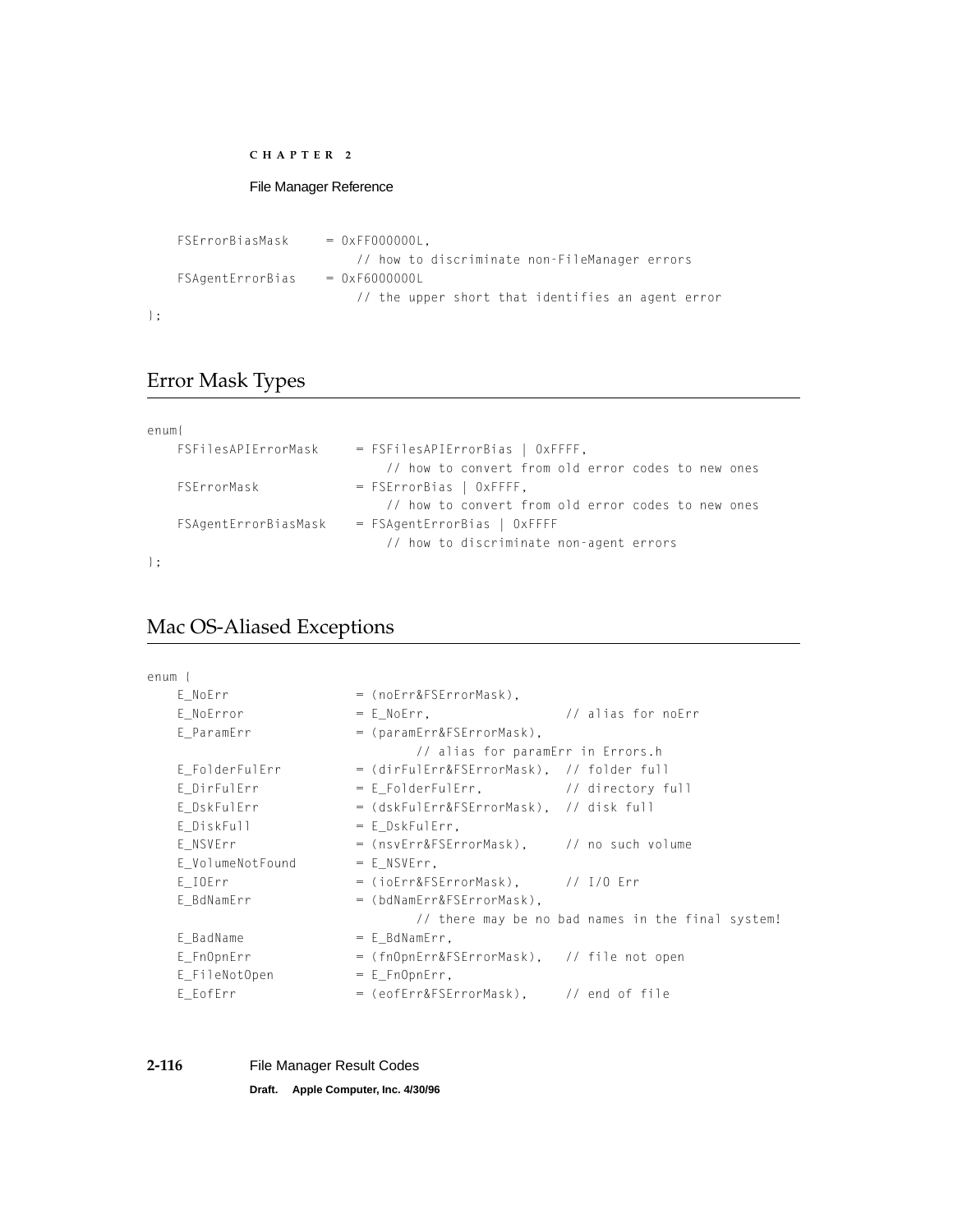| E_EndOfFileErr        | $= E_EoffErr,$                                             |
|-----------------------|------------------------------------------------------------|
| E_PosErr              | = (posErr&FSErrorMask),                                    |
|                       | // tried to position to before start of file (r/w)         |
| E_PosOutOfRange       | $= E_PosErr,$                                              |
|                       | // position is invalid (before start of file,              |
|                       | // or out of range for filesystem)                         |
| E_MFulErr             | = (mFulErr&FSErrorMask),                                   |
|                       | // memory full (open) or file won't fit (load)             |
| E_MemFullErr          | $= E$ MFulErr,                                             |
| E_TMFOErr             | = (tmfoErr&FSErrorMask),<br>// too many files open         |
| E_FnfErr              | = (fnfErr&FSErrorMask),<br>// file not found               |
| E_FileNotFound        | $= E_F$ FnfErr,                                            |
| $E_W$ Pr $E$ rr       | = (wPrErr&FSErrorMask),<br>// diskette is write protected. |
| E_WriteProtected      | $= E_W$ Pr $Err$ ,                                         |
| E_FLckdErr            | = (fLckdErr&FSErrorMask),<br>// file is locked             |
| E_FileLocked          | $= E$ FLckdErr.                                            |
| E_VLckdErr            | = (vLckdErr&FSErrorMask),<br>// volume is locked           |
| E_VolumeLocked        | $= E$ VLckdErr,                                            |
| E_FBsyErr             | = (fBsyErr&FSErrorMask),<br>// file is busy (delete)       |
| E FileInUse           | $= E_F$ BsyErr,                                            |
| E_DupFNErr            | = (dupFNErr&FSErrorMask), // duplicate filename (rename)   |
| E_DuplicateName       | $= E_DupFNET$ ,                                            |
| E_OpWrErr             | = (opWrErr&FSErrorMask),                                   |
|                       | // file already open with with write permission            |
| E_WriteAccessDenied   | $= E_0$ pWrErr,                                            |
| E RfNumErr            | = (rfNumErr&FSErrorMask), // refnum Err                    |
| E_BadObjectID         | $= E_RfNumErr,$                                            |
| $E_G$ fp $Err$        | = (gfpErr&FSErrorMask), // get file position Err           |
| E_GetFilePosition     | $= E_GfpErr,$                                              |
| E_VolOffLinErr        | = (volOffLinErr&FSErrorMask),// volume not on line Err     |
| E_VolumeOffline       | $= E_V$ olOffLinErr,                                       |
| E_PermErr             | = (permErr&FSErrorMask), // permissions Err                |
| E_PermissionViolation | $= E$ PermErr,                                             |
| E_VolOnLinErr         | = (volOnLinErr&FSErrorMask),                               |
|                       | // drive volume already on-line at MountVol                |
| E_NSDrvErr            | = (nsDrvErr&FSErrorMask),                                  |
|                       | // no such drive (tried to mount a bad drive num)          |
| E_NoMacDskErr         | = (noMacDskErr&FSErrorMask).                               |
|                       | // not a Mac diskette (sig bytes are wrong)                |
| E_ExtFSErr            | = (extFSErr&FSErrorMask),                                  |
|                       | // volume in question belongs to an external fs            |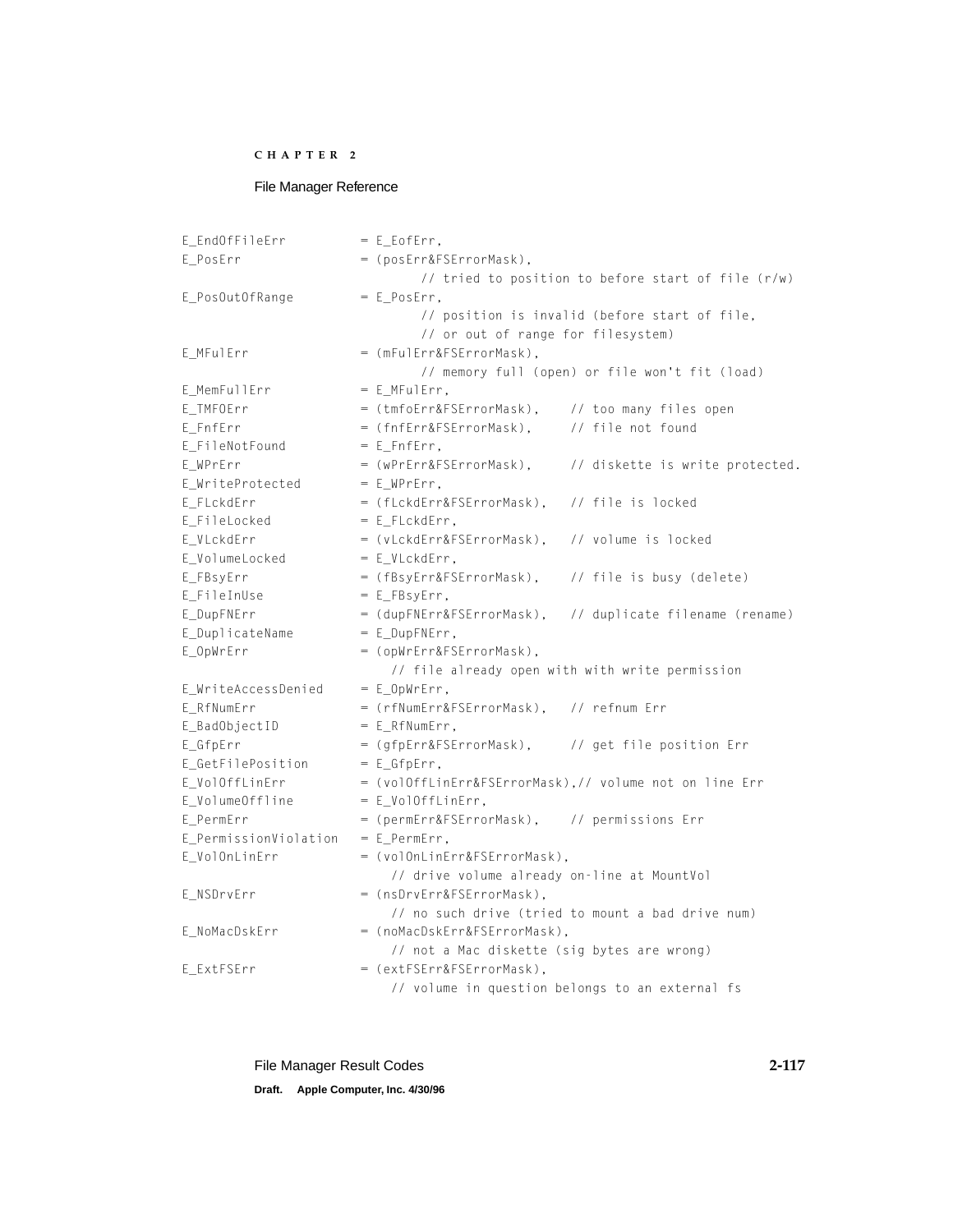| E FSRnErr             | = (fsRnErr&FSErrorMask),<br>// file system internal Err     |
|-----------------------|-------------------------------------------------------------|
| E BadMDBErr           | = (badMDBErr&FSErrorMask).<br>// bad master directory block |
| E_WrPermErr           | $=$ (wrPermErr&FSErrorMask),<br>// write permissions Err    |
| E DirNFErr            | = (dirNFErr&FSErrorMask),<br>// directory not found         |
| E FolderNotFound      | $= E$ DirNFErr,                                             |
| E_DirectoryNotFound   | $= E$ FolderNotFound,                                       |
| E TMWDOErr            | = (tmwdoErr&FSErrorMask), // no free WDCB available         |
| E BadMovErr           | = (badMovErr&FSErrorMask), // move into offspring Err       |
| E_IllegalMove         | $= E$ BadMovErr,                                            |
| $E_W$ rg $VolTypeErr$ | = (wrgVolTypErr&FSErrorMask),// wrong volume type Err       |
| E_VolGoneErr          | = (volGoneErr&FSErrorMask),                                 |
|                       | // Server volume has been disconnected.                     |
| E FIDNotFound         | = (fidNotFound&FSErrorMask),// no file thread exists.       |
| E FIDExists           | = (fidExists&FSErrorMask), // file ID already exists        |
| E NotAFileErr         | = (notAFileErr&FSErrorMask),// non-file object specified    |
| E DiffVolErr          | = (diffVolErr&FSErrorMask), // files on different volumes   |
| E_CatChangedErr       | = (catChangedErr&FSErrorMask).                              |
|                       | // the catalog has been modified                            |
| E_DesktopDamagedErr   | = (desktopDamagedErr&FSErrorMask),                          |
|                       | // desktop database files are corrupted                     |
| E_SameFileErr         | = (sameFileErr&FSErrorMask).                                |
|                       | // can't exchange a file with itself                        |
| E BadFidErr           | = (badFidErr&FSErrorMask).                                  |
|                       | // file ID is dangling or doesn't match the file number     |
| E_AfpItemNotFound     | = (afpItemNotFound&FSErrorMask), // information not found   |
| E_AfpIconTypeError    | = (afpIconTypeError&FSErrorMask),                           |
|                       | // sizes of new icon and one it replaces don't match        |

};

# General Exceptions - Sharable by Different Modules 2

| enum{         |                    |                                                     |
|---------------|--------------------|-----------------------------------------------------|
|               | E MissingParameter | $=$ FSErrorBias   0x0001,                           |
|               |                    | // one or more mandatory parameters missing         |
|               | E InvalidMsg       | $=$ FSErrorBias   0x0002,// invalid message         |
| $\frac{1}{2}$ | reserved           | $=$ FSErrorBias   0x0003,                           |
|               | E InvalidForkType  | $=$ FSErrorBias   0x0004,                           |
|               |                    | // fork type not recognized or not supported        |
|               | E ForkInUse        | = FSErrorBias   0x0005, // fork is currently in use |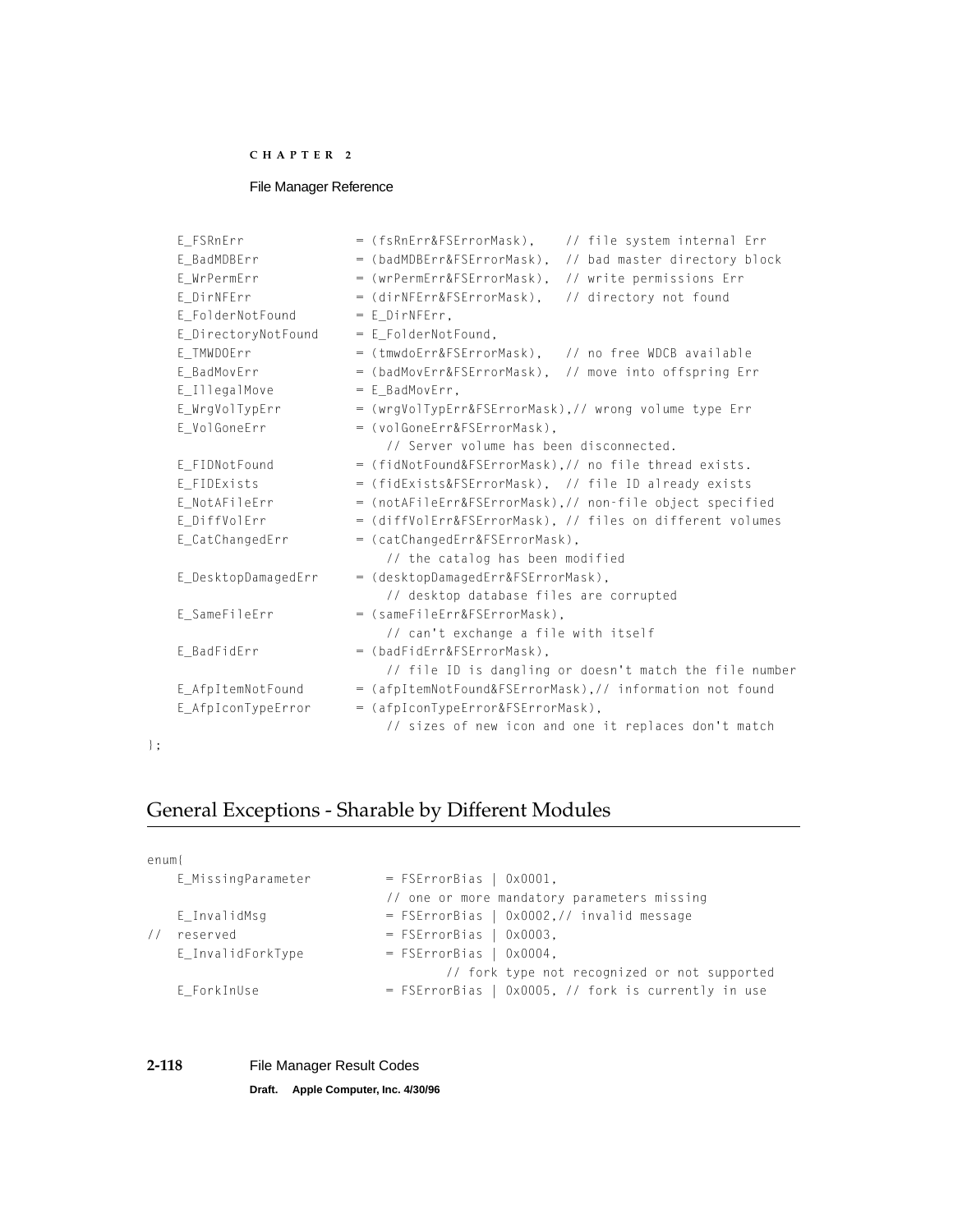| E_PropertyNotFound       | = FSErrorBias   0x0006, // requested Property not found |
|--------------------------|---------------------------------------------------------|
| E_ObjectNotFound         | = FSErrorBias   0x0007, // requested Object not found   |
| E_MemoryFull             | = E MemFullErr, // PoolAllocate returned nil            |
| E_NotAFileOrFolder       | $=$ FSErrorBias   0x0008,                               |
|                          | // given object is not a file or a Folder               |
| E_TooManyParameters      | $=$ FSErrorBias   0x0009,                               |
|                          | // one or another parameter, but not both               |
| E_PatternNotFound        | $=$ FSErrorBias   0x000A,                               |
|                          | // couldn't find pattern in buffer                      |
| E BufferLength           | = FSErrorBias   0x000B, // illegal buffer size          |
| E_InvalidDirectoryNum    | = FSErrorBias   0x000C, // invalid Directory Number     |
| E_IllegalFileOperation   | $=$ FSErrorBias   0x000D.                               |
| E_IllegalFolderOperation | $=$ FSErrorBias   0x000E,                               |
| E_IllegalVolumeOperation | $=$ FSErrorBias   0x000F,                               |
| E_InvalidRelationship    | $=$ FSErrorBias   0x0010,                               |
|                          | // relationship is invalid in context of operation      |
| E_UnknownRelationship    | = FSErrorBias   0x0011, // relationship is undefined    |
| E_DoesNotMatch           | $=$ FSErrorBias   0x0012,                               |
|                          |                                                         |

};

# FSAgent Interface Exceptions

These result codes are used internally by volume-format plug-ins.

enum{

| E_NoGetBlockProc     | = FSErrorBias<br>$  0 \times 0101,$ |
|----------------------|-------------------------------------|
| E_NoReleaseBlockProc | = FSErrorBias<br>  0x0102,          |
| E_NoSetEndOfForkProc | = FSErrorBias<br>$0 \times 0103$ ,  |
| E_NoSetBlockSizeProc | = FSErrorBias<br>$0 \times 0104$ ,  |
| E NoReadBlockProc    | = FSErrorBias<br>$0 \times 0105$ ,  |
| E NoWriteBlockProc   | = FSErrorBias<br>$0 \times 0106$ ,  |
| E_NoForkMapBlockProc | = FSErrorBias<br>$0 \times 0107$ ,  |
| E_NoReadRangeProc    | = FSErrorBias<br>$0 \times 0108$ ,  |
| E_NoWriteRangeProc   | = FSErrorBias<br>$0 \times 0109$ ,  |

};

### BTree Module Exceptions 2

These result codes are used internally by the File Manager.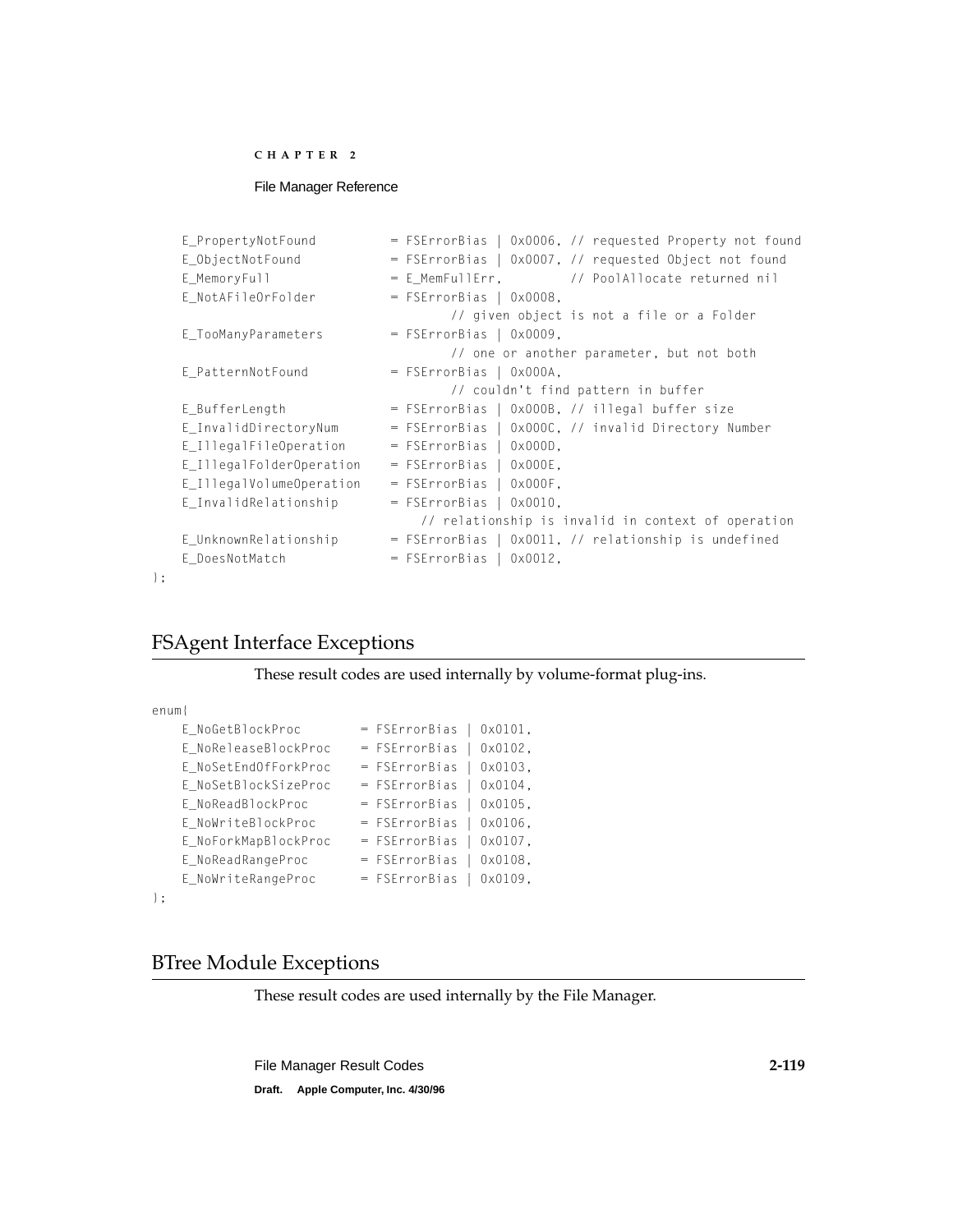#### enum{

 $E_A$ ccessMethodStart = FSErrorBias | 0x0200,

// BTree Module Errors

| E BadHeader          | $=$ FSErrorBias   0x0300, |                                                            |
|----------------------|---------------------------|------------------------------------------------------------|
| E BadRotate          | $=$ FSErrorBias   0x0301, |                                                            |
| E_NotOpenAsBTree     |                           | $=$ FSErrorBias   0x0302, // no BTreeCB allocated for fork |
| E_AlreadyOpenAsBTree | $=$ FSErrorBias   0x0303, |                                                            |
| E NoBTreeIterator    | $=$ FSErrorBias   0x0308, |                                                            |
| E BTreeIsEmpty       | $=$ FSErrorBias   0x030A, |                                                            |
| E_NoMoreMapNodes     | $=$ FSErrorBias   0x030B, |                                                            |
| E BadNodeSize        | $=$ FSErrorBias   0x030C. |                                                            |
| E BadNodeType        | $=$ FSErrorBias   0x030D, |                                                            |
| E BadMaxKeyLength    | $=$ FSErrorBias   0x030E. |                                                            |
| E_BadKeyDescriptor   | $=$ FSErrorBias   0x030F, |                                                            |
| E_MinimumKeyTooLong  | $=$ FSErrorBias   0x0310, |                                                            |
| E RecordWontFit      | $=$ FSErrorBias   0x0311. |                                                            |

// Existing BTree Errors

| E_BeforeBeginingOfFile |     | = FSErrorBias | 0x0353,           |
|------------------------|-----|---------------|-------------------|
| E_PastEndOfFile        | $=$ | FSErrorBias   | 0x0354,           |
| E_UnknownBTreeVersion  | $=$ | FSErrorBias   | 0x0355,           |
| E_NoKeyCompareProc     | $=$ | FSErrorBias   | $0x0356$ ,        |
| E_TreeTooDeep          | $=$ | FSErrorBias   | $0x0357$ ,        |
| E_NoKeyDescriptor      | $=$ | FSErrorBias   | 0x0358,           |
| E_Reserved             | $=$ | FSErrorBias   | $0x0359$ ,        |
| E_BadUserID            | $=$ | FSErrorBias   | $0 \times 035A$ , |
| E_UnknownKeyDescType   | $=$ | FSErrorBias   | $0 \times 035B$ , |
| E_BadKeyDescLength     | $=$ | FSErrorBias   | $0 \times 035C$ , |
| E_PlaceMarkerInvalid   | $=$ | FSErrorBias   | $0x035D$ ,        |
| E_BadKeyField          | $=$ | FSErrorBias   | $0 \times 035E$ , |
| E_BadKeyAttribute      | $=$ | FSErrorBias   | $0 \times 035F$ , |
| E_BadKeyLength         | $=$ | FSErrorBias   | 0x0360,           |
| E_RecordNotFound       | $=$ | FSErrorBias   | $0 \times 0361$ , |
| E_RecordExists         | $=$ | FSErrorBias   | $0x0362$ ,        |
| E_NoSpaceLeft          | $=$ | FSErrorBias   | 0x0363,           |
| E_RecordTooBig         | $=$ | FSErrorBias   | 0x0364,           |
| E_BadNode              |     | = FSErrorBias | $0x0365$ ,        |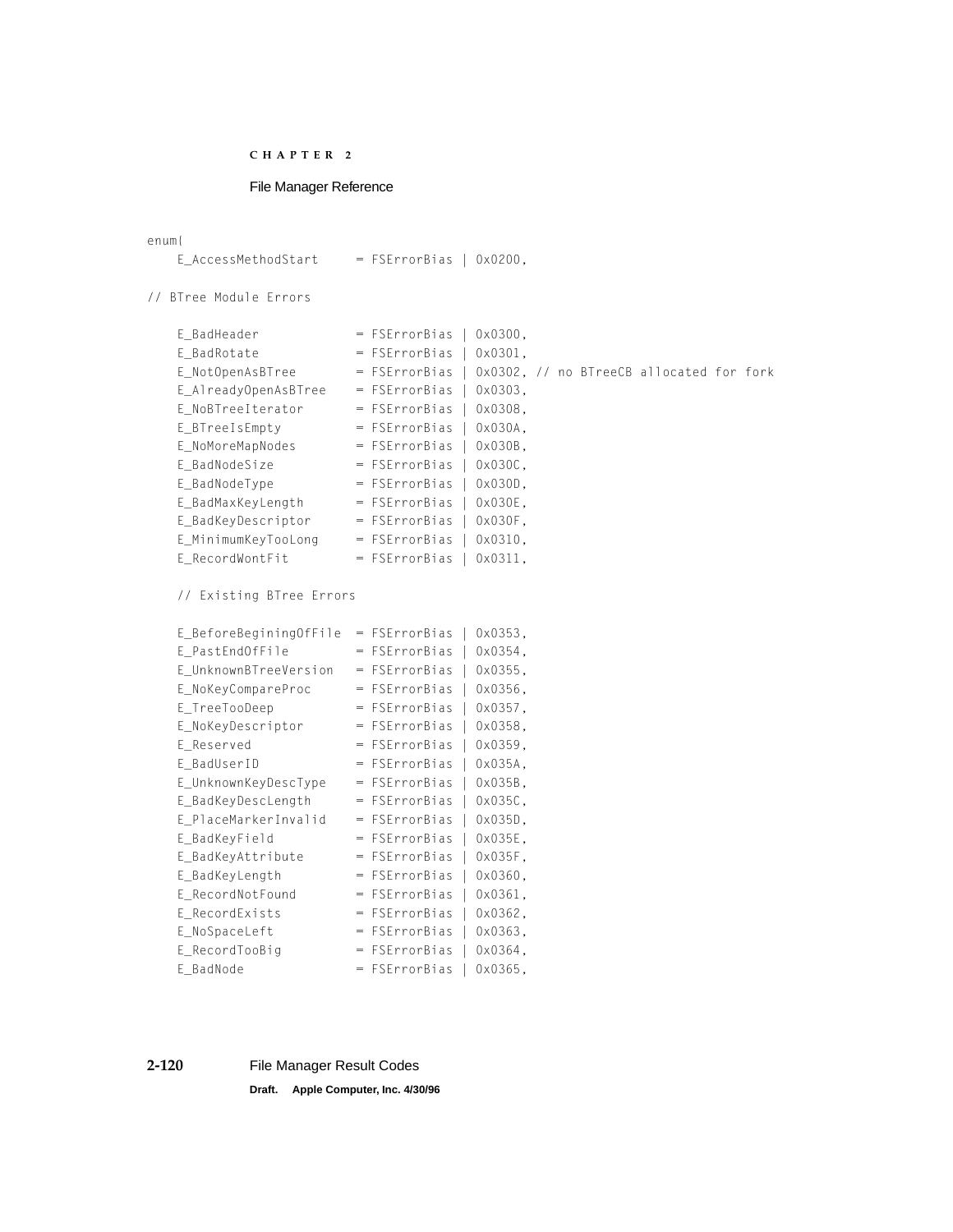#### File Manager Reference

```
E_MotABTree = FSErrorBias | 0x0366,
   E\_{LastBTreeError} = FSErrorBias | 0x03FF,
};
```
### Cache Module Exceptions

| ım {                   |                                                            |
|------------------------|------------------------------------------------------------|
| E_NonExist             | = FSErrorBias   0x0400,// cache block does not exist       |
| E BufferInUse          | $=$ FSErrorBias   0x0401.// cache buffer is in use         |
| E_MissingCacheCB       | $=$ FSErrorBias   0x0402,                                  |
|                        | // cache CB is missing from Fork/Vol CB                    |
| E_CorruptCacheCB       | $=$ FSErrorBias   0x0403.                                  |
|                        | // cache CB associated with Fork/Vol CB is corrupt         |
| E_BufferHeaderOverflow | $=$ FSErrorBias   0x0404,                                  |
|                        | // cache buffer header is larger than page size            |
| E_SGListOverflow       | $=$ FSErrorBias   0x0405,                                  |
|                        | // scatter-gather list's address range is not big          |
|                        | // enough to accomodate the entire block range             |
| E_InvalidBlockSize     | $=$ FSErrorBias   0x0406.                                  |
|                        | // volume/fork block size is not of the kind 512,1K,2K,4K  |
| E_NoPageToRelinguish   | $=$ FSErrorBias   0x0407,                                  |
|                        | // cache release Q is empty; can't relinquish a page to VM |
| E_NoEmptyBufferHeaders | $=$ FSErrorBias   0x0408,                                  |
|                        | // no more empty buffer headers left; time to create more  |
| E_Already InCache      | $=$ FSErrorBias   0x0409,                                  |
|                        | // all blocks asked for are already in cache               |
| E_NoPagesToClean       | $=$ FSErrorBias   0x040A,                                  |
|                        | // no more pages to clean by page cleaner                  |
|                        |                                                            |

These result codes are used internally by the File Manager.

enu

#### };

## Control Blocks Module Exceptions 2

#### These result codes are used internally by the File Manager.

enum{

```
E_N = F \left( \frac{1}{2} \right) = FSErrorBias | 0x0501, // CBPtr is nil
E_NOSuchPath = FSErrorBias | 0x0502,
```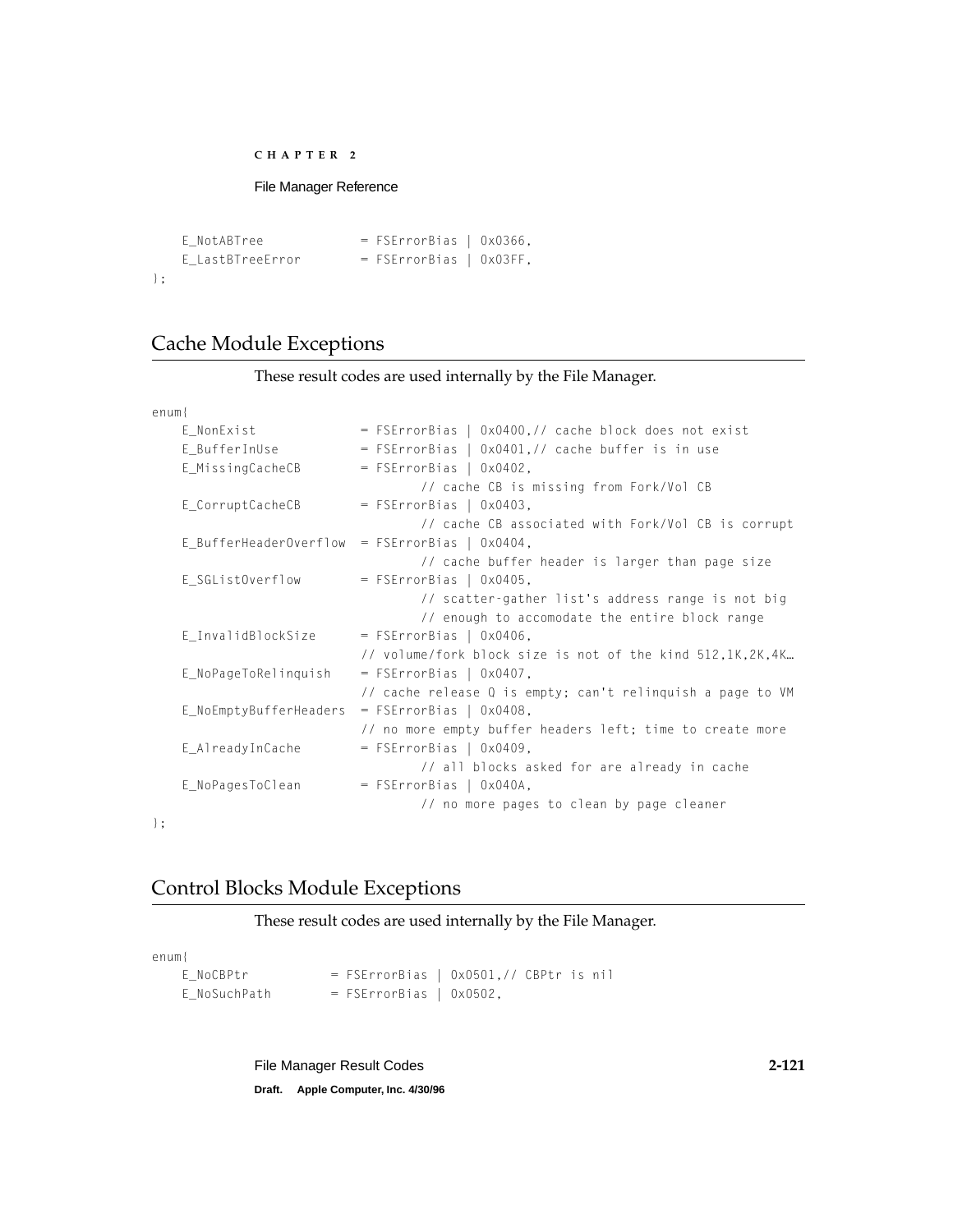#### File Manager Reference

| E NoSuchFork       | $=$ FSErrorBias   0x0503,                                       |
|--------------------|-----------------------------------------------------------------|
| E NoSuchFile       | $=$ FSErrorBias   0x0504,                                       |
| E NoSuchVolume     | $=$ FSErrorBias   0x0505,                                       |
| E NoSuchFSAgent    | $=$ FSErrorBias   0x0506,                                       |
| E InvalidCBType    | $=$ FSErrorBias   0x0507,                                       |
| E InvalidCBPtr     | $=$ FSErrorBias   0x0508,                                       |
| E InvalidParent    | $=$ FSErrorBias   0x0509,                                       |
| E_NoFSAgents       | $=$ FSErrorBias   0x050A,                                       |
| E_NoQHeadPtr       | $=$ FSErrorBias   0x050B,                                       |
| E ChildStillQueued | $=$ FSErrorBias   0x050C,                                       |
| E LastCBError      | = FSErrorBias   0x05FF, // Last error for Control Blocks Module |
|                    |                                                                 |

### Object Reference Exceptions

```
enum{
   E UndefinedObjectRef = FSErrorBias | 0x0601,
   E ObjectRefAlreadyInitialized = FSErrorBias | 0 \times 0602,
   E_0bjectRefAlreadyExists = FSErrorBias | 0x0603,
   E InvalidObjectRef = FSErrorBias | 0x0604,
                                        // kFStheNullObjectRef was passed
```
};

};

# Range Lock Module Exceptions 2

enum{ E\_RangeNotLocked = FSErrorBias | 0x0701, // tried to unlock a range that wasn't locked  $E_M$ NoAsyncLock = FSErrorBias | 0x0702, // tried to cancel an async lock, not pending  $E_{\text{clockedByOther}}$  = FSErrorBias | 0x0703, // conflicting lock owned by different path  $E_{\text{clockedBySelf}}$  = FSErrorBias | 0x0704, // conflicting lock owned by same path  $E_{\text{clocked}}$  FSErrorBias | 0x0705, // conflicting read lock (owner unknown)

};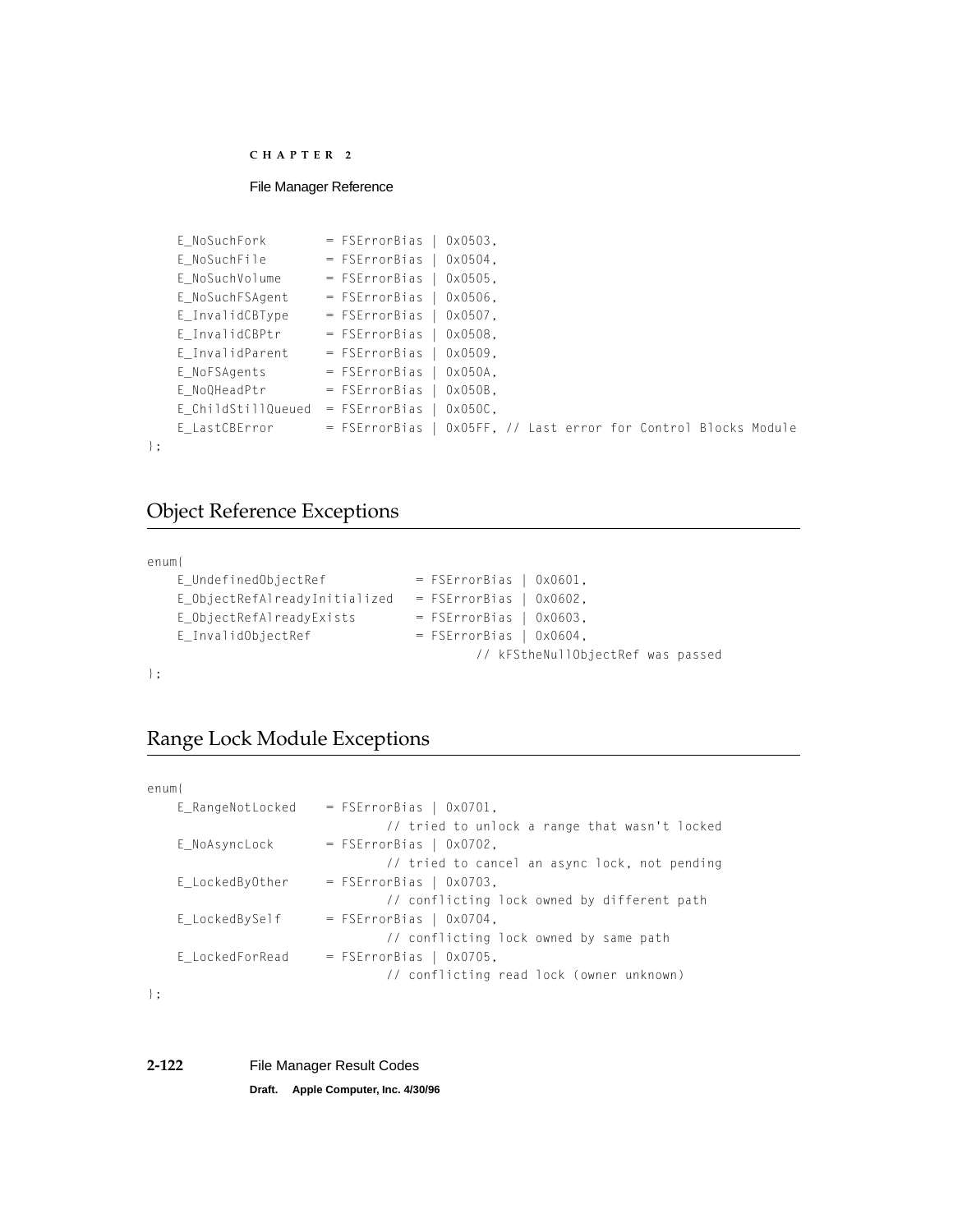File Manager Reference

# Utilities Module Exceptions 2

These result codes are used internally by the File Manager.

```
enum{
   E_UUtilitiesStart = FSErrorBias | 0x0800};
```
# Volume Exceptions

```
enum{
   E_MajorOfflineChange = FSErrorBias | 0x0901,
   E_MinorOfflineChange = FSErrorBias | 0x0902,
   E_VolumeInUse = FSErrorBias | 0x0903,
};
```
# FSIterator Exceptions

| enumſ |                              |                                                       |
|-------|------------------------------|-------------------------------------------------------|
|       | E_InvalidIterationObjectType | $=$ FSErrorBias   0x0A01,// can't enter a file object |
|       | E_ExitIteratorScope          | $=$ FSErrorBias   0x0A02,// iterator exited the scope |
|       | E_IteratorScopeException     | $=$ FSErrorBias   0x0A03.                             |
|       |                              | // iterator is undefined due to error or              |
|       |                              | // movement of scope locality                         |
|       | E UnknownIterationMovement   | $=$ FSErrorBias   0x0A04,                             |
|       |                              | // iterator movement is not defined                   |
|       | E InvalidIterationMovement   | $=$ FSErrorBias   0x0A05.                             |
|       |                              | // iterator movement invalid in current context       |
|       | E IteratorOwnership          | = FSErrorBias   0x0A06,// wrong client process ID     |
|       | E EndOfIteration             | $=$ FSErrorBias   0x0A07.                             |
|       |                              | // no objects left to return on iteration             |
|       |                              |                                                       |

};

# FSProperty Exceptions

These result codes are used internally by the File Manager.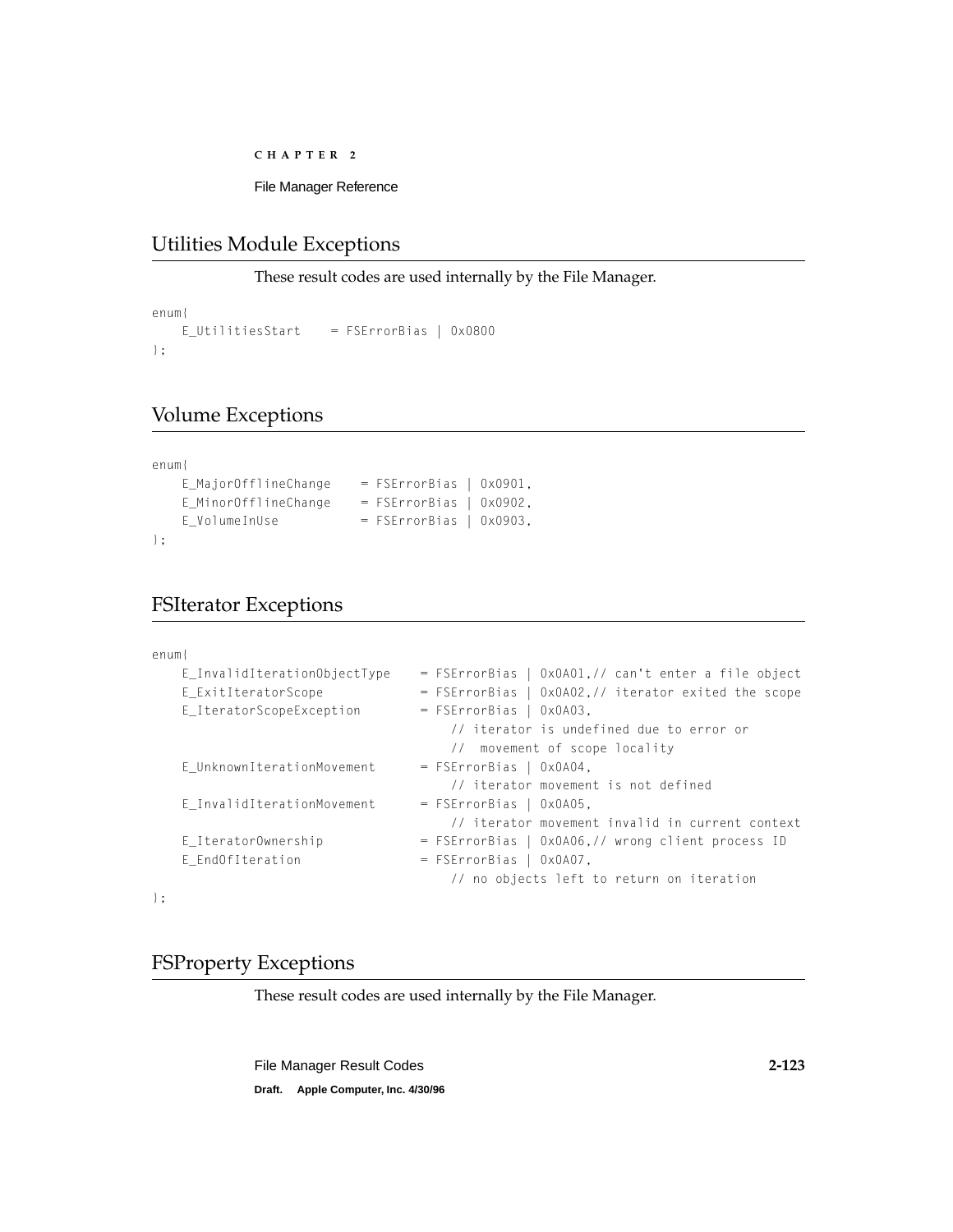```
enum{
   E_PropDescrOffsetRangeErr = FSErrorBias | 0x0B01,
                                     // property descriptor list offset out of range
   E_PropDescrOverrunLengthErr = FSErrorBias | 0x0B02,
                                     // PropOverrun bitmap is too short
\frac{1}{1} reserved \frac{1}{1} reserved \frac{1}{1} = FSErrorBias | 0x0B03.
   E_PropDescrNotFoundLengthErr = FSErrorBias | 0x0B04,
                                     // PropNotFound bit map is too short
   E_PropDescrReadOnlyFailLengthErr = FSErrorBias | 0x0B05,
                                     // PropDescrReadOnlyFail bitmap too short
   E_PropBufferShort = FSErrorBias | 0x0B06,
                                     // buffer too short for properties.
   E_PropertyBufferFieldTooSmall = FSErrorBias | 0x0B07,
                                     // from pt of view of supplied buffer field
   // PropertiesGet: field not adequate to hold Property. field is truncated.(Overrun)
   E_PropertyException = FSErrorBias | 0x0B08,
   E_PropertyBufferFieldTooLarge = FSErrorBias | 0x0B09,
                                     // from pt of view of supplied buffer field
   // PropertiesGet: field is larger than needed to hold properties. (Underflow)
   E CanNotFindDesktopDatabase = FSErrorBias | 0x0B0A,
                              // either desktopDB or desktopDF not found
   E_CanNotFindPDSFile = FSErrorBias | 0x0B0B,// cannot find PDS
   E_CanNotFindEDSFile = FSErrorBias | 0x0B0C,// cannot find EDS
   E_PropertyAlreadyExists = FSErrorBias | 0x0B0D,
                              // property already exists in desktop database
   E_PropertyTypeError = FSErrorBias | 0x0B0E,
                              // error getting/setting property in desktop database
   E_PropertyError = FSErrorBias | 0x0B0F,
                              // error getting/setting pProperty in desktop database
   E_PropertyReadOnly = FSErrorBias | 0x0B10, 
                              // attempt to set read-only property
```
};

### FSDispatch Errors

These result codes are used internally by the File Manager.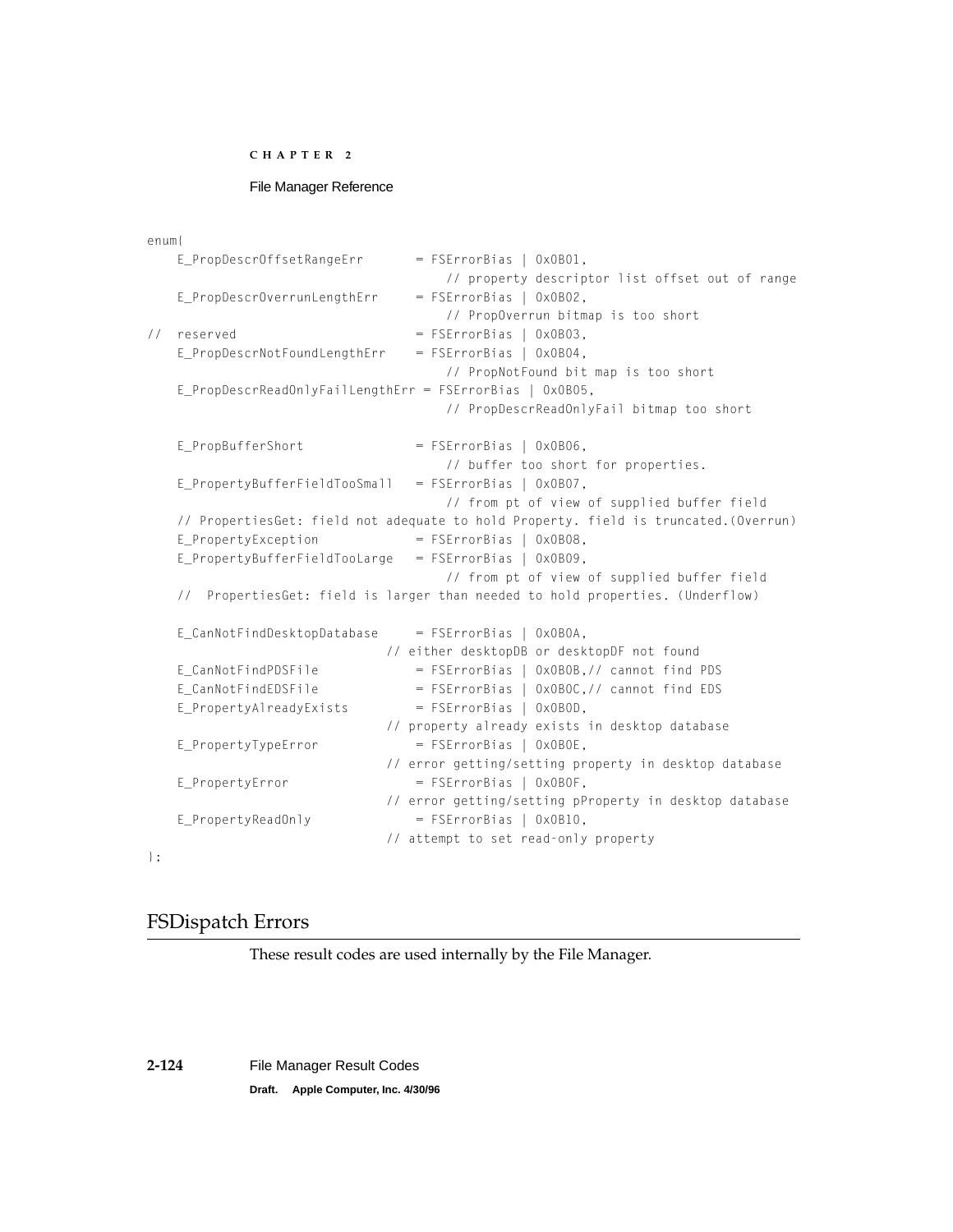enum{

| E_UnknownRequest           | $=$ FSErrorBias   0x1001,<br>// request command ID not defined          |
|----------------------------|-------------------------------------------------------------------------|
| E_VolRecognized            | $= E$ NoError,                                                          |
|                            | // agent was able to recognize the Volume                               |
| E_VolNotRecognized         | $=$ FSErrorBias   0x1002,                                               |
|                            | // agent was NOT able to recognize the Volume                           |
| E_CanInitialize            | $= E$ NoError,                                                          |
|                            | // agent is able to initialize Volume                                   |
| E_CanNotInitialize         | $=$ FSErrorBias   0x1003,                                               |
|                            | // agent is NOT able to initialize Volume                               |
| E_NotAPath                 | = FSErrorBias   0x1004, // ID used was not for a Path                   |
| E_NotAFork                 | = FSErrorBias   0x1005, // ID used was not for a Fork                   |
| E NotAFile                 | = FSErrorBias   0x1006,// ID used was not for a File                    |
| E NotAVolume               | = FSErrorBias   0x1007,// ID used was not for a Volume                  |
| E_NotAnAgent               | = FSErrorBias   0x1008,// ID used was not for an Agent                  |
| E_NotAnObjectIterator      | $=$ FSErrorBias   0x1009,                                               |
|                            | // ID used was not for an Object Iterator                               |
| E_NotAPropertyIterator     | $=$ FSErrorBias   0x100A,                                               |
|                            | // ID used was not for a Property Iterator                              |
| E_AgentIncomplete          | $=$ FSErrorBias   0x100B,                                               |
|                            | // agent did not finish instalation protocol                            |
| E_QueueOverflow            | $=$ FSErrorBias   0x100C,                                               |
|                            | // a notification queue has overflowed the user's size                  |
| E_QueueEmpty               | = FSErrorBias   0x100D,// notification queue is Empty                   |
|                            |                                                                         |
|                            | // the message length is either larger than the size from the messaging |
|                            | // services, or is smaller than implied by the variable data needs      |
|                            |                                                                         |
| E_MessageLength            | $=$ FSErrorBias   0x100E,                                               |
| E_NoVolumeSpecified        | $=$ FSErrorBias   0x100F,                                               |
|                            | // no volume was specified for PathnameResolve                          |
|                            | // dispatch or request processing task                                  |
| E_MessageMustBeAtomic      | $=$ FSErrorBias   0x1010,                                               |
| E_MessageMustNotBeAtomic   | $=$ FSErrorBias  <br>$0x1011$ .                                         |
| E_MessageSentToWrongObject | $=$ FSErrorBias   0x1012,                                               |
| E_InvalidVolumeSet         | $=$ FSErrorBias   0x1013,                                               |
|                            | // VolumeSetGetInformation: volume set not recognized                   |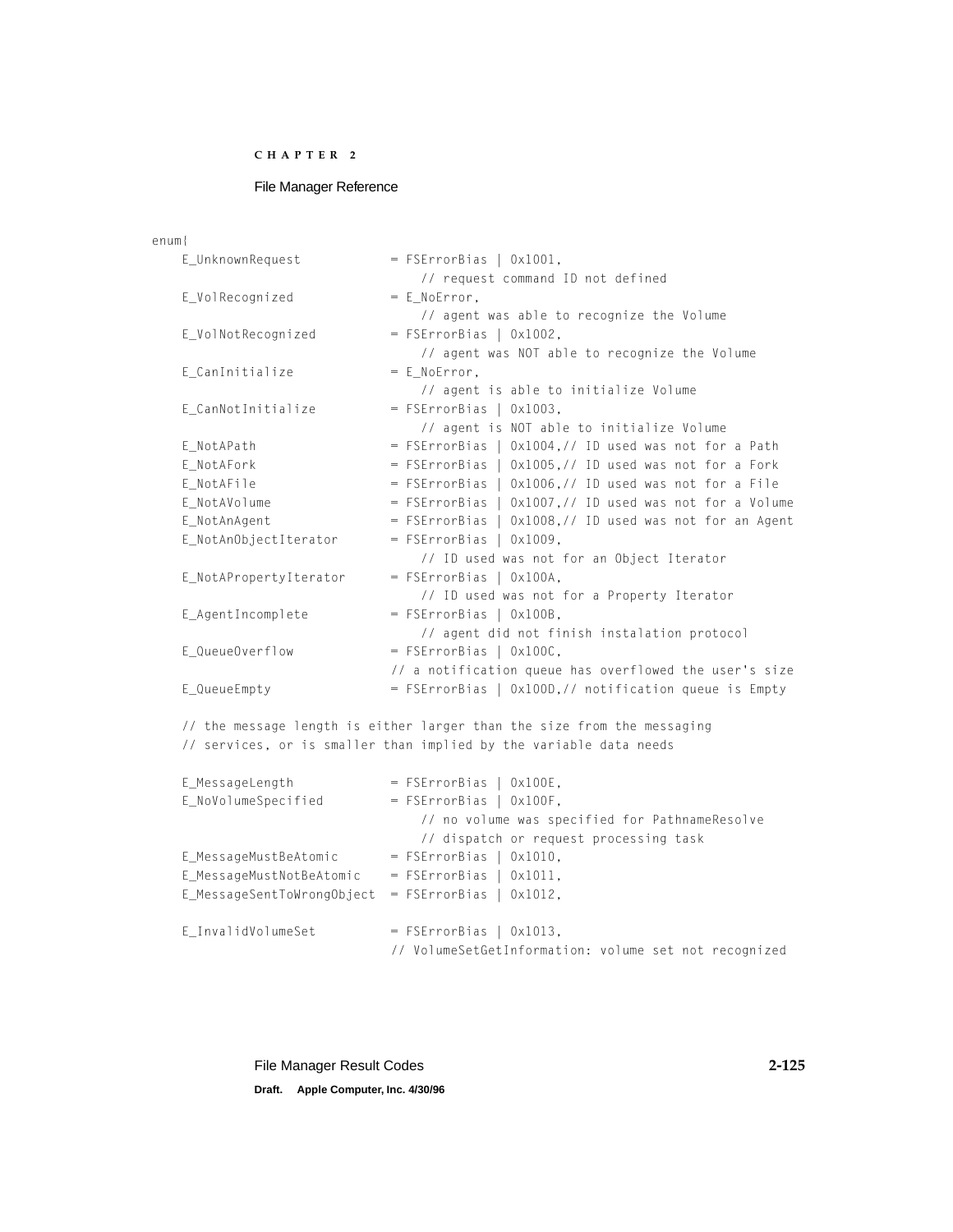#### File Manager Reference

 $E_F$ SShutdown = FSErrorBias | 0x10F1, // terminated because system was shutting down

};

# General File Manager Errors 2

enum{

```
E_Unimplemented = FSErrorBias | 0xFFFF // feature unimplemented
};
```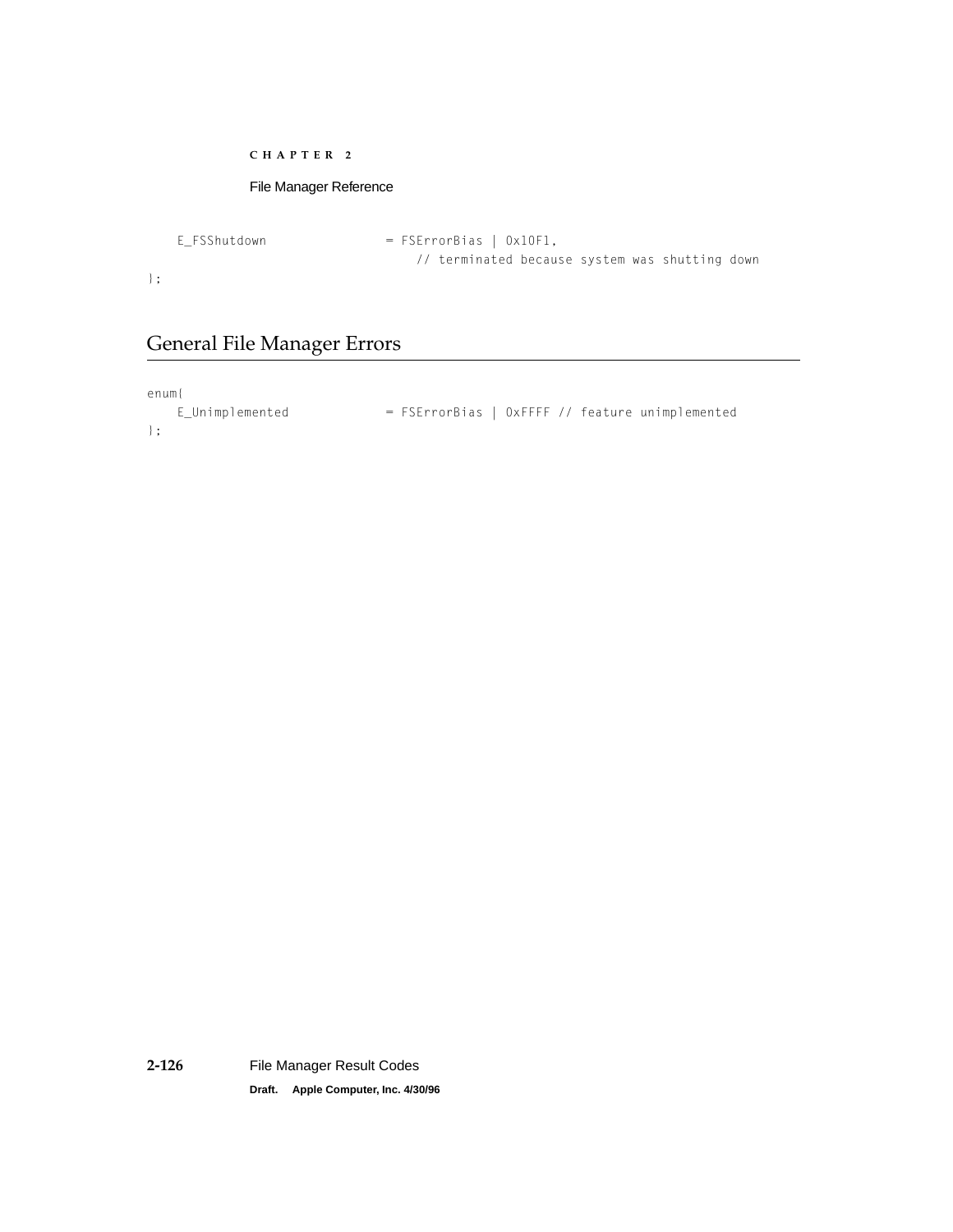# **Glossary**

**file** A collection of data items of any size or content. It is up to each specific file system running under the File Manager to determine the meaning and content of each data item. This more generalized definition of a file allows the File Manager to support such diverse file systems as HFS, UNIX, and DOS FAT.

**file system object** The basic unit in the Mac OS 8 files environment. Every file, folder, and volume is a file system object, and every file system object is a container for information. For example, volumes can contain folders, files, and properties; folders can contain files, folders, and properties; and files contain properties.

#### **file system object reference** A

dynamically assigned opaque identifier that is used by almost every File Manager function that refers to an object. Object references are allocated and disposed of on a per-process basis. When you use a File Manager function that returns a file system object reference, the object reference is automatically allocated for your process, and you are responsible for disposing of it.

**fork attribute** The value attribute of a fork property is the *only* fork attribute; all other attributes of a fork property, such as the fork property's size and type are considered simple. To get or set specific portions of a fork's data, you must use specific stream or memory-mapped file access methods.

**object information structure** A structure that provides the most commonly used aggregate sets of file, folder, or volume properties. You can get this information all at once, with the FSObjectGetInformation and FSObjectGetVolumeInformation functions. You cannot set an object information structure as a whole, you can only set individual properties, one at a time, with the FSObjectSetOneProperty function.

**object iteration** The ability to obtain information about one or more file system objects by accessing all available objects that match criteria that you can set. You use object iterators to perform an iteration. See also **object iterator.** 

**object iterator** An object that you use to obtain information about one or more file system objects by accessing all available objects that match your criteria. For example, you can adjust the iterator's movement to go into any embedded containers, and you can make an iterator return files or folders or both types of objects.

**property** A data item or a set of data that is stored by the file system. Properties can be simple data items, such as dates, file types, and icon definitions; or they can be expandable sets of data such as the data fork and resource fork of a file. Each property has a value, and the value of the property has an actual size and a certain amount of allocated space. A property